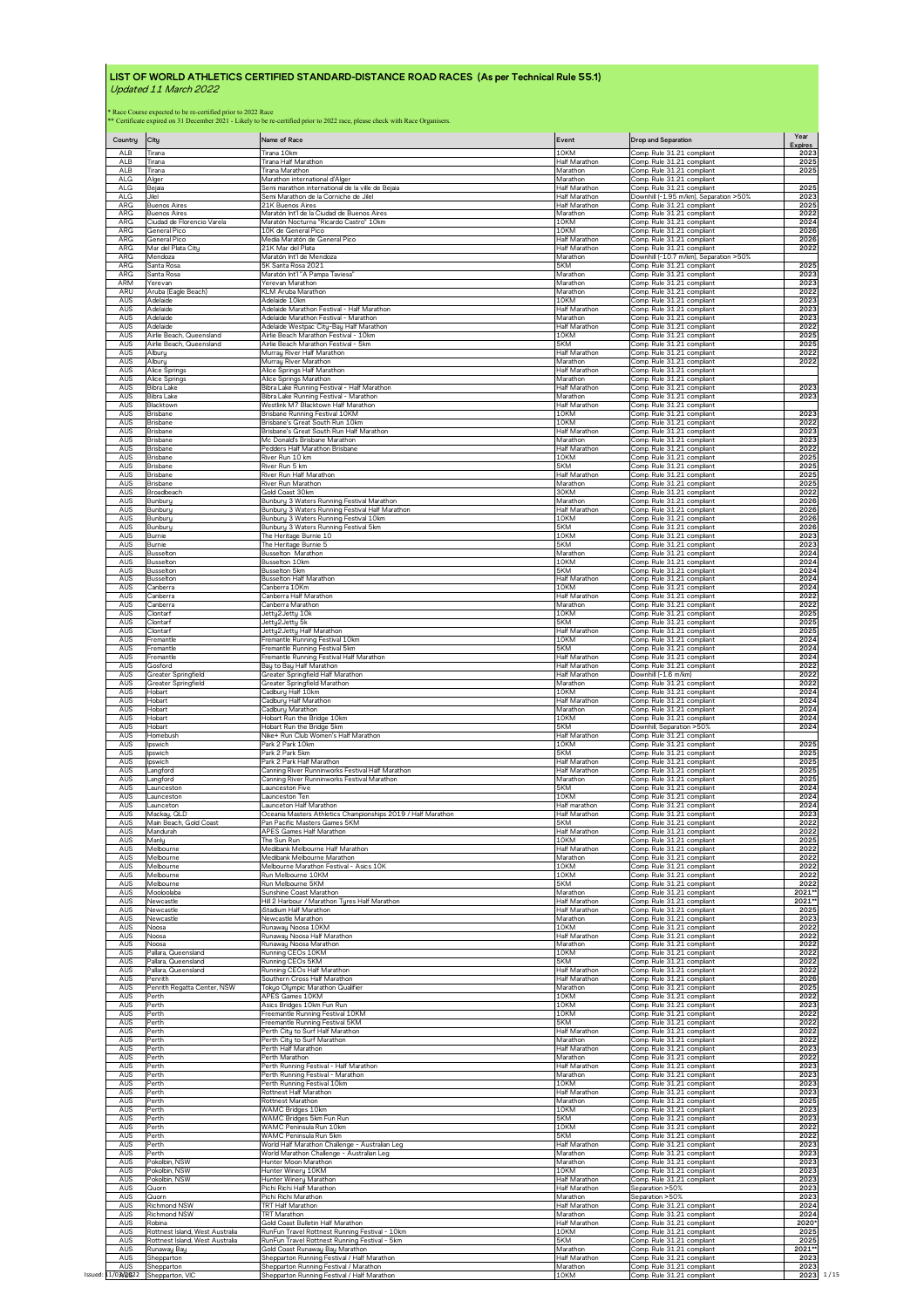| AUS<br>5KM<br>Comp. Rule 31.21 compliant<br>Southport<br>Commonwealth Games Community Fun Run<br>AUS<br>Southport<br>Commonwealth Games Marathon<br>Marathon<br>Comp. Rule 31.21 compliant<br>AUS<br>Gold Coast Half Marathor<br>Half Marathor<br>Comp. Rule 31.21 compliant<br>Southport<br>Comp. Rule 31.21 compliant<br>AUS<br>Gold Coast Marathon<br>Marathon<br>Southport<br>AUS<br>Southport (Gold Coast)<br>Gold Coast 10km<br>10KM<br>Comp. Rule 31.21 compliant<br>AUS<br>Southport (Gold Coast)<br>Gold Coast Airport Fun Run<br>5KM<br>Comp. Rule 31.21 compliant<br>AUS<br>Australia Day 5k<br>5KM<br>Comp. Rule 31.21 compliant<br>Sydney<br>AUS<br>Run2Cure 10km<br>10KM<br>Comp. Rule 31.21 compliant<br>Sydney<br>AUS<br>Sydney<br>Run2Cure 5km<br>5KM<br>Comp. Rule 31.21 compliant<br>AUS<br>Run2Cure half marathon<br>Half Marathon<br>Comp. Rule 31.21 compliant<br>Sydney<br>AUS<br>Sydney Half Marathon<br><b>Half Marathor</b><br>Comp. Rule 31.21 compliant<br>Sydney<br>10KM<br>Comp. Rule 31.21 compliant<br>AUS<br>Sydney Harbour 10km<br>Sydneu<br>Comp. Rule 31.21 compliant<br>AUS<br>Sydney<br>Sydney Harbour 5km<br>5KM<br>AUS<br>Sydney Morning Herald Half Marathon<br>Half Marathon<br>Comp. Rule 31.21 compliant<br>Sydney<br>10KM<br>AUS<br>Western Sydney 10Km<br>Comp. Rule 31.21 compliant<br>Sydney<br>AUS<br>5KM<br>Comp. Rule 31.21 compliant<br>Western Sydney 5Km<br>Sydney<br>AUS<br>Tanunda<br>Barossa Marathon Festival - 10km<br>10KM<br>Comp. Rule 31.21 compliant<br>AUS<br>Barossa Marathon Festival - Half Marathon<br>Half Marathon<br>Comp. Rule 31.21 compliant<br>Tanunda<br>AUS<br>Comp. Rule 31.21 compliant<br>Barossa Marathon Festival - Marathon<br>Marathon<br>Tanunda<br>AUS<br>Central Coast Half Marathon<br>Half Marathon<br>Comp. Rule 31.21 compliant<br>The Entrance<br>AUS<br>The Entrance, NSW<br>Central Coast 10K<br>10KM<br>Comp. Rule 31.21 compliant<br>AUS<br>Townsville Running Festival - 10km<br>Townsville<br>10KM<br>Comp. Rule 31.21 compliant<br>AUS<br>Townsville Running Festival - 5km<br>5KM<br>Comp. Rule 31.21 compliant<br>Townsville<br>AUS<br>Townsville<br>Townsville Running Festival - Half marathon<br>Half Marathon<br>Comp. Rule 31.21 compliant<br>AUS<br>Townsville Running Festival - Marathon<br>Marathon<br>Comp. Rule 31.21 compliant<br>Townsville<br>AUS<br>Comp. Rule 31.21 compliant<br>Tumbarumba to Rosewood Rail Trail Marathon<br>Tumbarumba<br>Marathon<br>AUS<br>Tumbarumba to Rosewood Rail Trail Half Marathon<br>Half Marathon<br>Separation >50%<br>Tumbarumba<br>Comp. Rule 31.21 compliant<br>AUS<br>Tumbarumba<br>Tumbarumba to Rosewood Rail Trail 10km<br>10KM<br>AUS<br>Wangaratta<br>Ned Kelly Half Marathon Wangaratta<br>Half Marathon<br>Comp. Rule 31.21 compliant<br>AUS<br>Ned Kelly Marathon Wangaratta<br>Marathon<br>Comp. Rule 31.21 compliant<br>Wangaratta<br>AUS<br>Wangaratta Half Marathon<br>Half Marathon<br>Comp. Rule 31.21 compliant<br>Wangaratta<br>AUS<br>Wangaratta<br>Wangaratta Marathon<br>Marathon<br>Comp. Rule 31.21 compliant<br>AUS<br>Lake Macquarie Half Marathon<br>Half Marathon<br>Comp. Rule 31.21 compliant<br>Warners Bau<br>AUT<br>Comp. Rule 31.21 compliant<br>Bad Ischl<br>Bad Ischl Kaiserslauf 2021<br><b>Half Marathon</b><br>AUT<br><b>Bad Waltersdorf</b><br>Half Marathon<br>Comp. Rule 31.21 compliant<br>ORF Radio Steiermark lauf halbmarathon<br>AUT<br>Bregenz<br>3-Lander Skinfit Half Marathon<br><b>Half Marathon</b><br>Comp. Rule 31.21 compliant<br>AUT<br>3-Lander Sparkasse Marathon<br>Marathon<br>Comp. Rule 31.21 compliant<br>Bregenz<br>Comp. Rule 31.21 compliant<br>AUT<br>S7 Half Marathon - Your final call to Tokyo<br>Half Marathon<br>Furstenfeld<br>AUT<br>Furstenfeld<br>S7 Marathon - Your final call to Tokyo<br>Marathon<br>Comp. Rule 31.21 compliant<br>AUT<br>20th OBERBANK Linz Halfmarathon<br>Half Marathon<br>Comp. Rule 31.21 compliant<br>Graz<br>AUT<br>Comp. Rule 31.21 compliant<br>Kleine Zeitung Graz Half Marathon<br><b>Half Marathon</b><br>Graz<br>AUT<br>Kleine Zeitung Graz Marathon<br>Comp. Rule 31.21 compliant<br>Marathon<br>Graz<br>AUT<br>Sorger Graz Half Marathon<br><b>Half Marathon</b><br>Comp. Rule 31.21 compliant<br>Graz<br>AUT<br>Klagenfurt<br>Halfmarathon Karnten Lauft<br>Half Marathon<br>Separation >50%<br>AUT<br>Oberbank Linz Half Marathon<br>Half Marathon<br>Comp. Rule 31.21 compliant<br>Linz<br>AUT<br>Marathon<br>Oberbank Linz Marathon<br>Comp Rule 31.21 compliant<br>Linz<br>AUT<br>Salzburg<br>Obendorfer Inklusions Friedenslauf<br>5KM<br>Comp. Rule 31.21 compliant<br>AUT<br>Salzburg<br>Obendorfer Inklusions Friedenslauf<br>10KM<br>Comp. Rule 31.21 compliant<br>AUT<br><b>Half Marathon</b><br>Comp. Rule 31.21 compliant<br>Salzburg<br>Salzburg Half Marathon<br>AUT<br>Salzburg Marathon<br>Marathon<br>Comp. Rule 31.21 compliant<br>Salzburg<br>Comp. Rule 31.21 compliant<br>AUT<br>Vienna<br>Osterreichischer Frauenlauf<br>5KM<br>AUT<br>VCM 21KM<br>Half Marathon<br>Comp. Rule 31.21 compliant<br>Vienna<br>VCM Winterlaufserie 2020 (5km)<br>5KM<br>AUT<br>Comp. Rule 31.21 compliant<br>Vienna<br>AUT<br>Vienna<br>VCM Winterlaufserie 2020 (Halfmarathon)<br>Half Marathon<br>Comp. Rule 31.21 compliant<br>AUT<br>Vienna City Half Marathon<br><b>Half Marathon</b><br>Comp. Rule 31.21 compliant<br>Vienna<br>AUT<br>Vienna City Marathon<br>Comp. Rule 31.21 compliant<br>Marathon<br>Vienna<br>Vienna City Marathon - 10KM<br>10KM<br>Comp. Rule 31.21 compliant<br>AUT<br>Vienna<br>Comp. Rule 31.21 compliant<br>AUT<br>Vienna<br>Wien Donauzentrum Half Marathon<br><b>Half Marathon</b><br>BAH<br>Nassau<br>Bahamas Half Marathon<br>Half Marathon<br>Comp. Rule 31.21 compliant | 2022<br>2022<br>2025<br>2024 |
|------------------------------------------------------------------------------------------------------------------------------------------------------------------------------------------------------------------------------------------------------------------------------------------------------------------------------------------------------------------------------------------------------------------------------------------------------------------------------------------------------------------------------------------------------------------------------------------------------------------------------------------------------------------------------------------------------------------------------------------------------------------------------------------------------------------------------------------------------------------------------------------------------------------------------------------------------------------------------------------------------------------------------------------------------------------------------------------------------------------------------------------------------------------------------------------------------------------------------------------------------------------------------------------------------------------------------------------------------------------------------------------------------------------------------------------------------------------------------------------------------------------------------------------------------------------------------------------------------------------------------------------------------------------------------------------------------------------------------------------------------------------------------------------------------------------------------------------------------------------------------------------------------------------------------------------------------------------------------------------------------------------------------------------------------------------------------------------------------------------------------------------------------------------------------------------------------------------------------------------------------------------------------------------------------------------------------------------------------------------------------------------------------------------------------------------------------------------------------------------------------------------------------------------------------------------------------------------------------------------------------------------------------------------------------------------------------------------------------------------------------------------------------------------------------------------------------------------------------------------------------------------------------------------------------------------------------------------------------------------------------------------------------------------------------------------------------------------------------------------------------------------------------------------------------------------------------------------------------------------------------------------------------------------------------------------------------------------------------------------------------------------------------------------------------------------------------------------------------------------------------------------------------------------------------------------------------------------------------------------------------------------------------------------------------------------------------------------------------------------------------------------------------------------------------------------------------------------------------------------------------------------------------------------------------------------------------------------------------------------------------------------------------------------------------------------------------------------------------------------------------------------------------------------------------------------------------------------------------------------------------------------------------------------------------------------------------------------------------------------------------------------------------------------------------------------------------------------------------------------------------------------------------------------------------------------------------------------------------------------------------------------------------------------------------------------------------------------------------------------------------------------------------------------------------------------------------------------------------------------------------------------------------------------------------------------------------------------------------------------------------------------------------------------------------------------------------------------------------------------------------------------------------------------------------------------------------------------------------------------------------------------------------------------------------------------------------------------------------------------------------------------------------------------------------------------------------------------------------------------------------------------------------------------------------------------------------------------------------------------------------------------------------------------------------------------------------------------------------------------------------------------------------------------|------------------------------|
|                                                                                                                                                                                                                                                                                                                                                                                                                                                                                                                                                                                                                                                                                                                                                                                                                                                                                                                                                                                                                                                                                                                                                                                                                                                                                                                                                                                                                                                                                                                                                                                                                                                                                                                                                                                                                                                                                                                                                                                                                                                                                                                                                                                                                                                                                                                                                                                                                                                                                                                                                                                                                                                                                                                                                                                                                                                                                                                                                                                                                                                                                                                                                                                                                                                                                                                                                                                                                                                                                                                                                                                                                                                                                                                                                                                                                                                                                                                                                                                                                                                                                                                                                                                                                                                                                                                                                                                                                                                                                                                                                                                                                                                                                                                                                                                                                                                                                                                                                                                                                                                                                                                                                                                                                                                                                                                                                                                                                                                                                                                                                                                                                                                                                                                                                                                          |                              |
|                                                                                                                                                                                                                                                                                                                                                                                                                                                                                                                                                                                                                                                                                                                                                                                                                                                                                                                                                                                                                                                                                                                                                                                                                                                                                                                                                                                                                                                                                                                                                                                                                                                                                                                                                                                                                                                                                                                                                                                                                                                                                                                                                                                                                                                                                                                                                                                                                                                                                                                                                                                                                                                                                                                                                                                                                                                                                                                                                                                                                                                                                                                                                                                                                                                                                                                                                                                                                                                                                                                                                                                                                                                                                                                                                                                                                                                                                                                                                                                                                                                                                                                                                                                                                                                                                                                                                                                                                                                                                                                                                                                                                                                                                                                                                                                                                                                                                                                                                                                                                                                                                                                                                                                                                                                                                                                                                                                                                                                                                                                                                                                                                                                                                                                                                                                          |                              |
|                                                                                                                                                                                                                                                                                                                                                                                                                                                                                                                                                                                                                                                                                                                                                                                                                                                                                                                                                                                                                                                                                                                                                                                                                                                                                                                                                                                                                                                                                                                                                                                                                                                                                                                                                                                                                                                                                                                                                                                                                                                                                                                                                                                                                                                                                                                                                                                                                                                                                                                                                                                                                                                                                                                                                                                                                                                                                                                                                                                                                                                                                                                                                                                                                                                                                                                                                                                                                                                                                                                                                                                                                                                                                                                                                                                                                                                                                                                                                                                                                                                                                                                                                                                                                                                                                                                                                                                                                                                                                                                                                                                                                                                                                                                                                                                                                                                                                                                                                                                                                                                                                                                                                                                                                                                                                                                                                                                                                                                                                                                                                                                                                                                                                                                                                                                          | 2025<br>2025                 |
|                                                                                                                                                                                                                                                                                                                                                                                                                                                                                                                                                                                                                                                                                                                                                                                                                                                                                                                                                                                                                                                                                                                                                                                                                                                                                                                                                                                                                                                                                                                                                                                                                                                                                                                                                                                                                                                                                                                                                                                                                                                                                                                                                                                                                                                                                                                                                                                                                                                                                                                                                                                                                                                                                                                                                                                                                                                                                                                                                                                                                                                                                                                                                                                                                                                                                                                                                                                                                                                                                                                                                                                                                                                                                                                                                                                                                                                                                                                                                                                                                                                                                                                                                                                                                                                                                                                                                                                                                                                                                                                                                                                                                                                                                                                                                                                                                                                                                                                                                                                                                                                                                                                                                                                                                                                                                                                                                                                                                                                                                                                                                                                                                                                                                                                                                                                          | 2025<br>2025                 |
|                                                                                                                                                                                                                                                                                                                                                                                                                                                                                                                                                                                                                                                                                                                                                                                                                                                                                                                                                                                                                                                                                                                                                                                                                                                                                                                                                                                                                                                                                                                                                                                                                                                                                                                                                                                                                                                                                                                                                                                                                                                                                                                                                                                                                                                                                                                                                                                                                                                                                                                                                                                                                                                                                                                                                                                                                                                                                                                                                                                                                                                                                                                                                                                                                                                                                                                                                                                                                                                                                                                                                                                                                                                                                                                                                                                                                                                                                                                                                                                                                                                                                                                                                                                                                                                                                                                                                                                                                                                                                                                                                                                                                                                                                                                                                                                                                                                                                                                                                                                                                                                                                                                                                                                                                                                                                                                                                                                                                                                                                                                                                                                                                                                                                                                                                                                          | 2025<br>2025                 |
|                                                                                                                                                                                                                                                                                                                                                                                                                                                                                                                                                                                                                                                                                                                                                                                                                                                                                                                                                                                                                                                                                                                                                                                                                                                                                                                                                                                                                                                                                                                                                                                                                                                                                                                                                                                                                                                                                                                                                                                                                                                                                                                                                                                                                                                                                                                                                                                                                                                                                                                                                                                                                                                                                                                                                                                                                                                                                                                                                                                                                                                                                                                                                                                                                                                                                                                                                                                                                                                                                                                                                                                                                                                                                                                                                                                                                                                                                                                                                                                                                                                                                                                                                                                                                                                                                                                                                                                                                                                                                                                                                                                                                                                                                                                                                                                                                                                                                                                                                                                                                                                                                                                                                                                                                                                                                                                                                                                                                                                                                                                                                                                                                                                                                                                                                                                          | 2025<br>2025                 |
|                                                                                                                                                                                                                                                                                                                                                                                                                                                                                                                                                                                                                                                                                                                                                                                                                                                                                                                                                                                                                                                                                                                                                                                                                                                                                                                                                                                                                                                                                                                                                                                                                                                                                                                                                                                                                                                                                                                                                                                                                                                                                                                                                                                                                                                                                                                                                                                                                                                                                                                                                                                                                                                                                                                                                                                                                                                                                                                                                                                                                                                                                                                                                                                                                                                                                                                                                                                                                                                                                                                                                                                                                                                                                                                                                                                                                                                                                                                                                                                                                                                                                                                                                                                                                                                                                                                                                                                                                                                                                                                                                                                                                                                                                                                                                                                                                                                                                                                                                                                                                                                                                                                                                                                                                                                                                                                                                                                                                                                                                                                                                                                                                                                                                                                                                                                          | 2025<br>2025                 |
|                                                                                                                                                                                                                                                                                                                                                                                                                                                                                                                                                                                                                                                                                                                                                                                                                                                                                                                                                                                                                                                                                                                                                                                                                                                                                                                                                                                                                                                                                                                                                                                                                                                                                                                                                                                                                                                                                                                                                                                                                                                                                                                                                                                                                                                                                                                                                                                                                                                                                                                                                                                                                                                                                                                                                                                                                                                                                                                                                                                                                                                                                                                                                                                                                                                                                                                                                                                                                                                                                                                                                                                                                                                                                                                                                                                                                                                                                                                                                                                                                                                                                                                                                                                                                                                                                                                                                                                                                                                                                                                                                                                                                                                                                                                                                                                                                                                                                                                                                                                                                                                                                                                                                                                                                                                                                                                                                                                                                                                                                                                                                                                                                                                                                                                                                                                          | 2025<br>2025                 |
|                                                                                                                                                                                                                                                                                                                                                                                                                                                                                                                                                                                                                                                                                                                                                                                                                                                                                                                                                                                                                                                                                                                                                                                                                                                                                                                                                                                                                                                                                                                                                                                                                                                                                                                                                                                                                                                                                                                                                                                                                                                                                                                                                                                                                                                                                                                                                                                                                                                                                                                                                                                                                                                                                                                                                                                                                                                                                                                                                                                                                                                                                                                                                                                                                                                                                                                                                                                                                                                                                                                                                                                                                                                                                                                                                                                                                                                                                                                                                                                                                                                                                                                                                                                                                                                                                                                                                                                                                                                                                                                                                                                                                                                                                                                                                                                                                                                                                                                                                                                                                                                                                                                                                                                                                                                                                                                                                                                                                                                                                                                                                                                                                                                                                                                                                                                          | 2025<br>2025                 |
|                                                                                                                                                                                                                                                                                                                                                                                                                                                                                                                                                                                                                                                                                                                                                                                                                                                                                                                                                                                                                                                                                                                                                                                                                                                                                                                                                                                                                                                                                                                                                                                                                                                                                                                                                                                                                                                                                                                                                                                                                                                                                                                                                                                                                                                                                                                                                                                                                                                                                                                                                                                                                                                                                                                                                                                                                                                                                                                                                                                                                                                                                                                                                                                                                                                                                                                                                                                                                                                                                                                                                                                                                                                                                                                                                                                                                                                                                                                                                                                                                                                                                                                                                                                                                                                                                                                                                                                                                                                                                                                                                                                                                                                                                                                                                                                                                                                                                                                                                                                                                                                                                                                                                                                                                                                                                                                                                                                                                                                                                                                                                                                                                                                                                                                                                                                          | 2025<br>2023                 |
|                                                                                                                                                                                                                                                                                                                                                                                                                                                                                                                                                                                                                                                                                                                                                                                                                                                                                                                                                                                                                                                                                                                                                                                                                                                                                                                                                                                                                                                                                                                                                                                                                                                                                                                                                                                                                                                                                                                                                                                                                                                                                                                                                                                                                                                                                                                                                                                                                                                                                                                                                                                                                                                                                                                                                                                                                                                                                                                                                                                                                                                                                                                                                                                                                                                                                                                                                                                                                                                                                                                                                                                                                                                                                                                                                                                                                                                                                                                                                                                                                                                                                                                                                                                                                                                                                                                                                                                                                                                                                                                                                                                                                                                                                                                                                                                                                                                                                                                                                                                                                                                                                                                                                                                                                                                                                                                                                                                                                                                                                                                                                                                                                                                                                                                                                                                          | 2023<br>2025                 |
|                                                                                                                                                                                                                                                                                                                                                                                                                                                                                                                                                                                                                                                                                                                                                                                                                                                                                                                                                                                                                                                                                                                                                                                                                                                                                                                                                                                                                                                                                                                                                                                                                                                                                                                                                                                                                                                                                                                                                                                                                                                                                                                                                                                                                                                                                                                                                                                                                                                                                                                                                                                                                                                                                                                                                                                                                                                                                                                                                                                                                                                                                                                                                                                                                                                                                                                                                                                                                                                                                                                                                                                                                                                                                                                                                                                                                                                                                                                                                                                                                                                                                                                                                                                                                                                                                                                                                                                                                                                                                                                                                                                                                                                                                                                                                                                                                                                                                                                                                                                                                                                                                                                                                                                                                                                                                                                                                                                                                                                                                                                                                                                                                                                                                                                                                                                          | 2025<br>2025                 |
|                                                                                                                                                                                                                                                                                                                                                                                                                                                                                                                                                                                                                                                                                                                                                                                                                                                                                                                                                                                                                                                                                                                                                                                                                                                                                                                                                                                                                                                                                                                                                                                                                                                                                                                                                                                                                                                                                                                                                                                                                                                                                                                                                                                                                                                                                                                                                                                                                                                                                                                                                                                                                                                                                                                                                                                                                                                                                                                                                                                                                                                                                                                                                                                                                                                                                                                                                                                                                                                                                                                                                                                                                                                                                                                                                                                                                                                                                                                                                                                                                                                                                                                                                                                                                                                                                                                                                                                                                                                                                                                                                                                                                                                                                                                                                                                                                                                                                                                                                                                                                                                                                                                                                                                                                                                                                                                                                                                                                                                                                                                                                                                                                                                                                                                                                                                          | 2025<br>2026                 |
|                                                                                                                                                                                                                                                                                                                                                                                                                                                                                                                                                                                                                                                                                                                                                                                                                                                                                                                                                                                                                                                                                                                                                                                                                                                                                                                                                                                                                                                                                                                                                                                                                                                                                                                                                                                                                                                                                                                                                                                                                                                                                                                                                                                                                                                                                                                                                                                                                                                                                                                                                                                                                                                                                                                                                                                                                                                                                                                                                                                                                                                                                                                                                                                                                                                                                                                                                                                                                                                                                                                                                                                                                                                                                                                                                                                                                                                                                                                                                                                                                                                                                                                                                                                                                                                                                                                                                                                                                                                                                                                                                                                                                                                                                                                                                                                                                                                                                                                                                                                                                                                                                                                                                                                                                                                                                                                                                                                                                                                                                                                                                                                                                                                                                                                                                                                          | 2026<br>2026                 |
|                                                                                                                                                                                                                                                                                                                                                                                                                                                                                                                                                                                                                                                                                                                                                                                                                                                                                                                                                                                                                                                                                                                                                                                                                                                                                                                                                                                                                                                                                                                                                                                                                                                                                                                                                                                                                                                                                                                                                                                                                                                                                                                                                                                                                                                                                                                                                                                                                                                                                                                                                                                                                                                                                                                                                                                                                                                                                                                                                                                                                                                                                                                                                                                                                                                                                                                                                                                                                                                                                                                                                                                                                                                                                                                                                                                                                                                                                                                                                                                                                                                                                                                                                                                                                                                                                                                                                                                                                                                                                                                                                                                                                                                                                                                                                                                                                                                                                                                                                                                                                                                                                                                                                                                                                                                                                                                                                                                                                                                                                                                                                                                                                                                                                                                                                                                          | 2023<br>2023                 |
|                                                                                                                                                                                                                                                                                                                                                                                                                                                                                                                                                                                                                                                                                                                                                                                                                                                                                                                                                                                                                                                                                                                                                                                                                                                                                                                                                                                                                                                                                                                                                                                                                                                                                                                                                                                                                                                                                                                                                                                                                                                                                                                                                                                                                                                                                                                                                                                                                                                                                                                                                                                                                                                                                                                                                                                                                                                                                                                                                                                                                                                                                                                                                                                                                                                                                                                                                                                                                                                                                                                                                                                                                                                                                                                                                                                                                                                                                                                                                                                                                                                                                                                                                                                                                                                                                                                                                                                                                                                                                                                                                                                                                                                                                                                                                                                                                                                                                                                                                                                                                                                                                                                                                                                                                                                                                                                                                                                                                                                                                                                                                                                                                                                                                                                                                                                          |                              |
|                                                                                                                                                                                                                                                                                                                                                                                                                                                                                                                                                                                                                                                                                                                                                                                                                                                                                                                                                                                                                                                                                                                                                                                                                                                                                                                                                                                                                                                                                                                                                                                                                                                                                                                                                                                                                                                                                                                                                                                                                                                                                                                                                                                                                                                                                                                                                                                                                                                                                                                                                                                                                                                                                                                                                                                                                                                                                                                                                                                                                                                                                                                                                                                                                                                                                                                                                                                                                                                                                                                                                                                                                                                                                                                                                                                                                                                                                                                                                                                                                                                                                                                                                                                                                                                                                                                                                                                                                                                                                                                                                                                                                                                                                                                                                                                                                                                                                                                                                                                                                                                                                                                                                                                                                                                                                                                                                                                                                                                                                                                                                                                                                                                                                                                                                                                          | 2025                         |
|                                                                                                                                                                                                                                                                                                                                                                                                                                                                                                                                                                                                                                                                                                                                                                                                                                                                                                                                                                                                                                                                                                                                                                                                                                                                                                                                                                                                                                                                                                                                                                                                                                                                                                                                                                                                                                                                                                                                                                                                                                                                                                                                                                                                                                                                                                                                                                                                                                                                                                                                                                                                                                                                                                                                                                                                                                                                                                                                                                                                                                                                                                                                                                                                                                                                                                                                                                                                                                                                                                                                                                                                                                                                                                                                                                                                                                                                                                                                                                                                                                                                                                                                                                                                                                                                                                                                                                                                                                                                                                                                                                                                                                                                                                                                                                                                                                                                                                                                                                                                                                                                                                                                                                                                                                                                                                                                                                                                                                                                                                                                                                                                                                                                                                                                                                                          | 2023                         |
|                                                                                                                                                                                                                                                                                                                                                                                                                                                                                                                                                                                                                                                                                                                                                                                                                                                                                                                                                                                                                                                                                                                                                                                                                                                                                                                                                                                                                                                                                                                                                                                                                                                                                                                                                                                                                                                                                                                                                                                                                                                                                                                                                                                                                                                                                                                                                                                                                                                                                                                                                                                                                                                                                                                                                                                                                                                                                                                                                                                                                                                                                                                                                                                                                                                                                                                                                                                                                                                                                                                                                                                                                                                                                                                                                                                                                                                                                                                                                                                                                                                                                                                                                                                                                                                                                                                                                                                                                                                                                                                                                                                                                                                                                                                                                                                                                                                                                                                                                                                                                                                                                                                                                                                                                                                                                                                                                                                                                                                                                                                                                                                                                                                                                                                                                                                          | 2023<br>2023                 |
|                                                                                                                                                                                                                                                                                                                                                                                                                                                                                                                                                                                                                                                                                                                                                                                                                                                                                                                                                                                                                                                                                                                                                                                                                                                                                                                                                                                                                                                                                                                                                                                                                                                                                                                                                                                                                                                                                                                                                                                                                                                                                                                                                                                                                                                                                                                                                                                                                                                                                                                                                                                                                                                                                                                                                                                                                                                                                                                                                                                                                                                                                                                                                                                                                                                                                                                                                                                                                                                                                                                                                                                                                                                                                                                                                                                                                                                                                                                                                                                                                                                                                                                                                                                                                                                                                                                                                                                                                                                                                                                                                                                                                                                                                                                                                                                                                                                                                                                                                                                                                                                                                                                                                                                                                                                                                                                                                                                                                                                                                                                                                                                                                                                                                                                                                                                          | 2025<br>2025                 |
|                                                                                                                                                                                                                                                                                                                                                                                                                                                                                                                                                                                                                                                                                                                                                                                                                                                                                                                                                                                                                                                                                                                                                                                                                                                                                                                                                                                                                                                                                                                                                                                                                                                                                                                                                                                                                                                                                                                                                                                                                                                                                                                                                                                                                                                                                                                                                                                                                                                                                                                                                                                                                                                                                                                                                                                                                                                                                                                                                                                                                                                                                                                                                                                                                                                                                                                                                                                                                                                                                                                                                                                                                                                                                                                                                                                                                                                                                                                                                                                                                                                                                                                                                                                                                                                                                                                                                                                                                                                                                                                                                                                                                                                                                                                                                                                                                                                                                                                                                                                                                                                                                                                                                                                                                                                                                                                                                                                                                                                                                                                                                                                                                                                                                                                                                                                          | 2026                         |
|                                                                                                                                                                                                                                                                                                                                                                                                                                                                                                                                                                                                                                                                                                                                                                                                                                                                                                                                                                                                                                                                                                                                                                                                                                                                                                                                                                                                                                                                                                                                                                                                                                                                                                                                                                                                                                                                                                                                                                                                                                                                                                                                                                                                                                                                                                                                                                                                                                                                                                                                                                                                                                                                                                                                                                                                                                                                                                                                                                                                                                                                                                                                                                                                                                                                                                                                                                                                                                                                                                                                                                                                                                                                                                                                                                                                                                                                                                                                                                                                                                                                                                                                                                                                                                                                                                                                                                                                                                                                                                                                                                                                                                                                                                                                                                                                                                                                                                                                                                                                                                                                                                                                                                                                                                                                                                                                                                                                                                                                                                                                                                                                                                                                                                                                                                                          | 2021*<br>2021*               |
|                                                                                                                                                                                                                                                                                                                                                                                                                                                                                                                                                                                                                                                                                                                                                                                                                                                                                                                                                                                                                                                                                                                                                                                                                                                                                                                                                                                                                                                                                                                                                                                                                                                                                                                                                                                                                                                                                                                                                                                                                                                                                                                                                                                                                                                                                                                                                                                                                                                                                                                                                                                                                                                                                                                                                                                                                                                                                                                                                                                                                                                                                                                                                                                                                                                                                                                                                                                                                                                                                                                                                                                                                                                                                                                                                                                                                                                                                                                                                                                                                                                                                                                                                                                                                                                                                                                                                                                                                                                                                                                                                                                                                                                                                                                                                                                                                                                                                                                                                                                                                                                                                                                                                                                                                                                                                                                                                                                                                                                                                                                                                                                                                                                                                                                                                                                          | 2025<br>2026                 |
|                                                                                                                                                                                                                                                                                                                                                                                                                                                                                                                                                                                                                                                                                                                                                                                                                                                                                                                                                                                                                                                                                                                                                                                                                                                                                                                                                                                                                                                                                                                                                                                                                                                                                                                                                                                                                                                                                                                                                                                                                                                                                                                                                                                                                                                                                                                                                                                                                                                                                                                                                                                                                                                                                                                                                                                                                                                                                                                                                                                                                                                                                                                                                                                                                                                                                                                                                                                                                                                                                                                                                                                                                                                                                                                                                                                                                                                                                                                                                                                                                                                                                                                                                                                                                                                                                                                                                                                                                                                                                                                                                                                                                                                                                                                                                                                                                                                                                                                                                                                                                                                                                                                                                                                                                                                                                                                                                                                                                                                                                                                                                                                                                                                                                                                                                                                          | 2024<br>2026                 |
|                                                                                                                                                                                                                                                                                                                                                                                                                                                                                                                                                                                                                                                                                                                                                                                                                                                                                                                                                                                                                                                                                                                                                                                                                                                                                                                                                                                                                                                                                                                                                                                                                                                                                                                                                                                                                                                                                                                                                                                                                                                                                                                                                                                                                                                                                                                                                                                                                                                                                                                                                                                                                                                                                                                                                                                                                                                                                                                                                                                                                                                                                                                                                                                                                                                                                                                                                                                                                                                                                                                                                                                                                                                                                                                                                                                                                                                                                                                                                                                                                                                                                                                                                                                                                                                                                                                                                                                                                                                                                                                                                                                                                                                                                                                                                                                                                                                                                                                                                                                                                                                                                                                                                                                                                                                                                                                                                                                                                                                                                                                                                                                                                                                                                                                                                                                          | 2026<br>2023                 |
|                                                                                                                                                                                                                                                                                                                                                                                                                                                                                                                                                                                                                                                                                                                                                                                                                                                                                                                                                                                                                                                                                                                                                                                                                                                                                                                                                                                                                                                                                                                                                                                                                                                                                                                                                                                                                                                                                                                                                                                                                                                                                                                                                                                                                                                                                                                                                                                                                                                                                                                                                                                                                                                                                                                                                                                                                                                                                                                                                                                                                                                                                                                                                                                                                                                                                                                                                                                                                                                                                                                                                                                                                                                                                                                                                                                                                                                                                                                                                                                                                                                                                                                                                                                                                                                                                                                                                                                                                                                                                                                                                                                                                                                                                                                                                                                                                                                                                                                                                                                                                                                                                                                                                                                                                                                                                                                                                                                                                                                                                                                                                                                                                                                                                                                                                                                          | 2023<br>2025                 |
|                                                                                                                                                                                                                                                                                                                                                                                                                                                                                                                                                                                                                                                                                                                                                                                                                                                                                                                                                                                                                                                                                                                                                                                                                                                                                                                                                                                                                                                                                                                                                                                                                                                                                                                                                                                                                                                                                                                                                                                                                                                                                                                                                                                                                                                                                                                                                                                                                                                                                                                                                                                                                                                                                                                                                                                                                                                                                                                                                                                                                                                                                                                                                                                                                                                                                                                                                                                                                                                                                                                                                                                                                                                                                                                                                                                                                                                                                                                                                                                                                                                                                                                                                                                                                                                                                                                                                                                                                                                                                                                                                                                                                                                                                                                                                                                                                                                                                                                                                                                                                                                                                                                                                                                                                                                                                                                                                                                                                                                                                                                                                                                                                                                                                                                                                                                          | 2025<br>2023                 |
|                                                                                                                                                                                                                                                                                                                                                                                                                                                                                                                                                                                                                                                                                                                                                                                                                                                                                                                                                                                                                                                                                                                                                                                                                                                                                                                                                                                                                                                                                                                                                                                                                                                                                                                                                                                                                                                                                                                                                                                                                                                                                                                                                                                                                                                                                                                                                                                                                                                                                                                                                                                                                                                                                                                                                                                                                                                                                                                                                                                                                                                                                                                                                                                                                                                                                                                                                                                                                                                                                                                                                                                                                                                                                                                                                                                                                                                                                                                                                                                                                                                                                                                                                                                                                                                                                                                                                                                                                                                                                                                                                                                                                                                                                                                                                                                                                                                                                                                                                                                                                                                                                                                                                                                                                                                                                                                                                                                                                                                                                                                                                                                                                                                                                                                                                                                          | 2023<br>2025                 |
|                                                                                                                                                                                                                                                                                                                                                                                                                                                                                                                                                                                                                                                                                                                                                                                                                                                                                                                                                                                                                                                                                                                                                                                                                                                                                                                                                                                                                                                                                                                                                                                                                                                                                                                                                                                                                                                                                                                                                                                                                                                                                                                                                                                                                                                                                                                                                                                                                                                                                                                                                                                                                                                                                                                                                                                                                                                                                                                                                                                                                                                                                                                                                                                                                                                                                                                                                                                                                                                                                                                                                                                                                                                                                                                                                                                                                                                                                                                                                                                                                                                                                                                                                                                                                                                                                                                                                                                                                                                                                                                                                                                                                                                                                                                                                                                                                                                                                                                                                                                                                                                                                                                                                                                                                                                                                                                                                                                                                                                                                                                                                                                                                                                                                                                                                                                          | 2025<br>2025                 |
|                                                                                                                                                                                                                                                                                                                                                                                                                                                                                                                                                                                                                                                                                                                                                                                                                                                                                                                                                                                                                                                                                                                                                                                                                                                                                                                                                                                                                                                                                                                                                                                                                                                                                                                                                                                                                                                                                                                                                                                                                                                                                                                                                                                                                                                                                                                                                                                                                                                                                                                                                                                                                                                                                                                                                                                                                                                                                                                                                                                                                                                                                                                                                                                                                                                                                                                                                                                                                                                                                                                                                                                                                                                                                                                                                                                                                                                                                                                                                                                                                                                                                                                                                                                                                                                                                                                                                                                                                                                                                                                                                                                                                                                                                                                                                                                                                                                                                                                                                                                                                                                                                                                                                                                                                                                                                                                                                                                                                                                                                                                                                                                                                                                                                                                                                                                          | 2023<br>2022                 |
| BAH<br>Bahamas Marathon<br>Marathon<br>Comp. Rule 31.21 compliant<br>Nassau<br><b>BAH</b><br>Oasis of the Seas Cruise Ship<br>Oasis of the Seas Half Marathon<br>Half Marathon<br>Comp. Rule 31.21 compliant                                                                                                                                                                                                                                                                                                                                                                                                                                                                                                                                                                                                                                                                                                                                                                                                                                                                                                                                                                                                                                                                                                                                                                                                                                                                                                                                                                                                                                                                                                                                                                                                                                                                                                                                                                                                                                                                                                                                                                                                                                                                                                                                                                                                                                                                                                                                                                                                                                                                                                                                                                                                                                                                                                                                                                                                                                                                                                                                                                                                                                                                                                                                                                                                                                                                                                                                                                                                                                                                                                                                                                                                                                                                                                                                                                                                                                                                                                                                                                                                                                                                                                                                                                                                                                                                                                                                                                                                                                                                                                                                                                                                                                                                                                                                                                                                                                                                                                                                                                                                                                                                                                                                                                                                                                                                                                                                                                                                                                                                                                                                                                             | 2022                         |
| BAH<br>Oasis of the Seas Cruise Ship<br>Oasis of the Seas Marathon<br>Marathon<br>Comp. Rule 31.21 compliant<br><b>BAN</b><br>Dhaka<br>Bangabandhu Sheikh Mujib Dhaka Half Marathon<br><b>Half Marathon</b><br>Comp. Rule 31.21 compliant                                                                                                                                                                                                                                                                                                                                                                                                                                                                                                                                                                                                                                                                                                                                                                                                                                                                                                                                                                                                                                                                                                                                                                                                                                                                                                                                                                                                                                                                                                                                                                                                                                                                                                                                                                                                                                                                                                                                                                                                                                                                                                                                                                                                                                                                                                                                                                                                                                                                                                                                                                                                                                                                                                                                                                                                                                                                                                                                                                                                                                                                                                                                                                                                                                                                                                                                                                                                                                                                                                                                                                                                                                                                                                                                                                                                                                                                                                                                                                                                                                                                                                                                                                                                                                                                                                                                                                                                                                                                                                                                                                                                                                                                                                                                                                                                                                                                                                                                                                                                                                                                                                                                                                                                                                                                                                                                                                                                                                                                                                                                                | 2025                         |
| BAN<br>Bangabandhu Sheikh Mujib Dhaka Marathon<br>Dhaka<br>Marathon<br>Comp. Rule 31.21 compliant<br><b>BAN</b><br>RunBangla - CCCL International 10km<br>10KM<br>Comp. Rule 31.21 compliant<br>Dhaka                                                                                                                                                                                                                                                                                                                                                                                                                                                                                                                                                                                                                                                                                                                                                                                                                                                                                                                                                                                                                                                                                                                                                                                                                                                                                                                                                                                                                                                                                                                                                                                                                                                                                                                                                                                                                                                                                                                                                                                                                                                                                                                                                                                                                                                                                                                                                                                                                                                                                                                                                                                                                                                                                                                                                                                                                                                                                                                                                                                                                                                                                                                                                                                                                                                                                                                                                                                                                                                                                                                                                                                                                                                                                                                                                                                                                                                                                                                                                                                                                                                                                                                                                                                                                                                                                                                                                                                                                                                                                                                                                                                                                                                                                                                                                                                                                                                                                                                                                                                                                                                                                                                                                                                                                                                                                                                                                                                                                                                                                                                                                                                    | 2025<br>2024                 |
| RunBangla - CCCL International Half Marathon<br>Comp. Rule 31.21 compliant<br><b>BAN</b><br>Dhaka<br>Half Marathon                                                                                                                                                                                                                                                                                                                                                                                                                                                                                                                                                                                                                                                                                                                                                                                                                                                                                                                                                                                                                                                                                                                                                                                                                                                                                                                                                                                                                                                                                                                                                                                                                                                                                                                                                                                                                                                                                                                                                                                                                                                                                                                                                                                                                                                                                                                                                                                                                                                                                                                                                                                                                                                                                                                                                                                                                                                                                                                                                                                                                                                                                                                                                                                                                                                                                                                                                                                                                                                                                                                                                                                                                                                                                                                                                                                                                                                                                                                                                                                                                                                                                                                                                                                                                                                                                                                                                                                                                                                                                                                                                                                                                                                                                                                                                                                                                                                                                                                                                                                                                                                                                                                                                                                                                                                                                                                                                                                                                                                                                                                                                                                                                                                                       | 2024                         |
| <b>BEL</b><br>AG Antwerpen marathon<br>Marathon<br>Comp. Rule 31.21 compliant<br>Antwerp<br>10KM<br><b>BEL</b><br>Linker Oevert 10K<br>Comp. Rule 31.21 compliant<br>Antwerp                                                                                                                                                                                                                                                                                                                                                                                                                                                                                                                                                                                                                                                                                                                                                                                                                                                                                                                                                                                                                                                                                                                                                                                                                                                                                                                                                                                                                                                                                                                                                                                                                                                                                                                                                                                                                                                                                                                                                                                                                                                                                                                                                                                                                                                                                                                                                                                                                                                                                                                                                                                                                                                                                                                                                                                                                                                                                                                                                                                                                                                                                                                                                                                                                                                                                                                                                                                                                                                                                                                                                                                                                                                                                                                                                                                                                                                                                                                                                                                                                                                                                                                                                                                                                                                                                                                                                                                                                                                                                                                                                                                                                                                                                                                                                                                                                                                                                                                                                                                                                                                                                                                                                                                                                                                                                                                                                                                                                                                                                                                                                                                                             | 2023<br>2022                 |
| <b>BEL</b><br>Linker Oevert Half Marathon<br>Half Marathon<br>Comp. Rule 31.21 compliant<br>Antwerp<br><b>BEL</b><br>Linker Oevert Marathon<br>Comp. Rule 31.21 compliant<br>Antwerp<br>Marathon                                                                                                                                                                                                                                                                                                                                                                                                                                                                                                                                                                                                                                                                                                                                                                                                                                                                                                                                                                                                                                                                                                                                                                                                                                                                                                                                                                                                                                                                                                                                                                                                                                                                                                                                                                                                                                                                                                                                                                                                                                                                                                                                                                                                                                                                                                                                                                                                                                                                                                                                                                                                                                                                                                                                                                                                                                                                                                                                                                                                                                                                                                                                                                                                                                                                                                                                                                                                                                                                                                                                                                                                                                                                                                                                                                                                                                                                                                                                                                                                                                                                                                                                                                                                                                                                                                                                                                                                                                                                                                                                                                                                                                                                                                                                                                                                                                                                                                                                                                                                                                                                                                                                                                                                                                                                                                                                                                                                                                                                                                                                                                                         | 2022<br>2022                 |
| <b>BEL</b><br><b>25KM</b><br>Comp. Rule 31.21 compliant<br><b>Breendonk</b><br>Great Brewerles 25km<br><b>BEL</b><br>Great Brewerles Marathon<br>Marathon<br>Comp Rule 31.21 compliant<br>Breendonk                                                                                                                                                                                                                                                                                                                                                                                                                                                                                                                                                                                                                                                                                                                                                                                                                                                                                                                                                                                                                                                                                                                                                                                                                                                                                                                                                                                                                                                                                                                                                                                                                                                                                                                                                                                                                                                                                                                                                                                                                                                                                                                                                                                                                                                                                                                                                                                                                                                                                                                                                                                                                                                                                                                                                                                                                                                                                                                                                                                                                                                                                                                                                                                                                                                                                                                                                                                                                                                                                                                                                                                                                                                                                                                                                                                                                                                                                                                                                                                                                                                                                                                                                                                                                                                                                                                                                                                                                                                                                                                                                                                                                                                                                                                                                                                                                                                                                                                                                                                                                                                                                                                                                                                                                                                                                                                                                                                                                                                                                                                                                                                      |                              |
| Comp. Rule 31.21 compliant<br><b>BEL</b><br><b>Brussels</b><br>Brussels Airport Half Marathon<br><b>Half Marathon</b><br><b>BEL</b><br><b>Brussels Airport Marathon</b><br>Marathon<br>Comp. Rule 31.21 compliant<br><b>Brussels</b>                                                                                                                                                                                                                                                                                                                                                                                                                                                                                                                                                                                                                                                                                                                                                                                                                                                                                                                                                                                                                                                                                                                                                                                                                                                                                                                                                                                                                                                                                                                                                                                                                                                                                                                                                                                                                                                                                                                                                                                                                                                                                                                                                                                                                                                                                                                                                                                                                                                                                                                                                                                                                                                                                                                                                                                                                                                                                                                                                                                                                                                                                                                                                                                                                                                                                                                                                                                                                                                                                                                                                                                                                                                                                                                                                                                                                                                                                                                                                                                                                                                                                                                                                                                                                                                                                                                                                                                                                                                                                                                                                                                                                                                                                                                                                                                                                                                                                                                                                                                                                                                                                                                                                                                                                                                                                                                                                                                                                                                                                                                                                     | 2022<br>2023                 |
| <b>BEL</b><br>Sofico Gent Marathon<br>Comp. Rule 31.21 compliant<br>Gent<br>Marathon<br><b>BEL</b><br>Sofico Gent Half Marathon<br>Half Marathon<br>Comp Rule 31.21 compliant<br>Gent                                                                                                                                                                                                                                                                                                                                                                                                                                                                                                                                                                                                                                                                                                                                                                                                                                                                                                                                                                                                                                                                                                                                                                                                                                                                                                                                                                                                                                                                                                                                                                                                                                                                                                                                                                                                                                                                                                                                                                                                                                                                                                                                                                                                                                                                                                                                                                                                                                                                                                                                                                                                                                                                                                                                                                                                                                                                                                                                                                                                                                                                                                                                                                                                                                                                                                                                                                                                                                                                                                                                                                                                                                                                                                                                                                                                                                                                                                                                                                                                                                                                                                                                                                                                                                                                                                                                                                                                                                                                                                                                                                                                                                                                                                                                                                                                                                                                                                                                                                                                                                                                                                                                                                                                                                                                                                                                                                                                                                                                                                                                                                                                    | 2026<br>2026                 |
| <b>BEL</b><br>Torhout<br>Torhout Half Marathon<br>Half Marathon<br>Comp. Rule 31.21 compliant<br><b>BEL</b><br><b>Torhout Marathon</b><br>Marathon<br>Comp. Rule 31.21 compliant<br>Torhout                                                                                                                                                                                                                                                                                                                                                                                                                                                                                                                                                                                                                                                                                                                                                                                                                                                                                                                                                                                                                                                                                                                                                                                                                                                                                                                                                                                                                                                                                                                                                                                                                                                                                                                                                                                                                                                                                                                                                                                                                                                                                                                                                                                                                                                                                                                                                                                                                                                                                                                                                                                                                                                                                                                                                                                                                                                                                                                                                                                                                                                                                                                                                                                                                                                                                                                                                                                                                                                                                                                                                                                                                                                                                                                                                                                                                                                                                                                                                                                                                                                                                                                                                                                                                                                                                                                                                                                                                                                                                                                                                                                                                                                                                                                                                                                                                                                                                                                                                                                                                                                                                                                                                                                                                                                                                                                                                                                                                                                                                                                                                                                              | 2023<br>2023                 |
| 10KM<br><b>BER</b><br>Hamilton<br>Bermuda 10km<br>Comp. Rule 31.21 compliant<br>Comp. Rule 31.21 compliant<br><b>BFR</b><br>Hamilton<br>Bermuda Half Marathon<br>Half Marathon                                                                                                                                                                                                                                                                                                                                                                                                                                                                                                                                                                                                                                                                                                                                                                                                                                                                                                                                                                                                                                                                                                                                                                                                                                                                                                                                                                                                                                                                                                                                                                                                                                                                                                                                                                                                                                                                                                                                                                                                                                                                                                                                                                                                                                                                                                                                                                                                                                                                                                                                                                                                                                                                                                                                                                                                                                                                                                                                                                                                                                                                                                                                                                                                                                                                                                                                                                                                                                                                                                                                                                                                                                                                                                                                                                                                                                                                                                                                                                                                                                                                                                                                                                                                                                                                                                                                                                                                                                                                                                                                                                                                                                                                                                                                                                                                                                                                                                                                                                                                                                                                                                                                                                                                                                                                                                                                                                                                                                                                                                                                                                                                           | 2023<br>2024                 |
| Comp. Rule 31.21 compliant<br><b>BER</b><br>Hamilton<br>Bermuda Marathon<br>Marathon<br>BIH<br>Banja Luka<br>Banja Luka 10km<br>10KM<br>Comp. Rule 31.21 compliant                                                                                                                                                                                                                                                                                                                                                                                                                                                                                                                                                                                                                                                                                                                                                                                                                                                                                                                                                                                                                                                                                                                                                                                                                                                                                                                                                                                                                                                                                                                                                                                                                                                                                                                                                                                                                                                                                                                                                                                                                                                                                                                                                                                                                                                                                                                                                                                                                                                                                                                                                                                                                                                                                                                                                                                                                                                                                                                                                                                                                                                                                                                                                                                                                                                                                                                                                                                                                                                                                                                                                                                                                                                                                                                                                                                                                                                                                                                                                                                                                                                                                                                                                                                                                                                                                                                                                                                                                                                                                                                                                                                                                                                                                                                                                                                                                                                                                                                                                                                                                                                                                                                                                                                                                                                                                                                                                                                                                                                                                                                                                                                                                       | 2024<br>2026                 |
| <b>BIH</b><br>Comp. Rule 31.21 compliant<br>Banja Luka Half Marathon<br>Half Marathon<br>Banja Luka<br>BIH<br>Banja Luka Marathon<br>Comp. Rule 31.21 compliant<br>Bania Luka<br>Marathon                                                                                                                                                                                                                                                                                                                                                                                                                                                                                                                                                                                                                                                                                                                                                                                                                                                                                                                                                                                                                                                                                                                                                                                                                                                                                                                                                                                                                                                                                                                                                                                                                                                                                                                                                                                                                                                                                                                                                                                                                                                                                                                                                                                                                                                                                                                                                                                                                                                                                                                                                                                                                                                                                                                                                                                                                                                                                                                                                                                                                                                                                                                                                                                                                                                                                                                                                                                                                                                                                                                                                                                                                                                                                                                                                                                                                                                                                                                                                                                                                                                                                                                                                                                                                                                                                                                                                                                                                                                                                                                                                                                                                                                                                                                                                                                                                                                                                                                                                                                                                                                                                                                                                                                                                                                                                                                                                                                                                                                                                                                                                                                                | 2026<br>2026                 |
| BH<br>Brcko<br>Vidovdan 10km Road Race<br>10KM<br>Comp. Rule 31.21 compliant<br>BIH<br>Half Marathon<br>Comp. Rule 31.21 compliant<br>Brod<br>Brod                                                                                                                                                                                                                                                                                                                                                                                                                                                                                                                                                                                                                                                                                                                                                                                                                                                                                                                                                                                                                                                                                                                                                                                                                                                                                                                                                                                                                                                                                                                                                                                                                                                                                                                                                                                                                                                                                                                                                                                                                                                                                                                                                                                                                                                                                                                                                                                                                                                                                                                                                                                                                                                                                                                                                                                                                                                                                                                                                                                                                                                                                                                                                                                                                                                                                                                                                                                                                                                                                                                                                                                                                                                                                                                                                                                                                                                                                                                                                                                                                                                                                                                                                                                                                                                                                                                                                                                                                                                                                                                                                                                                                                                                                                                                                                                                                                                                                                                                                                                                                                                                                                                                                                                                                                                                                                                                                                                                                                                                                                                                                                                                                                       | 2023<br>2023                 |
| BIH<br>10KM<br>Comp. Rule 31.21 compliant<br>Brod 10km<br>Brod<br>Comp. Rule 31.21 compliant<br>BIH<br>Brod<br>Brod 5km<br>5KM                                                                                                                                                                                                                                                                                                                                                                                                                                                                                                                                                                                                                                                                                                                                                                                                                                                                                                                                                                                                                                                                                                                                                                                                                                                                                                                                                                                                                                                                                                                                                                                                                                                                                                                                                                                                                                                                                                                                                                                                                                                                                                                                                                                                                                                                                                                                                                                                                                                                                                                                                                                                                                                                                                                                                                                                                                                                                                                                                                                                                                                                                                                                                                                                                                                                                                                                                                                                                                                                                                                                                                                                                                                                                                                                                                                                                                                                                                                                                                                                                                                                                                                                                                                                                                                                                                                                                                                                                                                                                                                                                                                                                                                                                                                                                                                                                                                                                                                                                                                                                                                                                                                                                                                                                                                                                                                                                                                                                                                                                                                                                                                                                                                           | 2023<br>2023                 |
| <b>BIH</b><br>Cazin<br>Cazin Half Marathon<br><b>Half Marathon</b><br>Comp. Rule 31.21 compliant<br><b>BH</b><br>Comp. Rule 31.21 compliant<br>Cazin Marathon<br>Marathon<br>Cazin                                                                                                                                                                                                                                                                                                                                                                                                                                                                                                                                                                                                                                                                                                                                                                                                                                                                                                                                                                                                                                                                                                                                                                                                                                                                                                                                                                                                                                                                                                                                                                                                                                                                                                                                                                                                                                                                                                                                                                                                                                                                                                                                                                                                                                                                                                                                                                                                                                                                                                                                                                                                                                                                                                                                                                                                                                                                                                                                                                                                                                                                                                                                                                                                                                                                                                                                                                                                                                                                                                                                                                                                                                                                                                                                                                                                                                                                                                                                                                                                                                                                                                                                                                                                                                                                                                                                                                                                                                                                                                                                                                                                                                                                                                                                                                                                                                                                                                                                                                                                                                                                                                                                                                                                                                                                                                                                                                                                                                                                                                                                                                                                       |                              |
| BIH<br>10KM<br>Comp. Rule 31.21 compliant<br>Gradiska<br>Gradiski 10km<br>BH<br>Gradiska<br>Gradiski Half Marathon<br>Half Marathon<br>Comp. Rule 31.21 compliant                                                                                                                                                                                                                                                                                                                                                                                                                                                                                                                                                                                                                                                                                                                                                                                                                                                                                                                                                                                                                                                                                                                                                                                                                                                                                                                                                                                                                                                                                                                                                                                                                                                                                                                                                                                                                                                                                                                                                                                                                                                                                                                                                                                                                                                                                                                                                                                                                                                                                                                                                                                                                                                                                                                                                                                                                                                                                                                                                                                                                                                                                                                                                                                                                                                                                                                                                                                                                                                                                                                                                                                                                                                                                                                                                                                                                                                                                                                                                                                                                                                                                                                                                                                                                                                                                                                                                                                                                                                                                                                                                                                                                                                                                                                                                                                                                                                                                                                                                                                                                                                                                                                                                                                                                                                                                                                                                                                                                                                                                                                                                                                                                        | 2023<br>2023                 |
| BIH<br>Jablanica<br>Jablanicki Polumaraton<br>Half Marathon<br>Downhill (-22.3 m/km), Separation >50%<br>BIH<br>10KM<br>Road Raced Modrica 10km                                                                                                                                                                                                                                                                                                                                                                                                                                                                                                                                                                                                                                                                                                                                                                                                                                                                                                                                                                                                                                                                                                                                                                                                                                                                                                                                                                                                                                                                                                                                                                                                                                                                                                                                                                                                                                                                                                                                                                                                                                                                                                                                                                                                                                                                                                                                                                                                                                                                                                                                                                                                                                                                                                                                                                                                                                                                                                                                                                                                                                                                                                                                                                                                                                                                                                                                                                                                                                                                                                                                                                                                                                                                                                                                                                                                                                                                                                                                                                                                                                                                                                                                                                                                                                                                                                                                                                                                                                                                                                                                                                                                                                                                                                                                                                                                                                                                                                                                                                                                                                                                                                                                                                                                                                                                                                                                                                                                                                                                                                                                                                                                                                          | 2025                         |
| Modrica<br>Comp. Rule 31.21 compliant<br>BIH<br>Comp. Rule 31.21 compliant<br>Mostar<br>Mostar Half Marathon<br><b>Half Marathon</b><br>Ramski Polumaraton<br><b>Half Marathon</b>                                                                                                                                                                                                                                                                                                                                                                                                                                                                                                                                                                                                                                                                                                                                                                                                                                                                                                                                                                                                                                                                                                                                                                                                                                                                                                                                                                                                                                                                                                                                                                                                                                                                                                                                                                                                                                                                                                                                                                                                                                                                                                                                                                                                                                                                                                                                                                                                                                                                                                                                                                                                                                                                                                                                                                                                                                                                                                                                                                                                                                                                                                                                                                                                                                                                                                                                                                                                                                                                                                                                                                                                                                                                                                                                                                                                                                                                                                                                                                                                                                                                                                                                                                                                                                                                                                                                                                                                                                                                                                                                                                                                                                                                                                                                                                                                                                                                                                                                                                                                                                                                                                                                                                                                                                                                                                                                                                                                                                                                                                                                                                                                       | 2026<br>2023                 |
| Downhill (-29.5 m/km), Separation >50%<br>BH<br>Rama<br><b>BIH</b><br>Sarajevo<br>Memorijalna utrka "Osman Junuzovic"<br>5KM<br>Downhill, Separation >50%                                                                                                                                                                                                                                                                                                                                                                                                                                                                                                                                                                                                                                                                                                                                                                                                                                                                                                                                                                                                                                                                                                                                                                                                                                                                                                                                                                                                                                                                                                                                                                                                                                                                                                                                                                                                                                                                                                                                                                                                                                                                                                                                                                                                                                                                                                                                                                                                                                                                                                                                                                                                                                                                                                                                                                                                                                                                                                                                                                                                                                                                                                                                                                                                                                                                                                                                                                                                                                                                                                                                                                                                                                                                                                                                                                                                                                                                                                                                                                                                                                                                                                                                                                                                                                                                                                                                                                                                                                                                                                                                                                                                                                                                                                                                                                                                                                                                                                                                                                                                                                                                                                                                                                                                                                                                                                                                                                                                                                                                                                                                                                                                                                | 2025<br>2025                 |
| <b>BH</b><br>Comp. Rule 31.21 compliant<br>Marathon<br>Sarajevo<br>Polumaraton Saraievo<br>BIH<br>Marathon<br>Comp. Rule 31.21 compliant<br>Two Cities Marathon<br>Saraievo                                                                                                                                                                                                                                                                                                                                                                                                                                                                                                                                                                                                                                                                                                                                                                                                                                                                                                                                                                                                                                                                                                                                                                                                                                                                                                                                                                                                                                                                                                                                                                                                                                                                                                                                                                                                                                                                                                                                                                                                                                                                                                                                                                                                                                                                                                                                                                                                                                                                                                                                                                                                                                                                                                                                                                                                                                                                                                                                                                                                                                                                                                                                                                                                                                                                                                                                                                                                                                                                                                                                                                                                                                                                                                                                                                                                                                                                                                                                                                                                                                                                                                                                                                                                                                                                                                                                                                                                                                                                                                                                                                                                                                                                                                                                                                                                                                                                                                                                                                                                                                                                                                                                                                                                                                                                                                                                                                                                                                                                                                                                                                                                              | 2025<br>2024                 |
| BH<br>Srebrenica<br>Stazama Bosne Srebrene<br>10KM<br>Comp. Rule 31.21 compliant<br>BIH<br>Duvanjska Desetka<br>10KM<br>Comp. Rule 31.21 compliant<br>Tomislavgrad                                                                                                                                                                                                                                                                                                                                                                                                                                                                                                                                                                                                                                                                                                                                                                                                                                                                                                                                                                                                                                                                                                                                                                                                                                                                                                                                                                                                                                                                                                                                                                                                                                                                                                                                                                                                                                                                                                                                                                                                                                                                                                                                                                                                                                                                                                                                                                                                                                                                                                                                                                                                                                                                                                                                                                                                                                                                                                                                                                                                                                                                                                                                                                                                                                                                                                                                                                                                                                                                                                                                                                                                                                                                                                                                                                                                                                                                                                                                                                                                                                                                                                                                                                                                                                                                                                                                                                                                                                                                                                                                                                                                                                                                                                                                                                                                                                                                                                                                                                                                                                                                                                                                                                                                                                                                                                                                                                                                                                                                                                                                                                                                                       | 2025<br>2026                 |
| BIH<br>5KM<br>Comp. Rule 31.21 compliant<br>Travnik Night Race<br>Travnik<br>BIH<br>Tuzla<br>Tuzla Night Half Marathon<br>Half Marathon<br>Comp. Rule 31.21 compliant                                                                                                                                                                                                                                                                                                                                                                                                                                                                                                                                                                                                                                                                                                                                                                                                                                                                                                                                                                                                                                                                                                                                                                                                                                                                                                                                                                                                                                                                                                                                                                                                                                                                                                                                                                                                                                                                                                                                                                                                                                                                                                                                                                                                                                                                                                                                                                                                                                                                                                                                                                                                                                                                                                                                                                                                                                                                                                                                                                                                                                                                                                                                                                                                                                                                                                                                                                                                                                                                                                                                                                                                                                                                                                                                                                                                                                                                                                                                                                                                                                                                                                                                                                                                                                                                                                                                                                                                                                                                                                                                                                                                                                                                                                                                                                                                                                                                                                                                                                                                                                                                                                                                                                                                                                                                                                                                                                                                                                                                                                                                                                                                                    | 2023<br>2023                 |
| BIH<br>Tuzlanska Desetka<br>10KM<br>Comp. Rule 31.21 compliant<br>Tuzla<br><b>BIH</b><br>Tuzlanska Petica<br>Comp. Rule 31.21 compliant<br>Tuzla<br>5KM                                                                                                                                                                                                                                                                                                                                                                                                                                                                                                                                                                                                                                                                                                                                                                                                                                                                                                                                                                                                                                                                                                                                                                                                                                                                                                                                                                                                                                                                                                                                                                                                                                                                                                                                                                                                                                                                                                                                                                                                                                                                                                                                                                                                                                                                                                                                                                                                                                                                                                                                                                                                                                                                                                                                                                                                                                                                                                                                                                                                                                                                                                                                                                                                                                                                                                                                                                                                                                                                                                                                                                                                                                                                                                                                                                                                                                                                                                                                                                                                                                                                                                                                                                                                                                                                                                                                                                                                                                                                                                                                                                                                                                                                                                                                                                                                                                                                                                                                                                                                                                                                                                                                                                                                                                                                                                                                                                                                                                                                                                                                                                                                                                  | 2025<br>2025                 |
| BIH<br>Tuzla<br>Marathon<br>Comp. Rule 31.21 compliant<br>Tuzlanski Maraton<br>BH<br>Tuzla<br>Tuzlanski Polumaraton<br>Half Marathon<br>Comp. Rule 31.21 compliant                                                                                                                                                                                                                                                                                                                                                                                                                                                                                                                                                                                                                                                                                                                                                                                                                                                                                                                                                                                                                                                                                                                                                                                                                                                                                                                                                                                                                                                                                                                                                                                                                                                                                                                                                                                                                                                                                                                                                                                                                                                                                                                                                                                                                                                                                                                                                                                                                                                                                                                                                                                                                                                                                                                                                                                                                                                                                                                                                                                                                                                                                                                                                                                                                                                                                                                                                                                                                                                                                                                                                                                                                                                                                                                                                                                                                                                                                                                                                                                                                                                                                                                                                                                                                                                                                                                                                                                                                                                                                                                                                                                                                                                                                                                                                                                                                                                                                                                                                                                                                                                                                                                                                                                                                                                                                                                                                                                                                                                                                                                                                                                                                       | 2025<br>2025                 |
| BH<br>Zenica<br>Zenica 10km Night Race<br>10KM<br>Comp. Rule 31.21 compliant<br><b>BIR</b><br>Comp. Rule 31.21 compliant<br>Minsk<br>Minsk Half Marathon<br><b>Half Marathon</b>                                                                                                                                                                                                                                                                                                                                                                                                                                                                                                                                                                                                                                                                                                                                                                                                                                                                                                                                                                                                                                                                                                                                                                                                                                                                                                                                                                                                                                                                                                                                                                                                                                                                                                                                                                                                                                                                                                                                                                                                                                                                                                                                                                                                                                                                                                                                                                                                                                                                                                                                                                                                                                                                                                                                                                                                                                                                                                                                                                                                                                                                                                                                                                                                                                                                                                                                                                                                                                                                                                                                                                                                                                                                                                                                                                                                                                                                                                                                                                                                                                                                                                                                                                                                                                                                                                                                                                                                                                                                                                                                                                                                                                                                                                                                                                                                                                                                                                                                                                                                                                                                                                                                                                                                                                                                                                                                                                                                                                                                                                                                                                                                         | 2023                         |
| <b>BOL</b><br>10KM<br>Comp. Rule 31.21 compliant<br>10K de la Concordia<br>Cochabamba<br><b>BOL</b><br>Santa Cruz<br>Maratón de Santa Cruz de la Sierra<br>Marathon<br>Comp. Rule 31.21 compliant                                                                                                                                                                                                                                                                                                                                                                                                                                                                                                                                                                                                                                                                                                                                                                                                                                                                                                                                                                                                                                                                                                                                                                                                                                                                                                                                                                                                                                                                                                                                                                                                                                                                                                                                                                                                                                                                                                                                                                                                                                                                                                                                                                                                                                                                                                                                                                                                                                                                                                                                                                                                                                                                                                                                                                                                                                                                                                                                                                                                                                                                                                                                                                                                                                                                                                                                                                                                                                                                                                                                                                                                                                                                                                                                                                                                                                                                                                                                                                                                                                                                                                                                                                                                                                                                                                                                                                                                                                                                                                                                                                                                                                                                                                                                                                                                                                                                                                                                                                                                                                                                                                                                                                                                                                                                                                                                                                                                                                                                                                                                                                                        | 2025<br>2021*                |
| <b>BOL</b><br>Santa Cruz<br>Media Maraton de Cotoca<br>Half Marathon<br>Separation >50%<br><b>BOL</b><br>Terbonova Media Maratón<br>Half Marathon<br>Comp. Rule 31.21 compliant<br>Santa Cruz                                                                                                                                                                                                                                                                                                                                                                                                                                                                                                                                                                                                                                                                                                                                                                                                                                                                                                                                                                                                                                                                                                                                                                                                                                                                                                                                                                                                                                                                                                                                                                                                                                                                                                                                                                                                                                                                                                                                                                                                                                                                                                                                                                                                                                                                                                                                                                                                                                                                                                                                                                                                                                                                                                                                                                                                                                                                                                                                                                                                                                                                                                                                                                                                                                                                                                                                                                                                                                                                                                                                                                                                                                                                                                                                                                                                                                                                                                                                                                                                                                                                                                                                                                                                                                                                                                                                                                                                                                                                                                                                                                                                                                                                                                                                                                                                                                                                                                                                                                                                                                                                                                                                                                                                                                                                                                                                                                                                                                                                                                                                                                                            | 2025<br>2021*                |
| <b>BOT</b><br>Diacore Gaborone Half Marathon<br>Half Marathon<br>Comp. Rule 31.21 compliant<br>Gaborone<br><b>BOT</b><br>Gaborone<br>Diacore Gaborone Marathon<br>Marathon<br>Comp. Rule 31.21 compliant                                                                                                                                                                                                                                                                                                                                                                                                                                                                                                                                                                                                                                                                                                                                                                                                                                                                                                                                                                                                                                                                                                                                                                                                                                                                                                                                                                                                                                                                                                                                                                                                                                                                                                                                                                                                                                                                                                                                                                                                                                                                                                                                                                                                                                                                                                                                                                                                                                                                                                                                                                                                                                                                                                                                                                                                                                                                                                                                                                                                                                                                                                                                                                                                                                                                                                                                                                                                                                                                                                                                                                                                                                                                                                                                                                                                                                                                                                                                                                                                                                                                                                                                                                                                                                                                                                                                                                                                                                                                                                                                                                                                                                                                                                                                                                                                                                                                                                                                                                                                                                                                                                                                                                                                                                                                                                                                                                                                                                                                                                                                                                                 |                              |
| <b>BRA</b><br>Brasilia<br>BSB City Half Marathon Brasilia<br>Half Marathon<br>Downhill (-4.3 m/km)<br><b>BRA</b><br>10KM<br>Comp. Rule 31.21 compliant<br>Cuiaba<br>Corrida de Reis                                                                                                                                                                                                                                                                                                                                                                                                                                                                                                                                                                                                                                                                                                                                                                                                                                                                                                                                                                                                                                                                                                                                                                                                                                                                                                                                                                                                                                                                                                                                                                                                                                                                                                                                                                                                                                                                                                                                                                                                                                                                                                                                                                                                                                                                                                                                                                                                                                                                                                                                                                                                                                                                                                                                                                                                                                                                                                                                                                                                                                                                                                                                                                                                                                                                                                                                                                                                                                                                                                                                                                                                                                                                                                                                                                                                                                                                                                                                                                                                                                                                                                                                                                                                                                                                                                                                                                                                                                                                                                                                                                                                                                                                                                                                                                                                                                                                                                                                                                                                                                                                                                                                                                                                                                                                                                                                                                                                                                                                                                                                                                                                      | 2023<br>2024                 |
| <b>BRA</b><br>Parque do Mirim, Indaiatuba<br>Ultramaratona Indaiatuba<br>5KM<br>Comp. Rule 31.21 compliant<br><b>BRA</b><br>Rio de Janeiro<br>Corrida de Sao Sebastiao<br>10KM<br>Comp. Rule 31.21 compliant                                                                                                                                                                                                                                                                                                                                                                                                                                                                                                                                                                                                                                                                                                                                                                                                                                                                                                                                                                                                                                                                                                                                                                                                                                                                                                                                                                                                                                                                                                                                                                                                                                                                                                                                                                                                                                                                                                                                                                                                                                                                                                                                                                                                                                                                                                                                                                                                                                                                                                                                                                                                                                                                                                                                                                                                                                                                                                                                                                                                                                                                                                                                                                                                                                                                                                                                                                                                                                                                                                                                                                                                                                                                                                                                                                                                                                                                                                                                                                                                                                                                                                                                                                                                                                                                                                                                                                                                                                                                                                                                                                                                                                                                                                                                                                                                                                                                                                                                                                                                                                                                                                                                                                                                                                                                                                                                                                                                                                                                                                                                                                             | 2024<br>2022                 |
| <b>BRA</b><br>Rio de Janeiro<br>Maratona da Cidade do Rio de Janeiro<br>Marathon<br>Separation >50%                                                                                                                                                                                                                                                                                                                                                                                                                                                                                                                                                                                                                                                                                                                                                                                                                                                                                                                                                                                                                                                                                                                                                                                                                                                                                                                                                                                                                                                                                                                                                                                                                                                                                                                                                                                                                                                                                                                                                                                                                                                                                                                                                                                                                                                                                                                                                                                                                                                                                                                                                                                                                                                                                                                                                                                                                                                                                                                                                                                                                                                                                                                                                                                                                                                                                                                                                                                                                                                                                                                                                                                                                                                                                                                                                                                                                                                                                                                                                                                                                                                                                                                                                                                                                                                                                                                                                                                                                                                                                                                                                                                                                                                                                                                                                                                                                                                                                                                                                                                                                                                                                                                                                                                                                                                                                                                                                                                                                                                                                                                                                                                                                                                                                      | 2025                         |
| <b>BRA</b><br>10KM<br>Comp. Rule 31.21 compliant<br>Rio de Janeiro<br>Maratona da Cidade do Rio de Janeiro 10 km<br><b>BRA</b><br>Rio de Janeiro<br>Meia Maratona da Cidade do Rio de Janeiro<br>Half Marathon<br>Comp. Rule 31.21 compliant                                                                                                                                                                                                                                                                                                                                                                                                                                                                                                                                                                                                                                                                                                                                                                                                                                                                                                                                                                                                                                                                                                                                                                                                                                                                                                                                                                                                                                                                                                                                                                                                                                                                                                                                                                                                                                                                                                                                                                                                                                                                                                                                                                                                                                                                                                                                                                                                                                                                                                                                                                                                                                                                                                                                                                                                                                                                                                                                                                                                                                                                                                                                                                                                                                                                                                                                                                                                                                                                                                                                                                                                                                                                                                                                                                                                                                                                                                                                                                                                                                                                                                                                                                                                                                                                                                                                                                                                                                                                                                                                                                                                                                                                                                                                                                                                                                                                                                                                                                                                                                                                                                                                                                                                                                                                                                                                                                                                                                                                                                                                             | 2025<br>2025                 |
| <b>BRA</b><br>Rio de Janeiro<br>Meia Maratóna Intl do Rio de Janeiro<br>Half Marathon<br>Separation >50%<br><b>BRA</b><br>Meia Maratona Internacional da Cidade de São Paulo<br>Comp. Rule 31.21 compliant<br>São Paulo<br>Half Marathon                                                                                                                                                                                                                                                                                                                                                                                                                                                                                                                                                                                                                                                                                                                                                                                                                                                                                                                                                                                                                                                                                                                                                                                                                                                                                                                                                                                                                                                                                                                                                                                                                                                                                                                                                                                                                                                                                                                                                                                                                                                                                                                                                                                                                                                                                                                                                                                                                                                                                                                                                                                                                                                                                                                                                                                                                                                                                                                                                                                                                                                                                                                                                                                                                                                                                                                                                                                                                                                                                                                                                                                                                                                                                                                                                                                                                                                                                                                                                                                                                                                                                                                                                                                                                                                                                                                                                                                                                                                                                                                                                                                                                                                                                                                                                                                                                                                                                                                                                                                                                                                                                                                                                                                                                                                                                                                                                                                                                                                                                                                                                 | 2025                         |
| <b>BRA</b><br>São Paulo<br>Sao Paulo Int'l Marathon<br>Comp. Rule 31.21 compliant<br>Marathon<br><b>BRN</b><br>Manama<br>Bahrain Night Half Marathon<br><b>Half Marathon</b><br>Comp. Rule 31.21 compliant                                                                                                                                                                                                                                                                                                                                                                                                                                                                                                                                                                                                                                                                                                                                                                                                                                                                                                                                                                                                                                                                                                                                                                                                                                                                                                                                                                                                                                                                                                                                                                                                                                                                                                                                                                                                                                                                                                                                                                                                                                                                                                                                                                                                                                                                                                                                                                                                                                                                                                                                                                                                                                                                                                                                                                                                                                                                                                                                                                                                                                                                                                                                                                                                                                                                                                                                                                                                                                                                                                                                                                                                                                                                                                                                                                                                                                                                                                                                                                                                                                                                                                                                                                                                                                                                                                                                                                                                                                                                                                                                                                                                                                                                                                                                                                                                                                                                                                                                                                                                                                                                                                                                                                                                                                                                                                                                                                                                                                                                                                                                                                               | 2025                         |
| <b>BUL</b><br>Plovdiv<br>Plovdiv Marathon<br>Marathon<br>Comp. Rule 31.21 compliant<br><b>BUL</b><br>Stara Zagora Marathon<br>Comp. Rule 31.21 compliant<br>Stara Zagora<br>Marathon                                                                                                                                                                                                                                                                                                                                                                                                                                                                                                                                                                                                                                                                                                                                                                                                                                                                                                                                                                                                                                                                                                                                                                                                                                                                                                                                                                                                                                                                                                                                                                                                                                                                                                                                                                                                                                                                                                                                                                                                                                                                                                                                                                                                                                                                                                                                                                                                                                                                                                                                                                                                                                                                                                                                                                                                                                                                                                                                                                                                                                                                                                                                                                                                                                                                                                                                                                                                                                                                                                                                                                                                                                                                                                                                                                                                                                                                                                                                                                                                                                                                                                                                                                                                                                                                                                                                                                                                                                                                                                                                                                                                                                                                                                                                                                                                                                                                                                                                                                                                                                                                                                                                                                                                                                                                                                                                                                                                                                                                                                                                                                                                     | 2023<br>2025                 |
| <b>BUI</b><br>Stara Zagora Half Marathon<br>Half Marathon<br>Comp. Rule 31.21 compliant<br>Stara Zagora<br>Issued: 11/0302022 Sofia<br>Wizz Air Sofia Half Marathon<br>Half Marathon<br>Comp. Rule 31.21 compliant                                                                                                                                                                                                                                                                                                                                                                                                                                                                                                                                                                                                                                                                                                                                                                                                                                                                                                                                                                                                                                                                                                                                                                                                                                                                                                                                                                                                                                                                                                                                                                                                                                                                                                                                                                                                                                                                                                                                                                                                                                                                                                                                                                                                                                                                                                                                                                                                                                                                                                                                                                                                                                                                                                                                                                                                                                                                                                                                                                                                                                                                                                                                                                                                                                                                                                                                                                                                                                                                                                                                                                                                                                                                                                                                                                                                                                                                                                                                                                                                                                                                                                                                                                                                                                                                                                                                                                                                                                                                                                                                                                                                                                                                                                                                                                                                                                                                                                                                                                                                                                                                                                                                                                                                                                                                                                                                                                                                                                                                                                                                                                       | 2024<br>2026<br>2026         |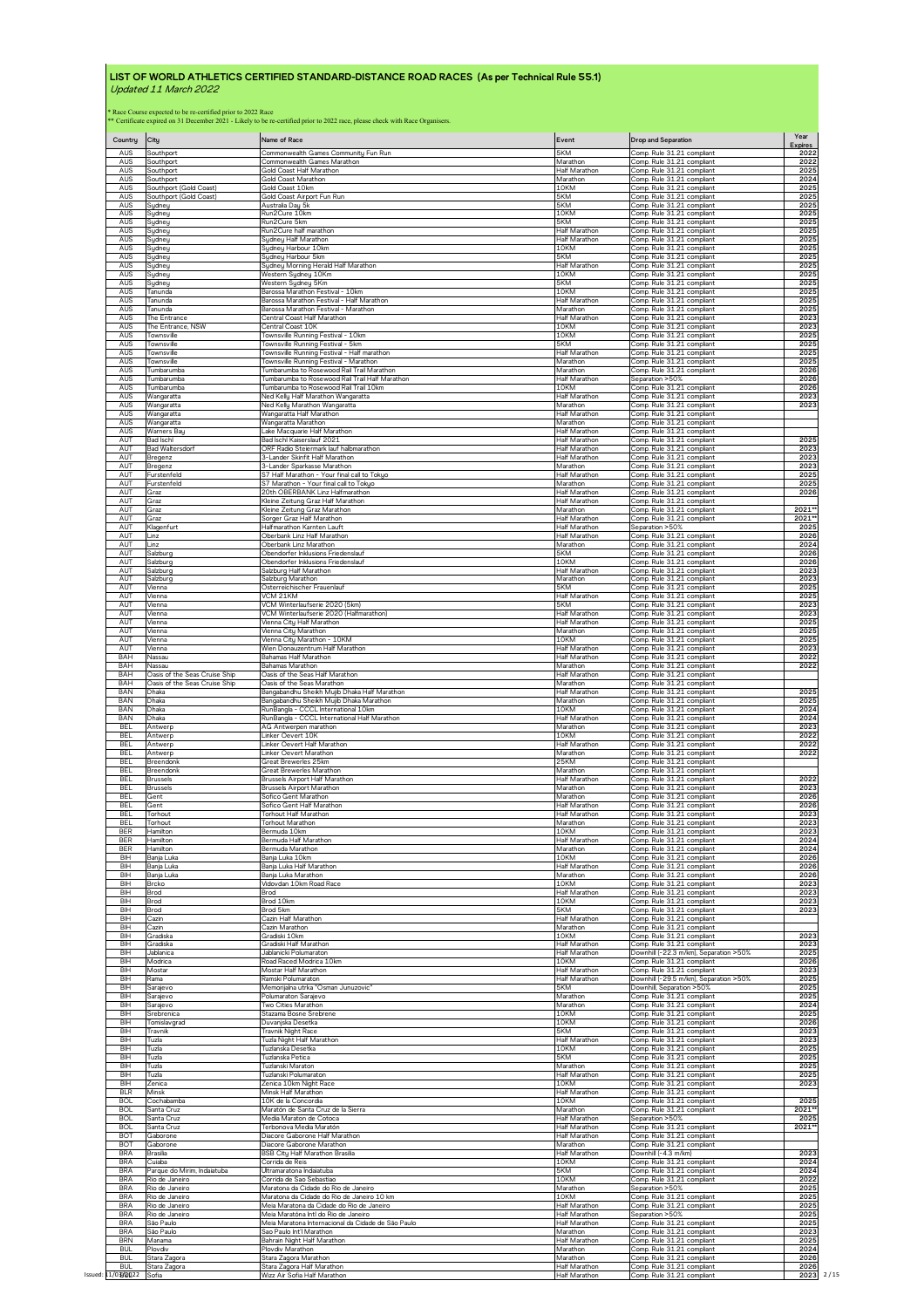| Country                                | City                                                                                                                      | Name of Race                                                                                    | Event                                      | <b>Drop and Separation</b>                                                             | Year<br><b>Expires</b> |
|----------------------------------------|---------------------------------------------------------------------------------------------------------------------------|-------------------------------------------------------------------------------------------------|--------------------------------------------|----------------------------------------------------------------------------------------|------------------------|
| <b>BUL</b>                             | Sofia                                                                                                                     | Wizz Air Sofia Marathon                                                                         | Marathon                                   | Comp. Rule 31.21 compliant                                                             | 2023                   |
| CAM                                    | Phnom Penh                                                                                                                | Phnom Penh International 10KM                                                                   | 10KM                                       | Comp. Rule 31.21 compliant                                                             | 2023                   |
| CAM<br>CAM<br>CAN                      | Phnom Penh<br>Sihanoukville                                                                                               | Phnom Penh International Half Marathon<br>Sihanoukville International Half Marathon             | Half Marathor<br>Half Marathon<br>Marathon | Comp. Rule 31.21 compliant<br>Comp. Rule 31.21 compliant<br>Comp. Rule 31.21 compliant | 2023<br>2020<br>2023   |
| CAN<br>CAN                             | Calgary<br>Calgary, ALB<br>Edmonton                                                                                       | Calgary Marathon<br>Calgary 10KM<br>Edmonton 10 km                                              | 10KM<br>10KM                               | Comp. Rule 31.21 compliant<br>Comp. Rule 31.21 compliant                               | 2023<br>2022           |
| CAN                                    | Edmonton                                                                                                                  | Edmonton 5 km                                                                                   | 5KM                                        | Comp. Rule 31.21 compliant                                                             | 2022                   |
| CAN                                    | Edmonton, AB                                                                                                              | Edmonton Half Marathon                                                                          | Half Marathon                              | Comp. Rule 31.21 compliant                                                             | 2022                   |
| CAN                                    | Liverpool, Nova Scotia                                                                                                    | Run Our Shore Half Marathon                                                                     | Marathon                                   | Comp. Rule 31.21 compliant                                                             | 2022                   |
| CAN                                    | London, Ontario                                                                                                           | Run for Retina Research Half Marathon                                                           | Half Marathon                              | Comp. Rule 31.21 compliant                                                             | 2022                   |
| CAN                                    | Mission, BC                                                                                                               | Mission Half Marathon                                                                           | <b>Half Marathor</b>                       | Comp. Rule 31.21 compliant                                                             | 2021*                  |
| CAN                                    | Niagara Falls                                                                                                             | Niagara Falls Half Marathon                                                                     | <b>Half Marathor</b>                       | Comp. Rule 31.21 compliant                                                             | 2022                   |
| CAN                                    | Ottawa                                                                                                                    | MEC Spring Flyer Half Marathon Ottawa                                                           | <b>Half Marathon</b>                       | Comp. Rule 31.21 compliant                                                             | 2022                   |
| CAN                                    | Ottawa                                                                                                                    | Ottawa Marathon                                                                                 | 10KM                                       | Comp. Rule 31.21 compliant                                                             | 2023                   |
| CAN                                    | Ottawa, ON                                                                                                                | Ottawa Half Marathon                                                                            | Half Marathon                              | Comp. Rule 31.21 compliant                                                             | 2022                   |
| CAN                                    | Ottawa, ON                                                                                                                | Ottawa Marathon                                                                                 | Marathon                                   | Comp. Rule 31.21 compliant                                                             | 2022                   |
| CAN                                    | Port Elgin                                                                                                                | Canadian Paralympic Marathon Qualifier                                                          | Marathon                                   | Comp. Rule 31.21 compliant                                                             | 2025                   |
| CAN                                    | Québec City                                                                                                               | Half Marathon SSQ de Québec                                                                     | Half Marathon                              | Comp. Rule 31.21 compliant                                                             | 2022                   |
| CAN                                    | Québec Citu                                                                                                               | Marathon SSQ de Québec                                                                          | Marathon                                   | Comp. Rule 31.21 compliant                                                             | 2022                   |
| CAN                                    | Québec City                                                                                                               | Marathon SSQ de Québec - 10 km                                                                  | 10KM                                       | Comp. Rule 31.21 compliant                                                             | 2022                   |
| CAN                                    | Saint John, NB                                                                                                            | Emera Marathon by the Sea                                                                       | Marathon                                   | Comp. Rule 31.21 compliant                                                             | 2021'                  |
| CAN                                    | Saint John NB                                                                                                             | Running Room Half Marathon by the Sea                                                           | Half Marathon                              | Comp. Rule 31.21 compliant                                                             | 2021*                  |
| CAN                                    | Toronto                                                                                                                   | Toronto Marathon - 5km                                                                          | 5KM                                        | Comp. Rule 31.21 compliant                                                             | 2023                   |
| CAN                                    | Toronto                                                                                                                   | Toronto Waterfront Marathon 10k                                                                 | 10KM                                       | Comp. Rule 31.21 compliant                                                             | 2025                   |
| CAN                                    | Toronto, ON                                                                                                               | Goodlife Fitness Toronto Half Marathon                                                          | Half Marathon                              | Downhill (-4.5 m/km), Separation >50%                                                  | 2021                   |
| CAN                                    | Toronto, ON                                                                                                               | Goodlife Fitness Toronto Marathon                                                               | Marathon                                   | Downhill (-2.7 m/km)                                                                   | 2021*                  |
| CAN                                    | Toronto, ON                                                                                                               | Scotiabank Toronto Waterfront Half Marathon                                                     | <b>Half Marathor</b>                       | Comp. Rule 31.21 compliant                                                             | 2021                   |
| CAN                                    | Toronto, ON                                                                                                               | Scotiabank Toronto Waterfront Marathon                                                          | Marathon                                   | Comp. Rule 31.21 compliant                                                             | 2021'                  |
| CAN                                    | Yarmouth                                                                                                                  | Yarmouth Marathon                                                                               | Marathon                                   | Comp. Rule 31.21 compliant                                                             | 2021                   |
| CAY                                    | Georgetown                                                                                                                | Cayman Islands Half Marathon                                                                    | Half Marathon                              | Comp. Rule 31.21 compliant                                                             | 2021                   |
| CAY                                    | Georgetown                                                                                                                | Cayman Islands Marathon                                                                         | Marathon                                   | Comp. Rule 31.21 compliant                                                             | 2021                   |
| CHI                                    | Arica                                                                                                                     | Half Marathon Arica Citu                                                                        | Half Marathor                              | Comp. Rule 31.21 compliant                                                             | 2021                   |
| CHI                                    | Santiago                                                                                                                  | Entel Media Maratón de Santiago                                                                 | Half Marathon                              | Comp. Rule 31.21 compliant                                                             | 2023                   |
| CHI                                    | Santiago de Chile                                                                                                         | 10K SER Runner                                                                                  | 10KM                                       | Comp. Rule 31.21 compliant                                                             | 2023                   |
| CHI                                    | Santiago de Chile                                                                                                         | 5K SER Runner                                                                                   | 5KM                                        | Downhill                                                                               | 2023                   |
| <b>CHN</b>                             | Beijing                                                                                                                   | CFLD Beijing Marathon                                                                           | Marathon                                   | Comp. Rule 31.21 compliant                                                             | 2024                   |
| <b>CHN</b>                             | Beijing                                                                                                                   | China Unionpay Beijing Half Marathon                                                            | Marathon                                   | Comp. Rule 31.21 compliant                                                             | 2025                   |
| CHN                                    | Beijing                                                                                                                   | Great Wall Marathon                                                                             | Marathon                                   | Comp. Rule 31.21 compliant                                                             | 2023                   |
| <b>CHN</b>                             | Changde                                                                                                                   | Changde international half Marathon                                                             | Half Marathon                              | Comp. Rule 31.21 compliant                                                             | 2024                   |
| CHN                                    | Changde                                                                                                                   | Changde international Marathon                                                                  | Marathon                                   | Comp. Rule 31.21 compliant                                                             | 2024                   |
| CHN                                    | Changsha                                                                                                                  | Changsha International Marathon                                                                 | Marathon                                   | Comp. Rule 31.21 compliant                                                             | 2023                   |
| <b>CHN</b>                             | Changzhi                                                                                                                  | Changzhi International Marathon                                                                 | Marathon                                   | Comp. Rule 31.21 compliant                                                             | 2021*                  |
| <b>CHN</b>                             | Chengdu                                                                                                                   | Chengdu Half Marathon                                                                           | Half Marathon                              | Separation >50%                                                                        | 2025                   |
| CHN                                    | Chengdu                                                                                                                   | Chengdu Marathon                                                                                | Marathon                                   | Comp. Rule 31.21 compliant                                                             | 2025                   |
| <b>CHN</b>                             | Chongqing                                                                                                                 | Chongqing International Marathon                                                                | Marathon                                   | Comp Rule 31.21 compliant                                                              | 2025                   |
| CHN                                    | Dalian                                                                                                                    | Dalian International Half Marathon                                                              | Half Marathon                              | Comp. Rule 31.21 compliant                                                             |                        |
| <b>CHN</b>                             | Dalian                                                                                                                    | Dalian International Marathon                                                                   | Marathon                                   | Comp. Rule 31.21 compliant                                                             | 2025                   |
| <b>CHN</b>                             | Dandono                                                                                                                   | Dandong Yalujiang International Marathon                                                        | Marathon                                   | Comp. Rule 31.21 compliant                                                             |                        |
| <b>CHN</b>                             | Dongguar                                                                                                                  | Dongguan Asian Marathon Championships 2019                                                      | Marathon                                   | Comp. Rule 31.21 compliant                                                             | 2021*                  |
| <b>CHN</b>                             | Dongguan                                                                                                                  | Dongguan International Marathon                                                                 | Marathon                                   | Comp. Rule 31.21 compliant                                                             | 2025                   |
| CHN                                    | Dongying                                                                                                                  | Yellow River Estuary International Marathon                                                     | Marathon                                   | Comp. Rule 31.21 compliant                                                             | 2021*                  |
| CHN                                    | Duolun                                                                                                                    | Duolun International Marathon                                                                   | Marathon                                   | Comp. Rule 31.21 compliant                                                             | 2024                   |
| CHN                                    | Fuzhou                                                                                                                    | Fuzhou Marathon                                                                                 | Marathon                                   | Comp. Rule 31.21 compliant                                                             | 2024                   |
| <b>CHN</b>                             | Guangzhou                                                                                                                 | Happy 10k Guangzhou                                                                             | 10KM                                       | Comp. Rule 31.21 compliant                                                             | 2022                   |
| CHN                                    | Guangzhou                                                                                                                 | Guangzhou International Half Marathon                                                           | <b>Half Marathon</b>                       | Comp. Rule 31.21 compliant                                                             | 2024                   |
| CHN                                    | Guangzhou                                                                                                                 | Guangzhou Marathon                                                                              | Marathon                                   | Comp. Rule 31.21 compliant                                                             |                        |
| <b>CHN</b><br><b>CHN</b><br><b>CHN</b> | Hangzhou<br>Harbin                                                                                                        | Hangzhou International Marathon<br>Harbin Marathon                                              | Marathon<br>Marathon                       | Comp. Rule 31.21 compliant<br>Comp. Rule 31.21 compliant                               | 2023<br>2023           |
| <b>CHN</b><br>CHN                      | Hefei Citu<br>Hefei Citu<br>Huaian                                                                                        | Hefei International Half Marathon<br>Hefei International Marathon<br>Huaian Marathon            | Half Marathon<br>Marathon<br>Marathon      | Comp. Rule 31.21 compliant<br>Comp. Rule 31.21 compliant<br>Comp. Rule 31.21 compliant | 2025                   |
| <b>CHN</b><br><b>CHN</b>               | Jilin City                                                                                                                | Jilin Marathon                                                                                  | Marathon<br>Marathon                       | Comp. Rule 31.21 compliant<br>Comp. Rule 31.21 compliant                               | 2023<br>2022           |
| CHN<br><b>CHN</b>                      | Kunming<br>Lanzhou<br>Lanzhou                                                                                             | SCO Kunming Marathon<br>Lanzhou International Half Marathon<br>Lanzhou International Marathon   | Half Marathon<br>Marathon                  | Comp. Rule 31.21 compliant<br>Comp. Rule 31.21 compliant                               | 2025                   |
| <b>CHN</b>                             | Lihu                                                                                                                      | Round Lihu Lake Half Marathon                                                                   | Half Marathon                              | Comp. Rule 31.21 compliant                                                             | 2025                   |
| CHN                                    | Nanchang                                                                                                                  |                                                                                                 | Marathon                                   | Comp. Rule 31.21 compliant                                                             | 2025                   |
| <b>CHN</b><br><b>CHN</b>               | Nanjing<br>Nanjing                                                                                                        | Nanchang Marathon<br>Nanjing Marathon<br>Nanjing Marathon & Nanjing Marathon Championships 2020 | Marathon<br>Marathon                       | Comp. Rule 31.21 compliant<br>Comp. Rule 31.21 compliant                               | 2022<br>2024           |
| CHN                                    | Renshou                                                                                                                   | Renshou International Half Marathon                                                             | Half Marathon                              | Comp. Rule 31.21 compliant                                                             | 2025                   |
| CHN                                    | Shaoxino                                                                                                                  | Sleemon Shaoxing Half Marathon                                                                  | <b>Half Marathor</b>                       | Comp Rule 31.21 compliant                                                              | 2025                   |
| <b>CHN</b>                             | Shaoxing                                                                                                                  | Sleemon Shaoxing Marathon                                                                       | Marathon                                   | Comp. Rule 31.21 compliant                                                             | 2025                   |
| <b>CHN</b>                             | Shenzhen                                                                                                                  | Shenzhen International Marathon                                                                 | Marathon                                   | Comp. Rule 31.21 compliant                                                             | 2022                   |
| <b>CHN</b>                             | Suzhou                                                                                                                    | Bank of Suzhou - Suzhou Jinji Lake Half Marathon                                                | Half Marathon                              | Comp. Rule 31.21 compliant                                                             | 2022                   |
| <b>CHN</b>                             | Taiuuan                                                                                                                   | Taiuuan Marathon                                                                                | Marathon                                   | Comp. Rule 31.21 compliant                                                             | 2025                   |
| <b>CHN</b>                             | Wangjiang                                                                                                                 | Wangjiang Half Marathon                                                                         | Half Marathon                              | Separation >50%                                                                        | 2022                   |
| <b>CHN</b>                             | Wuhan                                                                                                                     | CISM Military World Games 2019 / Marathon                                                       | Marathon                                   | Comp. Rule 31.21 compliant                                                             | 2022                   |
| CHN                                    | Wuqing                                                                                                                    | Tianjin International Marathon                                                                  | Marathon                                   | Comp. Rule 31.21 compliant                                                             | 2023                   |
| <b>CHN</b>                             | Wuxi                                                                                                                      | Wuxi Marathon                                                                                   | Marathon                                   | Comp. Rule 31.21 compliant                                                             | 2021**                 |
| <b>CHN</b>                             | Xi'an                                                                                                                     | Shaanxi 2021 National Games for Persons with Disabilities & Special Olympic Games               | Marathon                                   | Comp. Rule 31.21 compliant                                                             | 2025                   |
| <b>CHN</b>                             | Xi'an                                                                                                                     | The 14th Game of People's Republic of China Athletics Marathon                                  | Marathon                                   | Comp. Rule 31.21 compliant                                                             | 2025                   |
| CHN                                    | Xi'an                                                                                                                     | Xi'an Marathon                                                                                  | Marathon                                   | Comp. Rule 31.21 compliant                                                             | 2025                   |
| <b>CHN</b>                             | Xiamen                                                                                                                    | Xiamen International Marathon                                                                   | Marathon                                   | Comp. Rule 31.21 compliant                                                             | 2021*                  |
| <b>CHN</b>                             | Xichang                                                                                                                   | Xichang Qionghai Lake Wetland International Marathon                                            | Marathon                                   | Comp. Rule 31.21 compliant                                                             | 2021*                  |
| <b>CHN</b>                             | Xiqiao, Foshan City                                                                                                       | Xiqiao Mountain International Half Marathon                                                     | Half Marathon                              | Comp. Rule 31.21 compliant                                                             |                        |
| CHN                                    | Xuzhou                                                                                                                    | Xuzhou Marathon & National Championships Olympic Marathon Trials                                | Marathon                                   | Comp. Rule 31.21 compliant                                                             | 2025                   |
| <b>CHN</b>                             | Yangzhou                                                                                                                  | Yangzhou Jianzhen International Half Marathon                                                   | <b>Half Marathon</b>                       | Comp. Rule 31.21 compliant                                                             | 2025                   |
| <b>CMR</b>                             | Douala                                                                                                                    | Handy Roundabout Marathon Series Douala - 10K                                                   | 10KM                                       | Comp. Rule 31.21 compliant                                                             | 2022                   |
| <b>CMR</b>                             | Yaounde                                                                                                                   | Handy Roundabout Marathon Series Yaounde - 10K                                                  | 10KM                                       | Comp. Rule 31.21 compliant                                                             | 2022                   |
| COL                                    | Avándaro Valle de Bravo                                                                                                   | Media Maratón de las Flores - Medellin                                                          | Half Marathon                              | Comp. Rule 31.21 compliant                                                             | 2022                   |
| <b>COL</b>                             | Bogota                                                                                                                    | Media Maratón de Bogotá                                                                         | Half Marathon                              | Comp. Rule 31.21 compliant                                                             |                        |
| <b>COL</b>                             | Bogotá                                                                                                                    | Carrera de la Mujer Colombia                                                                    | 10KM                                       | Comp. Rule 31.21 compliant                                                             | 2023                   |
| COL                                    | Bogotá                                                                                                                    | Carrera por la Policia                                                                          | 10KM                                       | Comp. Rule 31.21 compliant                                                             | 2023                   |
| COL                                    | Bogotà                                                                                                                    | Run Tour Avianca                                                                                | 10KM                                       | Comp. Rule 31.21 compliant                                                             | 2022                   |
| COL                                    | San José de Cúcuta                                                                                                        | Media Maratón de Cúcuta 2018                                                                    | <b>Half Marathon</b>                       | Comp. Rule 31.21 compliant                                                             | 2022                   |
| CPV<br><b>CRC</b>                      | Santa Maria, Sal<br>Cartago                                                                                               | African Beach Games 2019 / Half Marathon<br>Clasica Carrera Internacional la Candelaria         | Half Marathon<br>10KM                      | Comp. Rule 31.21 compliant<br>Downhill, Separation >50%<br>Comp. Rule 31.21 compliant  | 2023<br>2024           |
| CRC<br>CRC<br>CRC                      | Cartago<br>Cartago                                                                                                        | Maraton de Cartago<br>Media Maraton de Cartago<br>Flamingo Beach Marathon                       | Marathon<br>Half Marathon                  | Comp. Rule 31.21 compliant<br>Comp. Rule 31.21 compliant                               | 2024<br>2024           |
| <b>CRC</b><br><b>CRC</b>               | Cuanacaste<br>Guanacaste<br>Puntarenas                                                                                    | Maraton JW Marriott Guanacaste<br>Medio Maratón Puerto                                          | Marathon<br>Marathon<br>Half Marathon      | Comp. Rule 31.21 compliant<br>Separation >50%                                          | 2023<br>2023           |
| <b>CRC</b>                             | San José                                                                                                                  | Marathon Int'l de Costa Rica                                                                    | Marathon                                   | Comp. Rule 31.21 compliant                                                             |                        |
| <b>CRC</b>                             | San José                                                                                                                  | Maratón Estadio Nacional                                                                        | Marathon                                   | Comp. Rule 31.21 compliant                                                             |                        |
| CRC                                    | San José                                                                                                                  | Maratón Municipalidad de San Jose                                                               | Marathon                                   | Comp. Rule 31.21 compliant                                                             | 2025                   |
| CRC                                    | San José                                                                                                                  | Medio Marathon Int'l de Costa Rica                                                              | Half Marathon                              | Comp. Rule 31.21 compliant                                                             |                        |
| CRC                                    | San José                                                                                                                  | Medio Maratón Municipalidad de San José                                                         | Half Marathon                              | Comp. Rule 31.21 compliant                                                             | 2025                   |
| CRO                                    | Cakovec                                                                                                                   | Zrinski Half Marathon                                                                           | <b>Half Marathon</b>                       | Comp. Rule 31.21 compliant                                                             |                        |
| <b>CRO</b>                             | Crikvenica                                                                                                                | Adri Advent 5km                                                                                 | 5KM                                        | Comp. Rule 31.21 compliant                                                             | 2025                   |
| CRO                                    | Crikvenica                                                                                                                | Adri Advent Half Marathon                                                                       | Half Marathon                              | Comp. Rule 31.21 compliant                                                             | 2025                   |
| <b>CRO</b>                             | Crikvenica                                                                                                                | Adri Advent Maraton                                                                             | Marathon                                   | Comp. Rule 31.21 compliant                                                             | 2025                   |
| CRO                                    | Karlovac                                                                                                                  | Heineken 0.0 Karlovacki Cener                                                                   | 10KM                                       | Comp. Rule 31.21 compliant                                                             | 2025                   |
| <b>CRO</b>                             | Korenica                                                                                                                  | Plitvicke nocna utrka 10km                                                                      | 10KM                                       | Comp. Rule 31.21 compliant                                                             | 2023                   |
| <b>CRO</b>                             | <orenica< td=""><td>Plitvicke nocna utrka 5km</td><td>5KM</td><td>Comp. Rule 31.21 compliant</td><td>2023</td></orenica<> | Plitvicke nocna utrka 5km                                                                       | 5KM                                        | Comp. Rule 31.21 compliant                                                             | 2023                   |
| CRO                                    | Lug                                                                                                                       | Baranjski Ferivi Polumaraton                                                                    | Half Marathon                              | Comp. Rule 31.21 compliant                                                             | 2025                   |
| CRO                                    | Maslenica                                                                                                                 | Polumaraton Maslenica                                                                           | Half Marathon                              | Downhill (-2.7 m/km)                                                                   | 2026                   |
| CRO                                    | Odzaci                                                                                                                    | Odzaci Marathon                                                                                 | Marathon                                   | Comp. Rule 31.21 compliant                                                             |                        |
| <b>CRO</b>                             | Omis                                                                                                                      | Omis Half Marathon                                                                              | Half Marathon                              | Comp. Rule 31.21 compliant                                                             |                        |
| CRO                                    | Osijek                                                                                                                    | Osijek Ferivi Half Marathon                                                                     | Half Marathon                              | Comp. Rule 31.21 compliant                                                             | 2025                   |
| <b>CRO</b>                             | Plitvice                                                                                                                  | Plitvice Half Marathon                                                                          | Half Marathon                              | Comp. Rule 31.21 compliant                                                             | 2024                   |
| CRO                                    | Plitvice                                                                                                                  | Plitvice Marathon                                                                               | Marathon                                   | Comp. Rule 31.21 compliant                                                             | 2024                   |
| CRO                                    | Pozega                                                                                                                    | Pozega Half Marathon                                                                            | Half Marathon                              | Comp. Rule 31.21 compliant                                                             |                        |
| CRO                                    | Puljane                                                                                                                   | Krka Half Marathon                                                                              | <b>Half Marathon</b>                       | Comp. Rule 31.21 compliant                                                             | 2023                   |
| <b>CRO</b>                             | Rijeka                                                                                                                    | Rijeka Half Marathon                                                                            | Half Marathon                              | Comp. Rule 31.21 compliant                                                             |                        |
| CRO                                    | Rijeka                                                                                                                    | Rijeka Marathon                                                                                 | Marathon                                   | Comp. Rule 31.21 compliant                                                             | 202                    |
| CRO                                    | Sabac                                                                                                                     | Sabac Marathon                                                                                  | Marathon                                   | Comp. Rule 31.21 compliant                                                             |                        |
| CRO                                    | Sibenik                                                                                                                   | Sibenik 10km                                                                                    | 10KM                                       | Comp. Rule 31.21 compliant                                                             | 2023                   |
| CRO                                    | Sibenik                                                                                                                   | Sibenik 5km                                                                                     | 5KM                                        | Comp. Rule 31.21 compliant                                                             | 2023                   |
| Issued: 11/06/R022                     | Sisak                                                                                                                     | Sisak Half Marathon                                                                             | Half Marathon                              | Comp. Rule 31.21 compliant                                                             | 2023                   |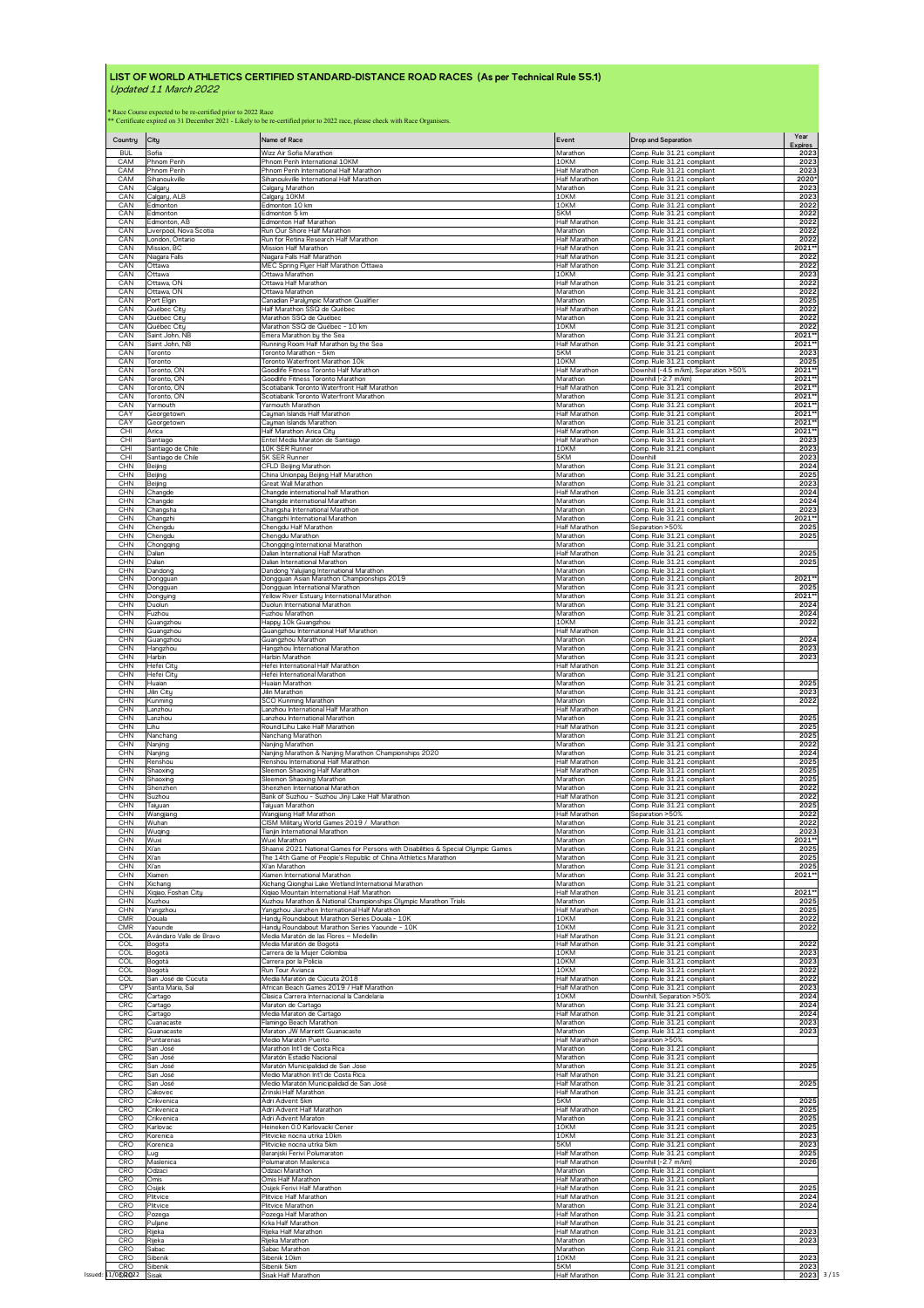| Country<br><b>CRO</b>    | City<br>Slavonska Brod | Name of Race<br>Slavonska trka 10km                                                                              | Event<br>10KM           | <b>Drop and Separation</b><br>Comp. Rule 31.21 compliant | Year<br>Expires<br>2026 |
|--------------------------|------------------------|------------------------------------------------------------------------------------------------------------------|-------------------------|----------------------------------------------------------|-------------------------|
| CRO                      | Slavonska Brod         | Slavonska trka 5km                                                                                               | 5KM                     | Comp. Rule 31.21 compliant                               | 2026                    |
| CRO                      | Slavonska Brod         | Slavonska trka Half Marathon                                                                                     | Half Marathon           | Comp. Rule 31.21 compliant                               | 2026                    |
| CRO                      | Slavonska Brod         | Slavonska trka Marathon                                                                                          | Marathon                | Comp. Rule 31.21 compliant                               | 2024                    |
| CRO                      | Split                  | Split Half Marathon                                                                                              | Half Marathon           | Comp. Rule 31.21 compliant                               |                         |
| <b>CRO</b>               | Split                  | Split Marathon                                                                                                   | Marathon                | Comp. Rule 31.21 compliant                               | 2024                    |
| CRO                      | Ston                   | Ston Wall Marathon                                                                                               | Marathon                | Comp. Rule 31.21 compliant                               |                         |
| CRO                      | Varadzin               | Brooks Varadzinski Polumarathon                                                                                  | Half Marathon           | Comp. Rule 31.21 compliant                               | 2023                    |
| CRO                      | Zadar                  | Zadarske 5-ICE                                                                                                   | 5KM                     | Comp. Rule 31.21 compliant                               | 2026                    |
| CRO                      | Zagreb                 | <b>CRWT Home Track</b>                                                                                           | Half Marathon           | Comp. Rule 31.21 compliant                               | 2024                    |
| CRO                      | Zagreb                 | Holjevka                                                                                                         | 10KM                    | Comp. Rule 31.21 compliant                               | 2026                    |
| <b>CRO</b>               | Zagreb                 | Nocna 10km Zagreb                                                                                                | 10KM                    | Comp. Rule 31.21 compliant                               | 2023                    |
| CRO                      | Zagreb                 | Utrka Garmin 10km                                                                                                | 10KM                    | Comp. Rule 31.21 compliant                               | 2025                    |
| <b>CRO</b>               | Zagreb                 | Zagreb Half Marathon                                                                                             | Half Marathon           | Comp. Rule 31.21 compliant                               | 2026                    |
| CRO                      | Zagreb                 | Zagreb Spring Half Marathon                                                                                      | Half Marathon           | Comp. Rule 31.21 compliant                               | 2025                    |
| CRO                      | Zagreb                 | Zagreb Spring Half Marathon 10km Split                                                                           | 10KM                    | Comp. Rule 31.21 compliant                               | 2023                    |
| CRO                      |                        | Zagreb Spring Half Marathon powered by Heineken 0.0                                                              | <b>Half Marathon</b>    | Comp. Rule 31.21 compliant                               | 2025                    |
| CRO<br>CRO               | Zagreb<br>Zagreb       | Zagrebacki nocni cener                                                                                           | 10KM                    | Comp. Rule 31.21 compliant                               | 2025<br>2026            |
| CRO<br>CRO               | Zagreb<br>Zapresic     | Zagreb Marathon<br>Atletska utrka za grb grada Zapresica 10km                                                    | Marathon<br>10KM<br>5KM | Comp. Rule 31.21 compliant<br>Comp. Rule 31.21 compliant | 2024<br>2024            |
| CRO                      | Zapresic<br>Zapresic   | Atletska utrka za grb grada Zapresica 5km<br>Buzicna Utrka 5km                                                   | 5KM                     | Comp. Rule 31.21 compliant<br>Comp. Rule 31.21 compliant | 2023                    |
| <b>CUB</b>               | Varaderc               | Maratón y Media Maratón de Varadero 10km                                                                         | 10KM                    | Comp. Rule 31.21 compliant                               | 2026                    |
| CUB                      | Varaderc               | Media Maratón de Varadero                                                                                        | Half Marathon           | Comp. Rule 31.21 compliant                               | 2026                    |
| CUB                      | Varaderc               | Maratón de Varadero                                                                                              | Marathor                | Comp. Rule 31.21 compliant                               | 2026                    |
| <b>CYP</b>               | Larnaka                | Radisson Blu Larnaka International Half Marathon                                                                 | Half Marathon           | Comp. Rule 31.21 compliant                               | 2025                    |
| <b>CYP</b>               | Larnaka                | Radisson Blu Larnaka International Marathon                                                                      | Marathon                | Comp. Rule 31.21 compliant                               | 2025                    |
| <b>CYP</b>               | Limasso                | Muskita Limassol Half Marathon                                                                                   | Half Marathon           | Comp. Rule 31.21 compliant                               | 2026                    |
| <b>CYP</b>               | Limassol               | OPAP Limassol Half Marathn GSO                                                                                   | Half Marathon           | Comp. Rule 31.21 compliant                               | 2023                    |
| <b>CYP</b>               | Limassol               | OPAP Limassol Marathon G S O                                                                                     | Marathon                | Comp. Rule 31.21 compliant                               |                         |
| <b>CYP</b>               | Nicosia                | Alphamega "Run as One" Half Marathon                                                                             | Half Marathon           | Comp. Rule 31.21 compliant                               | 2021*                   |
| <b>CYP</b>               | Nicosia                | Cyprus National Half Marathon                                                                                    | Half Marathon           | Comp. Rule 31.21 compliant                               | 2024                    |
| <b>CYP</b>               | Nicosia                | Nicosia Half Marathon                                                                                            | Half Marathon           | Comp. Rule 31.21 compliant                               | 2024                    |
| <b>CYP</b>               | Nicosia                | Nicosia Marathon                                                                                                 | Marathon                | Comp. Rule 31.21 compliant                               | 2024                    |
| <b>CYP</b>               | Nicosia                | Quantum Nicosia Half Marathon                                                                                    | Half Marathon           | Comp. Rule 31.21 compliant                               | 2025                    |
| CYP                      | Nicosia                | Quantum Nicosia Marathon                                                                                         | Marathon                | Comp. Rule 31.21 compliant                               | 2025                    |
| CYP                      | Nicosia                | Running under the Moon Nicosia Half Marathon                                                                     | Half Marathon           | Comp. Rule 31.21 compliant                               | 2021*                   |
| <b>CYP</b>               | Paphos                 | ogicom Cyprus Half Marathon                                                                                      | Half Marathon           | Comp. Rule 31.21 compliant                               | 2021*                   |
| <b>CYP</b>               | Paphos                 | Loigicom Cyprus Marathon                                                                                         | Marathon                | Separation >50%                                          | 2025                    |
| CZE                      | Brno                   | Half Marathon Brno                                                                                               | Half Marathon           | Comp. Rule 31.21 compliant                               |                         |
| CZE                      | Ceske Budejovice       | Mattoni Half Marathon Ceske Budejovice                                                                           | <b>Half Marathon</b>    | Comp. Rule 31.21 compliant                               | 2025                    |
| CZE                      | Karlovy Vary           | Mattoni Half Marathon Karlovy Vary                                                                               | Half Marathon           | Comp. Rule 31.21 compliant                               | 2025                    |
| CZE                      | Olomouc                | Mattoni Half Marathon Olomouc                                                                                    | Half Marathon           | Comp. Rule 31.21 compliant                               | 2025                    |
| CZE                      | Pardubice              | Pardubice Wine Half Marathon                                                                                     | Half Marathon           | Comp. Rule 31.21 compliant                               | 2024                    |
| CZE                      | Prague                 | Birrell 10km Race                                                                                                | 10KM                    | Comp. Rule 31.21 compliant                               | 2023                    |
| CZE                      | Prague                 | Prague 21.1km                                                                                                    | Half Marathon           | Comp. Rule 31.21 compliant                               | 2024                    |
| CZE                      | Prague                 | Sportisimo Prague Half Marathon                                                                                  | Half Marathon           | Comp. Rule 31.21 compliant                               |                         |
| CZE                      | Prague                 | Volkswagen Prague Marathon                                                                                       | Marathon                | Comp Rule 31.21 compliant                                |                         |
| CZE                      | Prague                 | Volkswagen Prague Marathon - Battle of the Teams                                                                 | Marathon                | Comp. Rule 31.21 compliant                               | 2025                    |
| CZE                      | Usti nad Labem         | Mattoni Usti nad Labem Half Marathon                                                                             | Half Marathon           | Comp. Rule 31.21 compliant                               |                         |
| DEN                      | Copenhagen             | Copenhagen Half Marathon                                                                                         | Half Marathon           | Comp. Rule 31.21 compliant                               | 2023                    |
| DEN                      | Copenhagen             | Telenor Copenhagen Marathon                                                                                      | Marathon                | Comp. Rule 31.21 compliant                               | 2025                    |
| DEN                      | Odense                 | I C Andersen Half Marathon                                                                                       | Half Marathon           | Comp. Rule 31.21 compliant                               | 2025                    |
| DEN                      | Odense                 | H C Andersen Marathon                                                                                            | Marathon                | Comp. Rule 31.21 compliant                               | 2025                    |
| DEN                      | Torshavn               | Torshavn Marathon                                                                                                | Marathon                | Comp. Rule 31.21 compliant                               | 2022                    |
| DJI                      | Djibouti               | 10Km Air Djibouti                                                                                                | 10KM                    | Comp. Rule 31.21 compliant                               | 2025                    |
| DJI                      | Djibouti               | 10Km Djibouti Telecom                                                                                            | 10KM                    | Comp. Rule 31.21 compliant                               | 2025                    |
| <b>DJI</b>               | Djibouti               | 10km International Gateway to Africa                                                                             | 10KM                    | Comp. Rule 31.21 compliant                               | 2025                    |
| <b>DJI</b>               | Diibouti               | 5km International Gatewau to Africa                                                                              | 5KM                     | Comp. Rule 31.21 compliant                               | 2025                    |
| DJI                      | Djibouti               | Semi Marathon International Gateway to Africa                                                                    | Half Marathon           | Comp. Rule 31.21 compliant                               | 2025                    |
| <b>DOM</b>               | Casa de Campo          | Casa de Campo Corre por Hogar del Niña H Mar                                                                     | Half Marathon           | Comp. Rule 31.21 compliant                               | 2021*                   |
| <b>DOM</b>               | Casa de Campo          | Casa de Campo Corre por Hogar del Niña Marathon                                                                  | Marathon                | Comp. Rule 31.21 compliant                               | 2021                    |
| <b>DOM</b>               | Santiago               | Maratón Santiago de America                                                                                      | Marathon                | Comp. Rule 31.21 compliant                               | 2022                    |
| <b>DOM</b>               | Santiago               | Maratón Santiago de America Ruta 21.0975 km                                                                      | Half Marathon           | Comp. Rule 31.21 compliant                               | 2022                    |
| <b>DOM</b>               | Santo Domingo          | 10 km Claro de Santo Domingo                                                                                     | 10KM                    | Comp. Rule 31.21 compliant                               | 2024                    |
| <b>DOM</b>               | Santo Domingo          | Maratón Ciudad Santo Domingo                                                                                     | Marathon                | Comp. Rule 31.21 compliant                               | 2023                    |
| <b>DOM</b>               | Santo Domingo          | Media Maratón Claro de Santo Domingo                                                                             | Half Marathon           | Comp. Rule 31.21 compliant                               | 2022                    |
| ECU                      | Ambato                 | Ruta de Los Tres Jaunes 10K                                                                                      | 10KM                    | Comp. Rule 31.21 compliant                               | 2026                    |
| ECU                      | Guayaquil              | Media Maratón de Salinas                                                                                         | Half Marathon           | Comp. Rule 31.21 compliant                               | 2024                    |
| ECU                      | Quito                  | Liga 10K Race                                                                                                    | 10KM                    | Downhill, Separation >50%                                | 2022                    |
| ECU                      | Salinas                | Media Maraton Alcadia de Salinas                                                                                 | <b>Half Marathon</b>    | Comp. Rule 31.21 compliant                               | 2026                    |
| EGY                      | El Gouna               | El Gouna Int'l Half Marathon                                                                                     | Half Marathon           | Comp. Rule 31.21 compliant                               | 202                     |
| EGY                      | El Shorouk City        | Great Egyptian River Nile 10km Run                                                                               | 10KM                    | Comp. Rule 31.21 compliant                               | 2026                    |
| EGY                      | El Shorouk Citu        | Great Egyptian River Nile 5km Run                                                                                | 5KM                     | Comp. Rule 31.21 compliant                               | 2025                    |
| EGY                      | El Shorouk City        | Great Egyptian River Nile Half Marathon                                                                          | Half Marathon           | Comp. Rule 31.21 compliant                               | 2025                    |
| EGY                      | El Shorouk City        | Great Egyptian River Nile Marathon                                                                               | Marathon                | Comp. Rule 31.21 compliant                               | 2026                    |
| EGY                      | El Shorouk City        | Great Freedom Run Egypt's Fastest Half Marathon                                                                  | Half Marathon           | Comp. Rule 31.21 compliant                               | 2026                    |
| EGY<br><b>ESP</b>        | El Shorouk City        | Great Victory Run                                                                                                | 10KM<br>5KM             | Comp. Rule 31.21 compliant                               | 2025<br>2025            |
| <b>ESP</b>               | Barcelona<br>Barcelona | Cursa dels Nassos 2021 5km<br>Cusrsa dels Nassos                                                                 | 10KM                    | Comp. Rule 31.21 compliant<br>Comp. Rule 31.21 compliant | 2024                    |
| <b>ESP</b>               | Barcelona              | Edreams mitja marato Barcelona                                                                                   | Half Marathon           | Comp. Rule 31.21 compliant                               | 2023                    |
| <b>ESP</b>               | Barcelona              | Zurich Marato de Barcelona                                                                                       | Marathon                | Comp. Rule 31.21 compliant                               | 2023                    |
| <b>ESP</b>               | Benidorm               | LOkm de Benidorm                                                                                                 | 10KM                    | Comp. Rule 31.21 compliant                               | 2024                    |
| ESP                      | Benidorm               | Media Maraton de Benidorm                                                                                        | Half Marathon           | Comp. Rule 31.21 compliant                               | 2024                    |
| <b>FSP</b>               | Bilbao                 | Bilbao Bizkaia Maraton                                                                                           | Marathon                | Comp. Rule 31.21 compliant                               | 2026                    |
| <b>ESP</b>               | Bilbao                 | Bilbao Bizkaia 10 km                                                                                             | 10KM                    | Downhill (-1.1m/km)                                      | 2026                    |
| ESP                      | Castellon              | Maraton BP Castellon                                                                                             | Marathon                | Comp. Rule 31.21 compliant                               | 2026                    |
| ESP                      | Castellon              | 10K Fasca                                                                                                        | 10KM                    | Comp. Rule 31.21 compliant                               | 2026                    |
| <b>ESP</b>               | Elche                  | Media Maraton Internacional ciudad de Elche                                                                      | Half Marathon           | Comp. Rule 31.21 compliant                               | 2024                    |
| <b>ESP</b>               | Granollers             | Mitja Marato International de Granollers                                                                         | Half Marathon           | Comp. Rule 31.21 compliant                               | 2023                    |
| <b>ESP</b>               | Las Palmas             | Disa Gran Canaria Marathon                                                                                       | Marathon                | Comp. Rule 31.21 compliant                               | 2021*                   |
| <b>ESP</b>               | Madrid                 | EDP Rock 'n' Roll Madrid 10KM                                                                                    | 10KM                    | Downhill                                                 | 2022                    |
| <b>ESP</b>               | Madrid                 | Media Maraton EDP Rock'n'Roll Running Series Madrid                                                              | <b>Half Marathon</b>    | Comp. Rule 31.21 compliant                               | 2025                    |
| ESP                      | Madrid                 | Movistar Medio Maratón de Madrid                                                                                 | Half Marathon           | Comp. Rule 31.21 compliant                               | 2022                    |
| ESP                      | Madrid                 | NN San Silvestre Vallecana                                                                                       | 10KM                    | Comp. Rule 31.21 compliant                               | 2024                    |
| ESP                      | Madrid                 | Rock 'n' Roll Madrid Marathon                                                                                    | Marathon                | Comp. Rule 31.21 compliant                               | 2022                    |
| <b>ESP</b>               | Malaga                 | Zurich Marathon Malaga                                                                                           | Marathon                | Comp. Rule 31.21 compliant                               | 2026                    |
| <b>ESP</b>               | Pamplona               | Campeonato Navarro de marcha en ruta (1000m lap)                                                                 | 20KM                    | Comp. Rule 31.21 compliant                               |                         |
| ESP                      | San Sebastián          | Zurich Maratoia Donostia / San Sebastián                                                                         | Marathon                | Comp. Rule 31.21 compliant                               | 2021*                   |
| ESP                      | Santa Pola             | <u>Media Maraton Internacional de Santa Pola</u>                                                                 | Half Marathon           | Comp. Rule 31.21 compliant                               | 2024                    |
| ESP                      | Seville                | Zurich Marato de Sevilla                                                                                         | Marathon                | Comp. Rule 31.21 compliant                               | 2023                    |
| ESP                      | Torreviega             | Campeonato de Espana de Medio Maraton                                                                            | Half Marathon           | Comp. Rule 31.21 compliant                               | 2024                    |
| <b>ESP</b>               | Valencia               | 10K Valencia Trinidad Alfonso                                                                                    | 10KM                    | Comp. Rule 31.21 compliant                               | 2024                    |
| <b>ESP</b>               | Valencia               | 10KM Valencia Ibercaia                                                                                           | 10KM                    | Comp. Rule 31.21 compliant                               | 2024                    |
| <b>ESP</b>               | Valencia               | Maraton Valencia Trinidad Alfonso EDP                                                                            | Marathon                | Comp. Rule 31.21 compliant                               | 2025                    |
| ESP                      | Valencia               | Media Maraton Valencia Trinidad Alfonso EDP                                                                      | Half Marathon           | Comp. Rule 31.21 compliant                               | 2025                    |
| <b>EST</b>               | Narva                  | Narva Energiajooks Half Marathon                                                                                 | Half Marathon           | Comp. Rule 31.21 compliant                               | 2023                    |
| <b>EST</b>               | Tallinn                | Estonian Marathon Championships                                                                                  | Marathon                | Comp. Rule 31.21 compliant                               | 2024                    |
| <b>EST</b>               | Tallinn                | Tallinn 10km                                                                                                     | 10KM                    | Comp. Rule 31.21 compliant                               | 2025                    |
| EST                      | Tallinn                | Tallinn Half Marathon                                                                                            | Half Marathon           | Comp. Rule 31.21 compliant                               | 2025                    |
| <b>EST</b>               | Tallinn                | Tallinn Marathon                                                                                                 | Marathon                | Comp. Rule 31.21 compliant                               | 2025                    |
| <b>EST</b>               | Tallinn                | Viking Line Eesti Õojooks-Ülemiste Eri 10km                                                                      | 10KM                    | Comp. Rule 31.21 compliant                               | 2024                    |
| <b>EST</b>               | Tallinn                | Viking Line Eesti Öojooks-Ülemiste Eri 5km                                                                       | 5KM                     | Comp. Rule 31.21 compliant                               | 2024                    |
| EST                      | Tartu                  | Fartu Linnamaraton                                                                                               | Marathon                | Comp. Rule 31.21 compliant                               | 2022                    |
| <b>EST</b>               | Tartu                  | Tartu Linnamaraton Half Marathon                                                                                 | Half Marathon           | Comp. Rule 31.21 compliant                               | 2024                    |
| ETH                      | Addis Ababa            | Great Ethiopian Run (elite course)                                                                               | 10KM                    | Comp. Rule 31.21 compliant                               | 2023                    |
| ETH                      | Addis Ababa            | Great Ethiopian Run (mass course)                                                                                | 10KM                    | Comp. Rule 31.21 compliant                               | 2023                    |
| ETH                      | Hawassa                | Hawassa Half Marathon (elite)                                                                                    | Half Marathon           | Comp. Rule 31.21 compliant                               | 2021*                   |
| <b>FIJ</b>               | Suva                   | Suva Half Marathon                                                                                               | Half Marathon           | Comp. Rule 31.21 compliant                               | 2021*                   |
| FIJ                      | Suva                   | Suva Marathon                                                                                                    | Marathon                | Comp. Rule 31.21 compliant                               | 2021*                   |
| <b>FIN</b>               | Helsinki               | Helsinki City Running Day - Half Marathon                                                                        | Half Marathon           | Comp. Rule 31.21 compliant                               | 2025                    |
| <b>FIN</b>               | Helsinki               | Helsinki City Running Day - Marathon                                                                             | Marathon                | Comp. Rule 31.21 compliant                               | 2025                    |
| FIN                      | Helsinki               | Helsinki City Running Day 5km                                                                                    | 5KM                     | Comp. Rule 31.21 compliant                               | 2025                    |
| <b>FIN</b><br><b>FIN</b> | Helsinki               | Helsinki Half Marathon                                                                                           | Half Marathon           | Comp. Rule 31.21 compliant                               | 2024                    |
| <b>FIN</b>               | Helsinki               | Helsinki Marathon                                                                                                | Marathon                | Comp. Rule 31.21 compliant                               | 2024                    |
|                          | Helsinki               | Helsinki Marathon / 10km                                                                                         | 10KM                    | Comp. Rule 31.21 compliant                               | 2024                    |
| FIN                      | Helsinki               | Helsinki Marathon / Half Marathon                                                                                | Half Marathon           | Comp. Rule 31.21 compliant                               | 2024                    |
| <b>FIN</b>               | Joutseno               | <ullervo puolimaraton<="" td=""><td>Half Marathon</td><td>Comp. Rule 31.21 compliant</td><td>2022</td></ullervo> | Half Marathon           | Comp. Rule 31.21 compliant                               | 2022                    |
| <b>FIN</b>               | Joutseno               | Kullervo Puolimaraton / Finnish National Marathon Championships                                                  | Marathon                | Comp. Rule 31.21 compliant                               | 2022                    |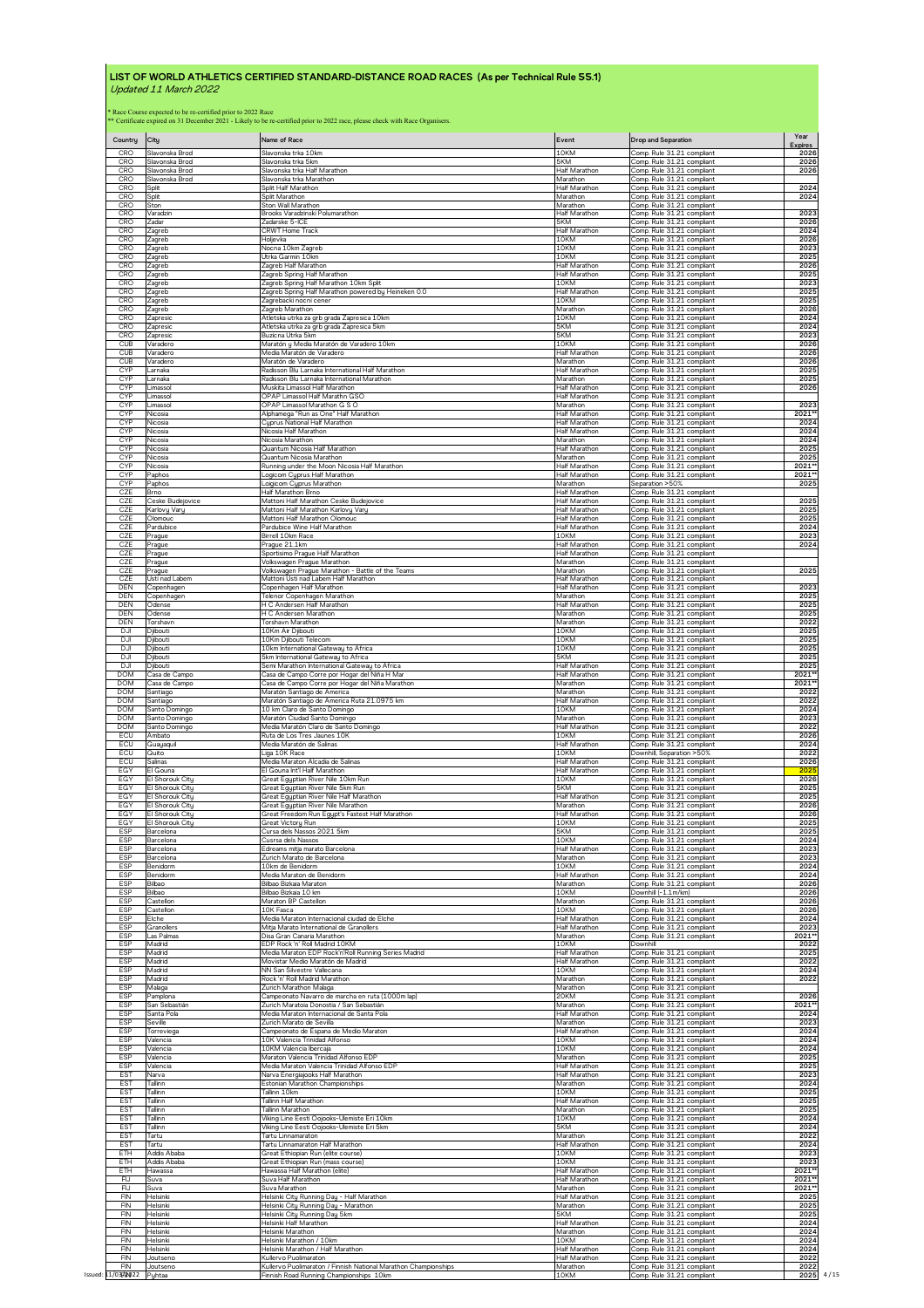| Country                                                            | City                               | Name of Race                                                          | Event                          | <b>Drop and Separation</b>                               | Year<br><b>Expires</b>                                                                                                                                                        |
|--------------------------------------------------------------------|------------------------------------|-----------------------------------------------------------------------|--------------------------------|----------------------------------------------------------|-------------------------------------------------------------------------------------------------------------------------------------------------------------------------------|
| FIN                                                                | Pyhtaa                             | Finnish Road Running Championships Half Marathon                      | Half Marathon                  | Comp. Rule 31.21 compliant                               | 2025                                                                                                                                                                          |
| <b>FIN</b>                                                         | Turku                              | Paavo Nurmi 10km                                                      | 10KM                           | Comp. Rule 31.21 compliant                               | 2024                                                                                                                                                                          |
| FIN                                                                | Turku                              | Paavo Nurmi Half Marathon                                             | Half Marathon                  | Comp. Rule 31.21 compliant                               | 2024                                                                                                                                                                          |
| <b>FIN</b>                                                         | Turku                              | Paavo Nurmi Marathon                                                  | Marathon                       | Comp. Rule 31.21 compliant                               | 2024                                                                                                                                                                          |
| <b>FLK</b>                                                         | Stanley, Falkland Islands          | Standard Chartered Stanley Marathon                                   | Marathon                       | Comp. Rule 31.21 compliant                               | 2022                                                                                                                                                                          |
| <b>FRA</b>                                                         | Aurau                              | Auray Vannes Semi Marathon                                            | Half Marathon                  | Separation >50%                                          |                                                                                                                                                                               |
| <b>FRA</b>                                                         | Avranches                          | Semi marathon d'Avranches                                             | <b>Half Marathon</b>           | Downhill (-4.2 m/km), Separation >50%                    | 2024                                                                                                                                                                          |
| <b>FRA</b>                                                         | Baie Mahault                       | 10km Chrono Univers                                                   | 10KM                           | Comp. Rule 31.21 compliant                               |                                                                                                                                                                               |
| <b>FRA</b>                                                         | Baie Mahault                       | 5 km des Foulées de Noel                                              | 5KM                            | Comp. Rule 31.21 compliant                               | 2023                                                                                                                                                                          |
| <b>FRA</b>                                                         | <b>Basse Terre</b>                 | 10km Association Espoir EDT                                           | 10KM                           | Downhill                                                 | 2024                                                                                                                                                                          |
| <b>FRA</b>                                                         | Belfort                            | "Le Lion" Semi marathon (Belfort-Montbéliard, odd-numbered years)     | Half Marathor                  | Downhill (-2.5 m/km), Separation >50%                    | 2022                                                                                                                                                                          |
| <b>FRA</b>                                                         | Belfort                            | "Le Lion" Semi marathon (Montbéliard-Belfort, even-numbered years)    | <b>Half Marathon</b>           | Separation > 50%                                         | 2025                                                                                                                                                                          |
| <b>FRA</b>                                                         | Blagnac                            | 10Km de Blagnac                                                       | 10KM                           | Comp. Rule 31.21 compliant                               | 2024                                                                                                                                                                          |
| <b>FRA</b>                                                         | Blagnac                            | Semi Marathon de Blagnac                                              | Half Marathon                  | Comp. Rule 31.21 compliant                               | 2024                                                                                                                                                                          |
| <b>FRA</b>                                                         | Boulogne Billancourt               | Semi Marathon de Boulogne Billancourt                                 | <b>Half Marathor</b>           | Comp. Rule 31.21 compliant                               | 2022                                                                                                                                                                          |
| <b>FRA</b>                                                         | Cabries                            | Semi Marahon de Cabries                                               | Half Marathon                  | Comp. Rule 31.21 compliant                               | 2022                                                                                                                                                                          |
| <b>FRA</b>                                                         | Caen                               | Le 10 km Crédit Agricole Normandie                                    | 10KM                           | Comp. Rule 31.21 compliant                               | 2023                                                                                                                                                                          |
| <b>FRA</b>                                                         | Cancale                            | La 10K Cancale                                                        | 10KM                           | Downhill                                                 | 2023                                                                                                                                                                          |
| <b>FRA</b>                                                         | Cannes                             | 10KM de Cannes                                                        | 10KM                           | Comp. Rule 31.21 compliant                               | 2026                                                                                                                                                                          |
| <b>FRA</b>                                                         | Caudebec Les Elbeuf                | Semi Marathon des boucles de la Seine                                 | Half Marathon                  | Comp. Rule 31.21 compliant                               | 2023                                                                                                                                                                          |
| <b>FRA</b>                                                         | Cavalaire Sur Mer                  | Marathon du Golfe de St Tropez                                        | Marathon                       | Comp. Rule 31.21 compliant                               | 2023                                                                                                                                                                          |
| <b>FRA</b>                                                         | Colin (Guadeloupe)                 | 5km Defi Market                                                       | 5KM                            | Comp. Rule 31.21 compliant                               | 2024                                                                                                                                                                          |
| <b>FRA</b>                                                         | Deauville                          | 10 km de Deauville                                                    | 10KM                           | Comp. Rule 31.21 compliant                               | 2025                                                                                                                                                                          |
| <b>FRA</b>                                                         | Deauville                          | 5 km de Deauville                                                     | 5KM                            | Comp. Rule 31.21 compliant                               | 2025                                                                                                                                                                          |
| <b>FRA</b>                                                         | Deauville                          | Marathon de Deauville                                                 | Marathon                       | Comp. Rule 31.21 compliant                               | 2025                                                                                                                                                                          |
| <b>FRA</b>                                                         | Deauville                          | Semi Marathon de Deauville                                            | Half Marathon                  | Comp. Rule 31.21 compliant                               | 2025                                                                                                                                                                          |
| <b>FRA</b>                                                         | Elbeuf                             | 10 Km des boucles de la Seine                                         | 10KM                           | Comp. Rule 31.21 compliant                               | 2024                                                                                                                                                                          |
| <b>FRA</b>                                                         | Elbeuf                             | Semi Marathondes boucles de la Seine                                  | Half Marathon                  | Comp. Rule 31.21 compliant                               | 2024                                                                                                                                                                          |
| <b>FRA</b>                                                         | Fort de France                     | Semi Marathon de Fort de France                                       | <b>Half Marathor</b>           | Comp. Rule 31.21 compliant                               | 2026                                                                                                                                                                          |
| <b>FRA</b>                                                         | Langueux                           | Corrida de Langueux                                                   | 10KM                           | Comp. Rule 31.21 compliant                               | 2025                                                                                                                                                                          |
| <b>FRA</b>                                                         | Le Puy en Velau                    | 5km du Puy en Velay                                                   | 5KM                            | Comp. Rule 31.21 compliant                               | 2025                                                                                                                                                                          |
| <b>FRA</b>                                                         | Les Abymes                         | Semi Marathon des Abymes                                              | Half Marathon                  | Comp. Rule 31.21 compliant                               | 2021*                                                                                                                                                                         |
| <b>FRA</b>                                                         | Lille                              | 10 KM de la Braderie                                                  | 10KM                           | Comp Rule 31.21 compliant                                | 2023                                                                                                                                                                          |
| <b>FRA</b>                                                         | ille                               | 5 km de LUT de Lille                                                  | 5KM                            | Comp. Rule 31.21 compliant                               | 2023                                                                                                                                                                          |
| <b>FRA</b>                                                         | Lille                              | Lille Semi Marathon de la Brader'Y                                    | Half Marathor                  | Comp. Rule 31.21 compliant                               | 2022                                                                                                                                                                          |
| <b>FRA</b>                                                         | l ille                             | Semi Marathon de la Braderie                                          | <b>Half Marathor</b>           | Comp. Rule 31.21 compliant                               | 2023                                                                                                                                                                          |
| <b>FRA</b>                                                         | Lyon                               | Run in Luon - 10km                                                    | 10KM                           | Comp. Rule 31.21 compliant                               | 2025                                                                                                                                                                          |
| <b>FRA</b>                                                         |                                    | Run in Lyon Marathon                                                  | Marathon                       | Comp. Rule 31.21 compliant                               | 2025                                                                                                                                                                          |
| <b>FRA</b>                                                         | Lyon<br>Lyon                       | Run in Lyon Semi Marathon                                             | Half Marathon<br>Marathon      | Comp. Rule 31.21 compliant                               | 2025                                                                                                                                                                          |
| <b>FRA</b>                                                         | Mont Saint Michel                  | Mont Saint Michel Marathon                                            | 10KM                           | Separation >50%                                          | 2023                                                                                                                                                                          |
| <b>FRA</b>                                                         | Morton                             | Asics beat your personal best 10km                                    |                                | Comp. Rule 31.21 compliant                               | 2025                                                                                                                                                                          |
| <b>FRA</b>                                                         | Morton                             | Asics beat your personal best 5km                                     | 5KM                            | Comp. Rule 31.21 compliant                               | 2025                                                                                                                                                                          |
| <b>FRA</b>                                                         | Nice                               | 10km HOKA One One                                                     | 10KM                           | Comp. Rule 31.21 compliant                               | 2025                                                                                                                                                                          |
| <b>FRA</b>                                                         | Nice                               | 5km Festival Run Haribo                                               | 5KM                            | Comp. Rule 31.21 compliant                               | 2025                                                                                                                                                                          |
| <b>FRA</b>                                                         | Nice                               | French Riviera Marathon Nice Cannes                                   | Marathon                       | Separation > 50%                                         | 2025                                                                                                                                                                          |
| <b>FRA</b>                                                         | Nice                               | NiceRunning Day 10 km                                                 | 10KM                           | Comp. Rule 31.21 compliant                               | 2022                                                                                                                                                                          |
| <b>FRA</b>                                                         | Nice                               | Semi Marathon HOKA ONE ONE Nice                                       | Half Marathon                  | Comp. Rule 31.21 compliant                               | 2023                                                                                                                                                                          |
| <b>FRA</b>                                                         | Paris                              | 10KM Adidas Paris                                                     | 10KM                           | Comp. Rule 31.21 compliant                               | 2025                                                                                                                                                                          |
| <b>FRA</b>                                                         | Paris                              | Gay Games - Semi Marathon                                             | Half Marathon                  | Comp. Rule 31.21 compliant                               | 2022                                                                                                                                                                          |
| <b>FRA</b>                                                         | Paris                              | Harmonie Mutuelle Semi de Paris                                       | Half Marathor                  | Comp. Rule 31.21 compliant                               | 2024                                                                                                                                                                          |
| <b>FRA</b>                                                         | Paris                              | Schneider Electric Marathon de Paris                                  | Marathon                       | Comp. Rule 31.21 compliant                               | 2023                                                                                                                                                                          |
| <b>FRA</b>                                                         | Pointe-à-Pitre                     | 10KM de la Ville de Pointe-à-Pitre                                    | 10KM                           | Comp. Rule 31.21 compliant                               | 2023                                                                                                                                                                          |
| <b>FRA</b>                                                         | Pointe-à-Pitre                     | 5 KM Chrono Univers de Pointe-à-Pitre                                 | 5KM                            | Comp. Rule 31.21 compliant                               | 2023                                                                                                                                                                          |
| <b>FRA</b>                                                         | Pontorson                          | Harmonie mutuelle "Run in Mont Saint Michel" Half Marathon            | <b>Half Marathon</b>           | Comp. Rule 31.21 compliant                               | 2023                                                                                                                                                                          |
| <b>FRA</b>                                                         | Pontorson                          | Run ion Mont Saint Michel 10 KM                                       | 10KM                           | Comp. Rule 31.21 compliant                               | 2023                                                                                                                                                                          |
| <b>FRA</b>                                                         | Porto Vecchio                      | Semi Marathon de Porto Vecchio                                        | Half Marathon                  | Comp. Rule 31.21 compliant                               | 2022                                                                                                                                                                          |
| <b>FRA</b>                                                         | Reims                              | Run in Reims 10km                                                     | 10KM                           | Comp. Rule 31.21 compliant                               | 2025                                                                                                                                                                          |
| <b>FRA</b>                                                         | Reims                              | Run in Reims Marathon                                                 | Marathon                       | Comp. Rule 31.21 compliant                               | 2025                                                                                                                                                                          |
| <b>FRA</b>                                                         | Reims                              | Run in Reims Semi Marathon                                            | Half Marathon                  | Comp. Rule 31.21 compliant                               | 2025                                                                                                                                                                          |
| <b>FRA</b>                                                         | Rennes                             | Le Marathon vert - Rennes Konica Minolta                              | Marathon                       | Downhill (-1.5 m/km)                                     | 2023                                                                                                                                                                          |
| <b>FRA</b>                                                         | Royan                              | Marathon de Royan                                                     | Marathon                       | Comp. Rule 31.21 compliant                               | 2026                                                                                                                                                                          |
| <b>FRA</b>                                                         | Royan                              | Semi Marathon de Royan                                                | Half Marathon                  | Comp. Rule 31.21 compliant                               | 2026                                                                                                                                                                          |
| <b>FRA</b>                                                         | Royan                              | 10KM de Royan                                                         | 10KM                           | Comp. Rule 31.21 compliant                               | 2026                                                                                                                                                                          |
| <b>FRA</b>                                                         | Saint Denis                        | 10KM de la Voie Royale                                                | 10KM                           | Comp. Rule 31.21 compliant                               | 2022                                                                                                                                                                          |
| <b>FRA</b>                                                         | Saint Denis                        | Saint Denis Semi Marathon la Voie Royale                              | Half Marathon                  | Comp. Rule 31.21 compliant                               | 2022                                                                                                                                                                          |
| <b>FRA</b>                                                         | Saint Jacques de la Lande          | <u>Les Foulées Jacquolandines 10 km</u>                               | 10KM                           | Comp. Rule 31.21 compliant                               | 2022                                                                                                                                                                          |
| <b>FRA</b>                                                         | Saint Jacques de la Lande          | Les Foulées Jacquolandines 5 km                                       | 5KM                            | Comp. Rule 31.21 compliant                               | 2022                                                                                                                                                                          |
| <b>FRA</b>                                                         | Saint Malo                         | <b>EKIDEN</b> de Bretagne                                             | Marathon                       | Comp. Rule 31.21 compliant                               | 2024                                                                                                                                                                          |
| <b>FRA</b>                                                         | Saint Medard en Jalles             | 10km de Saint Medard en Jalles                                        | 10KM                           | Comp. Rule 31.21 compliant                               | 2023                                                                                                                                                                          |
| <b>FRA</b>                                                         | Saint Omer                         | 5km de Saint Omer                                                     | 5KM                            | Comp. Rule 31.21 compliant                               | 2025                                                                                                                                                                          |
| <b>FRA</b>                                                         | Saint Omer                         | Semi Marathon de Saint Omer                                           | Half Marathon                  | Comp. Rule 31.21 compliant                               | 2025                                                                                                                                                                          |
| <b>FRA</b><br><b>FRA</b>                                           | Sfax                               | SOPAL Sfax 5km des Oliviers                                           | 5KM                            | Comp. Rule 31.21 compliant                               | 2023                                                                                                                                                                          |
| <b>FRA</b>                                                         | Strasbourg                         | 10km Strasbourg Europe                                                | 10KM                           | Comp. Rule 31.21 compliant                               | 2025                                                                                                                                                                          |
|                                                                    | Strasbourg                         | 5km Strasbourg Europe                                                 | 5KM                            | Comp. Rule 31.21 compliant                               | 2025                                                                                                                                                                          |
| <b>FRA</b>                                                         | Strasbourg                         | Semi Marathon Strasbourg Europe                                       | Half Marathon                  | Comp. Rule 31.21 compliant                               | 2025                                                                                                                                                                          |
| <b>FRA</b>                                                         | Toulouse                           | 10KM de Toulouse Métropole                                            | 10KM                           | Comp. Rule 31.21 compliant                               | 2023                                                                                                                                                                          |
| <b>FRA</b>                                                         | Toulouse                           | Marathon de Toulouse métropole                                        | Marathon                       | Comp. Rule 31.21 compliant                               | 2022                                                                                                                                                                          |
| <b>FRA</b>                                                         | Toulouse                           | Semi Marathon de Toulouse métropole                                   | Half Marathon                  | Comp. Rule 31.21 compliant                               | 2023                                                                                                                                                                          |
| <b>FRA</b>                                                         | Vannes                             | Arradon Vannes                                                        | 10KM                           | Downhill                                                 | 2023                                                                                                                                                                          |
| <b>FRA</b>                                                         | Vannes                             | Botquelen Vannes                                                      | 5KM                            | Downhill, Separation >50%                                | 2023                                                                                                                                                                          |
| <b>FRA</b>                                                         | Vannes                             | Les Foulées du Golfe                                                  | 10KM                           | Comp. Rule 31.21 compliant                               | 2022                                                                                                                                                                          |
| <b>FRA</b>                                                         | Vannes                             | Marathon de Vannes                                                    | Marathon                       | Comp. Rule 31.21 compliant                               | 2025                                                                                                                                                                          |
| <b>FSM</b>                                                         | Garapan                            | Saipan Half Marathon                                                  | Half Marathon                  | Comp. Rule 31.21 compliant                               | 2021**                                                                                                                                                                        |
| <b>FSM</b>                                                         | Garapan                            | Saipan Marathon                                                       | Marathon                       | Comp. Rule 31.21 compliant                               | 2021*                                                                                                                                                                         |
| GAB                                                                | Franceville                        | Run in Masuku 10K                                                     | 10KM                           | Comp. Rule 31.21 compliant                               | 2022                                                                                                                                                                          |
| GAB                                                                | Libreville                         | 10 km du Marathon du Gabon                                            | 10KM                           | Comp. Rule 31.21 compliant                               | 2022                                                                                                                                                                          |
| GAB                                                                | Libreville                         | Marathon du Gabon                                                     | Marathon                       | Comp. Rule 31.21 compliant                               | 2022                                                                                                                                                                          |
| GAB                                                                | Libreville                         | Semi Marathon du Gabon                                                | Half Marathon                  | Comp. Rule 31.21 compliant                               | 2022                                                                                                                                                                          |
| GAB                                                                | Port Gentil                        | 10KM de Port Gentil                                                   | 10KM                           | Comp. Rule 31.21 compliant                               | 2022                                                                                                                                                                          |
| GBR                                                                | Belfast                            | Deep RiverRock Belfast City Marathon                                  | Marathon                       | Comp. Rule 31.21 compliant                               | 2023                                                                                                                                                                          |
| GBR                                                                | Brighton                           | Brighton 10km                                                         | 10KM                           | Comp. Rule 31.21 compliant                               | 2025                                                                                                                                                                          |
| GBR                                                                | Brighton                           | <b>Brighton Marathon</b>                                              | Marathon                       | Comp. Rule 31.21 compliant                               | 2025                                                                                                                                                                          |
| GBR                                                                | Cardiff                            | Cardiff University Cardiff Half Marathon                              | Half Marathon                  | Comp. Rule 31.21 compliant                               | 2026                                                                                                                                                                          |
| GBR                                                                | Cheshire                           | Cheshire Elite Marathon                                               | Marathon                       | Comp. Rule 31.21 compliant                               | 2025                                                                                                                                                                          |
| GBR                                                                | Dorney                             | Dorney Lake Marathon                                                  | Marathon                       | Comp. Rule 31.21 compliant                               | 2024                                                                                                                                                                          |
| GBR                                                                | Edinburgh                          | EMF Edinburgh Half Marathon                                           | Half Marathon                  | Comp. Rule 31.21 compliant                               |                                                                                                                                                                               |
| GBR                                                                | Glasgow                            | Glasgow Half Marathon                                                 | Half Marathon                  | Comp. Rule 31.21 compliant                               |                                                                                                                                                                               |
| GBR                                                                | Inverness                          | Baxter's Loch Ness Marathon                                           | Marathon                       | Downhill (-5.0 m/km), Separation >50%                    |                                                                                                                                                                               |
| GBR                                                                | Islay                              | Ardbeg Islay Half Marathon                                            | Half Marathon                  | Comp. Rule 31.21 compliant                               | 2023                                                                                                                                                                          |
| GBR                                                                | Larne                              | P&O Ferries Half Marathon                                             | Half Marathon                  | Comp. Rule 31.21 compliant                               | 2024                                                                                                                                                                          |
| GBR                                                                | Liverpool                          | Rock 'n' Roll Liverpool Marathon                                      | Marathon                       | Comp. Rule 31.21 compliant                               | 2023                                                                                                                                                                          |
| GBR                                                                |                                    | The BIG Half                                                          | Half Marathon                  | Comp. Rule 31.21 compliant                               | 2025                                                                                                                                                                          |
| GBR                                                                |                                    |                                                                       |                                |                                                          |                                                                                                                                                                               |
|                                                                    | London<br>London                   | Virgin Money London Marathon                                          | Marathon                       | Comp. Rule 31.21 compliant                               |                                                                                                                                                                               |
|                                                                    | London<br>London, Kew Gardens      | Vitality 10000m<br>UKA Olympic Marathon Trials 2021                   | 10KM<br>Marathon               | Comp. Rule 31.21 compliant<br>Comp. Rule 31.21 compliant |                                                                                                                                                                               |
|                                                                    | Manchester<br>Manchester           | Great Manchester Run Half Marathon<br>Greater Manchester Run 10km     | <b>Half Marathon</b><br>10KM   | Comp. Rule 31.21 compliant<br>Comp. Rule 31.21 compliant |                                                                                                                                                                               |
|                                                                    | Manchester<br>Manchester           | Manchester Half Marathon<br>Therme Manchester Marathon                | Half Marathon<br>Marathon      | Comp. Rule 31.21 compliant<br>Comp. Rule 31.21 compliant |                                                                                                                                                                               |
| GBR                                                                | Manchester<br>Newcastle-Upon-Tyne  | Tommy's Manchester Half<br>Great North Run                            | Half Marathon<br>Half Marathon | Comp. Rule 31.21 compliant<br>Comp. Rule 31.21 compliant |                                                                                                                                                                               |
|                                                                    | Patrington Haven<br>Saffron Walden | Meridien 25km<br>Carver Barracks                                      | 25KM<br>Marathon               | Comp. Rule 31.21 compliant<br>Comp. Rule 31.21 compliant |                                                                                                                                                                               |
| GBR<br>GBR<br>GBR                                                  | St Petersburg<br>Swansea           | White Nights Marathon Saint-Petersburg<br>Swansea Half Marathon       | Marathon<br>Half Marathon      | Comp. Rule 31.21 compliant<br>Comp. Rule 31.21 compliant |                                                                                                                                                                               |
| GBR<br>GBR<br>GBR<br>GBR<br>GBR<br>GBR<br>GBR<br>GBR<br>GBR<br>GBR | Wigan<br>Wrexham                   | Fast 5km<br>Wrexham Elite Marathon                                    | 5KM<br>Marathon                | Comp. Rule 31.21 compliant<br>Comp. Rule 31.21 compliant |                                                                                                                                                                               |
|                                                                    | Batumi<br>Batumi                   | Great Batumi Night Race 10km<br>Great Batumi Night Race Half Marathon | 10KM<br>Half Marathon          | Comp. Rule 31.21 compliant<br>Comp. Rule 31.21 compliant |                                                                                                                                                                               |
|                                                                    | Benshein                           | Jogandrock Bensheim 10km                                              | 10KM<br>5KM                    | Comp. Rule 31.21 compliant                               |                                                                                                                                                                               |
| GER<br>GER<br>GER                                                  | Bensheim<br>Berlin                 | Jogandrock Bensheim 5km<br>Berlin Invitational V (10km)               | 10KM                           | Comp. Rule 31.21 compliant<br>Comp. Rule 31.21 compliant |                                                                                                                                                                               |
| GER                                                                | Berlin                             | Berlin Invitational V (5km)                                           | 5KM                            | Comp. Rule 31.21 compliant                               |                                                                                                                                                                               |
| GER                                                                | Berlin                             | <b>BMW Berlin Marathon</b>                                            | Marathon                       | Comp. Rule 31.21 compliant                               |                                                                                                                                                                               |
| GEO<br>GEO<br>GER<br>GER                                           | Berlin<br>Bonn                     | Generali Berliner Halbmarathon<br>Deutsche Post Marathon Bonn         | Half Marathon<br>Marathon      | Comp. Rule 31.21 compliant<br>Comp. Rule 31.21 compliant | 2025<br>2026<br>2025<br>2025<br>2025<br>2025<br>2026<br>2024<br>2025<br>2023<br>2021*<br>2025<br>2024<br>2025<br>2024<br>2024<br>2025<br>2025<br>2026<br>2026<br>2023<br>2026 |
| GER                                                                | Chemnitz                           | Invitational RUN Chemnitz 10km                                        | 10KM                           | Comp. Rule 31.21 compliant                               | 2025                                                                                                                                                                          |
| GER                                                                | Chemnitz                           | Invitational RUN Chemnitz 5km                                         | 5KM                            | Comp. Rule 31.21 compliant                               | 2025                                                                                                                                                                          |
| <b>GER</b>                                                         | Dresden                            | Internationaler Citylauf Invitational RUN Dresden - Half Marathon     | <b>Half Marathon</b>           | Comp. Rule 31.21 compliant                               | 2025                                                                                                                                                                          |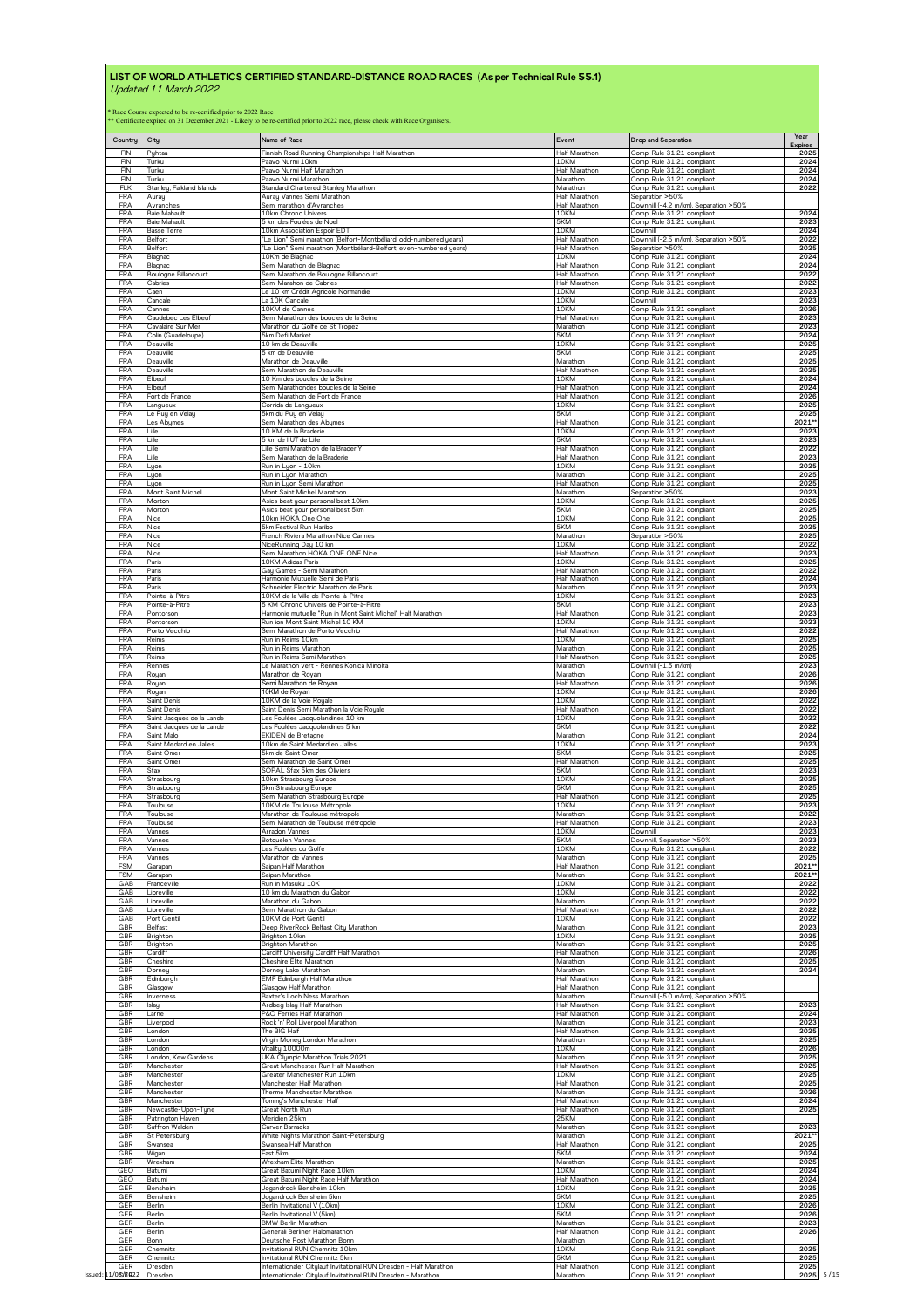| Comp. Rule 31.21 compliant<br>NTT DATA Citylauf Dresden<br>10KM<br>Comp. Rule 31.21 compliant<br>Dresden<br>Comp. Rule 31.21 compliant<br>GER<br>Düsseldorf<br>METRO Marathon Düsseldorf<br>Marathon<br>Essen<br>Westenergie Marathon "Rund Um den Baldeneysee"<br>Marathon<br>Comp. Rule 31.21 compliant<br>GER<br>Half Marathon<br>Frankfurt<br>Frankfurt Half Marathon<br>Comp. Rule 31.21 compliant<br>German 5km Road Walk Championship<br>GER<br>Frankfurt<br>5KM<br>Comp. Rule 31.21 compliant<br>GER<br>Frankfurt<br>Mainova Frankfurt Marathon<br>Marathon<br>Comp. Rule 31.21 compliant<br>Half Marathon<br>GER<br>Haspa Half Marathon Hamburg<br>Comp. Rule 31.21 compliant<br>Hamburg<br>Comp. Rule 31.21 compliant<br>GER<br>Haspa Marathon Hamburo<br>Marathon<br>Hamburg<br>GER<br>Hamburg<br>Hella Hamburg halbmarathon<br><b>Half Marathor</b><br>Comp. Rule 31.21 compliant<br>GER<br>Hamburg<br>NN Mission Marathon hamburg<br>Marathon<br>Comp. Rule 31.21 compliant<br>PSD Bank Half Marathon Hamburg<br><b>Half Marathon</b><br>Comp. Rule 31.21 compliant<br>GER<br>Hamburg<br>GER<br>HAJ Marathon Hannover<br>Marathon<br>Comp. Rule 31.21 compliant<br>Hannover<br>GER<br>Hasbergen<br>Nacht von Hasbergen<br>10KM<br>Comp. Rule 31.21 compliant<br>GER<br>Adidas - HZORACE 10km<br>10KM<br>Comp. Rule 31.21 compliant<br>Herzogenaurach<br>Adidas - HZORACE 5km<br>5KM<br>Comp. Rule 31.21 compliant<br>Herzogenaurach<br>Adidas - HZORACE Half Marathon<br>Half Marathon<br>Comp. Rule 31.21 compliant<br>Herzogenaurach<br>Comp. Rule 31.21 compliant<br>Herzogenaurach<br>Adizero Road to Records 10km<br>10KM<br>Adizero Road to Records 5km<br>5KM<br>Comp. Rule 31.21 compliant<br>Herzogenaurach<br>GER<br>5KM<br>Ready foor the Restart 5km (2.5km lap)<br>Comp. Rule 31.21 compliant<br>Herzogenaurach<br>GER<br>Readu for the Restart 10km (1.85km lap)<br>10KM<br>Comp. Rule 31.21 compliant<br>Herzogenaurach<br>GER<br>Ready for the Restart 10km (2.5km lap)<br>10KM<br>Comp. Rule 31.21 compliant<br>Herzogenaurach<br>GER<br>5KM<br>Comp. Rule 31.21 compliant<br>Herzogenaurach<br>Ready for the Restart 5km (1.85km lap)<br>GER<br>Ready for the Restart Half Marathon (1.85km lap)<br>Comp. Rule 31.21 compliant<br>Half Marathor<br>Herzogenaurach<br>GER<br>Herzogenaurach<br>Ready for the Restart Half Marathon (2.5km lap)<br><b>Half Marathor</b><br>Comp. Rule 31.21 compliant<br>GER<br>Ring Running Series 2021<br>Marathon<br>Comp. Rule 31.21 compliant<br>Hockenheim<br>GER<br>Ring Running Series Half Marathon<br>Half Marathon<br>Comp. Rule 31.21 compliant<br>Hockenheim<br>GER<br>RheinEnergie Marathon Köln<br>Marathon<br>Comp. Rule 31.21 compliant<br>Köln<br>GER<br>Mainz<br>Gutenberg Halb Marathon Mainz<br>Half Marathon<br>Comp. Rule 31.21 compliant<br>GER<br>Mainz<br>Gutenberg Marathon Mainz<br>Marathon<br>Comp. Rule 31.21 compliant<br>GER<br>10KM<br>Comp. Rule 31.21 compliant<br>Mannheim<br>Daemmer 10km Mannheim<br>Daemmer Half Marathon Mannheim<br>Comp. Rule 31.21 compliant<br>Mannheim<br>Half Marathon<br>GER<br>Mannheim<br>Daemmer Marathon Mannheim<br>Marathon<br>Comp. Rule 31.21 compliant<br>Munich<br>Generali München Half Marathon<br>Marathon<br>Comp. Rule 31.21 compliant<br><b>GER</b><br>Generali München Marathon<br>Marathon<br>Comp. Rule 31.21 compliant<br>Munich<br>GER<br>Volksbank Münster Marathon<br>Comp. Rule 31.21 compliant<br>Münster<br>Marathon<br>GER<br>Oranienburg<br>BLN21098 Bernowe in Oranenburg<br>Half Marathon<br>Comp. Rule 31.21 compliant<br>GER<br>Comp. Rule 31.21 compliant<br>Oranienburc<br>BLN42915 Bernowe in Oranenburg<br>Marathon<br>GER<br>10KM<br>Comp. Rule 31.21 compliant<br>Wurzburg<br>Residenzlauf Wurzburg<br>Comp. Rule 31.21 compliant<br>GER<br>Wurzburg<br>iWelt Marathon Wurzburg<br>Marathon<br>GER<br>Wurzburg<br>Melt Halfmarathon Wurzburg<br>Half Marathon<br>Comp. Rule 31.21 compliant<br>Welt 10km Wurzburg<br>GER<br>10KM<br>Comp. Rule 31.21 compliant<br>Wurzburc<br><b>GMB</b><br>10KM<br>Comp. Rule 31.21 compliant<br>Baniul<br>Baniul 10km<br><b>GMB</b><br>Banjul<br>Banjul 5km<br>5KM<br>Comp. Rule 31.21 compliant<br>Banjul<br>Banjul Half Marathon<br>Half Marathon<br>Comp. Rule 31.21 compliant<br>Comp. Rule 31.21 compliant<br>Banjul<br>Banjul Marathon<br>Marathon<br>GRE<br>Half Marathon<br>Comp. Rule 31.21 compliant<br>Aegina Half marathon<br>Aegina<br>Comp. Rule 31.21 compliant<br>GRE<br>Aegina<br>Kapodistriad Aegina 10K Run<br>10KM<br>Kapodistrias Aegina 5k run<br>5KM<br>Comp. Rule 31.21 compliant<br>Aegina<br>GRE<br>Half Marathon of Aegialia<br>Half Marathon<br>Separation >50%<br>Aegio<br>GRE<br>Michalis Kousis Agrinio Half Marathon<br>Half Marathon<br>Separation >50%<br>Aarinio<br>GRE<br>Alexandroupolis<br>Race Walking BALKAN Championship<br>5KM<br>n/a (race walk loop)<br>10KM<br>GRE<br>Alexandroupolis<br>Race Walking BALKAN Championship<br>n/a (race walk loop)<br>GRE<br>5KM<br>Via Egnatia Run 5km<br>Separation > 50%<br>Alexandroupolis<br>GRE<br>Alexandroupolis<br>Via Egnatia Run Half Marathon<br>Half Marathon<br>Separation >50%<br>GRE<br>Amaliada<br>Olympia Marathon<br>Marathon<br>Separation >50%<br>Iniohos Race Half Marathon<br>GRE<br>Amfissa<br>Half Marathon<br>Downhill (-8.10 m/km), Separation >50%<br>GRE<br>Crete Arkalochori Half Marathon<br>Half Marathon<br>Comp. Rule 31.21 compliant<br>Arkalochori<br>GRE<br>Arta<br>Dromos tou Glofyriou ARTA Half Marathon<br><b>Half Marathon</b><br>Comp. Rule 31.21 compliant<br>GRE<br>10KM "Athens Marathon the Authentic'<br>10KM<br>Comp. Rule 31.21 compliant<br>Athens<br>GRE<br>5KM<br>Comp. Rule 31.21 compliant<br>Athens<br>5KM "Athens Marathon the Authentic'<br>Half Marathon<br>Comp. Rule 31.21 compliant<br>Athens<br>Athens Half Marathon<br>GRE<br>Athens<br>Athens Marathon The Authentic<br>Marathon<br>Separation >50%<br>GRE<br>Athens<br>Poseidon Athens Half Marathon<br>Half Marathon<br>Comp. Rule 31.21 compliant<br>GRE<br>Athens<br>Poseidon Athens 5 km<br>5KM<br>Comp. Rule 31.21 compliant<br>GRE<br>Chalkida Bridges Half Marathon<br>Half Marathon<br>Chalkida<br>Comp. Rule 31.21 compliant<br>GRE<br>Chania<br>Crete 10km<br>10KM<br>Comp. Rule 31.21 compliant<br>GRE<br>Chania<br>Crete 5km<br>5KM<br>Comp. Rule 31.21 compliant<br>GRF<br>Chania<br>Crete Marathor<br>Separation >50%<br>Marathon<br>Comp. Rule 31.21 compliant<br>GRE<br>Corfu<br>Corfu Half Marathon<br><b>Half Marathor</b><br>GRE<br>Dion<br>Dion Half marathon<br>Half Marathon<br>Comp. Rule 31.21 compliant<br>GRE<br><b>Half Marathon</b><br>Elefsina<br>Sta ichni tis leras Odou Elefsina Half marathon<br>Downhill (-2.2 m/km), Separation >50%<br>Kuriahideia Filothei 10k Road Race<br>10KM<br>Comp. Rule 31.21 compliant<br>GRE<br>Filothei<br>GRE<br>Giannitsa<br>Pella Half Marathon<br>Half Marathon<br>Comp. Rule 31.21 compliant<br>GRE<br>30KM<br>Comp. Rule 31.21 compliant<br>oannina<br>loannina lake run<br>Ioannina Night Half Marathon<br><b>Half Marathor</b><br>Comp. Rule 31.21 compliant<br>loannina<br>Run Greece Irakleio 10K<br>10KM<br>Comp. Rule 31.21 compliant<br>Irakleio<br>Comp. Rule 31.21 complian<br>GRE<br>Irakleid<br>Run Greece Irakleio 5K<br>5KM<br>GRE<br>Kalamaria<br>International Kalamaria Coast Marathon<br>Marathon<br>Comp. Rule 31.21 compliant<br>GRE<br>Kallithea<br>Kallithea night run 5k<br>5KM<br>Comp. Rule 31.21 compliant<br>GRE<br>Kallithea<br>Kallithea night run 10km2022<br>10KM<br>Comp. Rule 31.21 compliant<br>GRE<br><allithea<br>Kallithea run 10k<br/>5KM<br/>Comp. Rule 31.21 compliant<br/>GRE<br/>Kallithea<br/>Kallithea Run 5KM<br/>5KM<br/>Comp. Rule 31.21 compliant<br/>GRF<br/>Kallithea Half Marathon<br/>Half Marathon<br/>Comp. Rule 31.21 compliant<br/>Kallithea<br/>2023<br/>GRE<br/>Katerini<br/>Katerini run Half Marathon<br/>Half Marathon<br/>Comp. Rule 31.21 compliant<br/>GRE<br/>Saint Paul Path Half Marathon<br/>Half Marathon<br/>Separation &gt;50%<br/>Kavala<br/>GRE<br/>Kifissia Run 10km<br/>10KM<br/>Comp. Rule 31.21 compliant<br/>Kifissia<br/>GRE<br/><b>Kifissia</b><br/>Kifissia Run 5km<br/>5KM<br/>Comp. Rule 31.21 compliant<br/>'Sta Mystika tou Valtou" Krya Vrysi Half Marathon<br/>GRE<br/>Krya Vrysi<br/>Half Marathon<br/>Comp. Rule 31.21 compliant<br/>GRE<br/>Pelasgeios Larissa 10km<br/>10KM<br/>Comp. Rule 31.21 compliant<br/>Larissa<br/>Tyrnavos Larissa Half Marathon<br/>Separation &gt;50%<br/>Half Marathon<br/>Larissa<br/>Lefkada green Half Marathon<br/>Half Marathon<br/>Comp. Rule 31.21 compliant<br/>Lefkada<br/>Livadeia Half Marathon<br/>Comp. Rule 31.21 compliant<br/>Livadeia<br/><b>Half Marathor</b><br/>Marathon<br/>Marathon Half Marathon<br/><b>Half Marathon</b><br/>Comp. Rule 31.21 compliant<br/>GRE<br/>10KM<br/>Comp. Rule 31.21 compliant<br/>Megalopolis<br/>Run the theatre Megaolipolis 10k<br/>GRE<br/>Megara<br/>Elefsina Megara Half marathon<br/>Half Marathon<br/>Separation &gt;50%<br/>Comp. Rule 31.21 compliant<br/>2021*<br/>GRE<br/>Messini<br/>Messini Marathon<br/>Marathon<br/>GRE<br/>Messolonghi<br/>The Sacred Town of Messolonghi's 5K Lagoon Run<br/>5KM<br/>Comp. Rule 31.21 compliant<br/>Comp. Rule 31.21 compliant<br/>GRE<br/>The Sacred Town of Messolonghi's Half Marathon Lagoon Run<br/>Half Marathon<br/>Messolonghi<br/>GRE<br/>Moraitis<br/>Noraitis Run 10K<br/>10KM<br/>Comp. Rule 31.21 compliant<br/>Comp. Rule 31.21 compliant<br/>GRE<br/>Moraitis<br/>Noraitis Run 5K<br/>5KM<br/>10KM<br/>GRE<br/>Nafplio Castle Run 10k<br/>Nafplio<br/>Comp. Rule 31.21 compliant<br/>GRE<br/>Nafplio<br/>Nafplio Castle Run 5k<br/>5KM<br/>Comp. Rule 31.21 compliant<br/>Nafplio Castle Run Half Marathon<br/>GRE<br/>Nafplio<br/>Half Marathon<br/>Comp. Rule 31.21 compliant<br/>GRE<br/>Nafplio<br/>Nafplio Half Marathon<br/>Half Marathon<br/>Comp. Rule 31.21 compliant<br/>GRE<br/>Comp. Rule 31.21 compliant<br/>Nafplio<br/>Marathon<br/>Nafplio Marathon<br/>GRE<br/>10km Nea Ionia "Bloko Kalogrezas"<br/>10KM<br/>Comp. Rule 31.21 compliant<br/>Nea Ionia<br/>GRE<br/>Olympia<br/>Olympia Half Marathon<br/><b>Half Marathon</b><br/>Separation &gt;50%<br/>GRE<br/>Olympia<br/>Olympia Marathon<br/>Marathon<br/>Separation &gt;50%<br/>GRE<br/>Rhodes<br/>Rhodes Marathon<br/>Marathon<br/>Comp. Rule 31.21 compliant<br/>GRE<br/>Rhodes<br/>Rhodes Half Marathon<br/>Half Marathon<br/>Comp. Rule 31.21 compliant<br/>GRE<br/>Rhodes<br/>Rhodes 10 km<br/>10KM<br/>Comp. Rule 31.21 compliant<br/>GRE<br/>Rhodes<br/>Rhodes 5 km<br/>5KM<br/>Comp. Rule 31.21 compliant<br/>Comp. Rule 31.21 compliant<br/>GRE<br/>Kri Kri Superspoon Serres Half Marathon<br/><b>Half Marathon</b><br/>Serres<br/>GRE<br/>Shinias<br/>Half Marathon National Championships 2020<br/>Half Marathon<br/>Comp. Rule 31.21 compliant<br/>Marathon National Championships 2020<br/>Comp. Rule 31.21 compliant<br/>GRE<br/>Shinias<br/>Marathon<br/>Stymfalia<br/>Stymfalia Lake Run 10KM<br/>10KM<br/>Comp. Rule 31.21 compliant<br/>GRE<br/>Stymfalia<br/>Stymfalia Lake Run 5KM<br/>5KM<br/>Comp. Rule 31.21 compliant<br/>Stymfalia Lake Run Half Marathon<br/>GRE<br/>Stymfalia<br/><b>Half Marathon</b><br/>Comp. Rule 31.21 compliant<br/>GRE<br/>Thermopyles<br/>Dromos Eleftheris Thermopyles<br/>Half Marathon<br/>Separation &gt;50%<br/>GRE<br/>10KM<br/>Alexander the Great 10km<br/>Not compliant<br/>Thessaloniki<br/>5KM<br/>Comp. Rule 31.21 compliant<br/>Thessaloniki<br/>Alexander the Great 5km<br/>GRE<br/>Thessaloniki<br/>Alexander the Great Marathon<br/>Marathon<br/>Separation &gt;50%<br/>Thessaloniki<br/>International Thessaloniki Night 10km<br/>10KM<br/>Comp. Rule 31.21 compliant<br/>GRE<br/>Thessaloniki<br/>International Thessaloniki Night 5km<br/>5KM<br/>Comp. Rule 31.21 compliant<br/>GRE<br/>International Thessaloniki Night Half Marathon<br/>Half Marathon<br/>Comp. Rule 31.21 compliant<br/>Thessaloniki<br/>GRE<br/>Thessaloniki<br/>Olympic Day Run 10 km<br/>10KM<br/>Comp. Rule 31.21 compliant<br/>GRE<br/>Thessaloniki<br/>Olympic Day Run 5 km<br/>5KM<br/>Comp. Rule 31.21 compliant<br/>Half Marathon<br/>International Half Marathon Kalampaka-Trikala<br/>Downhill (-5.5 m/km), Separation &gt;50%<br/>Trikala</allithea<br> | Country<br>GER            | City<br>Dresden | Name of Race<br>Laufszene Invitational Run Dresden - 10km | Event<br>10KM | <b>Drop and Separation</b> | Year<br><b>Expires</b><br>2024 |
|---------------------------------------------------------------------------------------------------------------------------------------------------------------------------------------------------------------------------------------------------------------------------------------------------------------------------------------------------------------------------------------------------------------------------------------------------------------------------------------------------------------------------------------------------------------------------------------------------------------------------------------------------------------------------------------------------------------------------------------------------------------------------------------------------------------------------------------------------------------------------------------------------------------------------------------------------------------------------------------------------------------------------------------------------------------------------------------------------------------------------------------------------------------------------------------------------------------------------------------------------------------------------------------------------------------------------------------------------------------------------------------------------------------------------------------------------------------------------------------------------------------------------------------------------------------------------------------------------------------------------------------------------------------------------------------------------------------------------------------------------------------------------------------------------------------------------------------------------------------------------------------------------------------------------------------------------------------------------------------------------------------------------------------------------------------------------------------------------------------------------------------------------------------------------------------------------------------------------------------------------------------------------------------------------------------------------------------------------------------------------------------------------------------------------------------------------------------------------------------------------------------------------------------------------------------------------------------------------------------------------------------------------------------------------------------------------------------------------------------------------------------------------------------------------------------------------------------------------------------------------------------------------------------------------------------------------------------------------------------------------------------------------------------------------------------------------------------------------------------------------------------------------------------------------------------------------------------------------------------------------------------------------------------------------------------------------------------------------------------------------------------------------------------------------------------------------------------------------------------------------------------------------------------------------------------------------------------------------------------------------------------------------------------------------------------------------------------------------------------------------------------------------------------------------------------------------------------------------------------------------------------------------------------------------------------------------------------------------------------------------------------------------------------------------------------------------------------------------------------------------------------------------------------------------------------------------------------------------------------------------------------------------------------------------------------------------------------------------------------------------------------------------------------------------------------------------------------------------------------------------------------------------------------------------------------------------------------------------------------------------------------------------------------------------------------------------------------------------------------------------------------------------------------------------------------------------------------------------------------------------------------------------------------------------------------------------------------------------------------------------------------------------------------------------------------------------------------------------------------------------------------------------------------------------------------------------------------------------------------------------------------------------------------------------------------------------------------------------------------------------------------------------------------------------------------------------------------------------------------------------------------------------------------------------------------------------------------------------------------------------------------------------------------------------------------------------------------------------------------------------------------------------------------------------------------------------------------------------------------------------------------------------------------------------------------------------------------------------------------------------------------------------------------------------------------------------------------------------------------------------------------------------------------------------------------------------------------------------------------------------------------------------------------------------------------------------------------------------------------------------------------------------------------------------------------------------------------------------------------------------------------------------------------------------------------------------------------------------------------------------------------------------------------------------------------------------------------------------------------------------------------------------------------------------------------------------------------------------------------------------------------------------------------------------------------------------------------------------------------------------------------------------------------------------------------------------------------------------------------------------------------------------------------------------------------------------------------------------------------------------------------------------------------------------------------------------------------------------------------------------------------------------------------------------------------------------------------------------------------------------------------------------------------------------------------------------------------------------------------------------------------------------------------------------------------------------------------------------------------------------------------------------------------------------------------------------------------------------------------------------------------------------------------------------------------------------------------------------------------------------------------------------------------------------------------------------------------------------------------------------------------------------------------------------------------------------------------------------------------------------------------------------------------------------------------------------------------------------------------------------------------------------------------------------------------------------------------------------------------------------------------------------------------------------------------------------------------------------------------------------------------------------------------------------------------------------------------------------------------------------------------------------------------------------------------------------------------------------------------------------------------------------------------------------------------------------------------------------------------------------------------------------------------------------------------------------------------------------------------------------------------------------------------------------------------------------------------------------------------------------------------------------------------------------------------------------------------------------------------------------------------------------------------------------------------------------------------------------------------------------------------------------------------------------------------------------------------------------------------------------------------------------------------------------------------------------------------------------------------------------------------------------------------------------------------------------------------------------------------------------------------------------------------------------------------------------------------------------------------------------------------------------------------------------------------------------------------------------------------------------------------------------------------------------------------------------------------------------------------------------------------------------------------------------------------------------------------------------------------------------------------------------------------------------------------------------------------------------------------------------------------------------------------------------------------------------------------------------------------------------------------------------------------------------------------------------------------------------------------------------------------------------------------------------------------------------------------------------------------------------------------------------------------------------------------------------------------------------------------------------------------------------------------------------------------------------------------------------------------------------------------------------------------------------------------------------------------------------------------------------------------------------------------------------------------------------------------------------------------------------------------------------------------------------------------------------------------------------------------------------------------------------------------------------------------------------------------------------------------------------------------------------------------------------------------------------------------------------------------------------------------------------------------------------------------------------------------------------------------------------------------------------------------------------------------------------------------------------------------------------------------------------------------------------------------------------------------------------------------------------------------------------------------------------------------------------------------------------------------------------------------------------------------------------------------------------------------------------------------------------------------------------------|---------------------------|-----------------|-----------------------------------------------------------|---------------|----------------------------|--------------------------------|
|                                                                                                                                                                                                                                                                                                                                                                                                                                                                                                                                                                                                                                                                                                                                                                                                                                                                                                                                                                                                                                                                                                                                                                                                                                                                                                                                                                                                                                                                                                                                                                                                                                                                                                                                                                                                                                                                                                                                                                                                                                                                                                                                                                                                                                                                                                                                                                                                                                                                                                                                                                                                                                                                                                                                                                                                                                                                                                                                                                                                                                                                                                                                                                                                                                                                                                                                                                                                                                                                                                                                                                                                                                                                                                                                                                                                                                                                                                                                                                                                                                                                                                                                                                                                                                                                                                                                                                                                                                                                                                                                                                                                                                                                                                                                                                                                                                                                                                                                                                                                                                                                                                                                                                                                                                                                                                                                                                                                                                                                                                                                                                                                                                                                                                                                                                                                                                                                                                                                                                                                                                                                                                                                                                                                                                                                                                                                                                                                                                                                                                                                                                                                                                                                                                                                                                                                                                                                                                                                                                                                                                                                                                                                                                                                                                                                                                                                                                                                                                                                                                                                                                                                                                                                                                                                                                                                                                                                                                                                                                                                                                                                                                                                                                                                                                                                                                                                                                                                                                                                                                                                                                                                                                                                                                                                                                                                                                                                                                                                                                                                                                                                                                                                                                                                                                                                                                                                                                                                                                                                                                                                                                                                                                                                                                                                                                                                                                                                                                                                                                                                                                                                                                                                                                                                                                                                                                                                                                                                                                                                                                                                                                                                                                                                                                                                                                                                                                                                                                                                                                                                                                                                                                                                                                                                                                                                                                                                                                                                                                                                                                                                                                                                                                                                                                                                                                                                                                                                                                                                                                                                                                                                                                                                                                                                                                                                                                                                                                                                         | GER                       |                 |                                                           |               |                            | 2026<br>2023                   |
|                                                                                                                                                                                                                                                                                                                                                                                                                                                                                                                                                                                                                                                                                                                                                                                                                                                                                                                                                                                                                                                                                                                                                                                                                                                                                                                                                                                                                                                                                                                                                                                                                                                                                                                                                                                                                                                                                                                                                                                                                                                                                                                                                                                                                                                                                                                                                                                                                                                                                                                                                                                                                                                                                                                                                                                                                                                                                                                                                                                                                                                                                                                                                                                                                                                                                                                                                                                                                                                                                                                                                                                                                                                                                                                                                                                                                                                                                                                                                                                                                                                                                                                                                                                                                                                                                                                                                                                                                                                                                                                                                                                                                                                                                                                                                                                                                                                                                                                                                                                                                                                                                                                                                                                                                                                                                                                                                                                                                                                                                                                                                                                                                                                                                                                                                                                                                                                                                                                                                                                                                                                                                                                                                                                                                                                                                                                                                                                                                                                                                                                                                                                                                                                                                                                                                                                                                                                                                                                                                                                                                                                                                                                                                                                                                                                                                                                                                                                                                                                                                                                                                                                                                                                                                                                                                                                                                                                                                                                                                                                                                                                                                                                                                                                                                                                                                                                                                                                                                                                                                                                                                                                                                                                                                                                                                                                                                                                                                                                                                                                                                                                                                                                                                                                                                                                                                                                                                                                                                                                                                                                                                                                                                                                                                                                                                                                                                                                                                                                                                                                                                                                                                                                                                                                                                                                                                                                                                                                                                                                                                                                                                                                                                                                                                                                                                                                                                                                                                                                                                                                                                                                                                                                                                                                                                                                                                                                                                                                                                                                                                                                                                                                                                                                                                                                                                                                                                                                                                                                                                                                                                                                                                                                                                                                                                                                                                                                                                                                                         | GER                       |                 |                                                           |               |                            | 2025                           |
|                                                                                                                                                                                                                                                                                                                                                                                                                                                                                                                                                                                                                                                                                                                                                                                                                                                                                                                                                                                                                                                                                                                                                                                                                                                                                                                                                                                                                                                                                                                                                                                                                                                                                                                                                                                                                                                                                                                                                                                                                                                                                                                                                                                                                                                                                                                                                                                                                                                                                                                                                                                                                                                                                                                                                                                                                                                                                                                                                                                                                                                                                                                                                                                                                                                                                                                                                                                                                                                                                                                                                                                                                                                                                                                                                                                                                                                                                                                                                                                                                                                                                                                                                                                                                                                                                                                                                                                                                                                                                                                                                                                                                                                                                                                                                                                                                                                                                                                                                                                                                                                                                                                                                                                                                                                                                                                                                                                                                                                                                                                                                                                                                                                                                                                                                                                                                                                                                                                                                                                                                                                                                                                                                                                                                                                                                                                                                                                                                                                                                                                                                                                                                                                                                                                                                                                                                                                                                                                                                                                                                                                                                                                                                                                                                                                                                                                                                                                                                                                                                                                                                                                                                                                                                                                                                                                                                                                                                                                                                                                                                                                                                                                                                                                                                                                                                                                                                                                                                                                                                                                                                                                                                                                                                                                                                                                                                                                                                                                                                                                                                                                                                                                                                                                                                                                                                                                                                                                                                                                                                                                                                                                                                                                                                                                                                                                                                                                                                                                                                                                                                                                                                                                                                                                                                                                                                                                                                                                                                                                                                                                                                                                                                                                                                                                                                                                                                                                                                                                                                                                                                                                                                                                                                                                                                                                                                                                                                                                                                                                                                                                                                                                                                                                                                                                                                                                                                                                                                                                                                                                                                                                                                                                                                                                                                                                                                                                                                                                                         |                           |                 |                                                           |               |                            | 2025                           |
|                                                                                                                                                                                                                                                                                                                                                                                                                                                                                                                                                                                                                                                                                                                                                                                                                                                                                                                                                                                                                                                                                                                                                                                                                                                                                                                                                                                                                                                                                                                                                                                                                                                                                                                                                                                                                                                                                                                                                                                                                                                                                                                                                                                                                                                                                                                                                                                                                                                                                                                                                                                                                                                                                                                                                                                                                                                                                                                                                                                                                                                                                                                                                                                                                                                                                                                                                                                                                                                                                                                                                                                                                                                                                                                                                                                                                                                                                                                                                                                                                                                                                                                                                                                                                                                                                                                                                                                                                                                                                                                                                                                                                                                                                                                                                                                                                                                                                                                                                                                                                                                                                                                                                                                                                                                                                                                                                                                                                                                                                                                                                                                                                                                                                                                                                                                                                                                                                                                                                                                                                                                                                                                                                                                                                                                                                                                                                                                                                                                                                                                                                                                                                                                                                                                                                                                                                                                                                                                                                                                                                                                                                                                                                                                                                                                                                                                                                                                                                                                                                                                                                                                                                                                                                                                                                                                                                                                                                                                                                                                                                                                                                                                                                                                                                                                                                                                                                                                                                                                                                                                                                                                                                                                                                                                                                                                                                                                                                                                                                                                                                                                                                                                                                                                                                                                                                                                                                                                                                                                                                                                                                                                                                                                                                                                                                                                                                                                                                                                                                                                                                                                                                                                                                                                                                                                                                                                                                                                                                                                                                                                                                                                                                                                                                                                                                                                                                                                                                                                                                                                                                                                                                                                                                                                                                                                                                                                                                                                                                                                                                                                                                                                                                                                                                                                                                                                                                                                                                                                                                                                                                                                                                                                                                                                                                                                                                                                                                                                                         |                           |                 |                                                           |               |                            | 2023<br>2025                   |
|                                                                                                                                                                                                                                                                                                                                                                                                                                                                                                                                                                                                                                                                                                                                                                                                                                                                                                                                                                                                                                                                                                                                                                                                                                                                                                                                                                                                                                                                                                                                                                                                                                                                                                                                                                                                                                                                                                                                                                                                                                                                                                                                                                                                                                                                                                                                                                                                                                                                                                                                                                                                                                                                                                                                                                                                                                                                                                                                                                                                                                                                                                                                                                                                                                                                                                                                                                                                                                                                                                                                                                                                                                                                                                                                                                                                                                                                                                                                                                                                                                                                                                                                                                                                                                                                                                                                                                                                                                                                                                                                                                                                                                                                                                                                                                                                                                                                                                                                                                                                                                                                                                                                                                                                                                                                                                                                                                                                                                                                                                                                                                                                                                                                                                                                                                                                                                                                                                                                                                                                                                                                                                                                                                                                                                                                                                                                                                                                                                                                                                                                                                                                                                                                                                                                                                                                                                                                                                                                                                                                                                                                                                                                                                                                                                                                                                                                                                                                                                                                                                                                                                                                                                                                                                                                                                                                                                                                                                                                                                                                                                                                                                                                                                                                                                                                                                                                                                                                                                                                                                                                                                                                                                                                                                                                                                                                                                                                                                                                                                                                                                                                                                                                                                                                                                                                                                                                                                                                                                                                                                                                                                                                                                                                                                                                                                                                                                                                                                                                                                                                                                                                                                                                                                                                                                                                                                                                                                                                                                                                                                                                                                                                                                                                                                                                                                                                                                                                                                                                                                                                                                                                                                                                                                                                                                                                                                                                                                                                                                                                                                                                                                                                                                                                                                                                                                                                                                                                                                                                                                                                                                                                                                                                                                                                                                                                                                                                                                                                         |                           |                 |                                                           |               |                            | 2025<br>2022                   |
|                                                                                                                                                                                                                                                                                                                                                                                                                                                                                                                                                                                                                                                                                                                                                                                                                                                                                                                                                                                                                                                                                                                                                                                                                                                                                                                                                                                                                                                                                                                                                                                                                                                                                                                                                                                                                                                                                                                                                                                                                                                                                                                                                                                                                                                                                                                                                                                                                                                                                                                                                                                                                                                                                                                                                                                                                                                                                                                                                                                                                                                                                                                                                                                                                                                                                                                                                                                                                                                                                                                                                                                                                                                                                                                                                                                                                                                                                                                                                                                                                                                                                                                                                                                                                                                                                                                                                                                                                                                                                                                                                                                                                                                                                                                                                                                                                                                                                                                                                                                                                                                                                                                                                                                                                                                                                                                                                                                                                                                                                                                                                                                                                                                                                                                                                                                                                                                                                                                                                                                                                                                                                                                                                                                                                                                                                                                                                                                                                                                                                                                                                                                                                                                                                                                                                                                                                                                                                                                                                                                                                                                                                                                                                                                                                                                                                                                                                                                                                                                                                                                                                                                                                                                                                                                                                                                                                                                                                                                                                                                                                                                                                                                                                                                                                                                                                                                                                                                                                                                                                                                                                                                                                                                                                                                                                                                                                                                                                                                                                                                                                                                                                                                                                                                                                                                                                                                                                                                                                                                                                                                                                                                                                                                                                                                                                                                                                                                                                                                                                                                                                                                                                                                                                                                                                                                                                                                                                                                                                                                                                                                                                                                                                                                                                                                                                                                                                                                                                                                                                                                                                                                                                                                                                                                                                                                                                                                                                                                                                                                                                                                                                                                                                                                                                                                                                                                                                                                                                                                                                                                                                                                                                                                                                                                                                                                                                                                                                                                                         |                           |                 |                                                           |               |                            | 2025<br>2025                   |
|                                                                                                                                                                                                                                                                                                                                                                                                                                                                                                                                                                                                                                                                                                                                                                                                                                                                                                                                                                                                                                                                                                                                                                                                                                                                                                                                                                                                                                                                                                                                                                                                                                                                                                                                                                                                                                                                                                                                                                                                                                                                                                                                                                                                                                                                                                                                                                                                                                                                                                                                                                                                                                                                                                                                                                                                                                                                                                                                                                                                                                                                                                                                                                                                                                                                                                                                                                                                                                                                                                                                                                                                                                                                                                                                                                                                                                                                                                                                                                                                                                                                                                                                                                                                                                                                                                                                                                                                                                                                                                                                                                                                                                                                                                                                                                                                                                                                                                                                                                                                                                                                                                                                                                                                                                                                                                                                                                                                                                                                                                                                                                                                                                                                                                                                                                                                                                                                                                                                                                                                                                                                                                                                                                                                                                                                                                                                                                                                                                                                                                                                                                                                                                                                                                                                                                                                                                                                                                                                                                                                                                                                                                                                                                                                                                                                                                                                                                                                                                                                                                                                                                                                                                                                                                                                                                                                                                                                                                                                                                                                                                                                                                                                                                                                                                                                                                                                                                                                                                                                                                                                                                                                                                                                                                                                                                                                                                                                                                                                                                                                                                                                                                                                                                                                                                                                                                                                                                                                                                                                                                                                                                                                                                                                                                                                                                                                                                                                                                                                                                                                                                                                                                                                                                                                                                                                                                                                                                                                                                                                                                                                                                                                                                                                                                                                                                                                                                                                                                                                                                                                                                                                                                                                                                                                                                                                                                                                                                                                                                                                                                                                                                                                                                                                                                                                                                                                                                                                                                                                                                                                                                                                                                                                                                                                                                                                                                                                                                                                         |                           |                 |                                                           |               |                            | 2025                           |
|                                                                                                                                                                                                                                                                                                                                                                                                                                                                                                                                                                                                                                                                                                                                                                                                                                                                                                                                                                                                                                                                                                                                                                                                                                                                                                                                                                                                                                                                                                                                                                                                                                                                                                                                                                                                                                                                                                                                                                                                                                                                                                                                                                                                                                                                                                                                                                                                                                                                                                                                                                                                                                                                                                                                                                                                                                                                                                                                                                                                                                                                                                                                                                                                                                                                                                                                                                                                                                                                                                                                                                                                                                                                                                                                                                                                                                                                                                                                                                                                                                                                                                                                                                                                                                                                                                                                                                                                                                                                                                                                                                                                                                                                                                                                                                                                                                                                                                                                                                                                                                                                                                                                                                                                                                                                                                                                                                                                                                                                                                                                                                                                                                                                                                                                                                                                                                                                                                                                                                                                                                                                                                                                                                                                                                                                                                                                                                                                                                                                                                                                                                                                                                                                                                                                                                                                                                                                                                                                                                                                                                                                                                                                                                                                                                                                                                                                                                                                                                                                                                                                                                                                                                                                                                                                                                                                                                                                                                                                                                                                                                                                                                                                                                                                                                                                                                                                                                                                                                                                                                                                                                                                                                                                                                                                                                                                                                                                                                                                                                                                                                                                                                                                                                                                                                                                                                                                                                                                                                                                                                                                                                                                                                                                                                                                                                                                                                                                                                                                                                                                                                                                                                                                                                                                                                                                                                                                                                                                                                                                                                                                                                                                                                                                                                                                                                                                                                                                                                                                                                                                                                                                                                                                                                                                                                                                                                                                                                                                                                                                                                                                                                                                                                                                                                                                                                                                                                                                                                                                                                                                                                                                                                                                                                                                                                                                                                                                                                                                         | GER                       |                 |                                                           |               |                            | 2025<br>2025                   |
|                                                                                                                                                                                                                                                                                                                                                                                                                                                                                                                                                                                                                                                                                                                                                                                                                                                                                                                                                                                                                                                                                                                                                                                                                                                                                                                                                                                                                                                                                                                                                                                                                                                                                                                                                                                                                                                                                                                                                                                                                                                                                                                                                                                                                                                                                                                                                                                                                                                                                                                                                                                                                                                                                                                                                                                                                                                                                                                                                                                                                                                                                                                                                                                                                                                                                                                                                                                                                                                                                                                                                                                                                                                                                                                                                                                                                                                                                                                                                                                                                                                                                                                                                                                                                                                                                                                                                                                                                                                                                                                                                                                                                                                                                                                                                                                                                                                                                                                                                                                                                                                                                                                                                                                                                                                                                                                                                                                                                                                                                                                                                                                                                                                                                                                                                                                                                                                                                                                                                                                                                                                                                                                                                                                                                                                                                                                                                                                                                                                                                                                                                                                                                                                                                                                                                                                                                                                                                                                                                                                                                                                                                                                                                                                                                                                                                                                                                                                                                                                                                                                                                                                                                                                                                                                                                                                                                                                                                                                                                                                                                                                                                                                                                                                                                                                                                                                                                                                                                                                                                                                                                                                                                                                                                                                                                                                                                                                                                                                                                                                                                                                                                                                                                                                                                                                                                                                                                                                                                                                                                                                                                                                                                                                                                                                                                                                                                                                                                                                                                                                                                                                                                                                                                                                                                                                                                                                                                                                                                                                                                                                                                                                                                                                                                                                                                                                                                                                                                                                                                                                                                                                                                                                                                                                                                                                                                                                                                                                                                                                                                                                                                                                                                                                                                                                                                                                                                                                                                                                                                                                                                                                                                                                                                                                                                                                                                                                                                                                                         | GER<br><b>GER</b>         |                 |                                                           |               |                            | 2025<br>2026                   |
|                                                                                                                                                                                                                                                                                                                                                                                                                                                                                                                                                                                                                                                                                                                                                                                                                                                                                                                                                                                                                                                                                                                                                                                                                                                                                                                                                                                                                                                                                                                                                                                                                                                                                                                                                                                                                                                                                                                                                                                                                                                                                                                                                                                                                                                                                                                                                                                                                                                                                                                                                                                                                                                                                                                                                                                                                                                                                                                                                                                                                                                                                                                                                                                                                                                                                                                                                                                                                                                                                                                                                                                                                                                                                                                                                                                                                                                                                                                                                                                                                                                                                                                                                                                                                                                                                                                                                                                                                                                                                                                                                                                                                                                                                                                                                                                                                                                                                                                                                                                                                                                                                                                                                                                                                                                                                                                                                                                                                                                                                                                                                                                                                                                                                                                                                                                                                                                                                                                                                                                                                                                                                                                                                                                                                                                                                                                                                                                                                                                                                                                                                                                                                                                                                                                                                                                                                                                                                                                                                                                                                                                                                                                                                                                                                                                                                                                                                                                                                                                                                                                                                                                                                                                                                                                                                                                                                                                                                                                                                                                                                                                                                                                                                                                                                                                                                                                                                                                                                                                                                                                                                                                                                                                                                                                                                                                                                                                                                                                                                                                                                                                                                                                                                                                                                                                                                                                                                                                                                                                                                                                                                                                                                                                                                                                                                                                                                                                                                                                                                                                                                                                                                                                                                                                                                                                                                                                                                                                                                                                                                                                                                                                                                                                                                                                                                                                                                                                                                                                                                                                                                                                                                                                                                                                                                                                                                                                                                                                                                                                                                                                                                                                                                                                                                                                                                                                                                                                                                                                                                                                                                                                                                                                                                                                                                                                                                                                                                                                                         | GER                       |                 |                                                           |               |                            | 2026<br>2025                   |
|                                                                                                                                                                                                                                                                                                                                                                                                                                                                                                                                                                                                                                                                                                                                                                                                                                                                                                                                                                                                                                                                                                                                                                                                                                                                                                                                                                                                                                                                                                                                                                                                                                                                                                                                                                                                                                                                                                                                                                                                                                                                                                                                                                                                                                                                                                                                                                                                                                                                                                                                                                                                                                                                                                                                                                                                                                                                                                                                                                                                                                                                                                                                                                                                                                                                                                                                                                                                                                                                                                                                                                                                                                                                                                                                                                                                                                                                                                                                                                                                                                                                                                                                                                                                                                                                                                                                                                                                                                                                                                                                                                                                                                                                                                                                                                                                                                                                                                                                                                                                                                                                                                                                                                                                                                                                                                                                                                                                                                                                                                                                                                                                                                                                                                                                                                                                                                                                                                                                                                                                                                                                                                                                                                                                                                                                                                                                                                                                                                                                                                                                                                                                                                                                                                                                                                                                                                                                                                                                                                                                                                                                                                                                                                                                                                                                                                                                                                                                                                                                                                                                                                                                                                                                                                                                                                                                                                                                                                                                                                                                                                                                                                                                                                                                                                                                                                                                                                                                                                                                                                                                                                                                                                                                                                                                                                                                                                                                                                                                                                                                                                                                                                                                                                                                                                                                                                                                                                                                                                                                                                                                                                                                                                                                                                                                                                                                                                                                                                                                                                                                                                                                                                                                                                                                                                                                                                                                                                                                                                                                                                                                                                                                                                                                                                                                                                                                                                                                                                                                                                                                                                                                                                                                                                                                                                                                                                                                                                                                                                                                                                                                                                                                                                                                                                                                                                                                                                                                                                                                                                                                                                                                                                                                                                                                                                                                                                                                                                                                         |                           |                 |                                                           |               |                            | 2025<br>2025                   |
|                                                                                                                                                                                                                                                                                                                                                                                                                                                                                                                                                                                                                                                                                                                                                                                                                                                                                                                                                                                                                                                                                                                                                                                                                                                                                                                                                                                                                                                                                                                                                                                                                                                                                                                                                                                                                                                                                                                                                                                                                                                                                                                                                                                                                                                                                                                                                                                                                                                                                                                                                                                                                                                                                                                                                                                                                                                                                                                                                                                                                                                                                                                                                                                                                                                                                                                                                                                                                                                                                                                                                                                                                                                                                                                                                                                                                                                                                                                                                                                                                                                                                                                                                                                                                                                                                                                                                                                                                                                                                                                                                                                                                                                                                                                                                                                                                                                                                                                                                                                                                                                                                                                                                                                                                                                                                                                                                                                                                                                                                                                                                                                                                                                                                                                                                                                                                                                                                                                                                                                                                                                                                                                                                                                                                                                                                                                                                                                                                                                                                                                                                                                                                                                                                                                                                                                                                                                                                                                                                                                                                                                                                                                                                                                                                                                                                                                                                                                                                                                                                                                                                                                                                                                                                                                                                                                                                                                                                                                                                                                                                                                                                                                                                                                                                                                                                                                                                                                                                                                                                                                                                                                                                                                                                                                                                                                                                                                                                                                                                                                                                                                                                                                                                                                                                                                                                                                                                                                                                                                                                                                                                                                                                                                                                                                                                                                                                                                                                                                                                                                                                                                                                                                                                                                                                                                                                                                                                                                                                                                                                                                                                                                                                                                                                                                                                                                                                                                                                                                                                                                                                                                                                                                                                                                                                                                                                                                                                                                                                                                                                                                                                                                                                                                                                                                                                                                                                                                                                                                                                                                                                                                                                                                                                                                                                                                                                                                                                                                                         |                           |                 |                                                           |               |                            | 2025<br>2025                   |
|                                                                                                                                                                                                                                                                                                                                                                                                                                                                                                                                                                                                                                                                                                                                                                                                                                                                                                                                                                                                                                                                                                                                                                                                                                                                                                                                                                                                                                                                                                                                                                                                                                                                                                                                                                                                                                                                                                                                                                                                                                                                                                                                                                                                                                                                                                                                                                                                                                                                                                                                                                                                                                                                                                                                                                                                                                                                                                                                                                                                                                                                                                                                                                                                                                                                                                                                                                                                                                                                                                                                                                                                                                                                                                                                                                                                                                                                                                                                                                                                                                                                                                                                                                                                                                                                                                                                                                                                                                                                                                                                                                                                                                                                                                                                                                                                                                                                                                                                                                                                                                                                                                                                                                                                                                                                                                                                                                                                                                                                                                                                                                                                                                                                                                                                                                                                                                                                                                                                                                                                                                                                                                                                                                                                                                                                                                                                                                                                                                                                                                                                                                                                                                                                                                                                                                                                                                                                                                                                                                                                                                                                                                                                                                                                                                                                                                                                                                                                                                                                                                                                                                                                                                                                                                                                                                                                                                                                                                                                                                                                                                                                                                                                                                                                                                                                                                                                                                                                                                                                                                                                                                                                                                                                                                                                                                                                                                                                                                                                                                                                                                                                                                                                                                                                                                                                                                                                                                                                                                                                                                                                                                                                                                                                                                                                                                                                                                                                                                                                                                                                                                                                                                                                                                                                                                                                                                                                                                                                                                                                                                                                                                                                                                                                                                                                                                                                                                                                                                                                                                                                                                                                                                                                                                                                                                                                                                                                                                                                                                                                                                                                                                                                                                                                                                                                                                                                                                                                                                                                                                                                                                                                                                                                                                                                                                                                                                                                                                                                         |                           |                 |                                                           |               |                            | 2025                           |
|                                                                                                                                                                                                                                                                                                                                                                                                                                                                                                                                                                                                                                                                                                                                                                                                                                                                                                                                                                                                                                                                                                                                                                                                                                                                                                                                                                                                                                                                                                                                                                                                                                                                                                                                                                                                                                                                                                                                                                                                                                                                                                                                                                                                                                                                                                                                                                                                                                                                                                                                                                                                                                                                                                                                                                                                                                                                                                                                                                                                                                                                                                                                                                                                                                                                                                                                                                                                                                                                                                                                                                                                                                                                                                                                                                                                                                                                                                                                                                                                                                                                                                                                                                                                                                                                                                                                                                                                                                                                                                                                                                                                                                                                                                                                                                                                                                                                                                                                                                                                                                                                                                                                                                                                                                                                                                                                                                                                                                                                                                                                                                                                                                                                                                                                                                                                                                                                                                                                                                                                                                                                                                                                                                                                                                                                                                                                                                                                                                                                                                                                                                                                                                                                                                                                                                                                                                                                                                                                                                                                                                                                                                                                                                                                                                                                                                                                                                                                                                                                                                                                                                                                                                                                                                                                                                                                                                                                                                                                                                                                                                                                                                                                                                                                                                                                                                                                                                                                                                                                                                                                                                                                                                                                                                                                                                                                                                                                                                                                                                                                                                                                                                                                                                                                                                                                                                                                                                                                                                                                                                                                                                                                                                                                                                                                                                                                                                                                                                                                                                                                                                                                                                                                                                                                                                                                                                                                                                                                                                                                                                                                                                                                                                                                                                                                                                                                                                                                                                                                                                                                                                                                                                                                                                                                                                                                                                                                                                                                                                                                                                                                                                                                                                                                                                                                                                                                                                                                                                                                                                                                                                                                                                                                                                                                                                                                                                                                                                                                         |                           |                 |                                                           |               |                            | 2025<br>2025                   |
|                                                                                                                                                                                                                                                                                                                                                                                                                                                                                                                                                                                                                                                                                                                                                                                                                                                                                                                                                                                                                                                                                                                                                                                                                                                                                                                                                                                                                                                                                                                                                                                                                                                                                                                                                                                                                                                                                                                                                                                                                                                                                                                                                                                                                                                                                                                                                                                                                                                                                                                                                                                                                                                                                                                                                                                                                                                                                                                                                                                                                                                                                                                                                                                                                                                                                                                                                                                                                                                                                                                                                                                                                                                                                                                                                                                                                                                                                                                                                                                                                                                                                                                                                                                                                                                                                                                                                                                                                                                                                                                                                                                                                                                                                                                                                                                                                                                                                                                                                                                                                                                                                                                                                                                                                                                                                                                                                                                                                                                                                                                                                                                                                                                                                                                                                                                                                                                                                                                                                                                                                                                                                                                                                                                                                                                                                                                                                                                                                                                                                                                                                                                                                                                                                                                                                                                                                                                                                                                                                                                                                                                                                                                                                                                                                                                                                                                                                                                                                                                                                                                                                                                                                                                                                                                                                                                                                                                                                                                                                                                                                                                                                                                                                                                                                                                                                                                                                                                                                                                                                                                                                                                                                                                                                                                                                                                                                                                                                                                                                                                                                                                                                                                                                                                                                                                                                                                                                                                                                                                                                                                                                                                                                                                                                                                                                                                                                                                                                                                                                                                                                                                                                                                                                                                                                                                                                                                                                                                                                                                                                                                                                                                                                                                                                                                                                                                                                                                                                                                                                                                                                                                                                                                                                                                                                                                                                                                                                                                                                                                                                                                                                                                                                                                                                                                                                                                                                                                                                                                                                                                                                                                                                                                                                                                                                                                                                                                                                                                                         |                           |                 |                                                           |               |                            | 2021*                          |
|                                                                                                                                                                                                                                                                                                                                                                                                                                                                                                                                                                                                                                                                                                                                                                                                                                                                                                                                                                                                                                                                                                                                                                                                                                                                                                                                                                                                                                                                                                                                                                                                                                                                                                                                                                                                                                                                                                                                                                                                                                                                                                                                                                                                                                                                                                                                                                                                                                                                                                                                                                                                                                                                                                                                                                                                                                                                                                                                                                                                                                                                                                                                                                                                                                                                                                                                                                                                                                                                                                                                                                                                                                                                                                                                                                                                                                                                                                                                                                                                                                                                                                                                                                                                                                                                                                                                                                                                                                                                                                                                                                                                                                                                                                                                                                                                                                                                                                                                                                                                                                                                                                                                                                                                                                                                                                                                                                                                                                                                                                                                                                                                                                                                                                                                                                                                                                                                                                                                                                                                                                                                                                                                                                                                                                                                                                                                                                                                                                                                                                                                                                                                                                                                                                                                                                                                                                                                                                                                                                                                                                                                                                                                                                                                                                                                                                                                                                                                                                                                                                                                                                                                                                                                                                                                                                                                                                                                                                                                                                                                                                                                                                                                                                                                                                                                                                                                                                                                                                                                                                                                                                                                                                                                                                                                                                                                                                                                                                                                                                                                                                                                                                                                                                                                                                                                                                                                                                                                                                                                                                                                                                                                                                                                                                                                                                                                                                                                                                                                                                                                                                                                                                                                                                                                                                                                                                                                                                                                                                                                                                                                                                                                                                                                                                                                                                                                                                                                                                                                                                                                                                                                                                                                                                                                                                                                                                                                                                                                                                                                                                                                                                                                                                                                                                                                                                                                                                                                                                                                                                                                                                                                                                                                                                                                                                                                                                                                                                                                         |                           |                 |                                                           |               |                            | 2023                           |
|                                                                                                                                                                                                                                                                                                                                                                                                                                                                                                                                                                                                                                                                                                                                                                                                                                                                                                                                                                                                                                                                                                                                                                                                                                                                                                                                                                                                                                                                                                                                                                                                                                                                                                                                                                                                                                                                                                                                                                                                                                                                                                                                                                                                                                                                                                                                                                                                                                                                                                                                                                                                                                                                                                                                                                                                                                                                                                                                                                                                                                                                                                                                                                                                                                                                                                                                                                                                                                                                                                                                                                                                                                                                                                                                                                                                                                                                                                                                                                                                                                                                                                                                                                                                                                                                                                                                                                                                                                                                                                                                                                                                                                                                                                                                                                                                                                                                                                                                                                                                                                                                                                                                                                                                                                                                                                                                                                                                                                                                                                                                                                                                                                                                                                                                                                                                                                                                                                                                                                                                                                                                                                                                                                                                                                                                                                                                                                                                                                                                                                                                                                                                                                                                                                                                                                                                                                                                                                                                                                                                                                                                                                                                                                                                                                                                                                                                                                                                                                                                                                                                                                                                                                                                                                                                                                                                                                                                                                                                                                                                                                                                                                                                                                                                                                                                                                                                                                                                                                                                                                                                                                                                                                                                                                                                                                                                                                                                                                                                                                                                                                                                                                                                                                                                                                                                                                                                                                                                                                                                                                                                                                                                                                                                                                                                                                                                                                                                                                                                                                                                                                                                                                                                                                                                                                                                                                                                                                                                                                                                                                                                                                                                                                                                                                                                                                                                                                                                                                                                                                                                                                                                                                                                                                                                                                                                                                                                                                                                                                                                                                                                                                                                                                                                                                                                                                                                                                                                                                                                                                                                                                                                                                                                                                                                                                                                                                                                                                                                         | GER                       |                 |                                                           |               |                            | 2023<br>2023                   |
|                                                                                                                                                                                                                                                                                                                                                                                                                                                                                                                                                                                                                                                                                                                                                                                                                                                                                                                                                                                                                                                                                                                                                                                                                                                                                                                                                                                                                                                                                                                                                                                                                                                                                                                                                                                                                                                                                                                                                                                                                                                                                                                                                                                                                                                                                                                                                                                                                                                                                                                                                                                                                                                                                                                                                                                                                                                                                                                                                                                                                                                                                                                                                                                                                                                                                                                                                                                                                                                                                                                                                                                                                                                                                                                                                                                                                                                                                                                                                                                                                                                                                                                                                                                                                                                                                                                                                                                                                                                                                                                                                                                                                                                                                                                                                                                                                                                                                                                                                                                                                                                                                                                                                                                                                                                                                                                                                                                                                                                                                                                                                                                                                                                                                                                                                                                                                                                                                                                                                                                                                                                                                                                                                                                                                                                                                                                                                                                                                                                                                                                                                                                                                                                                                                                                                                                                                                                                                                                                                                                                                                                                                                                                                                                                                                                                                                                                                                                                                                                                                                                                                                                                                                                                                                                                                                                                                                                                                                                                                                                                                                                                                                                                                                                                                                                                                                                                                                                                                                                                                                                                                                                                                                                                                                                                                                                                                                                                                                                                                                                                                                                                                                                                                                                                                                                                                                                                                                                                                                                                                                                                                                                                                                                                                                                                                                                                                                                                                                                                                                                                                                                                                                                                                                                                                                                                                                                                                                                                                                                                                                                                                                                                                                                                                                                                                                                                                                                                                                                                                                                                                                                                                                                                                                                                                                                                                                                                                                                                                                                                                                                                                                                                                                                                                                                                                                                                                                                                                                                                                                                                                                                                                                                                                                                                                                                                                                                                                                                                         | GER                       |                 |                                                           |               |                            | 2023<br>2023                   |
|                                                                                                                                                                                                                                                                                                                                                                                                                                                                                                                                                                                                                                                                                                                                                                                                                                                                                                                                                                                                                                                                                                                                                                                                                                                                                                                                                                                                                                                                                                                                                                                                                                                                                                                                                                                                                                                                                                                                                                                                                                                                                                                                                                                                                                                                                                                                                                                                                                                                                                                                                                                                                                                                                                                                                                                                                                                                                                                                                                                                                                                                                                                                                                                                                                                                                                                                                                                                                                                                                                                                                                                                                                                                                                                                                                                                                                                                                                                                                                                                                                                                                                                                                                                                                                                                                                                                                                                                                                                                                                                                                                                                                                                                                                                                                                                                                                                                                                                                                                                                                                                                                                                                                                                                                                                                                                                                                                                                                                                                                                                                                                                                                                                                                                                                                                                                                                                                                                                                                                                                                                                                                                                                                                                                                                                                                                                                                                                                                                                                                                                                                                                                                                                                                                                                                                                                                                                                                                                                                                                                                                                                                                                                                                                                                                                                                                                                                                                                                                                                                                                                                                                                                                                                                                                                                                                                                                                                                                                                                                                                                                                                                                                                                                                                                                                                                                                                                                                                                                                                                                                                                                                                                                                                                                                                                                                                                                                                                                                                                                                                                                                                                                                                                                                                                                                                                                                                                                                                                                                                                                                                                                                                                                                                                                                                                                                                                                                                                                                                                                                                                                                                                                                                                                                                                                                                                                                                                                                                                                                                                                                                                                                                                                                                                                                                                                                                                                                                                                                                                                                                                                                                                                                                                                                                                                                                                                                                                                                                                                                                                                                                                                                                                                                                                                                                                                                                                                                                                                                                                                                                                                                                                                                                                                                                                                                                                                                                                                                                         |                           |                 |                                                           |               |                            | 2023<br>2025                   |
|                                                                                                                                                                                                                                                                                                                                                                                                                                                                                                                                                                                                                                                                                                                                                                                                                                                                                                                                                                                                                                                                                                                                                                                                                                                                                                                                                                                                                                                                                                                                                                                                                                                                                                                                                                                                                                                                                                                                                                                                                                                                                                                                                                                                                                                                                                                                                                                                                                                                                                                                                                                                                                                                                                                                                                                                                                                                                                                                                                                                                                                                                                                                                                                                                                                                                                                                                                                                                                                                                                                                                                                                                                                                                                                                                                                                                                                                                                                                                                                                                                                                                                                                                                                                                                                                                                                                                                                                                                                                                                                                                                                                                                                                                                                                                                                                                                                                                                                                                                                                                                                                                                                                                                                                                                                                                                                                                                                                                                                                                                                                                                                                                                                                                                                                                                                                                                                                                                                                                                                                                                                                                                                                                                                                                                                                                                                                                                                                                                                                                                                                                                                                                                                                                                                                                                                                                                                                                                                                                                                                                                                                                                                                                                                                                                                                                                                                                                                                                                                                                                                                                                                                                                                                                                                                                                                                                                                                                                                                                                                                                                                                                                                                                                                                                                                                                                                                                                                                                                                                                                                                                                                                                                                                                                                                                                                                                                                                                                                                                                                                                                                                                                                                                                                                                                                                                                                                                                                                                                                                                                                                                                                                                                                                                                                                                                                                                                                                                                                                                                                                                                                                                                                                                                                                                                                                                                                                                                                                                                                                                                                                                                                                                                                                                                                                                                                                                                                                                                                                                                                                                                                                                                                                                                                                                                                                                                                                                                                                                                                                                                                                                                                                                                                                                                                                                                                                                                                                                                                                                                                                                                                                                                                                                                                                                                                                                                                                                                                                         |                           |                 |                                                           |               |                            | 2025<br>2026                   |
|                                                                                                                                                                                                                                                                                                                                                                                                                                                                                                                                                                                                                                                                                                                                                                                                                                                                                                                                                                                                                                                                                                                                                                                                                                                                                                                                                                                                                                                                                                                                                                                                                                                                                                                                                                                                                                                                                                                                                                                                                                                                                                                                                                                                                                                                                                                                                                                                                                                                                                                                                                                                                                                                                                                                                                                                                                                                                                                                                                                                                                                                                                                                                                                                                                                                                                                                                                                                                                                                                                                                                                                                                                                                                                                                                                                                                                                                                                                                                                                                                                                                                                                                                                                                                                                                                                                                                                                                                                                                                                                                                                                                                                                                                                                                                                                                                                                                                                                                                                                                                                                                                                                                                                                                                                                                                                                                                                                                                                                                                                                                                                                                                                                                                                                                                                                                                                                                                                                                                                                                                                                                                                                                                                                                                                                                                                                                                                                                                                                                                                                                                                                                                                                                                                                                                                                                                                                                                                                                                                                                                                                                                                                                                                                                                                                                                                                                                                                                                                                                                                                                                                                                                                                                                                                                                                                                                                                                                                                                                                                                                                                                                                                                                                                                                                                                                                                                                                                                                                                                                                                                                                                                                                                                                                                                                                                                                                                                                                                                                                                                                                                                                                                                                                                                                                                                                                                                                                                                                                                                                                                                                                                                                                                                                                                                                                                                                                                                                                                                                                                                                                                                                                                                                                                                                                                                                                                                                                                                                                                                                                                                                                                                                                                                                                                                                                                                                                                                                                                                                                                                                                                                                                                                                                                                                                                                                                                                                                                                                                                                                                                                                                                                                                                                                                                                                                                                                                                                                                                                                                                                                                                                                                                                                                                                                                                                                                                                                                                                         |                           |                 |                                                           |               |                            | 2026                           |
|                                                                                                                                                                                                                                                                                                                                                                                                                                                                                                                                                                                                                                                                                                                                                                                                                                                                                                                                                                                                                                                                                                                                                                                                                                                                                                                                                                                                                                                                                                                                                                                                                                                                                                                                                                                                                                                                                                                                                                                                                                                                                                                                                                                                                                                                                                                                                                                                                                                                                                                                                                                                                                                                                                                                                                                                                                                                                                                                                                                                                                                                                                                                                                                                                                                                                                                                                                                                                                                                                                                                                                                                                                                                                                                                                                                                                                                                                                                                                                                                                                                                                                                                                                                                                                                                                                                                                                                                                                                                                                                                                                                                                                                                                                                                                                                                                                                                                                                                                                                                                                                                                                                                                                                                                                                                                                                                                                                                                                                                                                                                                                                                                                                                                                                                                                                                                                                                                                                                                                                                                                                                                                                                                                                                                                                                                                                                                                                                                                                                                                                                                                                                                                                                                                                                                                                                                                                                                                                                                                                                                                                                                                                                                                                                                                                                                                                                                                                                                                                                                                                                                                                                                                                                                                                                                                                                                                                                                                                                                                                                                                                                                                                                                                                                                                                                                                                                                                                                                                                                                                                                                                                                                                                                                                                                                                                                                                                                                                                                                                                                                                                                                                                                                                                                                                                                                                                                                                                                                                                                                                                                                                                                                                                                                                                                                                                                                                                                                                                                                                                                                                                                                                                                                                                                                                                                                                                                                                                                                                                                                                                                                                                                                                                                                                                                                                                                                                                                                                                                                                                                                                                                                                                                                                                                                                                                                                                                                                                                                                                                                                                                                                                                                                                                                                                                                                                                                                                                                                                                                                                                                                                                                                                                                                                                                                                                                                                                                                                                         |                           |                 |                                                           |               |                            | 2026<br>2026                   |
|                                                                                                                                                                                                                                                                                                                                                                                                                                                                                                                                                                                                                                                                                                                                                                                                                                                                                                                                                                                                                                                                                                                                                                                                                                                                                                                                                                                                                                                                                                                                                                                                                                                                                                                                                                                                                                                                                                                                                                                                                                                                                                                                                                                                                                                                                                                                                                                                                                                                                                                                                                                                                                                                                                                                                                                                                                                                                                                                                                                                                                                                                                                                                                                                                                                                                                                                                                                                                                                                                                                                                                                                                                                                                                                                                                                                                                                                                                                                                                                                                                                                                                                                                                                                                                                                                                                                                                                                                                                                                                                                                                                                                                                                                                                                                                                                                                                                                                                                                                                                                                                                                                                                                                                                                                                                                                                                                                                                                                                                                                                                                                                                                                                                                                                                                                                                                                                                                                                                                                                                                                                                                                                                                                                                                                                                                                                                                                                                                                                                                                                                                                                                                                                                                                                                                                                                                                                                                                                                                                                                                                                                                                                                                                                                                                                                                                                                                                                                                                                                                                                                                                                                                                                                                                                                                                                                                                                                                                                                                                                                                                                                                                                                                                                                                                                                                                                                                                                                                                                                                                                                                                                                                                                                                                                                                                                                                                                                                                                                                                                                                                                                                                                                                                                                                                                                                                                                                                                                                                                                                                                                                                                                                                                                                                                                                                                                                                                                                                                                                                                                                                                                                                                                                                                                                                                                                                                                                                                                                                                                                                                                                                                                                                                                                                                                                                                                                                                                                                                                                                                                                                                                                                                                                                                                                                                                                                                                                                                                                                                                                                                                                                                                                                                                                                                                                                                                                                                                                                                                                                                                                                                                                                                                                                                                                                                                                                                                                                                                         |                           |                 |                                                           |               |                            | 2024<br>2024                   |
|                                                                                                                                                                                                                                                                                                                                                                                                                                                                                                                                                                                                                                                                                                                                                                                                                                                                                                                                                                                                                                                                                                                                                                                                                                                                                                                                                                                                                                                                                                                                                                                                                                                                                                                                                                                                                                                                                                                                                                                                                                                                                                                                                                                                                                                                                                                                                                                                                                                                                                                                                                                                                                                                                                                                                                                                                                                                                                                                                                                                                                                                                                                                                                                                                                                                                                                                                                                                                                                                                                                                                                                                                                                                                                                                                                                                                                                                                                                                                                                                                                                                                                                                                                                                                                                                                                                                                                                                                                                                                                                                                                                                                                                                                                                                                                                                                                                                                                                                                                                                                                                                                                                                                                                                                                                                                                                                                                                                                                                                                                                                                                                                                                                                                                                                                                                                                                                                                                                                                                                                                                                                                                                                                                                                                                                                                                                                                                                                                                                                                                                                                                                                                                                                                                                                                                                                                                                                                                                                                                                                                                                                                                                                                                                                                                                                                                                                                                                                                                                                                                                                                                                                                                                                                                                                                                                                                                                                                                                                                                                                                                                                                                                                                                                                                                                                                                                                                                                                                                                                                                                                                                                                                                                                                                                                                                                                                                                                                                                                                                                                                                                                                                                                                                                                                                                                                                                                                                                                                                                                                                                                                                                                                                                                                                                                                                                                                                                                                                                                                                                                                                                                                                                                                                                                                                                                                                                                                                                                                                                                                                                                                                                                                                                                                                                                                                                                                                                                                                                                                                                                                                                                                                                                                                                                                                                                                                                                                                                                                                                                                                                                                                                                                                                                                                                                                                                                                                                                                                                                                                                                                                                                                                                                                                                                                                                                                                                                                                                                         | GMB<br>GMB                |                 |                                                           |               |                            | 2024<br>2024                   |
|                                                                                                                                                                                                                                                                                                                                                                                                                                                                                                                                                                                                                                                                                                                                                                                                                                                                                                                                                                                                                                                                                                                                                                                                                                                                                                                                                                                                                                                                                                                                                                                                                                                                                                                                                                                                                                                                                                                                                                                                                                                                                                                                                                                                                                                                                                                                                                                                                                                                                                                                                                                                                                                                                                                                                                                                                                                                                                                                                                                                                                                                                                                                                                                                                                                                                                                                                                                                                                                                                                                                                                                                                                                                                                                                                                                                                                                                                                                                                                                                                                                                                                                                                                                                                                                                                                                                                                                                                                                                                                                                                                                                                                                                                                                                                                                                                                                                                                                                                                                                                                                                                                                                                                                                                                                                                                                                                                                                                                                                                                                                                                                                                                                                                                                                                                                                                                                                                                                                                                                                                                                                                                                                                                                                                                                                                                                                                                                                                                                                                                                                                                                                                                                                                                                                                                                                                                                                                                                                                                                                                                                                                                                                                                                                                                                                                                                                                                                                                                                                                                                                                                                                                                                                                                                                                                                                                                                                                                                                                                                                                                                                                                                                                                                                                                                                                                                                                                                                                                                                                                                                                                                                                                                                                                                                                                                                                                                                                                                                                                                                                                                                                                                                                                                                                                                                                                                                                                                                                                                                                                                                                                                                                                                                                                                                                                                                                                                                                                                                                                                                                                                                                                                                                                                                                                                                                                                                                                                                                                                                                                                                                                                                                                                                                                                                                                                                                                                                                                                                                                                                                                                                                                                                                                                                                                                                                                                                                                                                                                                                                                                                                                                                                                                                                                                                                                                                                                                                                                                                                                                                                                                                                                                                                                                                                                                                                                                                                                                                         |                           |                 |                                                           |               |                            | 2025                           |
|                                                                                                                                                                                                                                                                                                                                                                                                                                                                                                                                                                                                                                                                                                                                                                                                                                                                                                                                                                                                                                                                                                                                                                                                                                                                                                                                                                                                                                                                                                                                                                                                                                                                                                                                                                                                                                                                                                                                                                                                                                                                                                                                                                                                                                                                                                                                                                                                                                                                                                                                                                                                                                                                                                                                                                                                                                                                                                                                                                                                                                                                                                                                                                                                                                                                                                                                                                                                                                                                                                                                                                                                                                                                                                                                                                                                                                                                                                                                                                                                                                                                                                                                                                                                                                                                                                                                                                                                                                                                                                                                                                                                                                                                                                                                                                                                                                                                                                                                                                                                                                                                                                                                                                                                                                                                                                                                                                                                                                                                                                                                                                                                                                                                                                                                                                                                                                                                                                                                                                                                                                                                                                                                                                                                                                                                                                                                                                                                                                                                                                                                                                                                                                                                                                                                                                                                                                                                                                                                                                                                                                                                                                                                                                                                                                                                                                                                                                                                                                                                                                                                                                                                                                                                                                                                                                                                                                                                                                                                                                                                                                                                                                                                                                                                                                                                                                                                                                                                                                                                                                                                                                                                                                                                                                                                                                                                                                                                                                                                                                                                                                                                                                                                                                                                                                                                                                                                                                                                                                                                                                                                                                                                                                                                                                                                                                                                                                                                                                                                                                                                                                                                                                                                                                                                                                                                                                                                                                                                                                                                                                                                                                                                                                                                                                                                                                                                                                                                                                                                                                                                                                                                                                                                                                                                                                                                                                                                                                                                                                                                                                                                                                                                                                                                                                                                                                                                                                                                                                                                                                                                                                                                                                                                                                                                                                                                                                                                                                                                         | GRE                       |                 |                                                           |               |                            | 2025<br>2026                   |
|                                                                                                                                                                                                                                                                                                                                                                                                                                                                                                                                                                                                                                                                                                                                                                                                                                                                                                                                                                                                                                                                                                                                                                                                                                                                                                                                                                                                                                                                                                                                                                                                                                                                                                                                                                                                                                                                                                                                                                                                                                                                                                                                                                                                                                                                                                                                                                                                                                                                                                                                                                                                                                                                                                                                                                                                                                                                                                                                                                                                                                                                                                                                                                                                                                                                                                                                                                                                                                                                                                                                                                                                                                                                                                                                                                                                                                                                                                                                                                                                                                                                                                                                                                                                                                                                                                                                                                                                                                                                                                                                                                                                                                                                                                                                                                                                                                                                                                                                                                                                                                                                                                                                                                                                                                                                                                                                                                                                                                                                                                                                                                                                                                                                                                                                                                                                                                                                                                                                                                                                                                                                                                                                                                                                                                                                                                                                                                                                                                                                                                                                                                                                                                                                                                                                                                                                                                                                                                                                                                                                                                                                                                                                                                                                                                                                                                                                                                                                                                                                                                                                                                                                                                                                                                                                                                                                                                                                                                                                                                                                                                                                                                                                                                                                                                                                                                                                                                                                                                                                                                                                                                                                                                                                                                                                                                                                                                                                                                                                                                                                                                                                                                                                                                                                                                                                                                                                                                                                                                                                                                                                                                                                                                                                                                                                                                                                                                                                                                                                                                                                                                                                                                                                                                                                                                                                                                                                                                                                                                                                                                                                                                                                                                                                                                                                                                                                                                                                                                                                                                                                                                                                                                                                                                                                                                                                                                                                                                                                                                                                                                                                                                                                                                                                                                                                                                                                                                                                                                                                                                                                                                                                                                                                                                                                                                                                                                                                                                                                         |                           |                 |                                                           |               |                            | 2023                           |
|                                                                                                                                                                                                                                                                                                                                                                                                                                                                                                                                                                                                                                                                                                                                                                                                                                                                                                                                                                                                                                                                                                                                                                                                                                                                                                                                                                                                                                                                                                                                                                                                                                                                                                                                                                                                                                                                                                                                                                                                                                                                                                                                                                                                                                                                                                                                                                                                                                                                                                                                                                                                                                                                                                                                                                                                                                                                                                                                                                                                                                                                                                                                                                                                                                                                                                                                                                                                                                                                                                                                                                                                                                                                                                                                                                                                                                                                                                                                                                                                                                                                                                                                                                                                                                                                                                                                                                                                                                                                                                                                                                                                                                                                                                                                                                                                                                                                                                                                                                                                                                                                                                                                                                                                                                                                                                                                                                                                                                                                                                                                                                                                                                                                                                                                                                                                                                                                                                                                                                                                                                                                                                                                                                                                                                                                                                                                                                                                                                                                                                                                                                                                                                                                                                                                                                                                                                                                                                                                                                                                                                                                                                                                                                                                                                                                                                                                                                                                                                                                                                                                                                                                                                                                                                                                                                                                                                                                                                                                                                                                                                                                                                                                                                                                                                                                                                                                                                                                                                                                                                                                                                                                                                                                                                                                                                                                                                                                                                                                                                                                                                                                                                                                                                                                                                                                                                                                                                                                                                                                                                                                                                                                                                                                                                                                                                                                                                                                                                                                                                                                                                                                                                                                                                                                                                                                                                                                                                                                                                                                                                                                                                                                                                                                                                                                                                                                                                                                                                                                                                                                                                                                                                                                                                                                                                                                                                                                                                                                                                                                                                                                                                                                                                                                                                                                                                                                                                                                                                                                                                                                                                                                                                                                                                                                                                                                                                                                                                                                         |                           |                 |                                                           |               |                            | 2023<br>2023                   |
|                                                                                                                                                                                                                                                                                                                                                                                                                                                                                                                                                                                                                                                                                                                                                                                                                                                                                                                                                                                                                                                                                                                                                                                                                                                                                                                                                                                                                                                                                                                                                                                                                                                                                                                                                                                                                                                                                                                                                                                                                                                                                                                                                                                                                                                                                                                                                                                                                                                                                                                                                                                                                                                                                                                                                                                                                                                                                                                                                                                                                                                                                                                                                                                                                                                                                                                                                                                                                                                                                                                                                                                                                                                                                                                                                                                                                                                                                                                                                                                                                                                                                                                                                                                                                                                                                                                                                                                                                                                                                                                                                                                                                                                                                                                                                                                                                                                                                                                                                                                                                                                                                                                                                                                                                                                                                                                                                                                                                                                                                                                                                                                                                                                                                                                                                                                                                                                                                                                                                                                                                                                                                                                                                                                                                                                                                                                                                                                                                                                                                                                                                                                                                                                                                                                                                                                                                                                                                                                                                                                                                                                                                                                                                                                                                                                                                                                                                                                                                                                                                                                                                                                                                                                                                                                                                                                                                                                                                                                                                                                                                                                                                                                                                                                                                                                                                                                                                                                                                                                                                                                                                                                                                                                                                                                                                                                                                                                                                                                                                                                                                                                                                                                                                                                                                                                                                                                                                                                                                                                                                                                                                                                                                                                                                                                                                                                                                                                                                                                                                                                                                                                                                                                                                                                                                                                                                                                                                                                                                                                                                                                                                                                                                                                                                                                                                                                                                                                                                                                                                                                                                                                                                                                                                                                                                                                                                                                                                                                                                                                                                                                                                                                                                                                                                                                                                                                                                                                                                                                                                                                                                                                                                                                                                                                                                                                                                                                                                                                                         |                           |                 |                                                           |               |                            | 2023                           |
|                                                                                                                                                                                                                                                                                                                                                                                                                                                                                                                                                                                                                                                                                                                                                                                                                                                                                                                                                                                                                                                                                                                                                                                                                                                                                                                                                                                                                                                                                                                                                                                                                                                                                                                                                                                                                                                                                                                                                                                                                                                                                                                                                                                                                                                                                                                                                                                                                                                                                                                                                                                                                                                                                                                                                                                                                                                                                                                                                                                                                                                                                                                                                                                                                                                                                                                                                                                                                                                                                                                                                                                                                                                                                                                                                                                                                                                                                                                                                                                                                                                                                                                                                                                                                                                                                                                                                                                                                                                                                                                                                                                                                                                                                                                                                                                                                                                                                                                                                                                                                                                                                                                                                                                                                                                                                                                                                                                                                                                                                                                                                                                                                                                                                                                                                                                                                                                                                                                                                                                                                                                                                                                                                                                                                                                                                                                                                                                                                                                                                                                                                                                                                                                                                                                                                                                                                                                                                                                                                                                                                                                                                                                                                                                                                                                                                                                                                                                                                                                                                                                                                                                                                                                                                                                                                                                                                                                                                                                                                                                                                                                                                                                                                                                                                                                                                                                                                                                                                                                                                                                                                                                                                                                                                                                                                                                                                                                                                                                                                                                                                                                                                                                                                                                                                                                                                                                                                                                                                                                                                                                                                                                                                                                                                                                                                                                                                                                                                                                                                                                                                                                                                                                                                                                                                                                                                                                                                                                                                                                                                                                                                                                                                                                                                                                                                                                                                                                                                                                                                                                                                                                                                                                                                                                                                                                                                                                                                                                                                                                                                                                                                                                                                                                                                                                                                                                                                                                                                                                                                                                                                                                                                                                                                                                                                                                                                                                                                                                                         |                           |                 |                                                           |               |                            | 2023<br>2025                   |
|                                                                                                                                                                                                                                                                                                                                                                                                                                                                                                                                                                                                                                                                                                                                                                                                                                                                                                                                                                                                                                                                                                                                                                                                                                                                                                                                                                                                                                                                                                                                                                                                                                                                                                                                                                                                                                                                                                                                                                                                                                                                                                                                                                                                                                                                                                                                                                                                                                                                                                                                                                                                                                                                                                                                                                                                                                                                                                                                                                                                                                                                                                                                                                                                                                                                                                                                                                                                                                                                                                                                                                                                                                                                                                                                                                                                                                                                                                                                                                                                                                                                                                                                                                                                                                                                                                                                                                                                                                                                                                                                                                                                                                                                                                                                                                                                                                                                                                                                                                                                                                                                                                                                                                                                                                                                                                                                                                                                                                                                                                                                                                                                                                                                                                                                                                                                                                                                                                                                                                                                                                                                                                                                                                                                                                                                                                                                                                                                                                                                                                                                                                                                                                                                                                                                                                                                                                                                                                                                                                                                                                                                                                                                                                                                                                                                                                                                                                                                                                                                                                                                                                                                                                                                                                                                                                                                                                                                                                                                                                                                                                                                                                                                                                                                                                                                                                                                                                                                                                                                                                                                                                                                                                                                                                                                                                                                                                                                                                                                                                                                                                                                                                                                                                                                                                                                                                                                                                                                                                                                                                                                                                                                                                                                                                                                                                                                                                                                                                                                                                                                                                                                                                                                                                                                                                                                                                                                                                                                                                                                                                                                                                                                                                                                                                                                                                                                                                                                                                                                                                                                                                                                                                                                                                                                                                                                                                                                                                                                                                                                                                                                                                                                                                                                                                                                                                                                                                                                                                                                                                                                                                                                                                                                                                                                                                                                                                                                                                                                         |                           |                 |                                                           |               |                            | 2021*<br>2024                  |
|                                                                                                                                                                                                                                                                                                                                                                                                                                                                                                                                                                                                                                                                                                                                                                                                                                                                                                                                                                                                                                                                                                                                                                                                                                                                                                                                                                                                                                                                                                                                                                                                                                                                                                                                                                                                                                                                                                                                                                                                                                                                                                                                                                                                                                                                                                                                                                                                                                                                                                                                                                                                                                                                                                                                                                                                                                                                                                                                                                                                                                                                                                                                                                                                                                                                                                                                                                                                                                                                                                                                                                                                                                                                                                                                                                                                                                                                                                                                                                                                                                                                                                                                                                                                                                                                                                                                                                                                                                                                                                                                                                                                                                                                                                                                                                                                                                                                                                                                                                                                                                                                                                                                                                                                                                                                                                                                                                                                                                                                                                                                                                                                                                                                                                                                                                                                                                                                                                                                                                                                                                                                                                                                                                                                                                                                                                                                                                                                                                                                                                                                                                                                                                                                                                                                                                                                                                                                                                                                                                                                                                                                                                                                                                                                                                                                                                                                                                                                                                                                                                                                                                                                                                                                                                                                                                                                                                                                                                                                                                                                                                                                                                                                                                                                                                                                                                                                                                                                                                                                                                                                                                                                                                                                                                                                                                                                                                                                                                                                                                                                                                                                                                                                                                                                                                                                                                                                                                                                                                                                                                                                                                                                                                                                                                                                                                                                                                                                                                                                                                                                                                                                                                                                                                                                                                                                                                                                                                                                                                                                                                                                                                                                                                                                                                                                                                                                                                                                                                                                                                                                                                                                                                                                                                                                                                                                                                                                                                                                                                                                                                                                                                                                                                                                                                                                                                                                                                                                                                                                                                                                                                                                                                                                                                                                                                                                                                                                                                                                         |                           |                 |                                                           |               |                            | 2022<br>2022                   |
|                                                                                                                                                                                                                                                                                                                                                                                                                                                                                                                                                                                                                                                                                                                                                                                                                                                                                                                                                                                                                                                                                                                                                                                                                                                                                                                                                                                                                                                                                                                                                                                                                                                                                                                                                                                                                                                                                                                                                                                                                                                                                                                                                                                                                                                                                                                                                                                                                                                                                                                                                                                                                                                                                                                                                                                                                                                                                                                                                                                                                                                                                                                                                                                                                                                                                                                                                                                                                                                                                                                                                                                                                                                                                                                                                                                                                                                                                                                                                                                                                                                                                                                                                                                                                                                                                                                                                                                                                                                                                                                                                                                                                                                                                                                                                                                                                                                                                                                                                                                                                                                                                                                                                                                                                                                                                                                                                                                                                                                                                                                                                                                                                                                                                                                                                                                                                                                                                                                                                                                                                                                                                                                                                                                                                                                                                                                                                                                                                                                                                                                                                                                                                                                                                                                                                                                                                                                                                                                                                                                                                                                                                                                                                                                                                                                                                                                                                                                                                                                                                                                                                                                                                                                                                                                                                                                                                                                                                                                                                                                                                                                                                                                                                                                                                                                                                                                                                                                                                                                                                                                                                                                                                                                                                                                                                                                                                                                                                                                                                                                                                                                                                                                                                                                                                                                                                                                                                                                                                                                                                                                                                                                                                                                                                                                                                                                                                                                                                                                                                                                                                                                                                                                                                                                                                                                                                                                                                                                                                                                                                                                                                                                                                                                                                                                                                                                                                                                                                                                                                                                                                                                                                                                                                                                                                                                                                                                                                                                                                                                                                                                                                                                                                                                                                                                                                                                                                                                                                                                                                                                                                                                                                                                                                                                                                                                                                                                                                                                                         | GRE                       |                 |                                                           |               |                            | 2024                           |
|                                                                                                                                                                                                                                                                                                                                                                                                                                                                                                                                                                                                                                                                                                                                                                                                                                                                                                                                                                                                                                                                                                                                                                                                                                                                                                                                                                                                                                                                                                                                                                                                                                                                                                                                                                                                                                                                                                                                                                                                                                                                                                                                                                                                                                                                                                                                                                                                                                                                                                                                                                                                                                                                                                                                                                                                                                                                                                                                                                                                                                                                                                                                                                                                                                                                                                                                                                                                                                                                                                                                                                                                                                                                                                                                                                                                                                                                                                                                                                                                                                                                                                                                                                                                                                                                                                                                                                                                                                                                                                                                                                                                                                                                                                                                                                                                                                                                                                                                                                                                                                                                                                                                                                                                                                                                                                                                                                                                                                                                                                                                                                                                                                                                                                                                                                                                                                                                                                                                                                                                                                                                                                                                                                                                                                                                                                                                                                                                                                                                                                                                                                                                                                                                                                                                                                                                                                                                                                                                                                                                                                                                                                                                                                                                                                                                                                                                                                                                                                                                                                                                                                                                                                                                                                                                                                                                                                                                                                                                                                                                                                                                                                                                                                                                                                                                                                                                                                                                                                                                                                                                                                                                                                                                                                                                                                                                                                                                                                                                                                                                                                                                                                                                                                                                                                                                                                                                                                                                                                                                                                                                                                                                                                                                                                                                                                                                                                                                                                                                                                                                                                                                                                                                                                                                                                                                                                                                                                                                                                                                                                                                                                                                                                                                                                                                                                                                                                                                                                                                                                                                                                                                                                                                                                                                                                                                                                                                                                                                                                                                                                                                                                                                                                                                                                                                                                                                                                                                                                                                                                                                                                                                                                                                                                                                                                                                                                                                                                                                         |                           |                 |                                                           |               |                            | 2026<br>2026                   |
|                                                                                                                                                                                                                                                                                                                                                                                                                                                                                                                                                                                                                                                                                                                                                                                                                                                                                                                                                                                                                                                                                                                                                                                                                                                                                                                                                                                                                                                                                                                                                                                                                                                                                                                                                                                                                                                                                                                                                                                                                                                                                                                                                                                                                                                                                                                                                                                                                                                                                                                                                                                                                                                                                                                                                                                                                                                                                                                                                                                                                                                                                                                                                                                                                                                                                                                                                                                                                                                                                                                                                                                                                                                                                                                                                                                                                                                                                                                                                                                                                                                                                                                                                                                                                                                                                                                                                                                                                                                                                                                                                                                                                                                                                                                                                                                                                                                                                                                                                                                                                                                                                                                                                                                                                                                                                                                                                                                                                                                                                                                                                                                                                                                                                                                                                                                                                                                                                                                                                                                                                                                                                                                                                                                                                                                                                                                                                                                                                                                                                                                                                                                                                                                                                                                                                                                                                                                                                                                                                                                                                                                                                                                                                                                                                                                                                                                                                                                                                                                                                                                                                                                                                                                                                                                                                                                                                                                                                                                                                                                                                                                                                                                                                                                                                                                                                                                                                                                                                                                                                                                                                                                                                                                                                                                                                                                                                                                                                                                                                                                                                                                                                                                                                                                                                                                                                                                                                                                                                                                                                                                                                                                                                                                                                                                                                                                                                                                                                                                                                                                                                                                                                                                                                                                                                                                                                                                                                                                                                                                                                                                                                                                                                                                                                                                                                                                                                                                                                                                                                                                                                                                                                                                                                                                                                                                                                                                                                                                                                                                                                                                                                                                                                                                                                                                                                                                                                                                                                                                                                                                                                                                                                                                                                                                                                                                                                                                                                                                                         |                           |                 |                                                           |               |                            | 2026                           |
|                                                                                                                                                                                                                                                                                                                                                                                                                                                                                                                                                                                                                                                                                                                                                                                                                                                                                                                                                                                                                                                                                                                                                                                                                                                                                                                                                                                                                                                                                                                                                                                                                                                                                                                                                                                                                                                                                                                                                                                                                                                                                                                                                                                                                                                                                                                                                                                                                                                                                                                                                                                                                                                                                                                                                                                                                                                                                                                                                                                                                                                                                                                                                                                                                                                                                                                                                                                                                                                                                                                                                                                                                                                                                                                                                                                                                                                                                                                                                                                                                                                                                                                                                                                                                                                                                                                                                                                                                                                                                                                                                                                                                                                                                                                                                                                                                                                                                                                                                                                                                                                                                                                                                                                                                                                                                                                                                                                                                                                                                                                                                                                                                                                                                                                                                                                                                                                                                                                                                                                                                                                                                                                                                                                                                                                                                                                                                                                                                                                                                                                                                                                                                                                                                                                                                                                                                                                                                                                                                                                                                                                                                                                                                                                                                                                                                                                                                                                                                                                                                                                                                                                                                                                                                                                                                                                                                                                                                                                                                                                                                                                                                                                                                                                                                                                                                                                                                                                                                                                                                                                                                                                                                                                                                                                                                                                                                                                                                                                                                                                                                                                                                                                                                                                                                                                                                                                                                                                                                                                                                                                                                                                                                                                                                                                                                                                                                                                                                                                                                                                                                                                                                                                                                                                                                                                                                                                                                                                                                                                                                                                                                                                                                                                                                                                                                                                                                                                                                                                                                                                                                                                                                                                                                                                                                                                                                                                                                                                                                                                                                                                                                                                                                                                                                                                                                                                                                                                                                                                                                                                                                                                                                                                                                                                                                                                                                                                                                                                                         |                           |                 |                                                           |               |                            | 2026<br>2026                   |
|                                                                                                                                                                                                                                                                                                                                                                                                                                                                                                                                                                                                                                                                                                                                                                                                                                                                                                                                                                                                                                                                                                                                                                                                                                                                                                                                                                                                                                                                                                                                                                                                                                                                                                                                                                                                                                                                                                                                                                                                                                                                                                                                                                                                                                                                                                                                                                                                                                                                                                                                                                                                                                                                                                                                                                                                                                                                                                                                                                                                                                                                                                                                                                                                                                                                                                                                                                                                                                                                                                                                                                                                                                                                                                                                                                                                                                                                                                                                                                                                                                                                                                                                                                                                                                                                                                                                                                                                                                                                                                                                                                                                                                                                                                                                                                                                                                                                                                                                                                                                                                                                                                                                                                                                                                                                                                                                                                                                                                                                                                                                                                                                                                                                                                                                                                                                                                                                                                                                                                                                                                                                                                                                                                                                                                                                                                                                                                                                                                                                                                                                                                                                                                                                                                                                                                                                                                                                                                                                                                                                                                                                                                                                                                                                                                                                                                                                                                                                                                                                                                                                                                                                                                                                                                                                                                                                                                                                                                                                                                                                                                                                                                                                                                                                                                                                                                                                                                                                                                                                                                                                                                                                                                                                                                                                                                                                                                                                                                                                                                                                                                                                                                                                                                                                                                                                                                                                                                                                                                                                                                                                                                                                                                                                                                                                                                                                                                                                                                                                                                                                                                                                                                                                                                                                                                                                                                                                                                                                                                                                                                                                                                                                                                                                                                                                                                                                                                                                                                                                                                                                                                                                                                                                                                                                                                                                                                                                                                                                                                                                                                                                                                                                                                                                                                                                                                                                                                                                                                                                                                                                                                                                                                                                                                                                                                                                                                                                                                                                         |                           |                 |                                                           |               |                            | 2021*                          |
|                                                                                                                                                                                                                                                                                                                                                                                                                                                                                                                                                                                                                                                                                                                                                                                                                                                                                                                                                                                                                                                                                                                                                                                                                                                                                                                                                                                                                                                                                                                                                                                                                                                                                                                                                                                                                                                                                                                                                                                                                                                                                                                                                                                                                                                                                                                                                                                                                                                                                                                                                                                                                                                                                                                                                                                                                                                                                                                                                                                                                                                                                                                                                                                                                                                                                                                                                                                                                                                                                                                                                                                                                                                                                                                                                                                                                                                                                                                                                                                                                                                                                                                                                                                                                                                                                                                                                                                                                                                                                                                                                                                                                                                                                                                                                                                                                                                                                                                                                                                                                                                                                                                                                                                                                                                                                                                                                                                                                                                                                                                                                                                                                                                                                                                                                                                                                                                                                                                                                                                                                                                                                                                                                                                                                                                                                                                                                                                                                                                                                                                                                                                                                                                                                                                                                                                                                                                                                                                                                                                                                                                                                                                                                                                                                                                                                                                                                                                                                                                                                                                                                                                                                                                                                                                                                                                                                                                                                                                                                                                                                                                                                                                                                                                                                                                                                                                                                                                                                                                                                                                                                                                                                                                                                                                                                                                                                                                                                                                                                                                                                                                                                                                                                                                                                                                                                                                                                                                                                                                                                                                                                                                                                                                                                                                                                                                                                                                                                                                                                                                                                                                                                                                                                                                                                                                                                                                                                                                                                                                                                                                                                                                                                                                                                                                                                                                                                                                                                                                                                                                                                                                                                                                                                                                                                                                                                                                                                                                                                                                                                                                                                                                                                                                                                                                                                                                                                                                                                                                                                                                                                                                                                                                                                                                                                                                                                                                                                                                                         |                           |                 |                                                           |               |                            |                                |
|                                                                                                                                                                                                                                                                                                                                                                                                                                                                                                                                                                                                                                                                                                                                                                                                                                                                                                                                                                                                                                                                                                                                                                                                                                                                                                                                                                                                                                                                                                                                                                                                                                                                                                                                                                                                                                                                                                                                                                                                                                                                                                                                                                                                                                                                                                                                                                                                                                                                                                                                                                                                                                                                                                                                                                                                                                                                                                                                                                                                                                                                                                                                                                                                                                                                                                                                                                                                                                                                                                                                                                                                                                                                                                                                                                                                                                                                                                                                                                                                                                                                                                                                                                                                                                                                                                                                                                                                                                                                                                                                                                                                                                                                                                                                                                                                                                                                                                                                                                                                                                                                                                                                                                                                                                                                                                                                                                                                                                                                                                                                                                                                                                                                                                                                                                                                                                                                                                                                                                                                                                                                                                                                                                                                                                                                                                                                                                                                                                                                                                                                                                                                                                                                                                                                                                                                                                                                                                                                                                                                                                                                                                                                                                                                                                                                                                                                                                                                                                                                                                                                                                                                                                                                                                                                                                                                                                                                                                                                                                                                                                                                                                                                                                                                                                                                                                                                                                                                                                                                                                                                                                                                                                                                                                                                                                                                                                                                                                                                                                                                                                                                                                                                                                                                                                                                                                                                                                                                                                                                                                                                                                                                                                                                                                                                                                                                                                                                                                                                                                                                                                                                                                                                                                                                                                                                                                                                                                                                                                                                                                                                                                                                                                                                                                                                                                                                                                                                                                                                                                                                                                                                                                                                                                                                                                                                                                                                                                                                                                                                                                                                                                                                                                                                                                                                                                                                                                                                                                                                                                                                                                                                                                                                                                                                                                                                                                                                                                                                         |                           |                 |                                                           |               |                            | 2024<br>2022                   |
|                                                                                                                                                                                                                                                                                                                                                                                                                                                                                                                                                                                                                                                                                                                                                                                                                                                                                                                                                                                                                                                                                                                                                                                                                                                                                                                                                                                                                                                                                                                                                                                                                                                                                                                                                                                                                                                                                                                                                                                                                                                                                                                                                                                                                                                                                                                                                                                                                                                                                                                                                                                                                                                                                                                                                                                                                                                                                                                                                                                                                                                                                                                                                                                                                                                                                                                                                                                                                                                                                                                                                                                                                                                                                                                                                                                                                                                                                                                                                                                                                                                                                                                                                                                                                                                                                                                                                                                                                                                                                                                                                                                                                                                                                                                                                                                                                                                                                                                                                                                                                                                                                                                                                                                                                                                                                                                                                                                                                                                                                                                                                                                                                                                                                                                                                                                                                                                                                                                                                                                                                                                                                                                                                                                                                                                                                                                                                                                                                                                                                                                                                                                                                                                                                                                                                                                                                                                                                                                                                                                                                                                                                                                                                                                                                                                                                                                                                                                                                                                                                                                                                                                                                                                                                                                                                                                                                                                                                                                                                                                                                                                                                                                                                                                                                                                                                                                                                                                                                                                                                                                                                                                                                                                                                                                                                                                                                                                                                                                                                                                                                                                                                                                                                                                                                                                                                                                                                                                                                                                                                                                                                                                                                                                                                                                                                                                                                                                                                                                                                                                                                                                                                                                                                                                                                                                                                                                                                                                                                                                                                                                                                                                                                                                                                                                                                                                                                                                                                                                                                                                                                                                                                                                                                                                                                                                                                                                                                                                                                                                                                                                                                                                                                                                                                                                                                                                                                                                                                                                                                                                                                                                                                                                                                                                                                                                                                                                                                                                                         | GRE                       |                 |                                                           |               |                            | 2022                           |
|                                                                                                                                                                                                                                                                                                                                                                                                                                                                                                                                                                                                                                                                                                                                                                                                                                                                                                                                                                                                                                                                                                                                                                                                                                                                                                                                                                                                                                                                                                                                                                                                                                                                                                                                                                                                                                                                                                                                                                                                                                                                                                                                                                                                                                                                                                                                                                                                                                                                                                                                                                                                                                                                                                                                                                                                                                                                                                                                                                                                                                                                                                                                                                                                                                                                                                                                                                                                                                                                                                                                                                                                                                                                                                                                                                                                                                                                                                                                                                                                                                                                                                                                                                                                                                                                                                                                                                                                                                                                                                                                                                                                                                                                                                                                                                                                                                                                                                                                                                                                                                                                                                                                                                                                                                                                                                                                                                                                                                                                                                                                                                                                                                                                                                                                                                                                                                                                                                                                                                                                                                                                                                                                                                                                                                                                                                                                                                                                                                                                                                                                                                                                                                                                                                                                                                                                                                                                                                                                                                                                                                                                                                                                                                                                                                                                                                                                                                                                                                                                                                                                                                                                                                                                                                                                                                                                                                                                                                                                                                                                                                                                                                                                                                                                                                                                                                                                                                                                                                                                                                                                                                                                                                                                                                                                                                                                                                                                                                                                                                                                                                                                                                                                                                                                                                                                                                                                                                                                                                                                                                                                                                                                                                                                                                                                                                                                                                                                                                                                                                                                                                                                                                                                                                                                                                                                                                                                                                                                                                                                                                                                                                                                                                                                                                                                                                                                                                                                                                                                                                                                                                                                                                                                                                                                                                                                                                                                                                                                                                                                                                                                                                                                                                                                                                                                                                                                                                                                                                                                                                                                                                                                                                                                                                                                                                                                                                                                                                                                         | GRE                       |                 |                                                           |               |                            | 2022<br>2023                   |
|                                                                                                                                                                                                                                                                                                                                                                                                                                                                                                                                                                                                                                                                                                                                                                                                                                                                                                                                                                                                                                                                                                                                                                                                                                                                                                                                                                                                                                                                                                                                                                                                                                                                                                                                                                                                                                                                                                                                                                                                                                                                                                                                                                                                                                                                                                                                                                                                                                                                                                                                                                                                                                                                                                                                                                                                                                                                                                                                                                                                                                                                                                                                                                                                                                                                                                                                                                                                                                                                                                                                                                                                                                                                                                                                                                                                                                                                                                                                                                                                                                                                                                                                                                                                                                                                                                                                                                                                                                                                                                                                                                                                                                                                                                                                                                                                                                                                                                                                                                                                                                                                                                                                                                                                                                                                                                                                                                                                                                                                                                                                                                                                                                                                                                                                                                                                                                                                                                                                                                                                                                                                                                                                                                                                                                                                                                                                                                                                                                                                                                                                                                                                                                                                                                                                                                                                                                                                                                                                                                                                                                                                                                                                                                                                                                                                                                                                                                                                                                                                                                                                                                                                                                                                                                                                                                                                                                                                                                                                                                                                                                                                                                                                                                                                                                                                                                                                                                                                                                                                                                                                                                                                                                                                                                                                                                                                                                                                                                                                                                                                                                                                                                                                                                                                                                                                                                                                                                                                                                                                                                                                                                                                                                                                                                                                                                                                                                                                                                                                                                                                                                                                                                                                                                                                                                                                                                                                                                                                                                                                                                                                                                                                                                                                                                                                                                                                                                                                                                                                                                                                                                                                                                                                                                                                                                                                                                                                                                                                                                                                                                                                                                                                                                                                                                                                                                                                                                                                                                                                                                                                                                                                                                                                                                                                                                                                                                                                                                                                         |                           |                 |                                                           |               |                            | 2025<br>2026                   |
|                                                                                                                                                                                                                                                                                                                                                                                                                                                                                                                                                                                                                                                                                                                                                                                                                                                                                                                                                                                                                                                                                                                                                                                                                                                                                                                                                                                                                                                                                                                                                                                                                                                                                                                                                                                                                                                                                                                                                                                                                                                                                                                                                                                                                                                                                                                                                                                                                                                                                                                                                                                                                                                                                                                                                                                                                                                                                                                                                                                                                                                                                                                                                                                                                                                                                                                                                                                                                                                                                                                                                                                                                                                                                                                                                                                                                                                                                                                                                                                                                                                                                                                                                                                                                                                                                                                                                                                                                                                                                                                                                                                                                                                                                                                                                                                                                                                                                                                                                                                                                                                                                                                                                                                                                                                                                                                                                                                                                                                                                                                                                                                                                                                                                                                                                                                                                                                                                                                                                                                                                                                                                                                                                                                                                                                                                                                                                                                                                                                                                                                                                                                                                                                                                                                                                                                                                                                                                                                                                                                                                                                                                                                                                                                                                                                                                                                                                                                                                                                                                                                                                                                                                                                                                                                                                                                                                                                                                                                                                                                                                                                                                                                                                                                                                                                                                                                                                                                                                                                                                                                                                                                                                                                                                                                                                                                                                                                                                                                                                                                                                                                                                                                                                                                                                                                                                                                                                                                                                                                                                                                                                                                                                                                                                                                                                                                                                                                                                                                                                                                                                                                                                                                                                                                                                                                                                                                                                                                                                                                                                                                                                                                                                                                                                                                                                                                                                                                                                                                                                                                                                                                                                                                                                                                                                                                                                                                                                                                                                                                                                                                                                                                                                                                                                                                                                                                                                                                                                                                                                                                                                                                                                                                                                                                                                                                                                                                                                                                                         |                           |                 |                                                           |               |                            | 2026<br>2026                   |
|                                                                                                                                                                                                                                                                                                                                                                                                                                                                                                                                                                                                                                                                                                                                                                                                                                                                                                                                                                                                                                                                                                                                                                                                                                                                                                                                                                                                                                                                                                                                                                                                                                                                                                                                                                                                                                                                                                                                                                                                                                                                                                                                                                                                                                                                                                                                                                                                                                                                                                                                                                                                                                                                                                                                                                                                                                                                                                                                                                                                                                                                                                                                                                                                                                                                                                                                                                                                                                                                                                                                                                                                                                                                                                                                                                                                                                                                                                                                                                                                                                                                                                                                                                                                                                                                                                                                                                                                                                                                                                                                                                                                                                                                                                                                                                                                                                                                                                                                                                                                                                                                                                                                                                                                                                                                                                                                                                                                                                                                                                                                                                                                                                                                                                                                                                                                                                                                                                                                                                                                                                                                                                                                                                                                                                                                                                                                                                                                                                                                                                                                                                                                                                                                                                                                                                                                                                                                                                                                                                                                                                                                                                                                                                                                                                                                                                                                                                                                                                                                                                                                                                                                                                                                                                                                                                                                                                                                                                                                                                                                                                                                                                                                                                                                                                                                                                                                                                                                                                                                                                                                                                                                                                                                                                                                                                                                                                                                                                                                                                                                                                                                                                                                                                                                                                                                                                                                                                                                                                                                                                                                                                                                                                                                                                                                                                                                                                                                                                                                                                                                                                                                                                                                                                                                                                                                                                                                                                                                                                                                                                                                                                                                                                                                                                                                                                                                                                                                                                                                                                                                                                                                                                                                                                                                                                                                                                                                                                                                                                                                                                                                                                                                                                                                                                                                                                                                                                                                                                                                                                                                                                                                                                                                                                                                                                                                                                                                                                                                         |                           |                 |                                                           |               |                            | 2026                           |
|                                                                                                                                                                                                                                                                                                                                                                                                                                                                                                                                                                                                                                                                                                                                                                                                                                                                                                                                                                                                                                                                                                                                                                                                                                                                                                                                                                                                                                                                                                                                                                                                                                                                                                                                                                                                                                                                                                                                                                                                                                                                                                                                                                                                                                                                                                                                                                                                                                                                                                                                                                                                                                                                                                                                                                                                                                                                                                                                                                                                                                                                                                                                                                                                                                                                                                                                                                                                                                                                                                                                                                                                                                                                                                                                                                                                                                                                                                                                                                                                                                                                                                                                                                                                                                                                                                                                                                                                                                                                                                                                                                                                                                                                                                                                                                                                                                                                                                                                                                                                                                                                                                                                                                                                                                                                                                                                                                                                                                                                                                                                                                                                                                                                                                                                                                                                                                                                                                                                                                                                                                                                                                                                                                                                                                                                                                                                                                                                                                                                                                                                                                                                                                                                                                                                                                                                                                                                                                                                                                                                                                                                                                                                                                                                                                                                                                                                                                                                                                                                                                                                                                                                                                                                                                                                                                                                                                                                                                                                                                                                                                                                                                                                                                                                                                                                                                                                                                                                                                                                                                                                                                                                                                                                                                                                                                                                                                                                                                                                                                                                                                                                                                                                                                                                                                                                                                                                                                                                                                                                                                                                                                                                                                                                                                                                                                                                                                                                                                                                                                                                                                                                                                                                                                                                                                                                                                                                                                                                                                                                                                                                                                                                                                                                                                                                                                                                                                                                                                                                                                                                                                                                                                                                                                                                                                                                                                                                                                                                                                                                                                                                                                                                                                                                                                                                                                                                                                                                                                                                                                                                                                                                                                                                                                                                                                                                                                                                                                                                         |                           |                 |                                                           |               |                            | 2023                           |
|                                                                                                                                                                                                                                                                                                                                                                                                                                                                                                                                                                                                                                                                                                                                                                                                                                                                                                                                                                                                                                                                                                                                                                                                                                                                                                                                                                                                                                                                                                                                                                                                                                                                                                                                                                                                                                                                                                                                                                                                                                                                                                                                                                                                                                                                                                                                                                                                                                                                                                                                                                                                                                                                                                                                                                                                                                                                                                                                                                                                                                                                                                                                                                                                                                                                                                                                                                                                                                                                                                                                                                                                                                                                                                                                                                                                                                                                                                                                                                                                                                                                                                                                                                                                                                                                                                                                                                                                                                                                                                                                                                                                                                                                                                                                                                                                                                                                                                                                                                                                                                                                                                                                                                                                                                                                                                                                                                                                                                                                                                                                                                                                                                                                                                                                                                                                                                                                                                                                                                                                                                                                                                                                                                                                                                                                                                                                                                                                                                                                                                                                                                                                                                                                                                                                                                                                                                                                                                                                                                                                                                                                                                                                                                                                                                                                                                                                                                                                                                                                                                                                                                                                                                                                                                                                                                                                                                                                                                                                                                                                                                                                                                                                                                                                                                                                                                                                                                                                                                                                                                                                                                                                                                                                                                                                                                                                                                                                                                                                                                                                                                                                                                                                                                                                                                                                                                                                                                                                                                                                                                                                                                                                                                                                                                                                                                                                                                                                                                                                                                                                                                                                                                                                                                                                                                                                                                                                                                                                                                                                                                                                                                                                                                                                                                                                                                                                                                                                                                                                                                                                                                                                                                                                                                                                                                                                                                                                                                                                                                                                                                                                                                                                                                                                                                                                                                                                                                                                                                                                                                                                                                                                                                                                                                                                                                                                                                                                                                                                         |                           |                 |                                                           |               |                            | 2022<br>2024                   |
|                                                                                                                                                                                                                                                                                                                                                                                                                                                                                                                                                                                                                                                                                                                                                                                                                                                                                                                                                                                                                                                                                                                                                                                                                                                                                                                                                                                                                                                                                                                                                                                                                                                                                                                                                                                                                                                                                                                                                                                                                                                                                                                                                                                                                                                                                                                                                                                                                                                                                                                                                                                                                                                                                                                                                                                                                                                                                                                                                                                                                                                                                                                                                                                                                                                                                                                                                                                                                                                                                                                                                                                                                                                                                                                                                                                                                                                                                                                                                                                                                                                                                                                                                                                                                                                                                                                                                                                                                                                                                                                                                                                                                                                                                                                                                                                                                                                                                                                                                                                                                                                                                                                                                                                                                                                                                                                                                                                                                                                                                                                                                                                                                                                                                                                                                                                                                                                                                                                                                                                                                                                                                                                                                                                                                                                                                                                                                                                                                                                                                                                                                                                                                                                                                                                                                                                                                                                                                                                                                                                                                                                                                                                                                                                                                                                                                                                                                                                                                                                                                                                                                                                                                                                                                                                                                                                                                                                                                                                                                                                                                                                                                                                                                                                                                                                                                                                                                                                                                                                                                                                                                                                                                                                                                                                                                                                                                                                                                                                                                                                                                                                                                                                                                                                                                                                                                                                                                                                                                                                                                                                                                                                                                                                                                                                                                                                                                                                                                                                                                                                                                                                                                                                                                                                                                                                                                                                                                                                                                                                                                                                                                                                                                                                                                                                                                                                                                                                                                                                                                                                                                                                                                                                                                                                                                                                                                                                                                                                                                                                                                                                                                                                                                                                                                                                                                                                                                                                                                                                                                                                                                                                                                                                                                                                                                                                                                                                                                                                                         |                           |                 |                                                           |               |                            | 2024<br>2023                   |
|                                                                                                                                                                                                                                                                                                                                                                                                                                                                                                                                                                                                                                                                                                                                                                                                                                                                                                                                                                                                                                                                                                                                                                                                                                                                                                                                                                                                                                                                                                                                                                                                                                                                                                                                                                                                                                                                                                                                                                                                                                                                                                                                                                                                                                                                                                                                                                                                                                                                                                                                                                                                                                                                                                                                                                                                                                                                                                                                                                                                                                                                                                                                                                                                                                                                                                                                                                                                                                                                                                                                                                                                                                                                                                                                                                                                                                                                                                                                                                                                                                                                                                                                                                                                                                                                                                                                                                                                                                                                                                                                                                                                                                                                                                                                                                                                                                                                                                                                                                                                                                                                                                                                                                                                                                                                                                                                                                                                                                                                                                                                                                                                                                                                                                                                                                                                                                                                                                                                                                                                                                                                                                                                                                                                                                                                                                                                                                                                                                                                                                                                                                                                                                                                                                                                                                                                                                                                                                                                                                                                                                                                                                                                                                                                                                                                                                                                                                                                                                                                                                                                                                                                                                                                                                                                                                                                                                                                                                                                                                                                                                                                                                                                                                                                                                                                                                                                                                                                                                                                                                                                                                                                                                                                                                                                                                                                                                                                                                                                                                                                                                                                                                                                                                                                                                                                                                                                                                                                                                                                                                                                                                                                                                                                                                                                                                                                                                                                                                                                                                                                                                                                                                                                                                                                                                                                                                                                                                                                                                                                                                                                                                                                                                                                                                                                                                                                                                                                                                                                                                                                                                                                                                                                                                                                                                                                                                                                                                                                                                                                                                                                                                                                                                                                                                                                                                                                                                                                                                                                                                                                                                                                                                                                                                                                                                                                                                                                                                                                         | GRE                       |                 |                                                           |               |                            | 2024<br>2024                   |
|                                                                                                                                                                                                                                                                                                                                                                                                                                                                                                                                                                                                                                                                                                                                                                                                                                                                                                                                                                                                                                                                                                                                                                                                                                                                                                                                                                                                                                                                                                                                                                                                                                                                                                                                                                                                                                                                                                                                                                                                                                                                                                                                                                                                                                                                                                                                                                                                                                                                                                                                                                                                                                                                                                                                                                                                                                                                                                                                                                                                                                                                                                                                                                                                                                                                                                                                                                                                                                                                                                                                                                                                                                                                                                                                                                                                                                                                                                                                                                                                                                                                                                                                                                                                                                                                                                                                                                                                                                                                                                                                                                                                                                                                                                                                                                                                                                                                                                                                                                                                                                                                                                                                                                                                                                                                                                                                                                                                                                                                                                                                                                                                                                                                                                                                                                                                                                                                                                                                                                                                                                                                                                                                                                                                                                                                                                                                                                                                                                                                                                                                                                                                                                                                                                                                                                                                                                                                                                                                                                                                                                                                                                                                                                                                                                                                                                                                                                                                                                                                                                                                                                                                                                                                                                                                                                                                                                                                                                                                                                                                                                                                                                                                                                                                                                                                                                                                                                                                                                                                                                                                                                                                                                                                                                                                                                                                                                                                                                                                                                                                                                                                                                                                                                                                                                                                                                                                                                                                                                                                                                                                                                                                                                                                                                                                                                                                                                                                                                                                                                                                                                                                                                                                                                                                                                                                                                                                                                                                                                                                                                                                                                                                                                                                                                                                                                                                                                                                                                                                                                                                                                                                                                                                                                                                                                                                                                                                                                                                                                                                                                                                                                                                                                                                                                                                                                                                                                                                                                                                                                                                                                                                                                                                                                                                                                                                                                                                                                                                         | GRE<br>GRE                |                 |                                                           |               |                            |                                |
|                                                                                                                                                                                                                                                                                                                                                                                                                                                                                                                                                                                                                                                                                                                                                                                                                                                                                                                                                                                                                                                                                                                                                                                                                                                                                                                                                                                                                                                                                                                                                                                                                                                                                                                                                                                                                                                                                                                                                                                                                                                                                                                                                                                                                                                                                                                                                                                                                                                                                                                                                                                                                                                                                                                                                                                                                                                                                                                                                                                                                                                                                                                                                                                                                                                                                                                                                                                                                                                                                                                                                                                                                                                                                                                                                                                                                                                                                                                                                                                                                                                                                                                                                                                                                                                                                                                                                                                                                                                                                                                                                                                                                                                                                                                                                                                                                                                                                                                                                                                                                                                                                                                                                                                                                                                                                                                                                                                                                                                                                                                                                                                                                                                                                                                                                                                                                                                                                                                                                                                                                                                                                                                                                                                                                                                                                                                                                                                                                                                                                                                                                                                                                                                                                                                                                                                                                                                                                                                                                                                                                                                                                                                                                                                                                                                                                                                                                                                                                                                                                                                                                                                                                                                                                                                                                                                                                                                                                                                                                                                                                                                                                                                                                                                                                                                                                                                                                                                                                                                                                                                                                                                                                                                                                                                                                                                                                                                                                                                                                                                                                                                                                                                                                                                                                                                                                                                                                                                                                                                                                                                                                                                                                                                                                                                                                                                                                                                                                                                                                                                                                                                                                                                                                                                                                                                                                                                                                                                                                                                                                                                                                                                                                                                                                                                                                                                                                                                                                                                                                                                                                                                                                                                                                                                                                                                                                                                                                                                                                                                                                                                                                                                                                                                                                                                                                                                                                                                                                                                                                                                                                                                                                                                                                                                                                                                                                                                                                                                                         | GRE                       |                 |                                                           |               |                            | 2023<br>2022                   |
|                                                                                                                                                                                                                                                                                                                                                                                                                                                                                                                                                                                                                                                                                                                                                                                                                                                                                                                                                                                                                                                                                                                                                                                                                                                                                                                                                                                                                                                                                                                                                                                                                                                                                                                                                                                                                                                                                                                                                                                                                                                                                                                                                                                                                                                                                                                                                                                                                                                                                                                                                                                                                                                                                                                                                                                                                                                                                                                                                                                                                                                                                                                                                                                                                                                                                                                                                                                                                                                                                                                                                                                                                                                                                                                                                                                                                                                                                                                                                                                                                                                                                                                                                                                                                                                                                                                                                                                                                                                                                                                                                                                                                                                                                                                                                                                                                                                                                                                                                                                                                                                                                                                                                                                                                                                                                                                                                                                                                                                                                                                                                                                                                                                                                                                                                                                                                                                                                                                                                                                                                                                                                                                                                                                                                                                                                                                                                                                                                                                                                                                                                                                                                                                                                                                                                                                                                                                                                                                                                                                                                                                                                                                                                                                                                                                                                                                                                                                                                                                                                                                                                                                                                                                                                                                                                                                                                                                                                                                                                                                                                                                                                                                                                                                                                                                                                                                                                                                                                                                                                                                                                                                                                                                                                                                                                                                                                                                                                                                                                                                                                                                                                                                                                                                                                                                                                                                                                                                                                                                                                                                                                                                                                                                                                                                                                                                                                                                                                                                                                                                                                                                                                                                                                                                                                                                                                                                                                                                                                                                                                                                                                                                                                                                                                                                                                                                                                                                                                                                                                                                                                                                                                                                                                                                                                                                                                                                                                                                                                                                                                                                                                                                                                                                                                                                                                                                                                                                                                                                                                                                                                                                                                                                                                                                                                                                                                                                                                                                                         |                           |                 |                                                           |               |                            |                                |
|                                                                                                                                                                                                                                                                                                                                                                                                                                                                                                                                                                                                                                                                                                                                                                                                                                                                                                                                                                                                                                                                                                                                                                                                                                                                                                                                                                                                                                                                                                                                                                                                                                                                                                                                                                                                                                                                                                                                                                                                                                                                                                                                                                                                                                                                                                                                                                                                                                                                                                                                                                                                                                                                                                                                                                                                                                                                                                                                                                                                                                                                                                                                                                                                                                                                                                                                                                                                                                                                                                                                                                                                                                                                                                                                                                                                                                                                                                                                                                                                                                                                                                                                                                                                                                                                                                                                                                                                                                                                                                                                                                                                                                                                                                                                                                                                                                                                                                                                                                                                                                                                                                                                                                                                                                                                                                                                                                                                                                                                                                                                                                                                                                                                                                                                                                                                                                                                                                                                                                                                                                                                                                                                                                                                                                                                                                                                                                                                                                                                                                                                                                                                                                                                                                                                                                                                                                                                                                                                                                                                                                                                                                                                                                                                                                                                                                                                                                                                                                                                                                                                                                                                                                                                                                                                                                                                                                                                                                                                                                                                                                                                                                                                                                                                                                                                                                                                                                                                                                                                                                                                                                                                                                                                                                                                                                                                                                                                                                                                                                                                                                                                                                                                                                                                                                                                                                                                                                                                                                                                                                                                                                                                                                                                                                                                                                                                                                                                                                                                                                                                                                                                                                                                                                                                                                                                                                                                                                                                                                                                                                                                                                                                                                                                                                                                                                                                                                                                                                                                                                                                                                                                                                                                                                                                                                                                                                                                                                                                                                                                                                                                                                                                                                                                                                                                                                                                                                                                                                                                                                                                                                                                                                                                                                                                                                                                                                                                                                                                         |                           |                 |                                                           |               |                            | 2024                           |
|                                                                                                                                                                                                                                                                                                                                                                                                                                                                                                                                                                                                                                                                                                                                                                                                                                                                                                                                                                                                                                                                                                                                                                                                                                                                                                                                                                                                                                                                                                                                                                                                                                                                                                                                                                                                                                                                                                                                                                                                                                                                                                                                                                                                                                                                                                                                                                                                                                                                                                                                                                                                                                                                                                                                                                                                                                                                                                                                                                                                                                                                                                                                                                                                                                                                                                                                                                                                                                                                                                                                                                                                                                                                                                                                                                                                                                                                                                                                                                                                                                                                                                                                                                                                                                                                                                                                                                                                                                                                                                                                                                                                                                                                                                                                                                                                                                                                                                                                                                                                                                                                                                                                                                                                                                                                                                                                                                                                                                                                                                                                                                                                                                                                                                                                                                                                                                                                                                                                                                                                                                                                                                                                                                                                                                                                                                                                                                                                                                                                                                                                                                                                                                                                                                                                                                                                                                                                                                                                                                                                                                                                                                                                                                                                                                                                                                                                                                                                                                                                                                                                                                                                                                                                                                                                                                                                                                                                                                                                                                                                                                                                                                                                                                                                                                                                                                                                                                                                                                                                                                                                                                                                                                                                                                                                                                                                                                                                                                                                                                                                                                                                                                                                                                                                                                                                                                                                                                                                                                                                                                                                                                                                                                                                                                                                                                                                                                                                                                                                                                                                                                                                                                                                                                                                                                                                                                                                                                                                                                                                                                                                                                                                                                                                                                                                                                                                                                                                                                                                                                                                                                                                                                                                                                                                                                                                                                                                                                                                                                                                                                                                                                                                                                                                                                                                                                                                                                                                                                                                                                                                                                                                                                                                                                                                                                                                                                                                                                                                         |                           |                 |                                                           |               |                            | 2024<br>2022                   |
|                                                                                                                                                                                                                                                                                                                                                                                                                                                                                                                                                                                                                                                                                                                                                                                                                                                                                                                                                                                                                                                                                                                                                                                                                                                                                                                                                                                                                                                                                                                                                                                                                                                                                                                                                                                                                                                                                                                                                                                                                                                                                                                                                                                                                                                                                                                                                                                                                                                                                                                                                                                                                                                                                                                                                                                                                                                                                                                                                                                                                                                                                                                                                                                                                                                                                                                                                                                                                                                                                                                                                                                                                                                                                                                                                                                                                                                                                                                                                                                                                                                                                                                                                                                                                                                                                                                                                                                                                                                                                                                                                                                                                                                                                                                                                                                                                                                                                                                                                                                                                                                                                                                                                                                                                                                                                                                                                                                                                                                                                                                                                                                                                                                                                                                                                                                                                                                                                                                                                                                                                                                                                                                                                                                                                                                                                                                                                                                                                                                                                                                                                                                                                                                                                                                                                                                                                                                                                                                                                                                                                                                                                                                                                                                                                                                                                                                                                                                                                                                                                                                                                                                                                                                                                                                                                                                                                                                                                                                                                                                                                                                                                                                                                                                                                                                                                                                                                                                                                                                                                                                                                                                                                                                                                                                                                                                                                                                                                                                                                                                                                                                                                                                                                                                                                                                                                                                                                                                                                                                                                                                                                                                                                                                                                                                                                                                                                                                                                                                                                                                                                                                                                                                                                                                                                                                                                                                                                                                                                                                                                                                                                                                                                                                                                                                                                                                                                                                                                                                                                                                                                                                                                                                                                                                                                                                                                                                                                                                                                                                                                                                                                                                                                                                                                                                                                                                                                                                                                                                                                                                                                                                                                                                                                                                                                                                                                                                                                                                                         |                           |                 |                                                           |               |                            | 2022<br>2025                   |
|                                                                                                                                                                                                                                                                                                                                                                                                                                                                                                                                                                                                                                                                                                                                                                                                                                                                                                                                                                                                                                                                                                                                                                                                                                                                                                                                                                                                                                                                                                                                                                                                                                                                                                                                                                                                                                                                                                                                                                                                                                                                                                                                                                                                                                                                                                                                                                                                                                                                                                                                                                                                                                                                                                                                                                                                                                                                                                                                                                                                                                                                                                                                                                                                                                                                                                                                                                                                                                                                                                                                                                                                                                                                                                                                                                                                                                                                                                                                                                                                                                                                                                                                                                                                                                                                                                                                                                                                                                                                                                                                                                                                                                                                                                                                                                                                                                                                                                                                                                                                                                                                                                                                                                                                                                                                                                                                                                                                                                                                                                                                                                                                                                                                                                                                                                                                                                                                                                                                                                                                                                                                                                                                                                                                                                                                                                                                                                                                                                                                                                                                                                                                                                                                                                                                                                                                                                                                                                                                                                                                                                                                                                                                                                                                                                                                                                                                                                                                                                                                                                                                                                                                                                                                                                                                                                                                                                                                                                                                                                                                                                                                                                                                                                                                                                                                                                                                                                                                                                                                                                                                                                                                                                                                                                                                                                                                                                                                                                                                                                                                                                                                                                                                                                                                                                                                                                                                                                                                                                                                                                                                                                                                                                                                                                                                                                                                                                                                                                                                                                                                                                                                                                                                                                                                                                                                                                                                                                                                                                                                                                                                                                                                                                                                                                                                                                                                                                                                                                                                                                                                                                                                                                                                                                                                                                                                                                                                                                                                                                                                                                                                                                                                                                                                                                                                                                                                                                                                                                                                                                                                                                                                                                                                                                                                                                                                                                                                                                                                         |                           |                 |                                                           |               |                            | 2025<br>2025                   |
|                                                                                                                                                                                                                                                                                                                                                                                                                                                                                                                                                                                                                                                                                                                                                                                                                                                                                                                                                                                                                                                                                                                                                                                                                                                                                                                                                                                                                                                                                                                                                                                                                                                                                                                                                                                                                                                                                                                                                                                                                                                                                                                                                                                                                                                                                                                                                                                                                                                                                                                                                                                                                                                                                                                                                                                                                                                                                                                                                                                                                                                                                                                                                                                                                                                                                                                                                                                                                                                                                                                                                                                                                                                                                                                                                                                                                                                                                                                                                                                                                                                                                                                                                                                                                                                                                                                                                                                                                                                                                                                                                                                                                                                                                                                                                                                                                                                                                                                                                                                                                                                                                                                                                                                                                                                                                                                                                                                                                                                                                                                                                                                                                                                                                                                                                                                                                                                                                                                                                                                                                                                                                                                                                                                                                                                                                                                                                                                                                                                                                                                                                                                                                                                                                                                                                                                                                                                                                                                                                                                                                                                                                                                                                                                                                                                                                                                                                                                                                                                                                                                                                                                                                                                                                                                                                                                                                                                                                                                                                                                                                                                                                                                                                                                                                                                                                                                                                                                                                                                                                                                                                                                                                                                                                                                                                                                                                                                                                                                                                                                                                                                                                                                                                                                                                                                                                                                                                                                                                                                                                                                                                                                                                                                                                                                                                                                                                                                                                                                                                                                                                                                                                                                                                                                                                                                                                                                                                                                                                                                                                                                                                                                                                                                                                                                                                                                                                                                                                                                                                                                                                                                                                                                                                                                                                                                                                                                                                                                                                                                                                                                                                                                                                                                                                                                                                                                                                                                                                                                                                                                                                                                                                                                                                                                                                                                                                                                                                                                                         |                           |                 |                                                           |               |                            | 2021*<br>2021                  |
|                                                                                                                                                                                                                                                                                                                                                                                                                                                                                                                                                                                                                                                                                                                                                                                                                                                                                                                                                                                                                                                                                                                                                                                                                                                                                                                                                                                                                                                                                                                                                                                                                                                                                                                                                                                                                                                                                                                                                                                                                                                                                                                                                                                                                                                                                                                                                                                                                                                                                                                                                                                                                                                                                                                                                                                                                                                                                                                                                                                                                                                                                                                                                                                                                                                                                                                                                                                                                                                                                                                                                                                                                                                                                                                                                                                                                                                                                                                                                                                                                                                                                                                                                                                                                                                                                                                                                                                                                                                                                                                                                                                                                                                                                                                                                                                                                                                                                                                                                                                                                                                                                                                                                                                                                                                                                                                                                                                                                                                                                                                                                                                                                                                                                                                                                                                                                                                                                                                                                                                                                                                                                                                                                                                                                                                                                                                                                                                                                                                                                                                                                                                                                                                                                                                                                                                                                                                                                                                                                                                                                                                                                                                                                                                                                                                                                                                                                                                                                                                                                                                                                                                                                                                                                                                                                                                                                                                                                                                                                                                                                                                                                                                                                                                                                                                                                                                                                                                                                                                                                                                                                                                                                                                                                                                                                                                                                                                                                                                                                                                                                                                                                                                                                                                                                                                                                                                                                                                                                                                                                                                                                                                                                                                                                                                                                                                                                                                                                                                                                                                                                                                                                                                                                                                                                                                                                                                                                                                                                                                                                                                                                                                                                                                                                                                                                                                                                                                                                                                                                                                                                                                                                                                                                                                                                                                                                                                                                                                                                                                                                                                                                                                                                                                                                                                                                                                                                                                                                                                                                                                                                                                                                                                                                                                                                                                                                                                                                                                                         |                           |                 |                                                           |               |                            | 2023<br>2023                   |
|                                                                                                                                                                                                                                                                                                                                                                                                                                                                                                                                                                                                                                                                                                                                                                                                                                                                                                                                                                                                                                                                                                                                                                                                                                                                                                                                                                                                                                                                                                                                                                                                                                                                                                                                                                                                                                                                                                                                                                                                                                                                                                                                                                                                                                                                                                                                                                                                                                                                                                                                                                                                                                                                                                                                                                                                                                                                                                                                                                                                                                                                                                                                                                                                                                                                                                                                                                                                                                                                                                                                                                                                                                                                                                                                                                                                                                                                                                                                                                                                                                                                                                                                                                                                                                                                                                                                                                                                                                                                                                                                                                                                                                                                                                                                                                                                                                                                                                                                                                                                                                                                                                                                                                                                                                                                                                                                                                                                                                                                                                                                                                                                                                                                                                                                                                                                                                                                                                                                                                                                                                                                                                                                                                                                                                                                                                                                                                                                                                                                                                                                                                                                                                                                                                                                                                                                                                                                                                                                                                                                                                                                                                                                                                                                                                                                                                                                                                                                                                                                                                                                                                                                                                                                                                                                                                                                                                                                                                                                                                                                                                                                                                                                                                                                                                                                                                                                                                                                                                                                                                                                                                                                                                                                                                                                                                                                                                                                                                                                                                                                                                                                                                                                                                                                                                                                                                                                                                                                                                                                                                                                                                                                                                                                                                                                                                                                                                                                                                                                                                                                                                                                                                                                                                                                                                                                                                                                                                                                                                                                                                                                                                                                                                                                                                                                                                                                                                                                                                                                                                                                                                                                                                                                                                                                                                                                                                                                                                                                                                                                                                                                                                                                                                                                                                                                                                                                                                                                                                                                                                                                                                                                                                                                                                                                                                                                                                                                                                                                         |                           |                 |                                                           |               |                            | 2026                           |
|                                                                                                                                                                                                                                                                                                                                                                                                                                                                                                                                                                                                                                                                                                                                                                                                                                                                                                                                                                                                                                                                                                                                                                                                                                                                                                                                                                                                                                                                                                                                                                                                                                                                                                                                                                                                                                                                                                                                                                                                                                                                                                                                                                                                                                                                                                                                                                                                                                                                                                                                                                                                                                                                                                                                                                                                                                                                                                                                                                                                                                                                                                                                                                                                                                                                                                                                                                                                                                                                                                                                                                                                                                                                                                                                                                                                                                                                                                                                                                                                                                                                                                                                                                                                                                                                                                                                                                                                                                                                                                                                                                                                                                                                                                                                                                                                                                                                                                                                                                                                                                                                                                                                                                                                                                                                                                                                                                                                                                                                                                                                                                                                                                                                                                                                                                                                                                                                                                                                                                                                                                                                                                                                                                                                                                                                                                                                                                                                                                                                                                                                                                                                                                                                                                                                                                                                                                                                                                                                                                                                                                                                                                                                                                                                                                                                                                                                                                                                                                                                                                                                                                                                                                                                                                                                                                                                                                                                                                                                                                                                                                                                                                                                                                                                                                                                                                                                                                                                                                                                                                                                                                                                                                                                                                                                                                                                                                                                                                                                                                                                                                                                                                                                                                                                                                                                                                                                                                                                                                                                                                                                                                                                                                                                                                                                                                                                                                                                                                                                                                                                                                                                                                                                                                                                                                                                                                                                                                                                                                                                                                                                                                                                                                                                                                                                                                                                                                                                                                                                                                                                                                                                                                                                                                                                                                                                                                                                                                                                                                                                                                                                                                                                                                                                                                                                                                                                                                                                                                                                                                                                                                                                                                                                                                                                                                                                                                                                                                                                         |                           |                 |                                                           |               |                            | 2026                           |
|                                                                                                                                                                                                                                                                                                                                                                                                                                                                                                                                                                                                                                                                                                                                                                                                                                                                                                                                                                                                                                                                                                                                                                                                                                                                                                                                                                                                                                                                                                                                                                                                                                                                                                                                                                                                                                                                                                                                                                                                                                                                                                                                                                                                                                                                                                                                                                                                                                                                                                                                                                                                                                                                                                                                                                                                                                                                                                                                                                                                                                                                                                                                                                                                                                                                                                                                                                                                                                                                                                                                                                                                                                                                                                                                                                                                                                                                                                                                                                                                                                                                                                                                                                                                                                                                                                                                                                                                                                                                                                                                                                                                                                                                                                                                                                                                                                                                                                                                                                                                                                                                                                                                                                                                                                                                                                                                                                                                                                                                                                                                                                                                                                                                                                                                                                                                                                                                                                                                                                                                                                                                                                                                                                                                                                                                                                                                                                                                                                                                                                                                                                                                                                                                                                                                                                                                                                                                                                                                                                                                                                                                                                                                                                                                                                                                                                                                                                                                                                                                                                                                                                                                                                                                                                                                                                                                                                                                                                                                                                                                                                                                                                                                                                                                                                                                                                                                                                                                                                                                                                                                                                                                                                                                                                                                                                                                                                                                                                                                                                                                                                                                                                                                                                                                                                                                                                                                                                                                                                                                                                                                                                                                                                                                                                                                                                                                                                                                                                                                                                                                                                                                                                                                                                                                                                                                                                                                                                                                                                                                                                                                                                                                                                                                                                                                                                                                                                                                                                                                                                                                                                                                                                                                                                                                                                                                                                                                                                                                                                                                                                                                                                                                                                                                                                                                                                                                                                                                                                                                                                                                                                                                                                                                                                                                                                                                                                                                                                                                         |                           |                 |                                                           |               |                            | 2026<br>2026                   |
|                                                                                                                                                                                                                                                                                                                                                                                                                                                                                                                                                                                                                                                                                                                                                                                                                                                                                                                                                                                                                                                                                                                                                                                                                                                                                                                                                                                                                                                                                                                                                                                                                                                                                                                                                                                                                                                                                                                                                                                                                                                                                                                                                                                                                                                                                                                                                                                                                                                                                                                                                                                                                                                                                                                                                                                                                                                                                                                                                                                                                                                                                                                                                                                                                                                                                                                                                                                                                                                                                                                                                                                                                                                                                                                                                                                                                                                                                                                                                                                                                                                                                                                                                                                                                                                                                                                                                                                                                                                                                                                                                                                                                                                                                                                                                                                                                                                                                                                                                                                                                                                                                                                                                                                                                                                                                                                                                                                                                                                                                                                                                                                                                                                                                                                                                                                                                                                                                                                                                                                                                                                                                                                                                                                                                                                                                                                                                                                                                                                                                                                                                                                                                                                                                                                                                                                                                                                                                                                                                                                                                                                                                                                                                                                                                                                                                                                                                                                                                                                                                                                                                                                                                                                                                                                                                                                                                                                                                                                                                                                                                                                                                                                                                                                                                                                                                                                                                                                                                                                                                                                                                                                                                                                                                                                                                                                                                                                                                                                                                                                                                                                                                                                                                                                                                                                                                                                                                                                                                                                                                                                                                                                                                                                                                                                                                                                                                                                                                                                                                                                                                                                                                                                                                                                                                                                                                                                                                                                                                                                                                                                                                                                                                                                                                                                                                                                                                                                                                                                                                                                                                                                                                                                                                                                                                                                                                                                                                                                                                                                                                                                                                                                                                                                                                                                                                                                                                                                                                                                                                                                                                                                                                                                                                                                                                                                                                                                                                                                                         |                           |                 |                                                           |               |                            | 2023<br>2024                   |
|                                                                                                                                                                                                                                                                                                                                                                                                                                                                                                                                                                                                                                                                                                                                                                                                                                                                                                                                                                                                                                                                                                                                                                                                                                                                                                                                                                                                                                                                                                                                                                                                                                                                                                                                                                                                                                                                                                                                                                                                                                                                                                                                                                                                                                                                                                                                                                                                                                                                                                                                                                                                                                                                                                                                                                                                                                                                                                                                                                                                                                                                                                                                                                                                                                                                                                                                                                                                                                                                                                                                                                                                                                                                                                                                                                                                                                                                                                                                                                                                                                                                                                                                                                                                                                                                                                                                                                                                                                                                                                                                                                                                                                                                                                                                                                                                                                                                                                                                                                                                                                                                                                                                                                                                                                                                                                                                                                                                                                                                                                                                                                                                                                                                                                                                                                                                                                                                                                                                                                                                                                                                                                                                                                                                                                                                                                                                                                                                                                                                                                                                                                                                                                                                                                                                                                                                                                                                                                                                                                                                                                                                                                                                                                                                                                                                                                                                                                                                                                                                                                                                                                                                                                                                                                                                                                                                                                                                                                                                                                                                                                                                                                                                                                                                                                                                                                                                                                                                                                                                                                                                                                                                                                                                                                                                                                                                                                                                                                                                                                                                                                                                                                                                                                                                                                                                                                                                                                                                                                                                                                                                                                                                                                                                                                                                                                                                                                                                                                                                                                                                                                                                                                                                                                                                                                                                                                                                                                                                                                                                                                                                                                                                                                                                                                                                                                                                                                                                                                                                                                                                                                                                                                                                                                                                                                                                                                                                                                                                                                                                                                                                                                                                                                                                                                                                                                                                                                                                                                                                                                                                                                                                                                                                                                                                                                                                                                                                                                                                         | GRE                       |                 |                                                           |               |                            | 2024<br>2023                   |
|                                                                                                                                                                                                                                                                                                                                                                                                                                                                                                                                                                                                                                                                                                                                                                                                                                                                                                                                                                                                                                                                                                                                                                                                                                                                                                                                                                                                                                                                                                                                                                                                                                                                                                                                                                                                                                                                                                                                                                                                                                                                                                                                                                                                                                                                                                                                                                                                                                                                                                                                                                                                                                                                                                                                                                                                                                                                                                                                                                                                                                                                                                                                                                                                                                                                                                                                                                                                                                                                                                                                                                                                                                                                                                                                                                                                                                                                                                                                                                                                                                                                                                                                                                                                                                                                                                                                                                                                                                                                                                                                                                                                                                                                                                                                                                                                                                                                                                                                                                                                                                                                                                                                                                                                                                                                                                                                                                                                                                                                                                                                                                                                                                                                                                                                                                                                                                                                                                                                                                                                                                                                                                                                                                                                                                                                                                                                                                                                                                                                                                                                                                                                                                                                                                                                                                                                                                                                                                                                                                                                                                                                                                                                                                                                                                                                                                                                                                                                                                                                                                                                                                                                                                                                                                                                                                                                                                                                                                                                                                                                                                                                                                                                                                                                                                                                                                                                                                                                                                                                                                                                                                                                                                                                                                                                                                                                                                                                                                                                                                                                                                                                                                                                                                                                                                                                                                                                                                                                                                                                                                                                                                                                                                                                                                                                                                                                                                                                                                                                                                                                                                                                                                                                                                                                                                                                                                                                                                                                                                                                                                                                                                                                                                                                                                                                                                                                                                                                                                                                                                                                                                                                                                                                                                                                                                                                                                                                                                                                                                                                                                                                                                                                                                                                                                                                                                                                                                                                                                                                                                                                                                                                                                                                                                                                                                                                                                                                                                                                         |                           |                 |                                                           |               |                            | 2023<br>2023                   |
|                                                                                                                                                                                                                                                                                                                                                                                                                                                                                                                                                                                                                                                                                                                                                                                                                                                                                                                                                                                                                                                                                                                                                                                                                                                                                                                                                                                                                                                                                                                                                                                                                                                                                                                                                                                                                                                                                                                                                                                                                                                                                                                                                                                                                                                                                                                                                                                                                                                                                                                                                                                                                                                                                                                                                                                                                                                                                                                                                                                                                                                                                                                                                                                                                                                                                                                                                                                                                                                                                                                                                                                                                                                                                                                                                                                                                                                                                                                                                                                                                                                                                                                                                                                                                                                                                                                                                                                                                                                                                                                                                                                                                                                                                                                                                                                                                                                                                                                                                                                                                                                                                                                                                                                                                                                                                                                                                                                                                                                                                                                                                                                                                                                                                                                                                                                                                                                                                                                                                                                                                                                                                                                                                                                                                                                                                                                                                                                                                                                                                                                                                                                                                                                                                                                                                                                                                                                                                                                                                                                                                                                                                                                                                                                                                                                                                                                                                                                                                                                                                                                                                                                                                                                                                                                                                                                                                                                                                                                                                                                                                                                                                                                                                                                                                                                                                                                                                                                                                                                                                                                                                                                                                                                                                                                                                                                                                                                                                                                                                                                                                                                                                                                                                                                                                                                                                                                                                                                                                                                                                                                                                                                                                                                                                                                                                                                                                                                                                                                                                                                                                                                                                                                                                                                                                                                                                                                                                                                                                                                                                                                                                                                                                                                                                                                                                                                                                                                                                                                                                                                                                                                                                                                                                                                                                                                                                                                                                                                                                                                                                                                                                                                                                                                                                                                                                                                                                                                                                                                                                                                                                                                                                                                                                                                                                                                                                                                                                                                                         |                           |                 |                                                           |               |                            | 2023<br>2025                   |
|                                                                                                                                                                                                                                                                                                                                                                                                                                                                                                                                                                                                                                                                                                                                                                                                                                                                                                                                                                                                                                                                                                                                                                                                                                                                                                                                                                                                                                                                                                                                                                                                                                                                                                                                                                                                                                                                                                                                                                                                                                                                                                                                                                                                                                                                                                                                                                                                                                                                                                                                                                                                                                                                                                                                                                                                                                                                                                                                                                                                                                                                                                                                                                                                                                                                                                                                                                                                                                                                                                                                                                                                                                                                                                                                                                                                                                                                                                                                                                                                                                                                                                                                                                                                                                                                                                                                                                                                                                                                                                                                                                                                                                                                                                                                                                                                                                                                                                                                                                                                                                                                                                                                                                                                                                                                                                                                                                                                                                                                                                                                                                                                                                                                                                                                                                                                                                                                                                                                                                                                                                                                                                                                                                                                                                                                                                                                                                                                                                                                                                                                                                                                                                                                                                                                                                                                                                                                                                                                                                                                                                                                                                                                                                                                                                                                                                                                                                                                                                                                                                                                                                                                                                                                                                                                                                                                                                                                                                                                                                                                                                                                                                                                                                                                                                                                                                                                                                                                                                                                                                                                                                                                                                                                                                                                                                                                                                                                                                                                                                                                                                                                                                                                                                                                                                                                                                                                                                                                                                                                                                                                                                                                                                                                                                                                                                                                                                                                                                                                                                                                                                                                                                                                                                                                                                                                                                                                                                                                                                                                                                                                                                                                                                                                                                                                                                                                                                                                                                                                                                                                                                                                                                                                                                                                                                                                                                                                                                                                                                                                                                                                                                                                                                                                                                                                                                                                                                                                                                                                                                                                                                                                                                                                                                                                                                                                                                                                                                                                         | GRE                       |                 |                                                           |               |                            | 2025<br>2025                   |
|                                                                                                                                                                                                                                                                                                                                                                                                                                                                                                                                                                                                                                                                                                                                                                                                                                                                                                                                                                                                                                                                                                                                                                                                                                                                                                                                                                                                                                                                                                                                                                                                                                                                                                                                                                                                                                                                                                                                                                                                                                                                                                                                                                                                                                                                                                                                                                                                                                                                                                                                                                                                                                                                                                                                                                                                                                                                                                                                                                                                                                                                                                                                                                                                                                                                                                                                                                                                                                                                                                                                                                                                                                                                                                                                                                                                                                                                                                                                                                                                                                                                                                                                                                                                                                                                                                                                                                                                                                                                                                                                                                                                                                                                                                                                                                                                                                                                                                                                                                                                                                                                                                                                                                                                                                                                                                                                                                                                                                                                                                                                                                                                                                                                                                                                                                                                                                                                                                                                                                                                                                                                                                                                                                                                                                                                                                                                                                                                                                                                                                                                                                                                                                                                                                                                                                                                                                                                                                                                                                                                                                                                                                                                                                                                                                                                                                                                                                                                                                                                                                                                                                                                                                                                                                                                                                                                                                                                                                                                                                                                                                                                                                                                                                                                                                                                                                                                                                                                                                                                                                                                                                                                                                                                                                                                                                                                                                                                                                                                                                                                                                                                                                                                                                                                                                                                                                                                                                                                                                                                                                                                                                                                                                                                                                                                                                                                                                                                                                                                                                                                                                                                                                                                                                                                                                                                                                                                                                                                                                                                                                                                                                                                                                                                                                                                                                                                                                                                                                                                                                                                                                                                                                                                                                                                                                                                                                                                                                                                                                                                                                                                                                                                                                                                                                                                                                                                                                                                                                                                                                                                                                                                                                                                                                                                                                                                                                                                                                                                         | GRE                       |                 |                                                           |               |                            | 2025                           |
|                                                                                                                                                                                                                                                                                                                                                                                                                                                                                                                                                                                                                                                                                                                                                                                                                                                                                                                                                                                                                                                                                                                                                                                                                                                                                                                                                                                                                                                                                                                                                                                                                                                                                                                                                                                                                                                                                                                                                                                                                                                                                                                                                                                                                                                                                                                                                                                                                                                                                                                                                                                                                                                                                                                                                                                                                                                                                                                                                                                                                                                                                                                                                                                                                                                                                                                                                                                                                                                                                                                                                                                                                                                                                                                                                                                                                                                                                                                                                                                                                                                                                                                                                                                                                                                                                                                                                                                                                                                                                                                                                                                                                                                                                                                                                                                                                                                                                                                                                                                                                                                                                                                                                                                                                                                                                                                                                                                                                                                                                                                                                                                                                                                                                                                                                                                                                                                                                                                                                                                                                                                                                                                                                                                                                                                                                                                                                                                                                                                                                                                                                                                                                                                                                                                                                                                                                                                                                                                                                                                                                                                                                                                                                                                                                                                                                                                                                                                                                                                                                                                                                                                                                                                                                                                                                                                                                                                                                                                                                                                                                                                                                                                                                                                                                                                                                                                                                                                                                                                                                                                                                                                                                                                                                                                                                                                                                                                                                                                                                                                                                                                                                                                                                                                                                                                                                                                                                                                                                                                                                                                                                                                                                                                                                                                                                                                                                                                                                                                                                                                                                                                                                                                                                                                                                                                                                                                                                                                                                                                                                                                                                                                                                                                                                                                                                                                                                                                                                                                                                                                                                                                                                                                                                                                                                                                                                                                                                                                                                                                                                                                                                                                                                                                                                                                                                                                                                                                                                                                                                                                                                                                                                                                                                                                                                                                                                                                                                                                                         |                           |                 |                                                           |               |                            | 2025<br>2025                   |
|                                                                                                                                                                                                                                                                                                                                                                                                                                                                                                                                                                                                                                                                                                                                                                                                                                                                                                                                                                                                                                                                                                                                                                                                                                                                                                                                                                                                                                                                                                                                                                                                                                                                                                                                                                                                                                                                                                                                                                                                                                                                                                                                                                                                                                                                                                                                                                                                                                                                                                                                                                                                                                                                                                                                                                                                                                                                                                                                                                                                                                                                                                                                                                                                                                                                                                                                                                                                                                                                                                                                                                                                                                                                                                                                                                                                                                                                                                                                                                                                                                                                                                                                                                                                                                                                                                                                                                                                                                                                                                                                                                                                                                                                                                                                                                                                                                                                                                                                                                                                                                                                                                                                                                                                                                                                                                                                                                                                                                                                                                                                                                                                                                                                                                                                                                                                                                                                                                                                                                                                                                                                                                                                                                                                                                                                                                                                                                                                                                                                                                                                                                                                                                                                                                                                                                                                                                                                                                                                                                                                                                                                                                                                                                                                                                                                                                                                                                                                                                                                                                                                                                                                                                                                                                                                                                                                                                                                                                                                                                                                                                                                                                                                                                                                                                                                                                                                                                                                                                                                                                                                                                                                                                                                                                                                                                                                                                                                                                                                                                                                                                                                                                                                                                                                                                                                                                                                                                                                                                                                                                                                                                                                                                                                                                                                                                                                                                                                                                                                                                                                                                                                                                                                                                                                                                                                                                                                                                                                                                                                                                                                                                                                                                                                                                                                                                                                                                                                                                                                                                                                                                                                                                                                                                                                                                                                                                                                                                                                                                                                                                                                                                                                                                                                                                                                                                                                                                                                                                                                                                                                                                                                                                                                                                                                                                                                                                                                                                                                         |                           |                 |                                                           |               |                            | 2025<br>2025                   |
|                                                                                                                                                                                                                                                                                                                                                                                                                                                                                                                                                                                                                                                                                                                                                                                                                                                                                                                                                                                                                                                                                                                                                                                                                                                                                                                                                                                                                                                                                                                                                                                                                                                                                                                                                                                                                                                                                                                                                                                                                                                                                                                                                                                                                                                                                                                                                                                                                                                                                                                                                                                                                                                                                                                                                                                                                                                                                                                                                                                                                                                                                                                                                                                                                                                                                                                                                                                                                                                                                                                                                                                                                                                                                                                                                                                                                                                                                                                                                                                                                                                                                                                                                                                                                                                                                                                                                                                                                                                                                                                                                                                                                                                                                                                                                                                                                                                                                                                                                                                                                                                                                                                                                                                                                                                                                                                                                                                                                                                                                                                                                                                                                                                                                                                                                                                                                                                                                                                                                                                                                                                                                                                                                                                                                                                                                                                                                                                                                                                                                                                                                                                                                                                                                                                                                                                                                                                                                                                                                                                                                                                                                                                                                                                                                                                                                                                                                                                                                                                                                                                                                                                                                                                                                                                                                                                                                                                                                                                                                                                                                                                                                                                                                                                                                                                                                                                                                                                                                                                                                                                                                                                                                                                                                                                                                                                                                                                                                                                                                                                                                                                                                                                                                                                                                                                                                                                                                                                                                                                                                                                                                                                                                                                                                                                                                                                                                                                                                                                                                                                                                                                                                                                                                                                                                                                                                                                                                                                                                                                                                                                                                                                                                                                                                                                                                                                                                                                                                                                                                                                                                                                                                                                                                                                                                                                                                                                                                                                                                                                                                                                                                                                                                                                                                                                                                                                                                                                                                                                                                                                                                                                                                                                                                                                                                                                                                                                                                                                                         | GRF<br>Issued: 11/06/RE22 | Trikala         | Trikala Follow the Tiver 10K                              | 10KM          | Comp. Rule 31.21 compliant | 2023                           |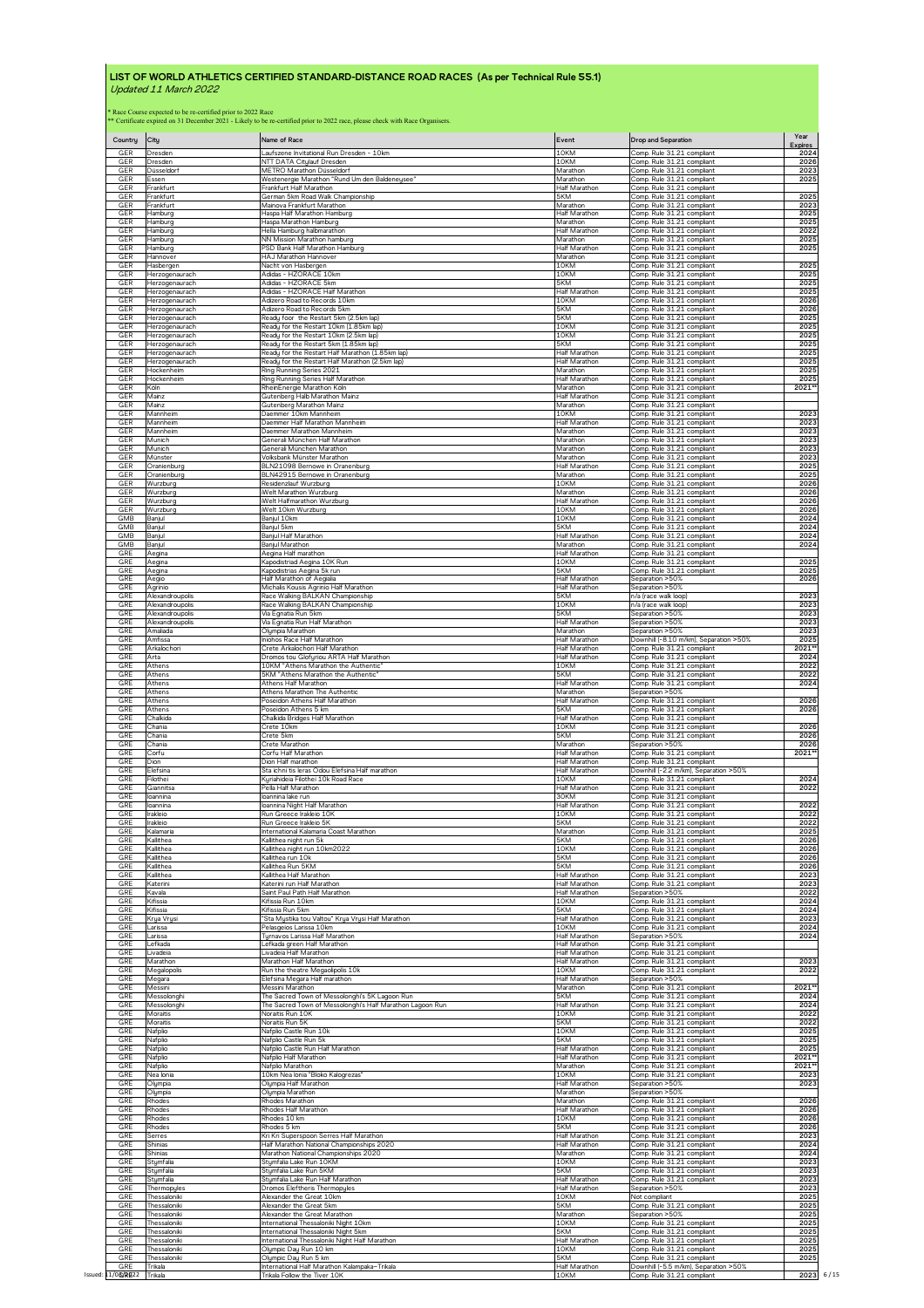| Country<br>GRE                         | City<br>Trikala                   | Name of Race<br>Trikala Follow the Tiver 5K                               | Event<br>5KM                                 | <b>Drop and Separation</b><br>Comp. Rule 31.21 compliant | Year<br><b>Expires</b><br>2023 |
|----------------------------------------|-----------------------------------|---------------------------------------------------------------------------|----------------------------------------------|----------------------------------------------------------|--------------------------------|
| GRE<br>GRE                             | Vrilissia                         | Filozoia Vrilissia 10KM                                                   | 10KM                                         | Comp. Rule 31.21 compliant<br>Comp. Rule 31.21 compliant | 2023                           |
| GRE                                    | Vrilissia                         | Filozoia Vrilissia 5KM                                                    | 5KM                                          | Comp. Rule 31.21 compliant                               | 2023                           |
| <b>GUA</b>                             | Zografou                          | Zografou City Run 5k                                                      | 5KM                                          |                                                          | 2023                           |
| GUA                                    | Escuintla<br>Guayaqui             | La Maratón de Guatemala<br>21K Esquipulas                                 | Marathon<br>Half Marathon                    | Comp. Rule 31.21 compliant<br>Comp. Rule 31.21 compliant | 2024                           |
| <b>HKG</b>                             | Hong Kong                         | Gammon China Coast Half Marathon                                          | <b>Half Marathon</b>                         | Comp. Rule 31.21 compliant                               | 2023                           |
| <b>HKG</b>                             | Hong Kong                         | Gammon China Coast Marathon                                               | Marathon                                     | Comp. Rule 31.21 compliant                               | 2023                           |
| <b>HKG</b>                             | Hong Kong                         | Hong Kong 5km championships                                               | 5KM                                          | Comp. Rule 31.21 compliant                               | 2025                           |
| <b>HKG</b>                             | Hong Konc                         | Mizuno Hong Kong Half Marathon Championships 2018                         | Half Marathon                                | Comp Rule 31.21 compliant                                | 2022                           |
| <b>HKG</b>                             | Hong Kong                         | Standard Chartered Hong Kong 10km                                         | 10KM                                         | Comp. Rule 31.21 compliant                               | 2025                           |
| <b>HKG</b>                             | Hong Konc                         | Standard Chartered Hong Kong Half Marathon                                | <b>Half Marathon</b>                         | Comp. Rule 31.21 compliant                               | 2025                           |
| <b>HKG</b>                             | Hong Kong                         | Standard Chartered Hong Kong Marathon                                     | Marathon                                     | Comp. Rule 31.21 compliant                               | 2025                           |
| <b>HKG</b>                             | Hong Kong                         | UNICEF (Hong Kong) Run for Every Child - 10Km                             | 10KM                                         | Comp. Rule 31.21 compliant                               | 2024                           |
| <b>HKG</b>                             | Hong Kong                         | UNICEF (Hong Kong) Run for Every Child - Half Marathon                    | <b>Half Marathon</b>                         | Comp. Rule 31.21 compliant                               | 2024                           |
| HON                                    | Puerto Cortes                     | Maratón del Atlantico                                                     | Marathon                                     | Separation >50%                                          | 2022                           |
| <b>HON</b>                             | San Pedro Sula                    | Medio Maratón La Prensa                                                   | Half Marathon                                | Comp. Rule 31.21 compliant                               | 2021                           |
| <b>HUN</b>                             | Budapest                          | Spar Budapest Marathon                                                    | Marathon                                     | Comp. Rule 31.21 compliant                               |                                |
| <b>HUN</b>                             | Budapest                          | Wizz Air Budapest Half Marathon                                           | Half Marathon                                | Comp. Rule 31.21 compliant<br>Comp. Rule 31.21 compliant | 2025                           |
| <b>HUN</b><br><b>HUN</b><br><b>INA</b> | Debrecer<br>Szekesfeherva<br>Bali | Hungarian Marathon Championships<br>Hungarian Half Marathon Championships | Marathon<br><b>Half Marathon</b><br>Marathon | Comp. Rule 31.21 compliant<br>Comp. Rule 31.21 compliant | 2025<br>2021*                  |
| <b>INA</b>                             | Borobudur                         | Maybank Bali Marathon<br>Borobudur Marathon                               | Marathon                                     | Comp. Rule 31.21 compliant                               | 2021'                          |
| <b>INA</b>                             | Gianyar                           | <b>Bali Half Marathon</b>                                                 | Half Marathon                                | Comp. Rule 31.21 compliant                               | 2021                           |
| INA                                    | Gianyar                           | <b>Bali Marathon</b>                                                      | Marathon                                     | Comp. Rule 31.21 compliant                               | 2021*                          |
| <b>INA</b>                             | Jakarta                           | Electric Jakarta Half Marathon                                            | Half Marathon                                | Comp. Rule 31.21 compliant                               | 2022                           |
| <b>INA</b>                             | Jakarta                           | Electric Jakarta Marathon                                                 | Marathon                                     | Comp. Rule 31.21 compliant                               | 2022                           |
| <b>INA</b>                             | Jakarta                           | Jakarta 10KM                                                              | 10KM                                         | Comp. Rule 31.21 compliant                               | 2022                           |
| INA                                    | Mandalika, Lombok                 | Mandalika International Half Marathon                                     | <b>Half Marathon</b>                         | Comp. Rule 31.21 compliant                               | 2022                           |
| <b>INA</b>                             | Mandalika, Lombok                 | Mandalika International Marathon                                          | Marathon                                     | Comp. Rule 31.21 compliant                               | 2022                           |
| <b>INA</b>                             | Mataram                           | Lombok Half Marathon                                                      | <b>Half Marathon</b>                         | Separation >50%                                          |                                |
| <b>INA</b>                             | Mataram                           | Lombok Marathon                                                           | Marathon                                     | Comp. Rule 31.21 compliant                               |                                |
| INA                                    | Tondano                           | Tondano Lake Half Marathon                                                | Half Marathon                                | Separation > 50%                                         |                                |
| <b>INA</b>                             | Tondano                           | Tondano Lake Marathon                                                     | Marathon                                     | Comp. Rule 31.21 compliant                               |                                |
| IND                                    | Ahmedabad                         | Adani Ahmedabad 10km                                                      | 10KM                                         | Comp. Rule 31.21 compliant                               | 2025                           |
| IND                                    | Ahmedabad                         | Adani Ahmedabad Half Marathon                                             | Half Marathon                                | Comp. Rule 31.21 compliant                               | 2025                           |
| IND                                    | Ahmedabad                         | Adani Ahmedabad Marathon                                                  | Marathon                                     | Comp. Rule 31.21 compliant                               | 2025                           |
| <b>IND</b>                             | Ahmedabad                         | B Safal Half 10km                                                         | 10KM                                         | Comp. Rule 31.21 compliant                               | 2023                           |
| IND                                    | Ahmednagar                        | Nagar Rising 10km                                                         | 10KM                                         | Comp. Rule 31.21 compliant                               | 2024                           |
| IND                                    | Bandra, Mumbai                    | Run to Thrive 10KM                                                        | 10KM                                         | Comp. Rule 31.21 compliant                               | 2022                           |
| IND                                    | Bangalore                         | My Country Run 10km                                                       | 10KM                                         | Comp. Rule 31.21 compliant                               | 2022                           |
| IND                                    | Bangalore                         | My Country Run 5km                                                        | 5KM                                          | Comp. Rule 31.21 compliant                               | 2022                           |
| <b>IND</b>                             | Belagavi                          | Belagavi 10km                                                             | 10KM                                         | Comp. Rule 31.21 compliant                               | 2025                           |
| IND                                    |                                   | Belagavi Half Marathon                                                    | Half Marathon                                | Comp. Rule 31.21 compliant                               | 2025                           |
| IND                                    | Belagavi<br>Bengaluru             | TCS Open 10KM Bengaluru                                                   | 10KM                                         | Comp. Rule 31.21 compliant                               | 2023                           |
| IND                                    | Bengaluru                         | TCS World 10KM Bengaluru                                                  | 10KM                                         | Comp. Rule 31.21 compliant                               | 2023                           |
| IND                                    | Bengaluru                         | Thump! Celebration Bengaluru 10km                                         | 10KM                                         | Comp. Rule 31.21 compliant                               | 2022                           |
| IND                                    | Borivali, Mumbai                  | Mumbai Suburban 10km                                                      | 10KM                                         | Comp. Rule 31.21 compliant                               | 2022                           |
| IND                                    | Chennai                           | Inner Strength 10km                                                       | 10KM                                         | Comp. Rule 31.21 compliant                               | 2023                           |
| IND                                    | Chirapunji Meghalaya              | Sohra 10KM                                                                | 10KM                                         | Comp. Rule 31.21 compliant                               | 2022                           |
| IND                                    | Daman                             | Daman Runburn Fest 10 km                                                  | 10KM                                         | Comp. Rule 31.21 compliant                               | 2025                           |
| IND                                    | Daman                             | Daman Runburn Fest Half Marathon                                          | Half Marathon                                | Comp. Rule 31.21 compliant                               | 2025                           |
| <b>IND</b>                             | Daman                             | Daman Runburn Fest Marathon                                               | Marathon                                     | Comp. Rule 31.21 compliant                               | 2025                           |
| <b>IND</b>                             | Darjeeling, West Bengal           | Darjeeling Hill 10km                                                      | 10KM                                         | Comp. Rule 31.21 compliant                               | 2024                           |
| IND                                    | Dehradun                          | Sarmang Dehradun 10km                                                     | 10KM                                         | Comp. Rule 31.21 compliant                               | 2025                           |
| IND                                    | Dehradun                          | Sarmang Dehradun 5km                                                      | 5KM                                          | Comp. Rule 31.21 compliant                               | 2025                           |
| IND                                    | Delhi                             | Ageas Federal New Delhi 10km                                              | 10KM                                         | Comp. Rule 31.21 compliant                               | 2025                           |
| <b>IND</b>                             | Delhi                             | Ageas Federal New Delhi Half Marathon                                     | Half Marathon                                | Comp. Rule 31.21 compliant                               | 2025                           |
| IND                                    | Delhi                             | Ageas Federal New Delhi Marathon                                          | Marathon                                     | Comp. Rule 31.21 compliant                               | 2025                           |
| <b>IND</b>                             | Delhi                             | Airtel Delhi 10km                                                         | 10KM                                         | Comp. Rule 31.21 compliant                               | 2023                           |
| IND                                    | Delhi                             | Great Delhi Run 5km                                                       | 5KM                                          | Comp. Rule 31.21 compliant                               | 2023                           |
| <b>IND</b>                             | Delhi                             | SBI Green 10KM                                                            | 10KM                                         | Comp. Rule 31.21 compliant                               | 2022                           |
| IND                                    | Fremantle                         | Harbour Master 10km Classic                                               | 10KM                                         | Comp. Rule 31.21 compliant                               | 2025                           |
| IND                                    | Fremantle                         | Harbour Master 5km Classic                                                | 5KM                                          | Comp. Rule 31.21 compliant                               | 2025                           |
| IND                                    | Gujarat                           | Surat Midnight 10km                                                       | 10KM                                         | Comp. Rule 31.21 compliant                               | 2022                           |
| IND                                    |                                   | SBI Green 10km Guwahati                                                   | 10KM                                         | Comp. Rule 31.21 compliant                               | 2023                           |
| IND                                    | <u>Guwahati</u><br>Guwahati       | The Great Guwahati 10km                                                   | 10KM                                         | Comp. Rule 31.21 compliant                               | 2024                           |
| <b>IND</b>                             | Guwahati                          | The Great Guwahati 5km                                                    | 5KM                                          | Comp. Rule 31.21 compliant                               | 2024                           |
| IND                                    | Huderabad                         | Airtel Hyderabad 10km                                                     | 10KM                                         | Comp. Rule 31.21 compliant                               | 2025                           |
| IND                                    | Hyderabad                         | Freedom Hyderabad 10KM                                                    | 10KM                                         | Comp. Rule 31.21 compliant                               | 2022                           |
| IND                                    | Hyderabad                         | Inorbit Durgam Cheruvu 10km                                               | 10KM                                         | Comp. Rule 31.21 compliant                               | 2025                           |
| IND                                    | Hyderabad                         | Inorbit Durgam Cheruvu Half Marathon                                      | Half Marathon                                | Comp. Rule 31.21 compliant                               | 2026                           |
| IND                                    | Jamnagar Gujrat                   | Jamnagar Navy 10km                                                        | 10KM                                         | Comp. Rule 31.21 compliant                               | 2023                           |
| IND                                    | Kolkata                           | Ageas Federal Life Insurance Kolkata 10km                                 | 10KM                                         | Comp. Rule 31.21 compliant                               | 2025                           |
| IND                                    | Kolkata                           | Tata Steel Kolkata 10km                                                   | 10KM                                         | Comp. Rule 31.21 compliant                               | 2023                           |
| <b>IND</b>                             | Kolkata                           | TATA Steel Kolkata 25K                                                    | <b>25KM</b>                                  | Comp. Rule 31.21 compliant                               | 2023                           |
| <b>IND</b>                             | Kolkata                           | Tata Steel Kolkata 5km                                                    | 5KM                                          | Comp. Rule 31.21 compliant                               | 2023                           |
| IND                                    | Lucknow                           | The Run Lucknow - 10KM                                                    | 10KM<br>10KM                                 | Comp. Rule 31.21 compliant                               | 2023                           |
| <b>IND</b>                             | Lukcnow                           | SBI Green 10km Lukcnow                                                    | 10KM                                         | Comp. Rule 31.21 compliant                               | 2023                           |
| IND                                    | Mahindra                          | Mahindra World City 10km                                                  |                                              | Comp. Rule 31.21 compliant                               | 2024                           |
| IND                                    | Mira Bhayander                    | Mira Bhayender Mayor's 10KM                                               | 10KM                                         | Comp. Rule 31.21 compliant                               | 2023                           |
| IND                                    | Mumbai                            | Ageas Federal Insurance Mumbai 10km                                       | 10KM                                         | Comp. Rule 31.21 compliant                               | 2025                           |
| <b>IND</b>                             | Mumbai                            | ET Navi Mumbai 10km                                                       | 10KM                                         | Comp. Rule 31.21 compliant                               | 2023                           |
| IND                                    | Mumbai                            | Navi Mumbai 10km                                                          | 10KM                                         | Comp. Rule 31.21 compliant                               | 2023                           |
| IND                                    | Mumbai                            | Tarblazer 10KM                                                            | 10KM                                         | Comp. Rule 31.21 compliant                               | 2023                           |
| IND                                    | Mumbai                            | Tata Mumbai 10km                                                          | 10KM                                         | Comp. Rule 31.21 compliant                               | 2023                           |
| <b>IND</b>                             | Mumbai                            | Tata Mumbai Half Marathon                                                 | <b>Half Marathon</b>                         | Comp. Rule 31.21 compliant                               | 2023                           |
| IND                                    | Mumbai                            | Tata Mumbai Marathon                                                      | Marathon                                     | Comp. Rule 31.21 compliant                               | 2021*                          |
| IND                                    | Mumbai                            | Visai Virar Mayor's Half Marathon                                         | Half Marathon                                | Comp. Rule 31.21 compliant                               | 2021**                         |
| IND                                    | Mumbai                            | Visai Virar Mayor's Marathon                                              | Marathon                                     | Comp. Rule 31.21 compliant                               | 2021**                         |
| IND                                    | Mumbai                            | WNS Navy 10km                                                             | 10KM                                         | Comp. Rule 31.21 compliant                               | 2023                           |
| <b>IND</b>                             | Nashik                            | ActivNRG Nashik Rainathon 2020 - 10km                                     | 10KM                                         | Comp. Rule 31.21 compliant                               | 2024                           |
| IND                                    | Nashik                            | ActivNRG Nashik Rainathon 2020 - 5km                                      | 5KM                                          | Comp. Rule 31.21 compliant                               | 2024                           |
| IND                                    | Navi Mumbai                       | Run for Diversity 10K                                                     | 10KM                                         | Comp. Rule 31.21 compliant                               | 2022                           |
| IND                                    | Naya Raipur                       | Let's Run 10km                                                            | 10KM                                         | Comp. Rule 31.21 compliant                               | 2023                           |
| IND                                    | New Delhi                         | Airtel Delhi Half Marathon                                                | Half Marathon                                | Comp. Rule 31.21 compliant                               | 2022                           |
| IND                                    | New Delh                          | IDBI Federal Life Insurance New Delhi Half Marathon                       | Half Marathon                                | Comp. Rule 31.21 compliant                               | 2022                           |
| IND                                    | New Delhi                         | IDBI Federal Life Insurance New Delhi Marathon                            | Marathon                                     | Comp. Rule 31.21 compliant                               | 2022                           |
| IND                                    | Patna                             | Patna 10km                                                                | 10KM                                         | Comp. Rule 31.21 compliant                               | 2024                           |
| IND                                    | Pune                              | AFMC Pune 10KM                                                            | 10KM                                         | Comp. Rule 31.21 compliant                               | 2022                           |
| IND                                    | Pune                              | Alpa Pune 10 km                                                           | 10KM                                         | Comp. Rule 31.21 compliant                               | 2025                           |
| IND                                    | Pune                              | Alpa Pune 5 km                                                            | 5KM                                          | Comp. Rule 31.21 compliant                               | 2025                           |
| <b>IND</b>                             | Pune                              | Bajaj Allianz 10K                                                         | 10KM                                         | Comp. Rule 31.21 compliant                               | 2023                           |
| IND                                    | Pune                              | Pune 10km                                                                 | 10KM                                         | Comp. Rule 31.21 compliant                               | 2023                           |
| IND                                    | Pune                              | Pune FLO 10K                                                              | 10KM                                         | Comp. Rule 31.21 compliant                               | 2023                           |
| IND                                    | Pune                              | Pune Women's 10km                                                         | 10KM                                         | Comp. Rule 31.21 compliant                               | 2023                           |
| <b>IND</b>                             | Rajkot Gujrat                     | Rajkot 10km                                                               | 10KM                                         | Comp. Rule 31.21 compliant                               | 2023                           |
| IND                                    | Sangli Maharashtra                | Shahid 10km                                                               | 10KM                                         | Comp. Rule 31.21 compliant                               | 2024                           |
| IND                                    | Satara                            | Fit & Strong Satara 10km Kaas Road                                        | 10KM                                         | Comp. Rule 31.21 compliant                               | 2023                           |
| <b>IND</b>                             | Satara                            | Fit & Strong Satara 5km Kaas Road                                         | 5KM                                          | Comp. Rule 31.21 compliant                               | 2023                           |
| <b>IND</b>                             | Thane                             | Spirito 10KM Run                                                          | 10KM                                         | Comp. Rule 31.21 compliant                               | 2023                           |
| IND                                    | Trivandrum                        | SBI Green 10km Trivandrum                                                 | 10KM                                         | Comp. Rule 31.21 compliant                               | 2023                           |
| <b>IND</b>                             | Vizag                             | Vizag Navy 10K                                                            | 10KM                                         | Comp. Rule 31.21 compliant                               | 2022                           |
| IRL                                    | Charleville                       | Charleville International Half Marathon                                   | Half Marathon                                | Comp. Rule 31.21 compliant                               | 2023                           |
| IRI                                    | Dublin                            | KBC Dublin Marathon                                                       | Marathon                                     | Comp. Rule 31.21 compliant                               | 2025                           |
| <b>ISL</b>                             | Reukavik                          | Islandsbanki Reykjavik 10km                                               | 10KM                                         | Comp. Rule 31.21 compliant                               | 2023                           |
| <b>ISL</b>                             | Reykjavik                         | Islandsbanki Reykjavik Half Marathon                                      | Half Marathon                                | Comp. Rule 31.21 compliant                               | 2023                           |
| <b>ISL</b>                             | Reykjavik                         | Islandsbanki Reykjavik Marathon                                           | Marathon                                     | Comp. Rule 31.21 compliant                               | 2023                           |
| <b>ISL</b>                             | Reykjavik                         | Reykjavik Fall Half Marathon                                              | <b>Half Marathon</b>                         | Comp. Rule 31.21 compliant                               | 2023                           |
| <b>ISL</b>                             | Reykjavik                         | Reykjavik Fall Marathon                                                   | Marathon                                     | Comp. Rule 31.21 compliant                               | 2023                           |
| <b>ISL</b>                             | Reukjavik                         | Suzuki Midnight Run 10km                                                  | 10KM                                         | Comp. Rule 31.21 compliant                               | 2025                           |
| <b>ISL</b>                             | Reykjavik                         | Suzuki Midnight Run Half Marathon                                         | Half Marathon                                | Comp. Rule 31.21 compliant                               | 2025                           |
| <b>ISR</b>                             | Gan HaShlosha                     | Valley of Springs Half Marathon                                           | Half Marathon                                | Comp. Rule 31.21 compliant                               | 2021*                          |
| <b>ISR</b>                             | Jerusalem                         | Jerusalem 10km                                                            | 10KM                                         | Comp. Rule 31.21 compliant                               | 2024                           |
| <b>ISR</b>                             | Jerusalem                         | Jerusalem Half Marathon                                                   | Half Marathon                                | Comp. Rule 31.21 compliant                               | 2024                           |
| <b>ISR</b>                             | Jerusalem                         | Jerusalem Marathon                                                        | Marathon                                     | Comp. Rule 31.21 compliant                               | 2025                           |
| <b>ISR</b>                             | Lake Hula                         | HaHula Half Marathon                                                      | Half Marathon                                | Comp. Rule 31.21 compliant                               | 2025                           |
| <b>ISR</b>                             | Lake Hula                         | HaHula Marathon                                                           | Marathon                                     | Comp. Rule 31.21 compliant                               | 2025                           |
| <b>ISR</b>                             | Tel Aviv                          | Tel Aviv 10km                                                             | 10KM                                         | Comp. Rule 31.21 compliant                               | 2023<br>2023                   |
|                                        | Issued: 11/03 ST022 Tel Aviv      | Tel Aviv Half Marathon                                                    | Half Marathon                                | Comp. Rule 31.21 compliant                               |                                |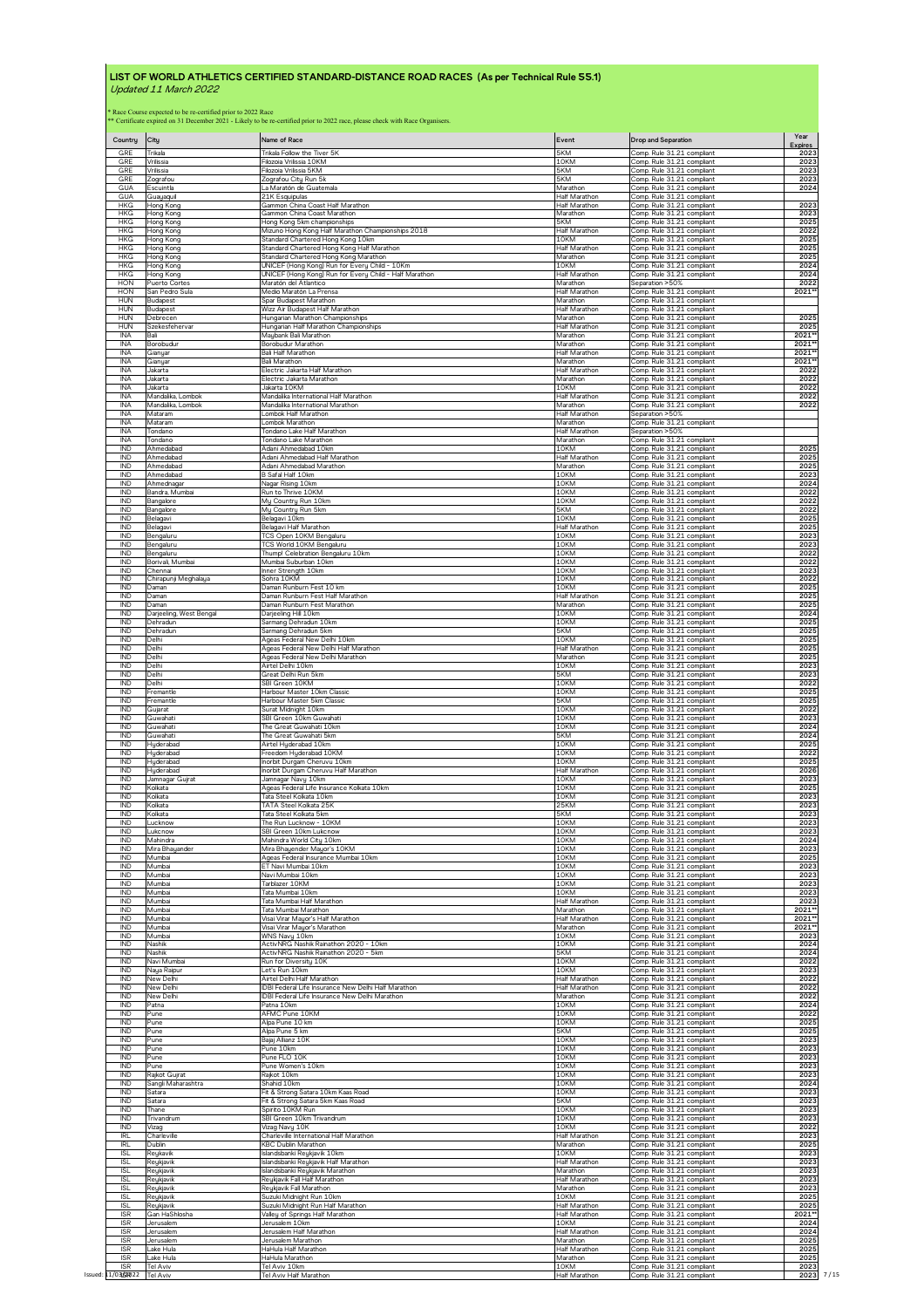| Country                  | City                                                                                                                    | Name of Race                                               | Event                            | <b>Drop and Separation</b>                               | Year<br><b>Expires</b> |
|--------------------------|-------------------------------------------------------------------------------------------------------------------------|------------------------------------------------------------|----------------------------------|----------------------------------------------------------|------------------------|
| <b>ISR</b>               | Tel Aviv                                                                                                                | Tel Aviv Marathon                                          | Marathon                         | Comp. Rule 31.21 compliant                               | 2026                   |
| <b>ISR</b>               | Tiberias                                                                                                                | Tiberias 10km                                              | 10KM                             | Comp. Rule 31.21 compliant                               | 2025                   |
| <b>ISR</b>               | Tiberias                                                                                                                | Tiberias 5km                                               | 5KM                              | Comp. Rule 31.21 compliant                               | 2025                   |
| <b>ISR</b>               | Tiberias                                                                                                                | Tiberias Half Marathon                                     | Half Marathon                    | Comp. Rule 31.21 compliant                               | 2025                   |
| <b>ISR</b>               | Tiberias                                                                                                                | Tiberias Marathon                                          | Marathon                         | Comp. Rule 31.21 compliant                               | 2025                   |
| <b>ITA</b>               | Arco Di Trento - Riva del Garda                                                                                         | 10km Garda Trentino                                        | 10KM                             | Comp. Rule 31.21 compliant                               | 2023                   |
| <b>ITA</b>               | Arezzo                                                                                                                  | Maratonina Città di Arezzo                                 | Half Marathon                    | Comp. Rule 31.21 compliant                               | 2023                   |
| <b>ITA</b>               | Bolzano                                                                                                                 | Boclassic 10k                                              | 10KM                             | Comp. Rule 31.21 compliant                               | 2025                   |
| ITA                      | Bolzano                                                                                                                 | Boclassic 5k                                               | 5KM                              | Comp. Rule 31.21 compliant                               | 2025                   |
| <b>ITA</b>               | Brescia                                                                                                                 | Brescia Art Half Marathon                                  | Half Marathon                    | Downhill (-3.50 m/km)                                    | 2022                   |
| <b>ITA</b>               | Brescia                                                                                                                 | Brescia Art Marathon                                       | Marathon                         | Downhill (-1.75 m/km)                                    | 2022                   |
| <b>ITA</b>               | Cagliari                                                                                                                | Maratona internazionale di Cagliari                        | Marathon                         | Comp. Rule 31.21 compliant                               | 2022                   |
| <b>ITA</b>               | Caserta                                                                                                                 | Mezza Maratona Internazionale Reggia-Reggia                | Half Marathon                    | Comp. Rule 31.21 compliant                               | 2023                   |
| <b>ITA</b>               | $\overline{C}$ rema                                                                                                     | Maratonina Città di Crema                                  | <b>Half Marathon</b>             | Comp. Rule 31.21 compliant                               |                        |
| <b>ITA</b>               | Firenze                                                                                                                 | ASICS Firenze Marathon                                     | Marathon                         | Comp. Rule 31.21 compliant                               | 2025                   |
| <b>ITA</b>               | Gallarate                                                                                                               | Mezza maratona Gallarate                                   | <b>Half Marathon</b>             | Comp. Rule 31.21 compliant                               | 2021*                  |
| ITA                      | lseo                                                                                                                    | Iseo Maratona del acqua                                    | Marathon                         | Comp. Rule 31.21 compliant                               |                        |
| <b>ITA</b>               | Jesolo                                                                                                                  | Moonlight Half Marathon                                    | Half Marathon                    | Downhill (-1.50 m/km), Separation >50%                   | 2022                   |
| <b>ITA</b>               | Limbiate                                                                                                                | Limbiate Night Run                                         | 10KM                             | Comp. Rule 31.21 compliant                               | 2022                   |
| <b>ITA</b>               | Merano                                                                                                                  | Merano-Lagundo Half Marathon                               | Half Marathon                    | Comp. Rule 31.21 compliant                               | 2022                   |
| <b>ITA</b>               | Milan                                                                                                                   | Generali Milano Marathor                                   | Marathon                         | Comp. Rule 31.21 compliant                               | 2024                   |
| <b>ITA</b>               | Milan                                                                                                                   | Milano <sub>21</sub> Half Marathon                         | Half Marathon                    | Comp. Rule 31.21 compliant                               | 2022                   |
| <b>ITA</b>               | Milan                                                                                                                   | Stramilano Half Marathon                                   | <b>Half Marathon</b>             | Comp. Rule 31.21 compliant                               | 2023                   |
| <b>ITA</b>               | Milano                                                                                                                  | 10km Stra Magenta Milano                                   | 10KM                             | Comp. Rule 31.21 compliant                               | 2023                   |
| <b>ITA</b>               | Milano                                                                                                                  | 5K Decathlon Experience                                    | 5KM                              | Comp. Rule 31.21 compliant                               | 2023                   |
| <b>ITA</b>               | Milano                                                                                                                  | Generali Milano Marathon 10 km                             | 10KM                             | Comp. Rule 31.21 compliant                               | 2025                   |
| <b>ITA</b>               | Milano                                                                                                                  | Milano 10k                                                 | 10KM                             | Comp. Rule 31.21 compliant                               | 2023                   |
| <b>ITA</b>               | Milano                                                                                                                  | Milano21 Half Marathon - 10KM Race                         | 10KM                             | Comp. Rule 31.21 compliant                               | 2022                   |
| <b>ITA</b>               | Monza                                                                                                                   | Ganten Monza 10km                                          | 10KM                             | Comp. Rule 31.21 compliant                               | 2024                   |
| <b>ITA</b><br><b>ITA</b> | Monza                                                                                                                   | Ganten Monza 30km                                          | 30KM<br>Half Marathor            | Comp. Rule 31.21 compliant                               | 2024<br>2024           |
| <b>ITA</b>               | Monza<br>Napoli                                                                                                         | Ganten Monza Half Marathon<br>Napoli City Half Marathon    | Half Marathon                    | Comp. Rule 31.21 compliant<br>Comp. Rule 31.21 compliant | 2026                   |
| <b>ITA</b>               | Napoli                                                                                                                  | Neapolis Half Marathon                                     | <b>Half Marathon</b>             | Comp. Rule 31.21 compliant                               | 2025                   |
| <b>ITA</b>               | Napoli                                                                                                                  | Neapolis Marathon                                          | Marathon                         | Comp. Rule 31.21 compliant                               | 2025                   |
| <b>ITA</b>               | Napoli                                                                                                                  | Summer Universiade 2019 - Marathon                         | Half Marathon                    | Comp. Rule 31.21 compliant                               | 2023                   |
| <b>ITA</b>               | Oderzo                                                                                                                  | Incontro Internazionale di Corsa du Strada Under 20        | 5KM                              | Comp. Rule 31.21 compliant                               | 2025                   |
| <b>ITA</b>               | Oderzo                                                                                                                  | Incontro Internazionale di Corsa du Strada Under 20        | 10KM                             | Comp. Rule 31.21 compliant                               | 2025                   |
| <b>ITA</b>               | Ostia                                                                                                                   | Roma Ostia Half Marathon                                   | Half Marathon                    | Separation >50%                                          | 2024                   |
| <b>ITA</b>               | Padova                                                                                                                  | 10km Rise and Run                                          | 10KM                             | Comp. Rule 31.21 compliant                               | 2025                   |
| <b>ITA</b>               | Padova                                                                                                                  | Padova Half Marathon                                       | Half Marathon                    | Comp. Rule 31.21 compliant                               | 2023                   |
| <b>ITA</b>               | Padova                                                                                                                  | Padova Marathon                                            | Marathon                         | Comp Rule 31.21 compliant                                | 2023                   |
| <b>ITA</b>               | <sup>3</sup> arma                                                                                                       | Parma marathon                                             | Marathon                         | Comp. Rule 31.21 compliant                               | 2021*                  |
| <b>ITA</b>               | Pordenone                                                                                                               | Maratonina dei borghi                                      | <b>Half Marathon</b>             | Comp. Rule 31.21 compliant                               | 2023                   |
| <b>ITA</b>               | Ravenna                                                                                                                 | Half Marathon Ravenna Citta d'Arte                         | Half Marathon                    | Comp. Rule 31.21 compliant                               | 2025                   |
| <b>ITA</b>               | Ravenna                                                                                                                 | Marathon Ravenna Citta d'Arte                              | Marathon                         | Comp. Rule 31.21 compliant                               | 2025                   |
| <b>ITA</b>               | Reggio Emilia                                                                                                           | Maratona di Reggio Emilia - Special Edition Camp. Italiano | Marathon                         | Comp. Rule 31.21 compliant                               | 2024                   |
| ITA                      | Roma                                                                                                                    | Roma Half Marathon Campionato Italiano                     | <b>Half Marathon</b>             | Comp. Rule 31.21 compliant                               | 2023                   |
| <b>ITA</b>               | Roma                                                                                                                    | Run Rome the Marathon                                      | Marathon                         | Comp. Rule 31.21 compliant                               | 2025                   |
| <b>ITA</b>               | Rome                                                                                                                    | 10km Roma Riparte Riparti Roma                             | 10KM                             | Comp Rule 31.21 compliant                                | 2024                   |
| <b>ITA</b><br><b>ITA</b> | Rome<br>Siena -<br>Aeroporto di Ampugnano                                                                               | La Corsa dei Santi<br>Tuscany Camp Half Marathon           | 10KM<br>Half Marathor            | Comp. Rule 31.21 compliant<br>Comp. Rule 31.21 compliant | 2022<br>2025           |
| <b>ITA</b>               | Siena - Aeroporto di Ampugnano                                                                                          | Tuscany Camp Marathon                                      | Marathon                         | Comp. Rule 31.21 compliant                               | 2025                   |
| <b>ITA</b>               | Telesia                                                                                                                 | Telesia Half Marathon                                      | Half Marathon                    | Comp. Rule 31.21 compliant                               |                        |
| <b>ITA</b>               | Terni                                                                                                                   | Maratona di San Valentino Terni                            | Marathon                         | Comp. Rule 31.21 compliant                               | 2024                   |
| <b>ITA</b>               | Trento                                                                                                                  | Trento Half Marathon                                       | <b>Half Marathon</b>             | Comp. Rule 31.21 compliant                               | 2025                   |
| <b>ITA</b>               | Treviso                                                                                                                 | Treviso Half Marathon                                      | Half Marathon                    | Comp. Rule 31.21 compliant                               | 2022                   |
| <b>ITA</b>               | Treviso                                                                                                                 | Treviso Marathon                                           | Marathon                         | Comp. Rule 31.21 compliant                               | 2023                   |
| <b>ITA</b>               | Trieste                                                                                                                 | Trieste Running Festival Half Marathon                     | Half Marathon                    | Downhill (-3.2 m/km), Separation >50%                    |                        |
| <b>ITA</b>               | Udine                                                                                                                   | Maratonina Citta di Udine                                  | Half Marathon                    | Separation > 50%                                         | 2023                   |
| <b>ITA</b>               | Venice                                                                                                                  | Venice Marathon                                            | Marathon                         | Separation > 50%                                         | 2022                   |
| <b>ITA</b>               | Verbania                                                                                                                | Lago Maggiore Half Marathon                                | <b>Half Marathor</b>             | Comp. Rule 31.21 compliant                               | 2022                   |
| <b>ITA</b>               | Verona                                                                                                                  | 10KM Verona Marathon                                       | 10KM                             | Comp. Rule 31.21 compliant                               | 2023                   |
| <b>ITA</b>               | Verona                                                                                                                  | Giulietta Romeo Half Marathon di Verona                    | <b>Half Marathon</b>             | Comp. Rule 31.21 compliant                               | 2024                   |
| <b>ITA</b>               | Verona                                                                                                                  | Verona Cangrande Half Marathon                             | Half Marathon                    | Comp. Rule 31.21 compliant                               | 2025                   |
| <b>ITA</b>               | Verona                                                                                                                  | Verona Marathon                                            | Marathon                         | Comp. Rule 31.21 compliant                               | 2025                   |
| <b>ITA</b>               | Vinovo                                                                                                                  | Hippoten 10km Vinovo                                       | 10KM                             | Comp. Rule 31.21 compliant                               | 2023                   |
| <b>ITA</b>               | Vinovo                                                                                                                  | Hippoten Mezza Maratona Vinovo                             | Half Marathon                    | Comp. Rule 31.21 compliant                               | 2023                   |
| <b>JAM</b>               | Kingston                                                                                                                | KCR 10K                                                    | 10KM                             | Comp. Rule 31.21 compliant                               | 2022                   |
| <b>JAM</b>               | Kingston                                                                                                                | Kingston City Half Marathon                                | <b>Half Marathon</b>             | Comp. Rule 31.21 compliant                               | 2022                   |
| JAM                      | Kingston                                                                                                                | Kingston City Marathon                                     | Marathon                         | Comp. Rule 31.21 compliant                               | 2022                   |
| <b>JAM</b>               | Negril                                                                                                                  | Reggae Half Marathon                                       | Half Marathon                    | Comp. Rule 31.21 compliant                               |                        |
| <b>JAM</b>               | Negril                                                                                                                  | Reggae Marathon                                            | Marathon                         | Comp. Rule 31.21 compliant                               | 2022                   |
| JOR                      | Ammar                                                                                                                   | Marathon d Amman                                           | Marathon                         | Comp. Rule 31.21 compliant                               |                        |
| JOR                      | Amman                                                                                                                   | Semi Marathon d Amman                                      | <b>Half Marathon</b>             | Comp. Rule 31.21 compliant                               | 2022                   |
| JOR                      | Amman Beach                                                                                                             | Dead Sea Half Marathon                                     | Half Marathon                    | Downhill (-2.9 m/km), Separation >50%                    |                        |
| <b>JOR</b>               | Aqaba                                                                                                                   | Agaba Half Marathon                                        | <b>Half Marathon</b>             | Comp. Rule 31.21 compliant                               | 2020                   |
| JOR                      | Aqaba                                                                                                                   | IAU 100KM Asia and Oceania Championship                    | 10KM                             | Comp. Rule 31.21 compliant                               | 2023                   |
| JPN                      | Ageo City                                                                                                               | Ageo City Half Marathon                                    | <b>Half Marathon</b>             | Comp. Rule 31.21 compliant                               | 2024                   |
| <b>JPN</b>               | Aoyama, Minato-ku                                                                                                       | New Year Race Walk 10km                                    | 10KM                             | n/a (race walk loop)                                     | 2023                   |
| <b>JPN</b>               | Aoyama, Minato-ku                                                                                                       | New Year Race Walk 5km                                     | 5KM                              | 1/a (race walk loop)                                     | 2023                   |
| JPN                      | Fuji Kawaguchi Town                                                                                                     | Mt Fuji Marathon                                           | Marathon                         | Comp. Rule 31.21 compliant                               | 2021*                  |
| JPN                      | Fukuoka                                                                                                                 | Fukuoka InternationI Open Marathon Championship            | Marathon<br><b>Half Marathon</b> | Comp. Rule 31.21 compliant                               | 2025                   |
| <b>JPN</b>               | Gifu                                                                                                                    | Gifu Seiryu Half Marathon                                  | Half Marathon                    | Comp. Rule 31.21 compliant                               | 2025                   |
| <b>JPN</b>               | Hakodate                                                                                                                | Hakodate Half Marathon                                     |                                  | Comp. Rule 31.21 compliant                               | 2025                   |
| JPN                      | Hakodate                                                                                                                | Hakodate Marathon                                          | Marathon                         | Comp. Rule 31.21 compliant                               | 2025                   |
| JPN                      | Hofu Citu                                                                                                               | Hofu Yumiuri Marathon                                      | Marathon                         | Comp. Rule 31.21 compliant                               | 2023                   |
| <b>JPN</b>               | chinoseki                                                                                                               | Ichinoseki Half Marathon                                   | Half Marathon                    | Comp. Rule 31.21 compliant                               | 2023                   |
| JPN                      | ltabashi City                                                                                                           | Itabashi City Marathon                                     | Marathon                         | Comp. Rule 31.21 compliant                               | 2024                   |
| JPN                      | lwate                                                                                                                   | Iwate Morioka City Marathon                                | Marathon                         | Comp. Rule 31.21 compliant                               | 2023                   |
| JPN                      | lwate                                                                                                                   | Iwate Oshu Kirameki 10km                                   | 10KM                             | Comp. Rule 31.21 compliant                               | 2026                   |
| <b>JPN</b>               | lwate                                                                                                                   | Iwate Oshu Kirameki Marathon                               | Marathon                         | Comp. Rule 31.21 compliant                               | 2026                   |
| JPN                      | Kanazawa City                                                                                                           | Kanazawa Marathon                                          | Marathon                         | Comp. Rule 31.21 compliant                               | 2022                   |
| <b>JPN</b>               | Karatsu                                                                                                                 | Karatsu 10km Road Race                                     | 10KM                             | Comp. Rule 31.21 compliant                               | 2026                   |
| JPN                      | Karatsu                                                                                                                 | Karatsu 5km Road Race                                      | 5KM                              | Comp. Rule 31.21 compliant                               | 2026                   |
| <b>JPN</b>               | <ashiwazaki< td=""><td>Kashiwazaki 10km</td><td>10KM</td><td>Comp. Rule 31.21 compliant</td><td>2024</td></ashiwazaki<> | Kashiwazaki 10km                                           | 10KM                             | Comp. Rule 31.21 compliant                               | 2024                   |
| JPN                      | Kashiwazaki                                                                                                             | Kashiwazaki Half Marathon                                  | Half Marathon                    | Comp. Rule 31.21 compliant                               | 2024                   |
| JPN                      | Kashiwazaki                                                                                                             | Kashiwazaki Marathon                                       | Marathon                         | Comp. Rule 31.21 compliant                               | 2024                   |
| JPN                      | Kasumigara                                                                                                              | Kasumigara Marathon / International Blind Marathon         | Marathon                         | Comp. Rule 31.21 compliant                               | 2024                   |
| <b>JPN</b>               | Kawagoe City                                                                                                            | Koedo Kawagoe 10KM                                         | 10KM                             | Comp. Rule 31.21 compliant                               | 2025                   |
| JPN                      | Kawagoe City                                                                                                            | Koedo Kawagoe Half Martahon                                | Half Marathon                    | Comp. Rule 31.21 compliant                               | 2025                   |
| <b>JPN</b>               | Kitakyushu                                                                                                              | Kitakyushu Marathon                                        | Marathon                         | Comp. Rule 31.21 compliant                               | 2025                   |
| <b>JPN</b>               | Kobe                                                                                                                    | Kobe Marathon                                              | Marathon                         | Comp. Rule 31.21 compliant                               | 2025                   |
| JPN                      | Kochi                                                                                                                   | Kochi Ryoma Marathon                                       | Marathon                         | Comp. Rule 31.21 compliant                               | 2022                   |
| JPN                      | Kumamoto City                                                                                                           | Kumamoto Castle 30km                                       | 30KM                             | Comp. Rule 31.21 compliant                               | 2027                   |
| <b>JPN</b>               | Kumamoto Citu                                                                                                           | Kumamoto Castle Marathon                                   | Marathon                         | Comp. Rule 31.21 compliant                               |                        |
| <b>JPN</b>               | Kyoto                                                                                                                   | Kyoto Marathon                                             | Marathon                         | Comp. Rule 31.21 compliant                               | 2025                   |
| JPN                      | Marugame                                                                                                                | Kagawa Marugame International Half Marathon                | Half Marathon                    | Comp. Rule 31.21 compliant                               | 2025                   |
| <b>JPN</b>               | Matsue                                                                                                                  | Matsue Ladies 10km                                         | 10KM                             | Comp. Rule 31.21 compliant                               | 2023                   |
| JPN                      | Matsue                                                                                                                  | Matsue Ladies Half Marathon                                | Half Marathon                    | Comp. Rule 31.21 compliant                               | 2023                   |
| <b>JPN</b>               | Matsusaka City                                                                                                          | Mie Matsusaka Marathon                                     | Marathon                         | Comp. Rule 31.21 compliant                               | 2024                   |
| JPN                      | Matsuyama                                                                                                               | Ehime Marathon                                             | Marathon                         | Comp. Rule 31.21 compliant                               | 2024                   |
| <b>JPN</b>               | Mito                                                                                                                    | Mito Marathon                                              | Marathon                         | Comp. Rule 31.21 compliant                               | 2026                   |
| JPN                      | Miyagi-ken                                                                                                              | Tohoku-Miyagi Revive Marathon                              | Marathon                         | Comp. Rule 31.21 compliant                               | 2022                   |
| <b>JPN</b>               | Nagai City                                                                                                              | Nagai Half Marathon                                        | Half Marathon                    | Comp. Rule 31.21 compliant                               | 2022                   |
| JPN                      | Nagai City                                                                                                              | Nagai Marathon                                             | Marathon                         | Comp. Rule 31.21 compliant                               | 2022                   |
| <b>JPN</b>               | Nagano                                                                                                                  | Nagano Marathon                                            | Marathon                         | Comp. Rule 31.21 compliant                               | 2023                   |
| <b>JPN</b>               | Nagoya                                                                                                                  | Nagoya Women's Half Marathon                               | Half Marathon                    | Comp. Rule 31.21 compliant                               | 2027                   |
| JPN                      | Nagoya                                                                                                                  | Nagoya Women's Marathon                                    | Marathon                         | Comp. Rule 31.21 compliant                               | 2026                   |
| JPN                      | Nara                                                                                                                    | Nara Marathon                                              | Marathon                         | Comp. Rule 31.21 compliant                               | 2024                   |
| <b>JPN</b>               | Niigata City                                                                                                            | Niigata City Marathon                                      | Marathon                         | Comp. Rule 31.21 compliant                               | 2023                   |
| <b>JPN</b>               | Niigata City                                                                                                            | Niigata Half Marathon                                      | <b>Half Marathon</b>             | Comp. Rule 31.21 compliant                               | 2023                   |
| JPN                      | Nobeoka City                                                                                                            | Nobeoka Nishinippon Marathon                               | Marathon                         | Comp. Rule 31.21 compliant                               | 2022                   |
| JPN                      | Ohme                                                                                                                    | Ohme-Hochi 30km Road Race                                  | 30KM                             | Comp. Rule 31.21 compliant                               | 2025                   |
| JPN                      | Ohme                                                                                                                    | The Ohme 10km Road Race                                    | 10KM                             | Comp. Rule 31.21 compliant                               | 2025                   |
| <b>JPN</b>               | Oita                                                                                                                    | Beppu-Oita Mainichi Marathon                               | Marathon                         | Comp. Rule 31.21 compliant                               | 2022                   |
| JPN                      | Okayama City                                                                                                            | Sanyo Ladies Road Race - 10km                              | 10KM                             | Comp. Rule 31.21 compliant                               | 2025                   |
| JPN                      | Okayama City                                                                                                            | Sanyo Ladies Road Race - Half Marathon                     | <b>Half Marathon</b>             | Comp. Rule 31.21 compliant                               | 2025                   |
| .JPN                     | Osaka                                                                                                                   | Osaka Half Marathon                                        | <b>Half Marathon</b>             | Comp. Rule 31.21 compliant                               | 2025                   |
| <b>JPN</b>               | Osaka                                                                                                                   | Osaka Marathon                                             | Marathon                         | Comp. Rule 31.21 compliant                               | 2025                   |
| Issued: 11/03/2022       | Osaka                                                                                                                   | Osaka Women's Marathon                                     | Marathon                         | Comp. Rule 31.21 compliant                               | 2025                   |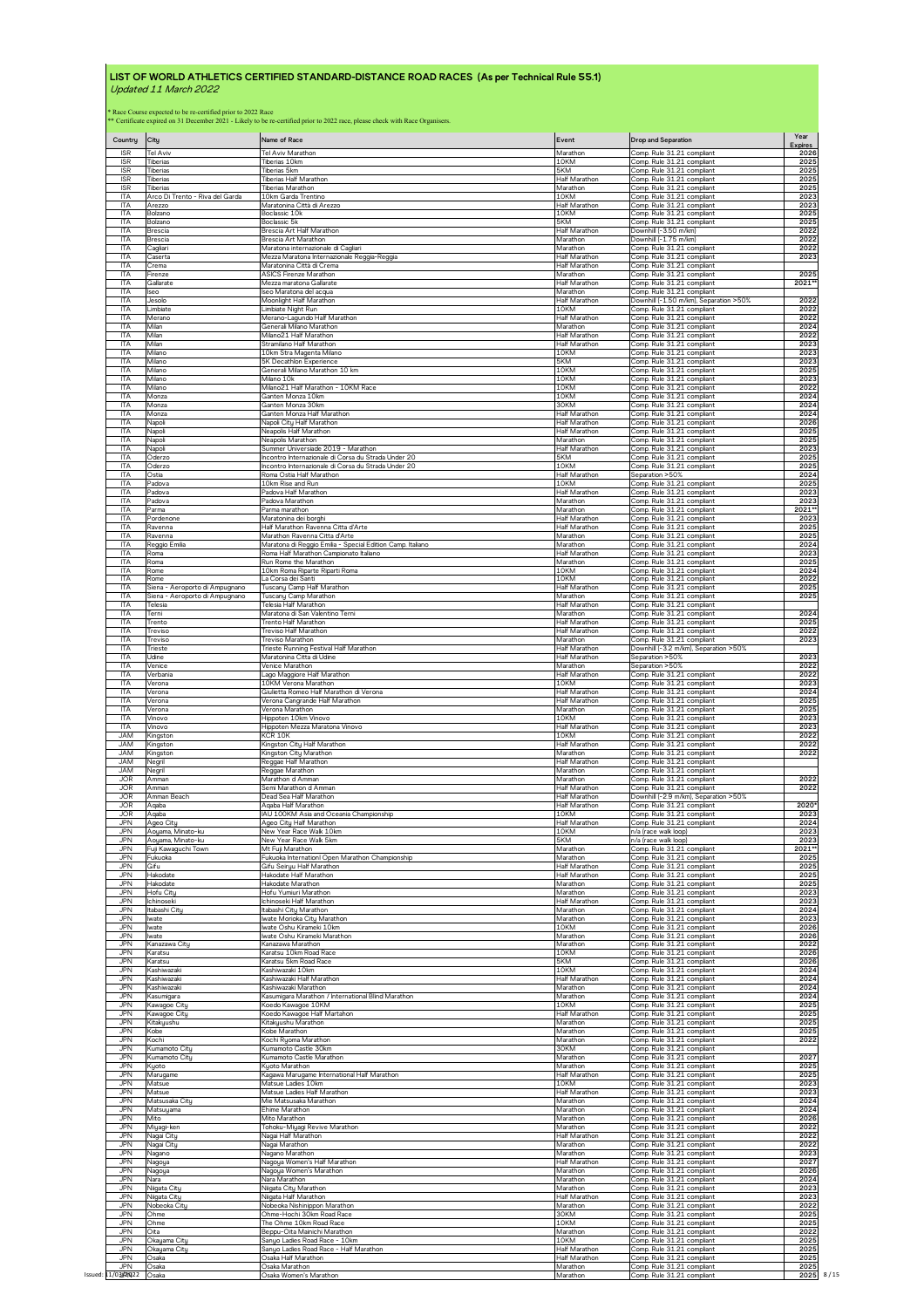| Country<br>JPN                  | City<br>Osaka                                                                                               | Name of Race<br>Osaka Women's Marathon (backup course)                           | Event<br>Marathon                 | <b>Drop and Separation</b><br>Comp. Rule 31.21 compliant | Year<br><b>Expires</b><br>2025 |
|---------------------------------|-------------------------------------------------------------------------------------------------------------|----------------------------------------------------------------------------------|-----------------------------------|----------------------------------------------------------|--------------------------------|
| <b>JPN</b>                      | Otsu                                                                                                        | Lake Biwa Mainichi Marathon                                                      | Marathon                          | Comp. Rule 31.21 compliant<br>Comp. Rule 31.21 compliant | 2023                           |
| <b>JPN</b><br><b>JPN</b><br>JPN | Sagmihara Citu<br>Sapporo                                                                                   | Kanto Collegiate Athletics Champs - Half Marathon<br>Hokkaido Marathon           | Half Marathon<br>Marathon<br>10KM | Comp. Rule 31.21 compliant                               | 2022<br>2022                   |
| JPN                             | Sapporo<br>Sapporo                                                                                          | Sapporo Challenge 10km<br>Sapporo Run Walk Half Marathon                         | Half Marathon                     | Comp. Rule 31.21 compliant<br>Comp. Rule 31.21 compliant | 2025<br>2025                   |
| <b>JPN</b>                      | Sapporo                                                                                                     | Tokyo 2020 Olympic Games - Marathon                                              | Marathon                          | Comp. Rule 31.21 compliant                               | 2025                           |
| JPN                             | Sendai Citu                                                                                                 | Sendai International Half Marathon                                               | Half Marathon                     | Comp. Rule 31.21 compliant                               | 2024                           |
| JPN                             | Senshu                                                                                                      | KIX Senshu International Marathon                                                | Marathon                          | Comp. Rule 31.21 compliant                               | 2024                           |
| JPN                             | Setagaya-ku                                                                                                 | Setagaya 246 Half Marathon                                                       | Half Marathon                     | Comp Rule 31.21 compliant                                | 2022                           |
| <b>JPN</b>                      | Shizuoka                                                                                                    | Shizuoka Marathon                                                                | Marathon                          | Comp. Rule 31.21 compliant                               | 2021*                          |
| JPN                             | Tachikawa City, Tokyo                                                                                       | Challenge Tokyo Para 21,0975km in Tachikawa                                      | <b>Half Marathon</b>              | Comp. Rule 31.21 compliant                               | 2025                           |
| JPN                             | Tachikawa City, Tokyo                                                                                       | Challenge Tokyo Para 42,195km in Tachikawa                                       | Marathon                          | Comp. Rule 31.21 compliant                               | 2025                           |
| .JPN                            | Tachikawa City, Tokyo                                                                                       | Hakone Ekiden Qualification Race - Half Marathon                                 | Half Marathon                     | Comp. Rule 31.21 compliant                               | 2024                           |
| <b>JPN</b>                      | Tachikawa City, Tokyo                                                                                       | Tachikawa City Half Marathon                                                     | <b>Half Marathon</b>              | Comp. Rule 31.21 compliant                               | 2023                           |
| JPN                             | Tokushima                                                                                                   | Tokushima Marathon                                                               | Marathon                          | Comp. Rule 31.21 compliant                               | 2026                           |
| JPN                             | Tokyo                                                                                                       | Itabashiku-Takashimadaira 10km                                                   | 10KM                              | Comp. Rule 31.21 compliant                               | 2025                           |
| <b>JPN</b>                      | Tokyo                                                                                                       | Itabashiku-Takashimadaira Half Marathon                                          | Half Marathon                     | Comp. Rule 31.21 compliant                               | 2025                           |
| <b>JPN</b>                      | Tokyo                                                                                                       | Marathon Grand Championships                                                     | Marathon                          | Comp. Rule 31.21 compliant                               | 2023                           |
| JPN                             | Tokyo                                                                                                       | Tokyo Marathon                                                                   | Marathon                          | Comp. Rule 31.21 compliant                               | 2025                           |
| <b>JPN</b>                      | Tono                                                                                                        | Tono Jingisukan 10KM                                                             | 10KM                              | Comp. Rule 31.21 compliant                               | 2023                           |
| <b>JPN</b>                      | Tono                                                                                                        | Tono Jingisukan Half Marathon                                                    | <b>Half Marathon</b>              | Comp. Rule 31.21 compliant                               | 2023                           |
| JPN                             | Toyama                                                                                                      | Toyama Marathon                                                                  | Marathon                          | Comp. Rule 31.21 compliant                               | 2025                           |
| JPN                             | Tsukuba                                                                                                     | Tsukuba Marathon                                                                 | Marathon                          | Comp. Rule 31.21 compliant                               | 2024                           |
| JPN                             | Yamaguchi City                                                                                              | All Japan Industrian T&F Association 10km                                        | 10KM                              | Comp. Rule 31.21 compliant                               | 2025                           |
| <b>JPN</b>                      | Yamaguchi City                                                                                              | All Japan Industrian T&F Association Half Marathon                               | Half Marathon                     | Comp. Rule 31.21 compliant                               | 2025                           |
| KAZ<br>KAZ                      | Almaty                                                                                                      | Almaty Half Marathon                                                             | Half Marathon                     | Downhill (-7.53 m/km)                                    | 2023                           |
| KAZ                             | Almatu                                                                                                      | Almaty Marathon                                                                  | Marathon                          | Comp. Rule 31.21 compliant                               | 2022                           |
|                                 | Nur-Sultan                                                                                                  | Astana Marathon                                                                  | Marathon                          | Comp. Rule 31.21 compliant                               | 2021**                         |
| KAZ                             | Nur-Sultan                                                                                                  | BI Marathon                                                                      | Marathon                          | Comp. Rule 31.21 compliant                               | 2023                           |
| KEN                             | Eldoret                                                                                                     | Eldoret Half Marathon                                                            | <b>Half Marathon</b>              | Downhill (-5.9 m/km), Separation >50%                    | 2025                           |
| KEN                             | Eldoret                                                                                                     | Three Cities Marathon                                                            | Marathon                          | Downhill (-1.8 m/km), Separation >50%                    | 2025                           |
| KEN                             | Kigali                                                                                                      | Kigali International Peace Half Marathon                                         | Half Marathon                     | Comp. Rule 31.21 compliant                               | 2024                           |
| <b>KEN</b>                      | Kigali                                                                                                      | Kigali International Peace Marathon                                              | Marathon                          | Comp. Rule 31.21 compliant                               | 2024                           |
| KGZ                             | <b>Bishkel</b>                                                                                              | Snow Leopard Run                                                                 | <b>Half Marathor</b>              | Comp. Rule 31.21 compliant                               | 2024                           |
| KGZ                             | Cholpon-Ata                                                                                                 | Run the Silk Road - SCO                                                          | Marathon                          | Comp. Rule 31.21 compliant                               | 2023                           |
| <b>KOR</b>                      | Chuncheor                                                                                                   | Chosunilbo Chuncheon Marathon                                                    | Marathon                          | Comp. Rule 31.21 compliant                               | 2022                           |
| <b>KOR</b>                      | Chuncheon                                                                                                   | Chuncheon Half Marathon                                                          | Half Marathon                     | Comp. Rule 31.21 compliant                               | 2023                           |
| <b>KOR</b>                      | Chuncheon                                                                                                   | Chuncheon Marathon                                                               | Marathon                          | Comp. Rule 31.21 compliant                               | 2024                           |
| KOR                             | Daegu                                                                                                       | Daegu Half Marathon                                                              | Half Marathon                     | Comp. Rule 31.21 compliant                               | 2026                           |
| KOR                             | Daegu                                                                                                       | Daegu International Marathon                                                     | Marathon                          | Comp. Rule 31.21 compliant                               | 2026                           |
| <b>KOR</b>                      | Gunsan citu                                                                                                 | Gunsan Saemangeum International Half Marathon                                    | Half Marathon                     | Comp. Rule 31.21 compliant                               | 2025                           |
| <b>KOR</b>                      | Gunsan Citu                                                                                                 |                                                                                  | Marathon                          | Comp. Rule 31.21 compliant                               | 2022                           |
| KOR<br>KOR                      | Gyeongg                                                                                                     | Gunsan Saemangeum International Marathon<br>Gyeonggi International Half Marathon | <b>Half Marathon</b><br>Marathon  | Comp. Rule 31.21 compliant                               | 2023<br>2023                   |
| <b>KOR</b>                      | Gyeongju<br>Incheon                                                                                         | Gyeongju International Marathon<br>Incheon International Half Marathon           | <b>Half Marathon</b>              | Comp. Rule 31.21 compliant<br>Comp. Rule 31.21 compliant | 2023                           |
| <b>KOR</b>                      | Incheon                                                                                                     | Incheon Songdo International Half Marathon                                       | Half Marathon                     | Comp. Rule 31.21 compliant                               | 2022                           |
| KOR                             | Seoul                                                                                                       | DongA Marathon                                                                   | Marathon                          | Comp. Rule 31.21 compliant                               | 2025                           |
| KOR                             | Seoul                                                                                                       | JoongAng Seoul International Marathon                                            | Marathon                          | Comp. Rule 31.21 compliant                               |                                |
| <b>KOR</b>                      | Seoul                                                                                                       | Korean Olympic Trials Marathon (National Sports Games Seoul)                     | Marathon                          | Comp. Rule 31.21 compliant                               |                                |
| <b>KOR</b>                      | Seoul                                                                                                       | Seoul International Marathon                                                     | Marathon                          | Comp. Rule 31.21 compliant                               | 2023                           |
| KOS                             | Prishtina                                                                                                   | Prishtina Kosovo Half marathor                                                   | Half Marathon                     | Comp. Rule 31.21 compliant                               | 2021*                          |
| <b>KSA</b>                      | Al Khoba                                                                                                    | Khonbar International Half Marathon                                              | <b>Half Marathon</b>              | Comp. Rule 31.21 compliant                               | 2025                           |
| <b>KSA</b>                      | Riyadh                                                                                                      | Riyadh 10K                                                                       | 10KM                              | Comp. Rule 31.21 compliant                               | 2026                           |
| <b>KSA</b>                      | Riuadh                                                                                                      | Riyadh Half Marathon                                                             | Half Marathon                     | Comp. Rule 31.21 compliant                               | 2026                           |
| <b>KSA</b>                      | Riyadh                                                                                                      | Riyadh Marathon                                                                  | Marathon                          | Comp. Rule 31.21 compliant                               | 2026                           |
| <b>KUW</b>                      | <b>Kuwait City</b>                                                                                          | GulfBank 642 Half Marathon                                                       | Half Marathon                     | Comp. Rule 31.21 compliant                               | 2023                           |
| <b>KUW</b>                      | Kuwait City                                                                                                 | GulfBank 642 Marathon                                                            | Marathon                          | Comp. Rule 31.21 compliant                               | 2023                           |
| <b>KUW</b>                      | Kuwait City                                                                                                 | Kuwait 10KM                                                                      | 10KM                              | Comp. Rule 31.21 compliant                               | 2023                           |
| <b>KUW</b>                      | Kuwait City                                                                                                 | Kuwait 5KM                                                                       | 5KM                               | Comp. Rule 31.21 compliant                               | 2023                           |
| LAT                             | Daugavpils                                                                                                  | Daugavpils-Mezciems 10km                                                         | 10KM                              | Comp. Rule 31.21 compliant                               | 2024                           |
| LAT                             |                                                                                                             | Daugavpils-Mezciems 5km                                                          | 5KM                               | Comp. Rule 31.21 compliant                               | 2024                           |
| LAT                             | Daugavpils<br>Kuldiga                                                                                       | Kuldigas 10km                                                                    | 10KM<br>5KM                       | Comp. Rule 31.21 compliant                               | 2024                           |
| LAT                             | <b>Kuldiga</b>                                                                                              | Kuldīgas 5km                                                                     | Half Marathon                     | Comp. Rule 31.21 compliant                               | 2024                           |
| LAT                             | <b>Kuldiga</b>                                                                                              | Kuldigas Pusmaratonas                                                            |                                   | Comp. Rule 31.21 compliant                               | 2024                           |
| LAT                             | Liepaja                                                                                                     | <u>Liepaja 10km</u>                                                              | 10KM                              | Comp. Rule 31.21 compliant                               | 2024                           |
| LAT                             | Liepaja                                                                                                     | Liepaja Half Marathon                                                            | Half Marathon                     | Comp. Rule 31.21 compliant                               | 2024                           |
| LAT                             | Livani                                                                                                      | Livani Half Marathon                                                             | <b>Half Marathon</b>              | Comp. Rule 31.21 compliant                               | 2024                           |
| LAT                             | Plavinas                                                                                                    | Plavinas Half Marathon                                                           | Half Marathon                     | Comp. Rule 31.21 compliant                               | 2024                           |
| LAT                             | Riga                                                                                                        | Rimi Riga Half Marathon                                                          | Half Marathon                     | Comp. Rule 31.21 compliant                               | 2024                           |
| LA <sub>1</sub>                 | Riqa                                                                                                        | Rimi Riga Marathon                                                               | Marathon                          | Comp. Rule 31.21 compliant                               | 2024                           |
| LAT                             | Saldus                                                                                                      | Rozentala skrējiens Saldus 10m                                                   | 10KM                              | Comp. Rule 31.21 compliant                               | 2024                           |
| <b>IAT</b>                      | Saldus                                                                                                      | Rozentala skrējiens Saldus 5m                                                    | 5KM                               | Comp. Rule 31.21 compliant                               | 2024                           |
| LAT                             | Valmiera                                                                                                    | Valmiera Half Marathon                                                           | Half Marathon                     | Comp. Rule 31.21 compliant                               | 2025                           |
| LBA                             | Tripoli                                                                                                     | Tripoli Half Marathon                                                            | <b>Half Marathor</b>              | Comp. Rule 31.21 compliant                               |                                |
| LBN                             | Beirut                                                                                                      | Blom Bank Beirut Half Marathon                                                   | Half Marathon                     | Comp. Rule 31.21 compliant                               |                                |
| LBN                             | Beirut                                                                                                      | Half Marathon ISF Beirut                                                         | Half Marathon                     | Comp. Rule 31.21 compliant                               |                                |
| LBN                             | Saida                                                                                                       | Marathon international de Saida                                                  | Marathon                          | Comp. Rule 31.21 compliant                               | 2021                           |
| LTU                             | Druskininkai                                                                                                | Druskininkai Run                                                                 | Half Marathon                     | Comp. Rule 31.21 compliant                               | 2025                           |
| LTU<br>LTU                      | Kaunas                                                                                                      | Kaunas Half Marathon                                                             | Half Marathon                     | Comp. Rule 31.21 compliant                               | 2023<br>2023                   |
| LTU                             | Kaunas<br>Vilnius                                                                                           | Kaunas Marathon<br>Danske Bank Vilnius Marathon                                  | Marathon<br>Marathon              | Comp. Rule 31.21 compliant<br>Comp. Rule 31.21 compliant | 2023                           |
| LTU                             | Vilnius                                                                                                     | Rimi Vilnius Half Marathon                                                       | Half Marathon                     | Comp. Rule 31.21 compliant                               | 2023                           |
| <b>LUX</b>                      | Remich                                                                                                      | ING Route du Vin 10 km                                                           | 10KM                              | Comp. Rule 31.21 compliant                               | 2025                           |
| TUX                             | Remich                                                                                                      | ING Route du Vin 5 km                                                            | 5KM                               | Comp. Rule 31.21 compliant                               | 2025                           |
| LUX                             | Remich                                                                                                      | ING Route du Vin Semi marathon                                                   | Half Marathon                     | Comp. Rule 31.21 compliant                               | 2025                           |
| <b>MAC</b>                      | Macao                                                                                                       | Macao International 10km                                                         | 10KM                              | Comp. Rule 31.21 compliant                               | 2025                           |
| MAC                             | Macau                                                                                                       | Macau International Half Marathon                                                | Half Marathon                     | Comp. Rule 31.21 compliant                               | 2022                           |
| MAC                             | Macau                                                                                                       | Macau International Marathon                                                     | Marathon                          | Comp. Rule 31.21 compliant                               | 2022                           |
| MAR                             | Agadir                                                                                                      | 10km D'Agadir                                                                    | 10KM                              | Comp. Rule 31.21 compliant                               | 2023                           |
| MAR                             | Agadir                                                                                                      | Marathon d'Agadir                                                                | Marathon                          | Comp. Rule 31.21 compliant                               | 2022                           |
| MAR                             | Agadir                                                                                                      | Semi Marathon d'Agadir                                                           | <b>Half Marathon</b>              | Comp. Rule 31.21 compliant                               | 2023                           |
| MAR                             | Al Hoceima                                                                                                  | Semi Marathon international Al Hoceima                                           | Half Marathon                     | Comp. Rule 31.21 compliant                               | 2024                           |
| MAR                             | Benslimane                                                                                                  | Semi Marathon Vert de Benslimane                                                 | Half Marathon                     | Comp. Rule 31.21 compliant                               | 2024                           |
| MAR                             | Berkane                                                                                                     | 10 km de Berkane                                                                 | 10KM                              | Comp. Rule 31.21 compliant                               | 2022                           |
| MAR                             | Berkane                                                                                                     | Semi marathon international de Berkane                                           | <b>Half Marathon</b>              | Comp. Rule 31.21 compliant                               | 2022                           |
| MAR<br>MAR                      | Biouara                                                                                                     | 10km de Biougra                                                                  | 10KM<br>10KM                      | Comp. Rule 31.21 compliant                               | 2023<br>2023                   |
| MAR                             | Casablanca<br>Casablanca                                                                                    | 10KM International de Casablanca<br>Foulees de Hay Mohammadi 10km                | 10KM                              | Comp. Rule 31.21 compliant<br>Comp. Rule 31.21 compliant | 2023                           |
| MAR                             | Casablanca                                                                                                  | Marathon international de Casablanca                                             | Marathon                          | Comp. Rule 31.21 compliant                               | 2023                           |
| MAR                             | Casablanca                                                                                                  | Semi marathon de Casablanca                                                      | Half Marathon                     | Comp. Rule 31.21 compliant                               | 2022                           |
| MAR                             | Chemmaia                                                                                                    | 10km de Chemmaia                                                                 | 10KM                              | Comp. Rule 31.21 compliant                               | 2023                           |
| MAR                             | Dakhla                                                                                                      | 10 km international de Dakhla                                                    | 10KM                              | Comp. Rule 31.21 compliant                               | 2022                           |
| MAR                             | Dar Bouazza                                                                                                 | 10 km de Dar Bouazza                                                             | 10KM                              | Comp. Rule 31.21 compliant                               | 2024                           |
| MAR                             | Fes                                                                                                         | 10 km de Fes                                                                     | 10KM                              | Comp. Rule 31.21 compliant                               | 2022                           |
| MAR                             | Fes                                                                                                         | Mararthon international de Fes                                                   | Marathon                          | Comp. Rule 31.21 compliant                               | 2023                           |
| MAR                             | Fes                                                                                                         | Semi marathon de Fes                                                             | Half Marathon                     | Comp. Rule 31.21 compliant                               | 2022                           |
| MAR                             | Guercif                                                                                                     | 10Km des Olives des Guercif                                                      | 10KM                              | Comp. Rule 31.21 compliant                               | 2023                           |
| MAR                             | <enitra< td=""><td>Kenitra 10km</td><td>10KM</td><td>Comp. Rule 31.21 compliant</td><td>2022</td></enitra<> | Kenitra 10km                                                                     | 10KM                              | Comp. Rule 31.21 compliant                               | 2022                           |
| MAR                             | Kenitra                                                                                                     | Semi Marathon International de Kenitra                                           | Half Marathon                     | Comp. Rule 31.21 compliant                               | 2023                           |
| MAR                             | M'Diq                                                                                                       | 10km de M'Diq                                                                    | 10KM                              | Separation > 50%                                         | 2025                           |
| MAR                             | Mansouria                                                                                                   | 10km EP Mansouria                                                                | 10KM                              | Comp. Rule 31.21 compliant                               | 2022                           |
| MAR                             | Marrakech                                                                                                   | Marathon international de Marrakech                                              | Marathon                          | Comp. Rule 31.21 compliant                               | 2024                           |
| MAR<br>MAR                      | Marrakech                                                                                                   | Semi Marathon international de Marrakech                                         | Half Marathon<br>10KM             | Comp. Rule 31.21 compliant                               | 2024                           |
| MAR                             | Meknes<br>Meknes                                                                                            | 10km de Meknes<br>Semi Marathon de Meknes                                        | Half Marathon                     | Comp. Rule 31.21 compliant<br>Comp. Rule 31.21 compliant | 2022<br>2022                   |
| MAR                             | Ouarzazate                                                                                                  | Ouarzazate 10k race                                                              | 10KM                              | Comp. Rule 31.21 compliant                               | 2022                           |
| MAR                             | Rabat                                                                                                       | 10 km de Rabat                                                                   | 10KM                              | Comp. Rule 31.21 compliant                               | 2022                           |
| MAR                             | Rabat                                                                                                       | 10km du Golf Royal Dar Essalam                                                   | 10KM                              | Comp. Rule 31.21 compliant                               | 2023                           |
| MAR                             | Rabat                                                                                                       | 10km pour la paix                                                                | 10KM                              | Comp. Rule 31.21 compliant                               | 2022                           |
| MAR                             | Rabat                                                                                                       | African Games 2019 / Half Marathon                                               | <b>Half Marathon</b>              | Comp. Rule 31.21 compliant                               | 2023                           |
| MAR                             | Safi                                                                                                        | Semi marathon international de Safi                                              | Half Marathon                     | Comp. Rule 31.21 compliant                               | 2024                           |
| MAR                             | Sefrou                                                                                                      | 10 km de Sefrou                                                                  | 10KM                              | Comp. Rule 31.21 compliant                               | 2022                           |
| MAR                             | Sefrou                                                                                                      | Semi Marathon de Sefrou                                                          | Half Marathon                     | Comp. Rule 31.21 compliant                               | 2022                           |
| MAR                             | Settat                                                                                                      | 10km International de Settat                                                     | 10KM                              | Comp. Rule 31.21 compliant                               | 2024                           |
| MAR                             | Tamesna                                                                                                     | 10KM de Tamesna                                                                  | 10KM                              | Comp. Rule 31.21 compliant                               | 2022                           |
| MAR                             | Tamesna                                                                                                     | Semi Marathon international de Tamesna                                           | Half Marathon                     | Comp. Rule 31.21 compliant                               | 2022                           |
| MAR                             |                                                                                                             | 10KM International de Tange                                                      | 10KM                              | Comp. Rule 31.21 compliant                               | 2022                           |
| MAR                             | Tanger<br>Tanger                                                                                            | Semi marathon international de Tanger                                            | <b>Half Marathon</b>              | Comp. Rule 31.21 compliant                               | 2022                           |
| Issued: 11/08/A022 Tantan       |                                                                                                             | Semi Marathon de Tantan                                                          | Half Marathon                     | Comp. Rule 31.21 compliant                               | 2023                           |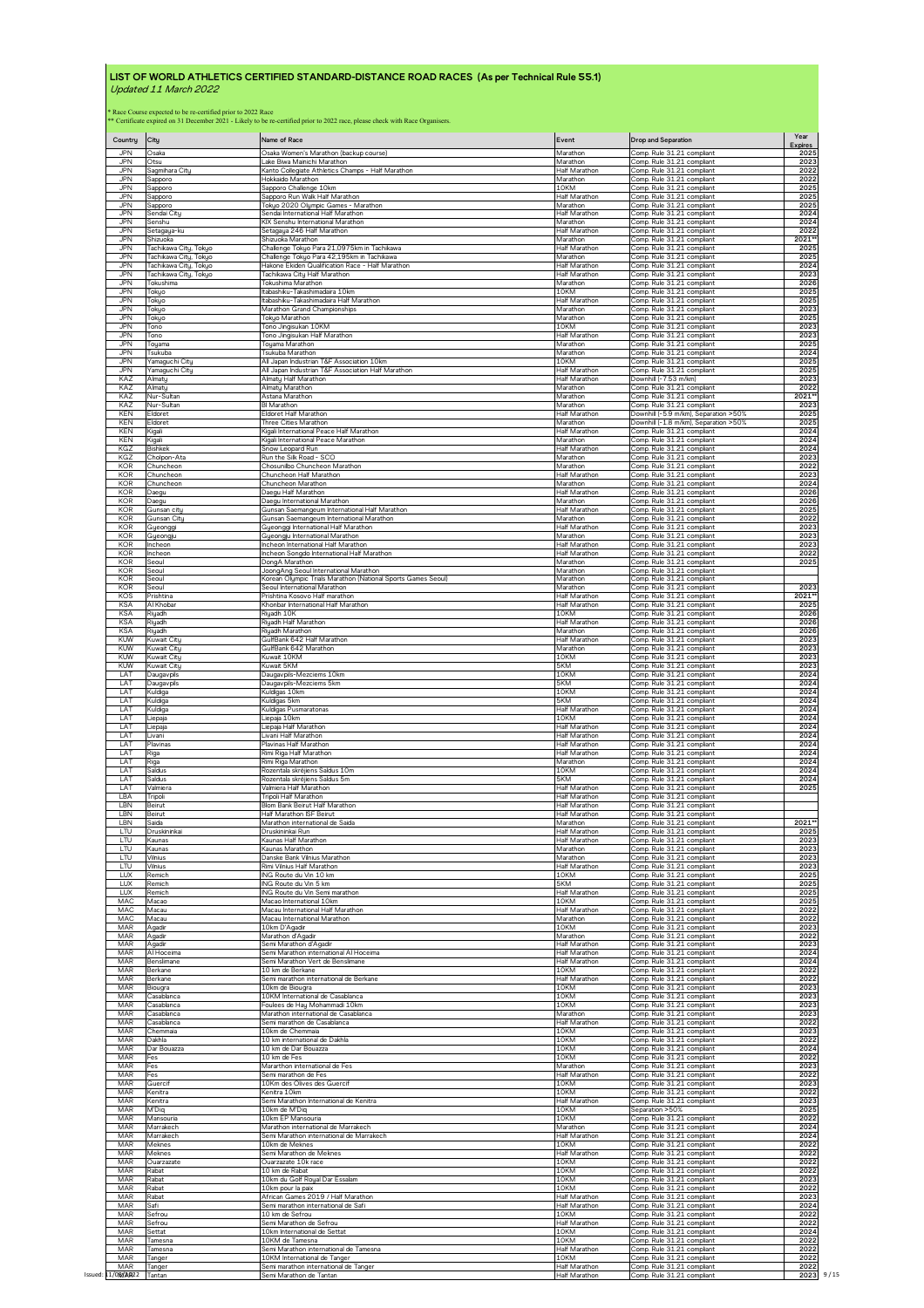| Country            | City                                                                                                           | Name of Race                                     | Event                | <b>Drop and Separation</b>                              | Year<br><b>Expires</b> |
|--------------------|----------------------------------------------------------------------------------------------------------------|--------------------------------------------------|----------------------|---------------------------------------------------------|------------------------|
| MAR                | Taza                                                                                                           | 10km de Taza                                     | 10KM                 | Comp. Rule 31.21 compliant                              | 2022                   |
| MAS                | Cyberjaya                                                                                                      | The Great Malaysian Half Marathon - Cyberjaya    | Half Marathon        | Comp. Rule 31.21 compliant                              | 2023                   |
| MAS                | Cyberjaya                                                                                                      | The Great Malaysian Marathon - Cyberjaya         | Marathon             | Comp. Rule 31.21 compliant                              | 2023                   |
| MAS                | Kota Kinabalu                                                                                                  | Borneo International Half Marathon               | Half Marathon        | Comp. Rule 31.21 compliant                              | 2024                   |
| MAS                | Kota Kinabalu                                                                                                  | Borneo International Marathon                    | Marathon             | Comp. Rule 31.21 compliant                              | 2024                   |
| MAS                | Kota Kinabalu                                                                                                  | Kota Kinabalu City Borneo Half Marathon          | <b>Half Marathon</b> | Comp. Rule 31.21 compliant                              | 2024                   |
| MAS                | Kuala Lumpu                                                                                                    | HSN Half Marathon                                | Half Marathon        | Comp. Rule 31.21 compliant                              | 2022                   |
| MAS                |                                                                                                                | Kuala Lumpur City Day Half Marathon              | <b>Half Marathor</b> | Comp. Rule 31.21 compliant                              | 2024                   |
| MAS                | Kuala Lumpur<br>Kuala Lumpur                                                                                   | Score Run Kuala Lumpur                           | Half Marathon        | Comp. Rule 31.21 compliant                              | 2022                   |
| MAS                | Kuala Lumpur                                                                                                   | Standard Chartered Kuala Lumpur Marathon         | Marathon             | Comp. Rule 31.21 compliant                              | 2022                   |
| MAS                | Kuching                                                                                                        | Kuching Half Marathon                            | Half Marathon        | Comp. Rule 31.21 compliant                              | 2021*                  |
| MAS                | <b>Kuching</b>                                                                                                 | Kuching Marathon                                 | Marathon             | Comp. Rule 31.21 compliant                              | 2023                   |
| MAS                | Miri, Sarawak                                                                                                  | Miri Half Marathon                               | Half Marathon        | Comp. Rule 31.21 compliant                              | 2024                   |
| MAS                | Miri, Sarawak                                                                                                  | Miri Marathon                                    | Marathon             | Comp. Rule 31.21 compliant                              | 2024                   |
| MAS                | Putraiaua                                                                                                      | Putrajaya Night Half Marathon                    | Half Marathon        | Comp. Rule 31.21 compliant                              | 2023                   |
| MAS                | Putrajaya                                                                                                      | Putrajaya Night Marathon                         | Marathon             | Comp. Rule 31.21 compliant                              | 2023                   |
| MAS                | Putrajaya                                                                                                      | <b>SCORE Half Marathon</b>                       | Half Marathon        | Comp. Rule 31.21 compliant                              | 2023                   |
| MAS                | Putrajaya                                                                                                      | SCORE Marathon                                   | Marathon             | Comp. Rule 31.21 compliant                              | 2023                   |
| MAS                | Shah Alam                                                                                                      | Malausia Women Marathon                          | Marathon             | Comp. Rule 31.21 compliant                              | 2021                   |
| <b>MEX</b>         | Aguascalientes                                                                                                 | Maratón Aguascalientes                           | Marathon             | Comp. Rule 31.21 compliant                              | 2021                   |
| <b>MEX</b>         | Avándaro Valle de Bravo                                                                                        | Medio Maratón de Verano                          | Half Marathor        | Comp. Rule 31.21 compliant                              |                        |
| <b>MEX</b>         | Caiititla                                                                                                      | Medio Maratón Internacional Tlajomulco Cajititla | <b>Half Marathon</b> | Separation >50%                                         |                        |
| <b>MEX</b>         | Cancún                                                                                                         | Medio Maratón de la Mujer                        | <b>Half Marathon</b> | Comp. Rule 31.21 compliant                              | 2021                   |
| MEX                | Celaya                                                                                                         | Maratón del Centenario de las B. de Celaya       | Marathon             | Comp. Rule 31.21 compliant                              | 2021'                  |
| <b>MEX</b>         | Chihuahua                                                                                                      | Carrera Rotario 10K                              | 10KM                 | Comp. Rule 31.21 compliant                              | 2022                   |
| <b>MEX</b>         | Chihuahua                                                                                                      | Medio Maratón Arriba Chihuahua                   | Half Marathon        | Comp. Rule 31.21 compliant                              | 2021*                  |
| <b>MEX</b>         | Chihuahua                                                                                                      | Transportes Peña 10k                             | 10KM                 | Comp. Rule 31.21 compliant                              | 2023                   |
| MEX                | Ciudad Juarez, Chihuahua                                                                                       | Carrera Internacional del Amistad                | 10KM                 | Comp. Rule 31.21 compliant                              | 2024                   |
| <b>MEX</b>         | Cuencamé                                                                                                       | 10KM Cuencamé Run                                | 10KM                 | Comp. Rule 31.21 compliant                              | 2024                   |
| <b>MEX</b>         | Cuencamé                                                                                                       | 5KM Cuencamé Run                                 | 5KM                  | Comp. Rule 31.21 compliant                              | 2024                   |
| <b>MEX</b>         | Culiacan                                                                                                       | Maratón Internacional Culiacan                   | Marathon             | Comp. Rule 31.21 compliant                              | 2022                   |
| MEX                | Delicias, Chihuahua                                                                                            | Carrera San Silvestre Delicias                   | 10KM                 | Separation >50%                                         | 2025                   |
| <b>MEX</b>         | Durango                                                                                                        | Canaco 10K Nocturno                              | 10KM                 | Comp. Rule 31.21 compliant                              | 2023                   |
| MEX                | Guachochi                                                                                                      | Ultramaratón de las Cañones (21.0975 km)         | Half Marathon        | Separation > 50%                                        |                        |
| <b>MEX</b>         | Guadalajara                                                                                                    | Maratón Guadalajara Megacable                    | Marathon             | Comp. Rule 31.21 compliant                              | 2021*                  |
| MEX                | Guauaquil                                                                                                      | Rock and Roll Querétaro Half Mar                 | <b>Half Marathor</b> | Comp. Rule 31.21 compliant                              | 2023                   |
| <b>MFX</b>         | Hermosillo                                                                                                     | Gran Maratón Hermosillo                          | Marathon             | Comp. Rule 31.21 compliant                              |                        |
| <b>MEX</b>         | Hermosillo                                                                                                     | Gran Maratón Hermosillo Half Maratón             | <b>Half Marathor</b> | Comp. Rule 31.21 compliant                              | 2022                   |
| <b>MEX</b>         | Juarez                                                                                                         | Juarez Half Marathon                             | Half Marathon        | Comp. Rule 31.21 compliant                              | 2022                   |
| <b>MEX</b>         | Juarez                                                                                                         | Maratón Int'l de Juárez                          | Marathon             | Comp. Rule 31.21 compliant<br>Comp Rule 31.21 compliant | 2023                   |
| <b>MEX</b>         | Juarez                                                                                                         | Maratón Internacional de Juárez 30k              | 30KM                 | Comp. Rule 31.21 compliant                              | 2023                   |
| <b>MEX</b>         | Juarez                                                                                                         | Run Internacional The US-México 10K              | 10KM                 |                                                         | 2022                   |
| MEX                | _eón                                                                                                           | Maratón León Guiar                               | Marathon             | Comp. Rule 31.21 compliant                              | 2023                   |
| <b>MEX</b>         | Lerdo, Dgo                                                                                                     | 10K Marathon Internacional TV                    | 10KM                 | Comp. Rule 31.21 compliant                              | 2024                   |
| <b>MEX</b>         | Mazatlán                                                                                                       | Gran Maratón Pacifico                            | Marathon             | Comp Rule 31.21 compliant                               | 2023                   |
| <b>MEX</b>         | Mexical                                                                                                        | Maratón Gobernador Francisco Vega de Lamadrid    | Marathon             | Comp. Rule 31.21 compliant                              |                        |
| <b>MEX</b>         | Mexicali                                                                                                       | Medio Maratón Cetus Zorros                       | Half Marathon        | Comp. Rule 31.21 compliant                              |                        |
| <b>MEX</b>         | Mexicali                                                                                                       | Medio Maratón Ciudad de Mexicali                 | <b>Half Marathon</b> | Comp. Rule 31.21 compliant                              | 2024                   |
| <b>MEX</b>         | Mexicali                                                                                                       | Medio Maratón Mexicali                           | Half Marathon        | Comp. Rule 31.21 compliant                              |                        |
| <b>MEX</b>         | México Citu                                                                                                    | Maratón Ciudad de México                         | Marathon             | Downhill (-1.3 m/km)                                    | 202                    |
| MEX                | México Citu                                                                                                    | Medio Maratón CDMX                               | Half Marathor        | Comp. Rule 31.21 compliant                              | 2021*                  |
| <b>MFX</b>         | Monterrey                                                                                                      | 21K Nuevo León                                   | <b>Half Marathor</b> | Comp. Rule 31.21 compliant                              | 2021                   |
| MEX                | Monterreu                                                                                                      | Maraton Powerade Monterreu                       | Marathon             | Comp. Rule 31.21 compliant                              | 2021*                  |
| <b>MEX</b>         | Puerto Vallarta                                                                                                | Maratón Puerto Vallarta                          | Marathon             | Comp. Rule 31.21 compliant                              | 2022                   |
| <b>MEX</b>         | Querétaro                                                                                                      | Querétaro Marathon                               | Marathon             | Comp. Rule 31.21 compliant                              | 2022                   |
| <b>MEX</b>         | Rosarito                                                                                                       | Medio Maratón Internacional Rosarito             | Half Marathon        | Comp. Rule 31.21 compliant                              | 2023                   |
| MEX                | San Luis Potosí                                                                                                | Maratón Tangamanga                               | Marathon             | Comp. Rule 31.21 compliant                              | 2023                   |
| MEX                | San Luis Potosi                                                                                                | Maratón Tangamanga / Half Marathon               | Half Marathon        | Comp. Rule 31.21 compliant                              | 2023                   |
| <b>MEX</b>         | Tecate                                                                                                         | Medio Maratón Internacional Tecate-Aries 2019    | <b>Half Marathor</b> | Comp. Rule 31.21 compliant                              | 2023                   |
| <b>MEX</b>         | Tehuacán                                                                                                       | Maratón Varmex                                   | Marathon             | Comp. Rule 31.21 compliant                              | 2021*                  |
| <b>MEX</b>         | Tehuacár                                                                                                       | Medio Maratón Varmex                             | <b>Half Marathor</b> | Comp. Rule 31.21 compliant                              | 2021*                  |
| <b>MEX</b>         | Tijuana                                                                                                        | Medio Maratón Internacional Tijuana              | <b>Half Marathon</b> | Comp. Rule 31.21 compliant                              | 2025                   |
| <b>MEX</b>         | Tijuana                                                                                                        | Obesity Not 4 Me                                 | 10KM                 | Comp. Rule 31.21 compliant                              | 2022                   |
| <b>MEX</b>         | Tlajomulco de Zúñiga                                                                                           | Medio Maratón Tlajomulco                         | Half Marathon        | Comp. Rule 31.21 compliant                              | 2022                   |
| MEX                | Toluca                                                                                                         | Gran Maratón Mexiquense Medio Maratón            | Half Marathon        | Comp. Rule 31.21 compliant                              | 2025                   |
| MEX                | Torreor                                                                                                        | 10K Internacional de Marathon TV                 | 10KM                 | Comp. Rule 31.21 compliant                              |                        |
| <b>MFX</b>         | Torreon                                                                                                        | 5K Internacional de Marathon TV                  | 5KM                  | Comp. Rule 31.21 compliant                              | 2025                   |
| MEX                | Torreón                                                                                                        | Maratón LALA                                     | Marathon             | Comp. Rule 31.21 compliant                              | 2024                   |
| <b>MEX</b>         | Villahermosa                                                                                                   | Maratón de Tabasco #Yo Corro 3n la Depo          | Marathon             | Comp. Rule 31.21 compliant                              | 2021*                  |
| <b>MEX</b>         | Villahermosa                                                                                                   | Medio Maratón Int'l Villahermosa                 | <b>Half Marathon</b> | Comp. Rule 31.21 compliant                              | 2021                   |
| <b>MEX</b>         | Zapopan                                                                                                        | Zapopan 21k                                      | Half Marathon        | Comp. Rule 31.21 compliant                              | 2022                   |
| <b>MKD</b>         | Skopje                                                                                                         | Wizz Air Skopje Half Marathon                    | Half Marathon        | Comp. Rule 31.21 compliant                              | 2023                   |
| MKD                | Skopje                                                                                                         | Wizz Air Skopje Marathon                         | Marathon             | Comp. Rule 31.21 compliant                              | 2023                   |
| <b>MLT</b>         | Birzebbuga                                                                                                     | Athletics Malta 5km National Championships       | 5KM                  | Comp. Rule 31.21 compliant                              | 2026                   |
| MLT                |                                                                                                                | Teamsport Gozo 10km                              | 10KM                 | Comp. Rule 31.21 compliant                              | 2023                   |
| MNE                | Xaghra<br>Kotor-Tivat                                                                                          | 1 Bokeski Polumaraton                            | <b>Half Marathor</b> | Comp. Rule 31.21 compliant                              | 2025                   |
| MNE                | Podgorica                                                                                                      | Podgorica Millennium Half Marathon               | <b>Half Marathon</b> | Comp. Rule 31.21 compliant                              | 2025                   |
| MNF                | Podgorica                                                                                                      | Podaorica Millennium Run 10km                    | 10KM                 | Comp. Rule 31.21 compliant                              | 2025                   |
| MNE                | Podgorica                                                                                                      | Podgorica Millennium Run Marathon                | Marathon             | Comp. Rule 31.21 compliant                              | 2025                   |
| <b>MON</b>         | Monaco                                                                                                         | Monaco Run - 5KM                                 | 5KM                  | Comp. Rule 31.21 compliant                              | 2026                   |
| <b>MOR</b>         | Casablanca                                                                                                     | 10KM de Casablanca                               | 10KM                 | Comp. Rule 31.21 compliant                              | 2022                   |
| <b>MOR</b>         | Mohammedia                                                                                                     | 10 km de Mohammedia                              | 10KM                 | Comp. Rule 31.21 compliant                              | 2022                   |
| MOZ                | Maputo                                                                                                         | FNB 10km Maputo                                  | 10KM                 | Comp. Rule 31.21 compliant                              | 2023                   |
| MOZ                | Maputo                                                                                                         | Meia Maratona Internacional de Maputo            | Half Marathon        | Comp. Rule 31.21 compliant                              | 2024                   |
| MRI                | Rodrigues Island                                                                                               | Indian Ocean Island Games Half Marathon          | Half Marathon        | Comp. Rule 31.21 compliant                              | 2023                   |
| <b>NAM</b>         | Omaruru                                                                                                        | Navachab Half Marathon                           | Half Marathon        | Comp. Rule 31.21 compliant                              | 2023                   |
| <b>NAM</b>         | Oshakati                                                                                                       | SPAR 10km Championships                          | 10KM                 |                                                         | 2023                   |
| <b>NAM</b>         | Swakopmund                                                                                                     | AUSC Region 5 Marathon                           | Marathon             | Separation >50%<br>Comp. Rule 31.21 compliant           |                        |
| <b>NAM</b>         | Swakopmund                                                                                                     | Husab Marathon                                   | Marathon             | Comp. Rule 31.21 compliant                              |                        |
| <b>NAM</b>         | Swakoomund                                                                                                     | Lucku Star Marathon                              | Marathon             | Comp. Rule 31.21 compliant                              |                        |
| <b>NAM</b>         | Swakopmund                                                                                                     | Rio Tinto Marathon                               | Marathon             | Comp. Rule 31.21 compliant                              | 2024                   |
| <b>NAM</b>         | Swakopmund                                                                                                     | Rossing 10km                                     | 10KM                 | Comp. Rule 31.21 compliant                              |                        |
| <b>NAM</b>         | Swakopmund                                                                                                     | Rössing Half Marathon                            | Marathon             | Comp. Rule 31.21 compliant                              | 2024                   |
| <b>NAM</b>         | Swakonmund                                                                                                     | Rössing Marathon                                 | Marathon             | Comp. Rule 31.21 compliant                              | 2024                   |
| <b>NED</b>         | Amsterdam                                                                                                      | Mizuno Half Marathon Amsterdam                   | Half Marathon        | Comp. Rule 31.21 compliant                              | 2025                   |
| <b>NED</b>         | Amsterdam                                                                                                      | TCS Amsterdam Marathon                           | Marathon             | Comp. Rule 31.21 compliant                              | 2025                   |
| <b>NED</b>         | Breda                                                                                                          | Bredase Singelloop 10KM                          | 10KM                 | Comp. Rule 31.21 compliant                              | 2022                   |
| <b>NED</b>         | Breda                                                                                                          | Bredase Singelloop Half Marathon                 | Half Marathon        | Comp. Rule 31.21 compliant                              | 2022                   |
| <b>NED</b>         | Curaçao                                                                                                        | KLM Curacao HalfMarathon                         | Half Marathon        | Comp. Rule 31.21 compliant                              | 2022                   |
| <b>NED</b>         | Curaçao                                                                                                        | KLM Curacao Marathon                             | Marathon             | Comp. Rule 31.21 compliant                              | 2022                   |
| <b>NED</b>         | Den Haag                                                                                                       | NN City-Pier-City Loop Den Haag                  | Half Marathon        | Comp. Rule 31.21 compliant                              | 2024                   |
| <b>NED</b>         | Dronten                                                                                                        | Leisure World Kerstloop Dronten                  | Half Marathon        | Comp. Rule 31.21 compliant                              | 2023                   |
| <b>NED</b>         | Eindhoven                                                                                                      | Half Marathon Eindhoven powered by ASML          | <b>Half Marathon</b> | Comp. Rule 31.21 compliant                              | 2025                   |
| <b>NED</b>         | Eindhoven                                                                                                      | Marathon Eindhoven powered by ASML               | Marathon             | Comp. Rule 31.21 compliant                              | 2025                   |
| <b>NED</b>         | Enschede                                                                                                       | Enschede Half Marathon                           | Half Marathon        | Comp. Rule 31.21 compliant                              | 2023                   |
| <b>NED</b>         | Enschede                                                                                                       | Enschede Marathon                                | Marathon             | Comp. Rule 31.21 compliant                              | 2023                   |
| <b>NED</b>         | Enschede                                                                                                       | NN Mission Marathon                              | Marathon             | Comp. Rule 31.21 compliant                              | 2025                   |
| NED                | Leiden                                                                                                         | Leiden 10km                                      | 10KM                 | Comp. Rule 31.21 compliant                              | 2023                   |
| <b>NED</b>         | Leiden                                                                                                         | Leiden Half Marathon                             | Half Marathon        | Comp. Rule 31.21 compliant                              | 2023                   |
| <b>NED</b>         | eiden                                                                                                          | Leiden Marathon                                  | Marathon             | Comp. Rule 31.21 compliant                              | 2023                   |
| <b>NED</b>         | Nijmegen                                                                                                       | Seven Hills Test Run 5km                         | 5KM                  | Comp. Rule 31.21 compliant                              | 2024                   |
| <b>NED</b>         | Rotterdam                                                                                                      | NN Marathon Rotterdam                            | Marathon             | Comp. Rule 31.21 compliant                              | 2025                   |
| <b>NED</b>         | Tilburg                                                                                                        | CZ Tilburg 10km                                  | 10KM                 | Comp. Rule 31.21 compliant                              | 2023                   |
| <b>NED</b>         | Tilburg                                                                                                        | Tilburg Half Marathon                            | Half Marathon        | Comp. Rule 31.21 compliant                              |                        |
| <b>NED</b>         | Tilburg                                                                                                        | Tilburg Marathon                                 | Marathon             | Comp. Rule 31.21 compliant                              |                        |
| <b>NED</b>         | Utrecht                                                                                                        | Utrecht Half Marathon                            | Half Marathon        | Comp. Rule 31.21 compliant                              | 2023                   |
| <b>NED</b>         | Utrecht                                                                                                        | Utrecht Marathon                                 | Marathon             | Comp. Rule 31.21 compliant                              | 2023                   |
| <b>NED</b>         | Venlo                                                                                                          | Venloop Half Marathon                            | Half Marathon        | Comp. Rule 31.21 compliant                              | 2021**                 |
| <b>NGR</b>         | Abeokuta                                                                                                       | Abeokuta 10km                                    | 10KM                 | Separation >50%                                         | 2023                   |
| <b>NGR</b>         | Abuia                                                                                                          | Abuia International 10km                         | 10KM                 | Comp. Rule 31.21 compliant                              | 2025                   |
| <b>NGR</b>         | Abuja                                                                                                          | Abuja International 5km                          | 5KM                  | Comp. Rule 31.21 compliant                              | 2025                   |
| <b>NGR</b>         | Abuja                                                                                                          | Abuja International Half Marathon                | <b>Half Marathon</b> | Comp. Rule 31.21 compliant                              | 2025                   |
| <b>NGR</b>         | Abuja                                                                                                          | Abuja International Marathon                     | Marathon             | Comp. Rule 31.21 compliant                              | 2025                   |
| <b>NGR</b>         | iebu Ode                                                                                                       | ljebu Heritage 10km                              | 10KM                 | Comp. Rule 31.21 compliant                              | 2025                   |
| <b>NGR</b>         | <aduna< td=""><td>Kaduna State 10km</td><td>10KM</td><td>Comp. Rule 31.21 compliant</td><td>2024</td></aduna<> | Kaduna State 10km                                | 10KM                 | Comp. Rule 31.21 compliant                              | 2024                   |
| <b>NGR</b>         | Kaduna                                                                                                         | Kaduna State 5km                                 | 5KM                  | Comp. Rule 31.21 compliant                              | 2024                   |
| <b>NGR</b>         | Kaduna                                                                                                         | Kaduna State Half Marathon                       | Half Marathon        | Comp. Rule 31.21 compliant                              | 2025                   |
| <b>NGR</b>         | Lagos                                                                                                          | Access Bank Lagos City Marathon                  | Marathon             | Comp. Rule 31.21 compliant                              | 2026                   |
| <b>NGR</b>         | Lagos                                                                                                          | Lagos 10K                                        | 10KM                 | Separation >50%                                         | 2026                   |
| Issued: 11/0BJQ022 | Ljebu Ode                                                                                                      | ljebu Heritage Half Marathon                     | Half Marathon        | Comp. Rule 31.21 compliant                              | 2024                   |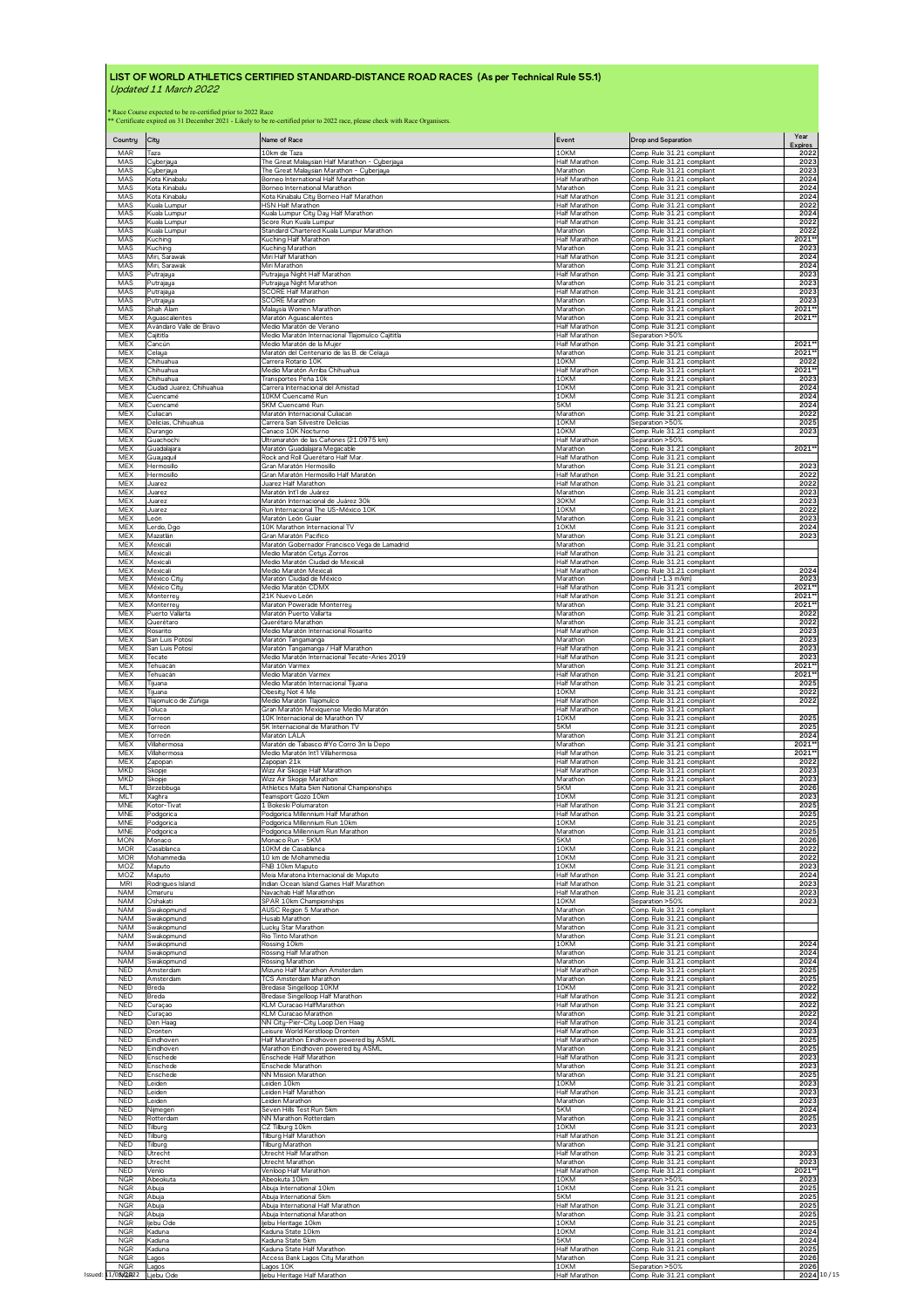| Country                  | City                                                                                                               | Name of Race                                                                   | Event                                      | <b>Drop and Separation</b>                                                             | Year<br><b>Expires</b> |
|--------------------------|--------------------------------------------------------------------------------------------------------------------|--------------------------------------------------------------------------------|--------------------------------------------|----------------------------------------------------------------------------------------|------------------------|
| <b>NGR</b>               | Onitsha                                                                                                            | Onitsha 21.1km road race                                                       | Half Marathon                              | Comp. Rule 31.21 compliant                                                             | 2023                   |
| <b>NGR</b>               | Onitsha                                                                                                            | Onitsha10km road race                                                          | 10KM                                       | Comp. Rule 31.21 compliant                                                             | 2023                   |
| <b>NGR</b>               | Osogbo                                                                                                             | Brandove Osun Women's Run 10km                                                 | 10KM                                       | Separation >50%                                                                        | 2024                   |
| <b>NGR</b>               | Stogersdorf                                                                                                        | Austrian Championships 10km                                                    | 10KM                                       | Comp. Rule 31.21 compliant                                                             | 2024                   |
| <b>NGR</b>               | Stogersdorf                                                                                                        | Austrian U18 Championships                                                     | 5KM                                        | Comp. Rule 31.21 compliant                                                             | 2024                   |
| <b>NOR</b>               | Hole                                                                                                               | Hytteplanmila 10km                                                             | 10KM                                       | Comp. Rule 31.21 compliant                                                             | 2025                   |
| <b>NOR</b>               | Knarvikmila                                                                                                        | Knarvikmila Marathon                                                           | Marathon                                   | Comp. Rule 31.21 compliant                                                             | 2025                   |
| <b>NOR</b>               | Lier                                                                                                               | Rekordlopet Lier                                                               | 5KM                                        | Comp. Rule 31.21 compliant                                                             |                        |
| <b>NOR</b>               | Longyearbyen                                                                                                       | Longyearbyen Half Marathon                                                     | Half Marathon                              | Comp. Rule 31.21 compliant                                                             |                        |
| <b>NOR</b>               | Longyearbyen                                                                                                       | Longyearbyen Marathon                                                          | Marathon                                   | Comp. Rule 31.21 compliant                                                             |                        |
| <b>NOR</b>               | Spikkestad                                                                                                         | Rekordlopet Spikkestad 10km                                                    | 10KM                                       | Comp. Rule 31.21 compliant                                                             | 2025                   |
| <b>NOR</b>               | Spikkestad                                                                                                         | Rekordlopet Spikkestad 5km                                                     | 5KM                                        | Comp. Rule 31.21 compliant                                                             | 2025                   |
| <b>NOR</b>               | Tromso                                                                                                             | Polar Night 10km                                                               | 10KM                                       | Comp. Rule 31.21 compliant                                                             | 2023                   |
| <b>NOR</b>               | Tromso                                                                                                             | Polar Night Half Marathon                                                      | <b>Half Marathon</b>                       | Comp. Rule 31.21 compliant                                                             | 2023                   |
| <b>NZL</b>               | Auckland                                                                                                           | Auckland Half Marathon                                                         | Half Marathon                              | Comp. Rule 31.21 compliant                                                             | 2023                   |
| <b>NZL</b>               | Auckland                                                                                                           | Auckland Marathon                                                              | Marathon                                   | Comp. Rule 31.21 compliant                                                             | 2023                   |
| <b>NZL</b>               | Auckland                                                                                                           | Waterfront 10km                                                                | 10KM                                       | Comp. Rule 31.21 compliant                                                             | 2024                   |
| <b>NZI</b>               | Auckland                                                                                                           | Waterfront Half Marathon                                                       | Half Marathon                              | Comp. Rule 31.21 compliant                                                             | 2024                   |
| NZL                      | Christchurch                                                                                                       | Chrischurch Half Marathon                                                      | Half Marathon                              | Comp. Rule 31.21 compliant                                                             | 2025                   |
| NZL                      | Christchurch                                                                                                       | Chrischurch Marathon                                                           | Marathon                                   | Comp. Rule 31.21 compliant                                                             | 2025                   |
| NZL                      | Coatesville                                                                                                        | Coatesville Half Marathor                                                      | Half Marathor                              | Comp. Rule 31.21 compliant                                                             | 2021*                  |
| <b>NZL</b>               | Wellington                                                                                                         | Wellington Half Marathon                                                       | Half Marathon                              | Comp. Rule 31.21 compliant                                                             | 2023                   |
| NZL                      | Wellingtor                                                                                                         | Wellington Marathon                                                            | Marathon                                   | Comp. Rule 31.21 compliant                                                             | 2023                   |
| NZL                      | Whanganui                                                                                                          | Three Bridges Half Marathon                                                    | Half Marathon                              | Comp. Rule 31.21 compliant                                                             | 2022                   |
| <b>NZL</b>               | Whanganui                                                                                                          | Three Bridges Marathon                                                         | Marathon                                   | Comp. Rule 31.21 compliant                                                             | 2022                   |
| OMA                      | Muscat                                                                                                             | Al Mouj Muscat 5km                                                             | 5KM                                        | Comp. Rule 31.21 compliant                                                             | 2026                   |
| OMA                      | Muscat                                                                                                             | Al Mouj Muscat 10km                                                            | 10KM                                       | Comp. Rule 31.21 compliant                                                             | 2026                   |
| OMA                      | Muscat                                                                                                             | Al Mouj Muscat Half Marathon                                                   | <b>Half Marathon</b>                       | Comp. Rule 31.21 compliant                                                             | 2026                   |
| OMA                      | Muscat                                                                                                             | Al Mouj Muscat Marathon                                                        | Marathon                                   | Comp. Rule 31.21 compliant                                                             | 2026                   |
| OMA                      | Muscat                                                                                                             | Muscat 5km                                                                     | 5KM                                        | Comp. Rule 31.21 compliant                                                             | 2022                   |
| OMN                      | Al Moujh Muscate                                                                                                   | 10km Al Moujh Muscate                                                          | 10KM                                       | Comp. Rule 31.21 compliant                                                             | 2024                   |
| PAN                      | Panama City                                                                                                        | Maratón Internacional de Panamá                                                | Marathon                                   | Comp. Rule 31.21 compliant                                                             | 2023                   |
| PAR                      | Asunción                                                                                                           | Asunción International Marathon                                                | Marathon                                   | Comp. Rule 31.21 compliant                                                             | 2022                   |
| PAR                      | Asunción                                                                                                           | Media Maratón Int'l Ciudad de Asuncion                                         | Half Marathon                              | Comp. Rule 31.21 compliant                                                             | 2023                   |
| PAR                      | Asunción, Parque Guasu                                                                                             | <b>MIA 21K</b>                                                                 | Half Marathon                              | Comp. Rule 31.21 compliant                                                             | 2024                   |
| PAR                      | Asunción, Parque Guasu                                                                                             | <b>MIA 42K</b>                                                                 | Marathon                                   | Comp. Rule 31.21 compliant                                                             | 2024                   |
| PAR                      | Encamacion                                                                                                         | Asfalto Half Marathon - Media Maraton del Asfalto                              | Half Marathon                              | Comp. Rule 31.21 compliant                                                             | 2025                   |
| PAR                      | Parque Guasu, Asuncion                                                                                             | <b>MIA 10K</b>                                                                 | 10KM                                       | Comp. Rule 31.21 compliant                                                             | 2024                   |
| PAR                      | Villa Hayes                                                                                                        | Campeonato Nacional de 10km 2021                                               | 10KM                                       | Comp. Rule 31.21 compliant                                                             | 2025                   |
| PAR                      | Villa Hayes                                                                                                        | Campeonato Nacional de Maraton 2021                                            | Marathon                                   | Comp. Rule 31.21 compliant                                                             | 2025                   |
| PAR                      | Villa Hayes                                                                                                        | Campeonato Nacional de Media Maraton 2021                                      | Half Marathon                              | Comp Rule 31.21 compliant                                                              | 2025                   |
| PER                      | _ima                                                                                                               | Marathon de Los Juegos Panamericanos                                           | Marathon                                   | Comp. Rule 31.21 compliant                                                             | 2023                   |
| PER                      | ima                                                                                                                | Maratón Movistar Lima 42K                                                      | Marathon                                   | Comp. Rule 31.21 compliant                                                             | 2023                   |
| PER                      | Lima                                                                                                               | Maratón Popular de Lima - Mapoli                                               | Marathon                                   | Comp. Rule 31.21 compliant                                                             | 2022                   |
| PER                      | Lima, La Costa Verde                                                                                               | 1era Maratón Internacional "Ciudad de Lima Bicentenario"                       | Marathon                                   | Comp. Rule 31.21 compliant                                                             | 2025                   |
| PH                       | Cebu                                                                                                               | National Milo Half Marathon - Cebu Final                                       | <b>Half Marathor</b>                       | Comp. Rule 31.21 compliant                                                             |                        |
| PHI                      | Cebu                                                                                                               | National Milo Marathon - Cebu Final                                            | Marathon                                   | Comp. Rule 31.21 compliant                                                             |                        |
| PHI                      | Clark, Pampanga                                                                                                    | 30TH South East Asian Games Marathon                                           | Marathon                                   | Comp. Rule 31.21 compliant                                                             | 2023                   |
| PHI                      | Clark, Pampanga                                                                                                    | Clark Animo 10KM                                                               | 10KM                                       | Comp Rule 31.21 compliant                                                              | 2023                   |
| PHI                      | Clark, Pampanga                                                                                                    | Clark Animo 5KM                                                                | 5KM                                        | Comp. Rule 31.21 compliant                                                             | 2023                   |
| PHI<br>PHI<br>PHI        | Clark, Pampanga<br>Clark, Pampanga<br>lloilo                                                                       | Clark Animo Half Marathon<br>Clark Animo Marathon<br>Milo lloilo Half Marathon | Half Marathor<br>Marathon<br>Half Marathon | Comp. Rule 31.21 compliant<br>Comp. Rule 31.21 compliant<br>Comp. Rule 31.21 compliant | 2023<br>2023           |
| PHI<br>PIF               | lloilo                                                                                                             | National MILO Marathon Final, Iloilo                                           | Marathon<br>10KM                           | Comp. Rule 31.21 compliant                                                             | 2022                   |
| PLE                      | Bethlehem<br>Bethlehem                                                                                             | Free Movement Bethlehem 10km<br>Free Movement Bethlehem Half Marathon          | Half Marathon                              | Comp. Rule 31.21 compliant<br>Comp. Rule 31.21 compliant                               | 2022                   |
| PLE                      | Bethlehem                                                                                                          | Free Movement Palestine Bethlehem Marathon                                     | Marathon                                   | Comp. Rule 31.21 compliant                                                             | 2022                   |
| PLE                      | Jericho                                                                                                            | Moon under the Sea Run - Jericho Half Marathon                                 | Half Marathon                              | Comp. Rule 31.21 compliant                                                             | 2022                   |
| <b>POL</b>               | Bialystok                                                                                                          | <b>PKO Bialystok</b>                                                           | Half Marathon                              | Comp. Rule 31.21 compliant                                                             | 2024                   |
| <b>POL</b>               | Bydgoscz                                                                                                           | Bydgoscz Half Marathon                                                         | <b>Half Marathor</b>                       | Comp. Rule 31.21 compliant                                                             |                        |
| POL                      | Chorzow                                                                                                            | Silesia Half Marathon                                                          | <b>Half Marathor</b>                       | Comp. Rule 31.21 compliant                                                             | 2022                   |
| POL                      | Chorzow                                                                                                            | Silesia Marathon                                                               | Marathon                                   | Comp. Rule 31.21 compliant                                                             | 2022                   |
| POL                      | Gdynia                                                                                                             | Onico Gdynia Half Marathon                                                     | Half Marathon                              | Comp. Rule 31.21 compliant                                                             | 2023                   |
| <b>POL</b>               | <rakow< td=""><td>Cracovia Marathon</td><td>Marathon</td><td>Comp. Rule 31.21 compliant</td><td>2023</td></rakow<> | Cracovia Marathon                                                              | Marathon                                   | Comp. Rule 31.21 compliant                                                             | 2023                   |
| POL                      | Krakow                                                                                                             | Cracovia Royal Half Marathon                                                   | Half Marathon                              | Comp. Rule 31.21 compliant                                                             | 2023                   |
| <b>POL</b>               | Krynica-Zdro                                                                                                       | Half Marathon of the Running Festival                                          | Half Marathor                              | Comp. Rule 31.21 compliant                                                             |                        |
| POL                      | Łódź                                                                                                               | DOZ Łódź Marathon                                                              | Marathon                                   | Comp. Rule 31.21 compliant                                                             | 2023                   |
| POL                      | Olesno                                                                                                             | Polish Marathon Championships                                                  | Marathon                                   | Comp. Rule 31.21 compliant                                                             | 2024                   |
| POL                      | Pila                                                                                                               | Pila Marathon                                                                  | Marathon                                   | Comp. Rule 31.21 compliant                                                             | 2025                   |
| <b>POL</b>               | Poznan                                                                                                             | Poznan Half Marathon                                                           | Half Marathon                              | Comp. Rule 31.21 compliant                                                             |                        |
| <b>POL</b>               | Torun                                                                                                              | Indoor World Masters Championships - Half Marathon                             | Half Marathon                              | Comp. Rule 31.21 compliant                                                             | 2023                   |
| POL                      | Warsaw                                                                                                             | ORLEN Warsaw Marathon                                                          | Marathon                                   | Comp. Rule 31.21 compliant                                                             | 2023                   |
| <b>POL</b>               | Warsaw                                                                                                             | PZU Maraton Warszawski                                                         | Marathon                                   | Comp. Rule 31.21 compliant                                                             | 2023                   |
| POL                      | Warsaw                                                                                                             | Warsaw Half Marathon                                                           | <b>Half Marathon</b>                       | Comp. Rule 31.21 compliant                                                             |                        |
| <b>POL</b>               | Wroclaw                                                                                                            | Wroclaw Night Half Marathon                                                    | Half Marathon                              | Comp. Rule 31.21 compliant                                                             | 2023                   |
| POR                      | Cascais                                                                                                            | Meia Maratona de Cascais                                                       | <b>Half Marathon</b>                       | Comp. Rule 31.21 compliant                                                             | 2021**                 |
| POR                      | Funchal                                                                                                            | Campeonato Europeo de 10km masters                                             | 10KM                                       | Comp. Rule 31.21 compliant<br>Downhill (-1.4 m/km)                                     | 2024                   |
| POR<br>POR               | Funchal<br>Lisbon                                                                                                  | Maratona do Funchal - Madeira<br>EDP Maratona de Lisboa                        | Marathon<br>Marathon                       | Separation >50%                                                                        |                        |
| POR                      | isbon                                                                                                              | EDP Meia Maratona de Lisboa                                                    | Half Marathon                              | Comp. Rule 31.21 compliant                                                             |                        |
| POR                      | Lisbon                                                                                                             | Luso Meia Maratona                                                             | Half Marathon                              | Comp. Rule 31.21 compliant                                                             |                        |
| POR                      | Porto                                                                                                              | Porto Marathon                                                                 | Marathon                                   | Comp. Rule 31.21 compliant                                                             | 2021**                 |
| POR                      | Santander                                                                                                          | EDP Rock'n'Roll meia maratona Santander Totta                                  | Half Marathon                              | Comp. Rule 31.21 compliant                                                             |                        |
| PRK                      | Pyongyang                                                                                                          | Mangyongdae Prize International Marathon                                       | Marathon                                   | Comp. Rule 31.21 compliant                                                             | 2026                   |
| PUR                      | Carolina                                                                                                           | Lola Challenge Weekend Half Mar                                                | Half Marathon                              | Comp. Rule 31.21 compliant                                                             | 2021**                 |
| QAT                      | Doha                                                                                                               | IAAF World Championships 2019 - Marathon                                       | Marathon                                   | Comp. Rule 31.21 compliant                                                             | 2023                   |
| QA1                      | Doha                                                                                                               | Ooredoo Doha 10km                                                              | 10KM                                       | Comp. Rule 31.21 compliant                                                             | 2026                   |
| QAT                      | Doha                                                                                                               | Ooredoo Doha 5km                                                               | 5KM                                        | Comp. Rule 31.21 compliant                                                             | 2026                   |
| QAT                      | Doha                                                                                                               | Ooredoo Doha Half Marathon                                                     | <b>Half Marathon</b>                       | Comp. Rule 31.21 compliant                                                             | 2026                   |
| QAT                      | Doha                                                                                                               | Ooredoo Doha Marathon                                                          | Marathon                                   | Comp. Rule 31.21 compliant                                                             | 2026                   |
| <b>ROU</b>               | Brasov                                                                                                             | 10 km from Brasov Running Festival                                             | 10KM                                       | Comp. Rule 31.21 compliant                                                             | 2025                   |
| ROU                      | Brasov                                                                                                             | 5 km from Brasov Running Festival                                              | 5KM                                        | Comp. Rule 31.21 compliant                                                             | 2025                   |
| ROU                      | Brasov                                                                                                             | 5KM "Crosul 15 Noiembrie"                                                      | 5KM                                        | Downhill, Separation >50%                                                              | 2022                   |
| <b>ROU</b>               | Brasov                                                                                                             | Brasov Half Marathon                                                           | Half Marathon                              | Comp. Rule 31.21 compliant                                                             | 2022                   |
| <b>ROU</b>               | Brasov                                                                                                             | Brasov Marathon                                                                | Marathon                                   | Comp. Rule 31.21 compliant                                                             | 2022                   |
| <b>ROU</b>               | Bucharest                                                                                                          | Crosul USAMV 5km Bucharest                                                     | 5KM                                        | Comp. Rule 31.21 compliant                                                             | 2026                   |
| <b>ROU</b>               | <b>Bucharest</b>                                                                                                   | Crosul USAMV 10km Bucharest                                                    | 10KM                                       | Comp. Rule 31.21 compliant                                                             | 2026                   |
| <b>ROU</b><br><b>ROU</b> | Bucharest                                                                                                          | Bucharest International 10 K                                                   | 10KM                                       | Comp. Rule 31.21 compliant                                                             | 2023                   |
| ROU                      | Bucharest                                                                                                          | Bucharest International 10K's Half Marathon                                    | Half Marathon                              | Comp. Rule 31.21 compliant                                                             | 2023                   |
|                          | <b>Bucharest</b>                                                                                                   | Bucharest Uniqa 10 km                                                          | 10KM                                       | Comp. Rule 31.21 compliant                                                             | 2022                   |
| ROU                      | <b>Bucharest</b>                                                                                                   | Raiffeisen Bucharest Marathon                                                  | Marathon                                   | Comp. Rule 31.21 compliant                                                             | 2022                   |
| <b>ROU</b>               | <b>Bucharest</b>                                                                                                   | Volkswagen Bucharest 10KM                                                      | 10KM                                       | Comp. Rule 31.21 compliant                                                             | 2023                   |
| <b>ROU</b>               | <b>Bucharest</b>                                                                                                   | Volkswagen Bucharest Half Marathon                                             | <b>Half Marathon</b>                       | Comp. Rule 31.21 compliant                                                             | 2023                   |
| <b>ROU</b>               | Cluj Napoca                                                                                                        | Half Maratonul international Cluj Napoca                                       | <b>Half Marathon</b>                       | Comp. Rule 31.21 compliant                                                             | 2022                   |
| <b>ROU</b>               | Clui Napoca                                                                                                        | Maratonul international Cluj Napoca                                            | Marathon                                   | Comp. Rule 31.21 compliant                                                             | 2022                   |
| <b>RSA</b>               | Ballito                                                                                                            | King Shaka 10km                                                                | <b>Half Marathon</b>                       | Comp. Rule 31.21 compliant                                                             | 2024                   |
| <b>RSA</b>               | Ballito                                                                                                            | King Shaka Marathon                                                            | Marathon                                   | Separation >50%                                                                        | 2024                   |
| <b>RSA</b>               | Ballito                                                                                                            | King Shala Half Marathon                                                       | Half Marathon                              | Comp. Rule 31.21 compliant                                                             | 2024                   |
| <b>RSA</b>               | Benoni                                                                                                             | Johnson Crane Marathon                                                         | Marathon                                   | Comp. Rule 31.21 compliant                                                             | 2026                   |
| <b>RSA</b>               | Benoni                                                                                                             | Johnson Crane Half Marathon                                                    | Half Marathon                              | Comp. Rule 31.21 compliant                                                             | 2026                   |
| <b>RSA</b>               | Benoni                                                                                                             | Johnson Crane 10km                                                             | 10KM                                       | Comp. Rule 31.21 compliant                                                             | 2026                   |
| <b>RSA</b>               | Cape Town                                                                                                          | AAC Usual Suspects Half Marathon                                               | Half Marathon                              | Comp. Rule 31.21 compliant                                                             | 2025                   |
| <b>RSA</b>               | Cape Town                                                                                                          | AAC Usual Suspects Marathon                                                    | Marathon                                   | Comp. Rule 31.21 compliant                                                             | 2025                   |
| <b>RSA</b>               | Cape Town                                                                                                          | Peninsula Half Marathon                                                        | <b>Half Marathon</b>                       | Comp. Rule 31.21 compliant                                                             | 2023                   |
| <b>RSA</b><br><b>RSA</b> | Cape Town                                                                                                          | Peninsula Marathon                                                             | Marathon                                   | Comp. Rule 31.21 compliant                                                             | 2023                   |
| <b>RSA</b>               | Cape Town                                                                                                          | Retail Capital Marathon Challenge                                              | Marathon                                   | Comp. Rule 31.21 compliant                                                             | 2025                   |
|                          | Cape Town                                                                                                          | Sanlam Cape Town 10km Peace Run                                                | 10KM                                       | Comp. Rule 31.21 compliant                                                             | 2023                   |
| <b>RSA</b>               | Cape Town                                                                                                          | Sanlam Cape Town Marathon                                                      | Marathon                                   | Comp. Rule 31.21 compliant                                                             | 2025                   |
| <b>RSA</b>               | Cape Town                                                                                                          | Sanlam Cape Town Marathon Elite Invitational                                   | Marathon                                   | Comp. Rule 31.21 compliant                                                             | 2024                   |
| <b>RSA</b>               | Cape Town                                                                                                          | Spar Grand Prix Ladies 10km                                                    | 10KM                                       | Comp. Rule 31.21 compliant                                                             | 2025                   |
| <b>RSA</b>               | Cape Town                                                                                                          | The Usual Suspects 10km Challenge                                              | 10KM                                       | Comp. Rule 31.21 compliant                                                             | 2025                   |
| <b>RSA</b>               | Cape Town                                                                                                          | Totalsports Two Oceans Half Marathon                                           | Half Marathon                              | Comp. Rule 31.21 compliant                                                             | 2026                   |
| <b>RSA</b>               | Durban                                                                                                             | Ballito to Durban Half Marathon                                                | Half Marathon                              | Downhill (-5.0 m/km), Separation >50%                                                  |                        |
| <b>RSA</b>               | Durban                                                                                                             | Ballito to Durban Marathon                                                     | Marathon                                   | Downhill (-3.0 m/km), Separation >50%                                                  | 2022                   |
| <b>RSA</b>               | <b>Durban</b>                                                                                                      | Durban CITYSURF Run 10km                                                       | 10KM                                       | Comp. Rule 31.21 compliant                                                             |                        |
| <b>RSA</b>               | Durban                                                                                                             | Greyville Racecourse Orcas Challenge 10km                                      | 10KM                                       | Comp. Rule 31.21 compliant                                                             | 2025                   |
| <b>RSA</b>               | Durban                                                                                                             | Greyville Racecourse Orcas Challenge 5km                                       | 5KM                                        | Comp. Rule 31.21 compliant                                                             | 2025                   |
| <b>RSA</b>               | Durban                                                                                                             | Greyville Racecourse Orcas Challenge Half Marathon                             | Half Marathon                              | Comp. Rule 31.21 compliant                                                             | 2025                   |
| <b>RSA</b>               | Durbar                                                                                                             | Greyville Racecourse Orcas Challenge Marathon                                  | Marathon                                   | Comp. Rule 31.21 compliant                                                             | 2025                   |
| Issued: 11/0现仅022        | Durbar                                                                                                             | OCRAS 10km                                                                     | 10KM                                       | Comp. Rule 31.21 compliant                                                             | 2025 11/15             |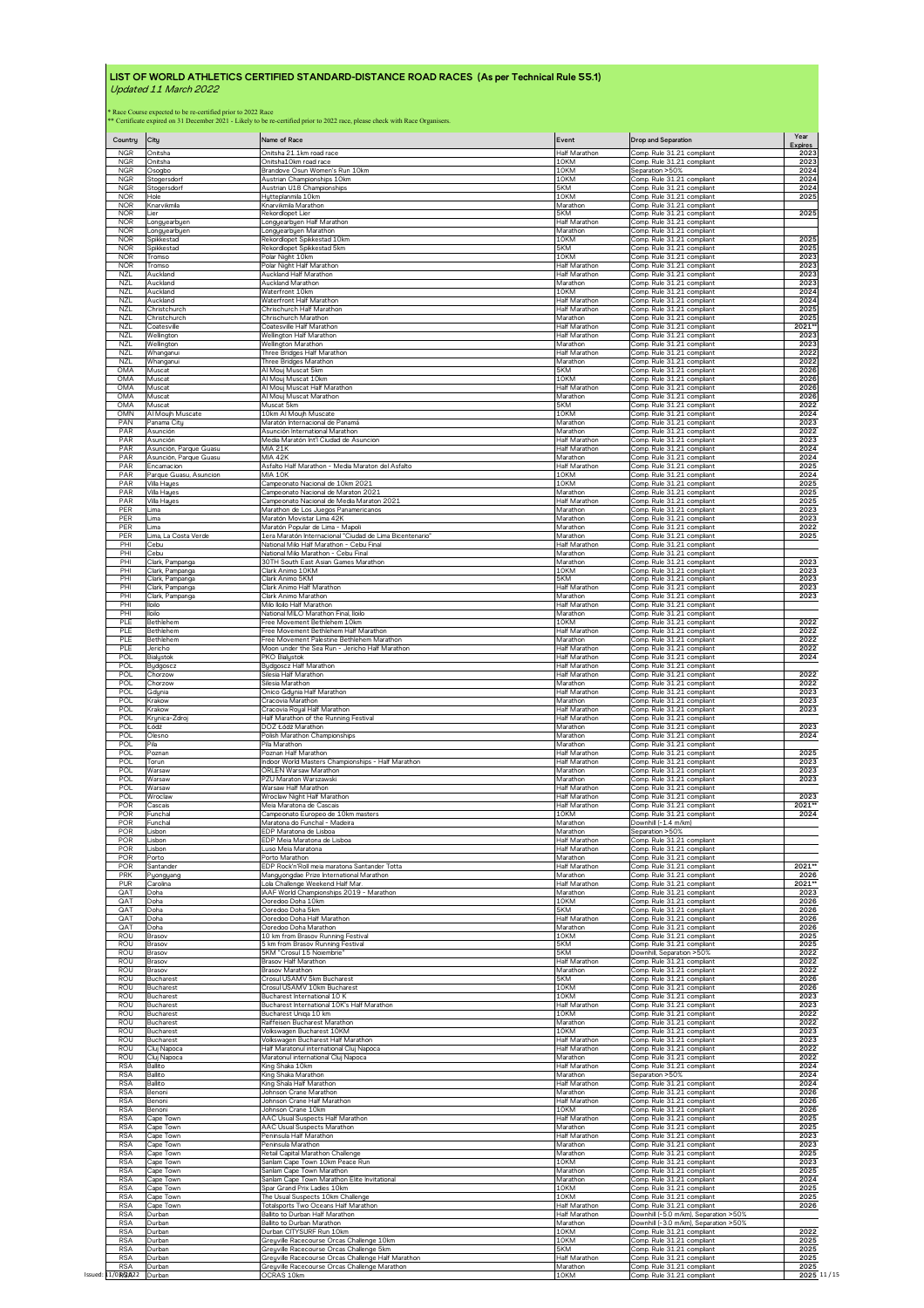| Country                  | City                      | Name of Race                                                                     | Event                | Drop and Separation                                      | Year<br><b>Expires</b> |
|--------------------------|---------------------------|----------------------------------------------------------------------------------|----------------------|----------------------------------------------------------|------------------------|
| <b>RSA</b>               | Durbar                    | Run Your City Durban 10km                                                        | 10KM                 | Comp. Rule 31.21 compliant                               | 2025                   |
| <b>RSA</b>               | East London               | Buffalo Marathon                                                                 | Marathon             | Comp. Rule 31.21 compliant                               |                        |
| <b>RSA</b>               | East London               | Legends Marathor                                                                 | Marathon             | Comp. Rule 31.21 compliant                               |                        |
| <b>RSA</b>               | Edenvale, Johannesburg    | Sarens Half Marathon                                                             | <b>Half Marathon</b> | Comp. Rule 31.21 compliant                               |                        |
| <b>RSA</b>               | Edenvale, Johannesburg    | Sarens Marathon                                                                  | Marathon             | Comp. Rule 31.21 compliant                               | 2025                   |
| <b>RSA</b>               | Germiston                 | Central Gauteng Athletics Championships 10000m                                   | 10KM                 | Comp. Rule 31.21 compliant                               |                        |
| <b>RSA</b>               | Germiston                 | Central Gauteng Athletics Championships 21098m                                   | Half Marathon        | Comp. Rule 31.21 compliant                               | 2025                   |
| <b>RSA</b>               | Gonubie                   | Gonubie 10km                                                                     | 10KM                 | Comp. Rule 31.21 compliant                               | 2024                   |
| <b>RSA</b>               | Gonubie                   | Gonubie 5km                                                                      | 5KM                  | Comp. Rule 31.21 compliant                               | 2024                   |
| <b>RSA</b>               | Gqeberha                  | Nedbank Marathon                                                                 | Marathon             | Comp. Rule 31.21 compliant                               | 2025                   |
| <b>RSA</b>               | Gqeberha                  | Nelson Mandela Bay Legacy Half Marathon                                          | <b>Half Marathor</b> | Comp. Rule 31.21 compliant                               | 2025                   |
| <b>RSA</b>               | Inanda                    | Dr J L Dube 10km                                                                 | 10KM                 | Comp. Rule 31.21 compliant                               | 2024                   |
| <b>RSA</b>               | Inanda                    | Dr J L Dube Half Marathon                                                        | Half Marathon        | Comp. Rule 31.21 compliant                               | 2024                   |
| <b>RSA</b>               | Johannesburg              | Joburg 10k CITYRUN                                                               | 10KM                 | Downhill                                                 | 2022                   |
| <b>RSA</b>               | Johannesburg              | Johnson Crane 10km                                                               | 10KM                 | Comp. Rule 31.21 compliant                               | 2023                   |
| <b>RSA</b>               | Johannesburg              | Johnson Crane Half Marathon                                                      | Half Marathon        | Comp. Rule 31.21 compliant                               | 2023                   |
| <b>RSA</b>               | Johannesburg              | Johnson Crane Marathon                                                           | Marathon             | Comp. Rule 31.21 compliant                               | 2023                   |
| <b>RSA</b>               | Johannesburg              | Run Zone North Citu Half Marathon                                                | Half Marathon        | Comp. Rule 31.21 compliant                               | 2024                   |
| <b>RSA</b>               | Johannesburg              | Run Zone North City Marathon                                                     | Marathon             | Comp. Rule 31.21 compliant                               | 2024                   |
| <b>RSA</b>               | Johannesburg              | Run Zone North City10km                                                          | 10KM<br>5KM          | Comp. Rule 31.21 compliant                               | 2024                   |
| <b>RSA</b>               | Kagiso                    | ZET Zinge Junioe Series Run                                                      | Marathon             | Comp. Rule 31.21 compliant                               | 2023                   |
| <b>RSA</b>               | Marikana                  | Platinum Belt Marathon                                                           |                      | Separation >50%                                          | 2023                   |
| <b>RSA</b>               | Meyerton                  | Mid Vaal May 10km                                                                | 10KM                 | Comp. Rule 31.21 compliant                               | 2024                   |
| <b>RSA</b>               | Meyerton                  | Mid Vaal May Half Marathon                                                       | Half Marathon        | Comp. Rule 31.21 compliant                               | 2024                   |
| <b>RSA</b>               | Meyerton                  | Mid Vaal May Marathon                                                            | Marathon             | Comp. Rule 31.21 compliant                               | 2024                   |
| <b>RSA</b>               | Mossel Bay                | Petro SA Half Marathon                                                           | <b>Half Marathor</b> | Comp. Rule 31.21 compliant                               |                        |
| <b>RSA</b>               | Mossel Bay                | Petro SA Marathon                                                                | Marathon             | Comp. Rule 31.21 compliant                               | 2026                   |
| <b>RSA</b>               | Motherwell                | Motherwell Freedom 10km                                                          | 10KM                 | Comp. Rule 31.21 compliant                               |                        |
| <b>RSA</b>               | Mthatha                   | Cheetah Mthatha 10km                                                             | 10KM                 | Not compliant                                            | 2025                   |
| <b>RSA</b>               | Mthatha                   | Cheetah Mthatha 5km                                                              | 5KM                  | <b>Vot compliant</b>                                     | 2025                   |
| <b>RSA</b>               | Pietermaritzburg          | Mandela Day Half Marathon                                                        | Half Marathon        | Downhill (-4.0 m/km)                                     |                        |
| <b>RSA</b>               | Pietermaritzburc          | Mandela Day Marathon                                                             | Marathon             | Comp. Rule 31.21 compliant                               |                        |
| <b>RSA</b>               | Pietermaritzburo          | Maritzburg Half Marathon                                                         | <b>Half Marathon</b> | Comp. Rule 31.21 compliant                               |                        |
| <b>RSA</b>               | Pietermaritzburg          | Maritzburg Marathon                                                              | Marathon             | Comp. Rule 31.21 compliant                               | 2024                   |
| <b>RSA</b>               | Pietermatizburg           | Capital City 10km                                                                | 10KM                 | Comp. Rule 31.21 compliant                               |                        |
| <b>RSA</b>               | Pietermatizburc           | Capital City Half Marathon                                                       | Half Marathon        | Comp. Rule 31.21 compliant                               | 2024                   |
| <b>RSA</b>               | Pietermatizburg           | Capital Citu Marathon                                                            | Marathon             | Comp. Rule 31.21 compliant                               | 2024                   |
| <b>RSA</b>               | Port Elizabeth            | ASA Half Marathon Championships                                                  | Half Marathon        | Comp. Rule 31.21 compliant                               | 2024                   |
| <b>RSA</b>               | Port Elizabeth            | Nelson Mandela Bay 1 City Marathon                                               | Half Marathon        | Comp. Rule 31.21 compliant                               | 2025                   |
| <b>RSA</b>               | Port Ellizabeth           | Spar Ladies Port Elizabeth 10km<br>Sanlam Cape Town Marathon - Potchefstroom Leg | 10KM                 | Comp. Rule 31.21 compliant                               | 2025<br>2024           |
| <b>RSA</b><br><b>RSA</b> | Potchefstroom<br>Pretoria | Sanlam Cape Town Marathon - Pretoria Leg                                         | Marathon<br>Marathon | Comp. Rule 31.21 compliant<br>Comp. Rule 31.21 compliant | 2024                   |
| <b>RSA</b>               | Rustenburg                | Platinum Belt Half Marathon                                                      | <b>Half Marathon</b> | Separation >50%                                          | 2023                   |
| <b>RSA</b>               | Scottburgh                | Scottburgh 10km                                                                  | 10KM                 | Comp. Rule 31.21 compliant                               | 2026                   |
| <b>RSA</b>               | Scottburgh                | Scottburgh 21km                                                                  | Half Marathon        | Comp. Rule 31.21 compliant                               | 2026                   |
| <b>RSA</b>               | Sedibeng Vaal             | Sedibeng Vaal 10km                                                               | 10KM                 | Comp. Rule 31.21 compliant                               | 2023                   |
| <b>RSA</b>               | Sedibeng Vaal             | Sedibeng Vaal Half Marathon                                                      | Half Marathon        | Comp. Rule 31.21 compliant                               | 2023                   |
| <b>RSA</b>               | Sedibeng Vaal             | Sedibeng Vaal Marathon                                                           | Marathon             | Comp. Rule 31.21 compliant                               | 2023                   |
| <b>RSA</b>               | Soweto                    | Soweto Half Marathon                                                             | <b>Half Marathon</b> | Comp. Rule 31.21 compliant                               | 2023                   |
| <b>RSA</b>               | Tembisa                   | Tembisa 10km                                                                     | 10KM                 | Comp. Rule 31.21 compliant                               |                        |
| <b>RSA</b>               | Tihaban                   | Platinum Belt 10km                                                               | 10KM                 | Downhill, Separation >50%                                | 2023                   |
| <b>RSA</b>               | Jmtata                    | Elliot Madiera Charity Club 10km                                                 | 10KM                 | Separation >50%                                          | 2025                   |
| <b>RSA</b>               | Jmtata                    | Elliot Madiera Charity Club 5km                                                  | 5KM                  | Separation >50%                                          | 2025                   |
| <b>RSA</b>               | Umtata                    | Elliot Madiera Charity Club Half Marathon                                        | Half Marathon        | Separation >50%                                          | 2025                   |
| <b>RSA</b>               | Umtata                    | Elliot Madiera Charity Club Marathon                                             | Marathon             | Separation >50%                                          | 2025                   |
| <b>RSA</b>               | Umtata                    | Umtata Half Marathon                                                             | <b>Half Marathor</b> | Downhill (-5.0 m/km)                                     |                        |
| <b>RSA</b>               | Vaal                      | Vaal Half Marathon                                                               | Half Marathon        | Comp. Rule 31.21 compliant                               |                        |
| <b>RSA</b>               | Vaal River City           | Vaal River City Marathon                                                         | Marathon             | Comp. Rule 31.21 compliant                               | 2024                   |
| <b>RSA</b>               | Vereenianina              | Vaal Half Marathon                                                               | Half Marathon        | Comp. Rule 31.21 compliant                               | 2021**                 |
| <b>RSA</b>               | Vereenigning              | Vaal Marathon                                                                    | Marathon<br>5KM      | Comp. Rule 31.21 compliant                               | 2021**                 |
| <b>RSA</b><br><b>RUS</b> | Westernaria<br>Almaty     | Zet Singe Series 5km Run<br>Almaty Half Marathon                                 | <b>Half Marathon</b> | Comp. Rule 31.21 compliant<br>Comp. Rule 31.21 compliant | 2025                   |
| <b>RUS</b>               | Almatu                    | Almaty Marathon                                                                  | Marathon             | Comp. Rule 31.21 compliant                               | 2024                   |
| <b>RUS</b>               | Gdov                      | Gdov Half Marathon                                                               | <b>Half Marathor</b> | Comp. Rule 31.21 compliant                               |                        |
| <b>RUS</b>               | Kazan                     | Kazan Half Marathon                                                              | Half Marathon        | Comp. Rule 31.21 compliant                               | 2025                   |
| <b>RUS</b>               | Kazan                     | Kazan Marathon                                                                   | Marathon             | Comp. Rule 31.21 compliant                               | 2025                   |
| <b>RUS</b>               | Khanty-Mansiysk           | Khanty-Mansiysk Marathon                                                         | Marathon             | Comp. Rule 31.21 compliant                               | 2022                   |
| <b>RUS</b>               | Moscow                    | Absolute Moscow 10km                                                             | 10KM                 | Comp. Rule 31.21 compliant                               |                        |
| <b>RUS</b>               | Moscow                    | Absolute Moscow Marathon                                                         | Marathon             | Comp. Rule 31.21 compliant                               | 2024                   |
| <b>RUS</b>               | Moscow                    | International Half Marathon 'One Run'                                            | Half Marathon        | Comp. Rule 31.21 compliant                               | 2025                   |
| <b>RUS</b>               | Moscow                    | Moscow Half Marathon                                                             | Half Marathon        | Comp. Rule 31.21 compliant                               | 2024                   |
| <b>RUS</b>               | Nizhny Novgorod           | Hero Half Marathon Run                                                           | Half Marathon        | Comp. Rule 31.21 compliant                               | 2026                   |
| <b>RUS</b>               | Omsk                      | Omsk Half Marathon                                                               | Half Marathon        | Comp. Rule 31.21 compliant                               |                        |
| <b>RUS</b>               | Omsk                      | Omsk Marathon                                                                    | Marathon             | Comp. Rule 31.21 compliant                               | 2023                   |
| <b>RUS</b>               | Perm                      | Perm Marathon                                                                    | Marathon             | Comp. Rule 31.21 compliant                               |                        |
| <b>RUS</b>               | <sup>5</sup> ushkin       | Pushkin - St Petersburg 10km                                                     | 10KM                 | Not compliant                                            | 2025                   |
| <b>RUS</b>               | Pushkin                   | Pushkin - St Petersburg 30km                                                     | 30KM                 | Separation >50%                                          | 2025                   |
| RUS <sup></sup>          | ıshki                     | Pushkin - St Petershura H                                                        | Half Marathon        | naration >                                               | 202                    |
| <b>RUS</b>               | Pushkir                   | Tsarskoselsky Half Marathon                                                      |                      | Comp. Rule 31.21 compliant                               | 2024                   |
| <b>RUS</b>               | Pushkin                   | Tsarskoselsky Marathon                                                           | Marathon             | Comp. Rule 31.21 compliant                               | 2024                   |
| <b>RUS</b>               | Sochi                     | Half Marathon Sochi                                                              | Half Marathon        | Comp. Rule 31.21 compliant                               | 2023                   |
| <b>RUS</b>               | Sochi                     | Sochi Autodrom Half Marathon                                                     | Half Marathon        | Comp. Rule 31.21 compliant                               |                        |
| <b>RUS</b>               | Sochi                     | Sochi Autodrom Marathon                                                          | Marathon             | Comp. Rule 31.21 compliant                               | 2024                   |
| <b>RUS</b>               | Sochi                     | Sochi Marathon                                                                   | Marathon             | Comp. Rule 31.21 compliant                               | 2023                   |
| <b>RUS</b>               | St Petersburg             | Half Marathon Zabeg                                                              | Half Marathon        | Comp. Rule 31.21 compliant                               | 2024                   |
| <b>RUS</b>               | St Petersburg             | SPB Half Marathon                                                                | <b>Half Marathon</b> | Comp. Rule 31.21 compliant                               |                        |
| <b>RUS</b>               | St Petersburg             | SPB Half Marathon 'The Northern Capital'                                         | Half Marathon        | Comp. Rule 31.21 compliant                               | 2023                   |
| <b>RUS</b>               | Tomsk                     | Yarche Tomsk Half Marathon                                                       | <b>Half Marathon</b> | Comp. Rule 31.21 compliant                               | 2025                   |
| <b>RUS</b><br><b>RUS</b> | Tomsk                     | Yarche Tomsk Marathon                                                            | Marathon<br>10KM     | Comp. Rule 31.21 compliant                               | 2024                   |
| <b>RUS</b>               | Tula<br>Tula              | Tula 10km<br>Tula Half Marathon                                                  | Half Marathon        | Comp. Rule 31.21 compliant<br>Comp. Rule 31.21 compliant | 2023<br>2023           |
| <b>RUS</b>               | Tula                      | Tula Marathon                                                                    | Marathon             | Comp. Rule 31.21 compliant                               | 2023                   |
| <b>RUS</b>               | Tyumer                    | Tyumen Half Marathon "Steel Character"                                           | <b>Half Marathon</b> | Comp. Rule 31.21 compliant                               | 2022                   |
| <b>RUS</b>               | Ulyanovsl                 | Ulyanovsk Half Marathon of the Dream                                             | <b>Half Marathon</b> | Comp. Rule 31.21 compliant                               | 2024                   |
| <b>RUS</b>               | Yaroslavl                 | Golden Ring Half Marathon                                                        | <b>Half Marathon</b> | Comp. Rule 31.21 compliant                               | 2025                   |
| SEN                      | Dakar                     | 10km Eiffage de Dakar                                                            | 10KM                 | Comp. Rule 31.21 compliant                               | 2025                   |
| <b>SEN</b>               | Dakar                     | Marathon Eiffage de Dakar                                                        | Marathon             | Comp. Rule 31.21 compliant                               | 2025                   |
| <b>SEN</b>               | Dakar                     | Semi Marathon Eiffage de Dakar                                                   | Half Marathon        | Comp. Rule 31.21 compliant                               | 2025                   |
| SEY                      | Beau Vallon               | Seychelles Eco-Friendly Half Marathon                                            | Half Marathor        | Comp. Rule 31.21 compliant                               | 2024                   |
| SEY                      | Beau Vallon               | Seychelles Eco-Friendly Marathon                                                 | Marathon             | Comp. Rule 31.21 compliant                               | 2024                   |
| <b>SEY</b>               | Seuchelles Beau Vallon    | Seychelles Eco Friendly 10km                                                     | 10KM                 | Comp. Rule 31.21 compliant                               | 2024                   |
| SEY                      | Seychelles Beau Vallon    | Seychelles Eco Friendly 5km                                                      | 5KM                  | Comp. Rule 31.21 compliant                               | 2024                   |
| SGP                      | Singapore                 | Standard Chartered Singapore 10KM                                                | 10KM                 | Comp. Rule 31.21 compliant                               | 2022                   |
| SGP                      | Singapore                 | Standard Chartered Singapore Half Marathon                                       | Half Marathon        | Comp. Rule 31.21 compliant                               | 2022                   |
| SGP                      | Singapore                 | Standard Chartered Singapore Marathon                                            | Marathon             | Comp. Rule 31.21 compliant                               | 2022                   |
| <b>SLO</b>               | Ajdovscina                | 100 ob Mrzli reki                                                                | 5KM                  | Comp. Rule 31.21 compliant                               | 2023                   |
| <b>SLO</b>               | Bistrica                  | Bistrica Marathon                                                                | Marathon             | Comp. Rule 31.21 compliant                               | 2023                   |
| <b>SLO</b>               | CacaK                     | Trka Ca (Cacak Half Marathon)                                                    | <b>Half Marathor</b> | Comp. Rule 31.21 compliant                               |                        |
| <b>SLO</b>               | CacaK                     | Trka Ca (Cacak Half Marathon)                                                    | <b>Half Marathor</b> | Comp. Rule 31.21 compliant                               | 2024                   |
| <b>SLO</b>               | Izola                     | Istrski Half Marathon                                                            | Half Marathon        | Comp. Rule 31.21 compliant                               |                        |
| <b>SLO</b>               | Izola                     | Istrski Maraton                                                                  | Marathon             | Comp. Rule 31.21 compliant                               |                        |
| <b>SLO</b>               | Koper                     | Istrski Half Marathon                                                            | Half Marathon        | Comp. Rule 31.21 compliant                               | 2021**                 |
| SLO                      | Koper                     | Istrski Marathon                                                                 | Marathon             | Comp. Rule 31.21 compliant                               | 2021**                 |
| <b>SLO</b>               | Ljubljana                 | Ljubljana Half Marathon                                                          | Half Marathon        | Comp. Rule 31.21 compliant                               | 2023                   |
| <b>SLO</b>               | Ljubljana                 | Ljubljana Marathon                                                               | Marathon             | Comp. Rule 31.21 compliant                               | 2023                   |
| <b>SLO</b>               | Ljubljana                 | Ljubljanski 10km                                                                 | 10KM                 | Comp. Rule 31.21 compliant                               | 2023                   |
| <b>SLO</b>               | Maribor                   | 1st Maribor 5km Challenge                                                        | 5KM                  | Comp. Rule 31.21 compliant                               | 2024                   |
| SLO                      | Maribor                   | 1st Run4Motion Half Marathon Maribor                                             | Half Marathon        | Comp. Rule 31.21 compliant                               | 2023                   |
| <b>SLO</b>               | Maribor                   | Maribor Marathon                                                                 | Marathon             | Comp. Rule 31.21 compliant                               | 2024                   |
| <b>SLO</b>               | Markovci                  | Markoton                                                                         | Half Marathon        | Comp. Rule 31.21 compliant                               |                        |
| <b>SLO</b>               | Novo Mesto                | Novo Mesto Half Marathon                                                         | Half Marathon        | Comp. Rule 31.21 compliant                               | 2023                   |
| <b>SLO</b>               | Ormoz                     | Ormoz Half Marathon                                                              | <b>Half Marathon</b> | Comp. Rule 31.21 compliant                               | 2026                   |
| <b>SLO</b><br><b>SLO</b> | Ormoz                     | Ormoz 10KM                                                                       | 10KM<br>5KM          | Comp. Rule 31.21 compliant<br>Comp. Rule 31.21 compliant | 2026                   |
| <b>SLO</b>               | Ormoz<br>Ormoz            | Ormoz 5KM<br>Ormoz Marathon                                                      | Marathon             | Comp. Rule 31.21 compliant                               | 2026                   |
| <b>SLO</b>               | Portoroz                  | Istrski Half Marathon                                                            | Half Marathon        | Separation >50%                                          | 2023                   |
| <b>SLO</b>               | Portoroz                  | Istrski Marathon                                                                 | Marathon             | Comp. Rule 31.21 compliant                               | 2023                   |
| <b>SLO</b>               | Radenci                   | Three Hearts Half Marathon                                                       | Half Marathon        | Comp. Rule 31.21 compliant                               | 2024                   |
| <b>SLO</b>               | Radenci                   | Three Hearts Marathon                                                            | Marathon             | Comp. Rule 31.21 compliant                               | 2024                   |
| Issued: 11/05/2822       | Apatin                    | Apatin Danube 10KM                                                               | 10KM                 | Comp. Rule 31.21 compliant                               | $2022$ 12/15           |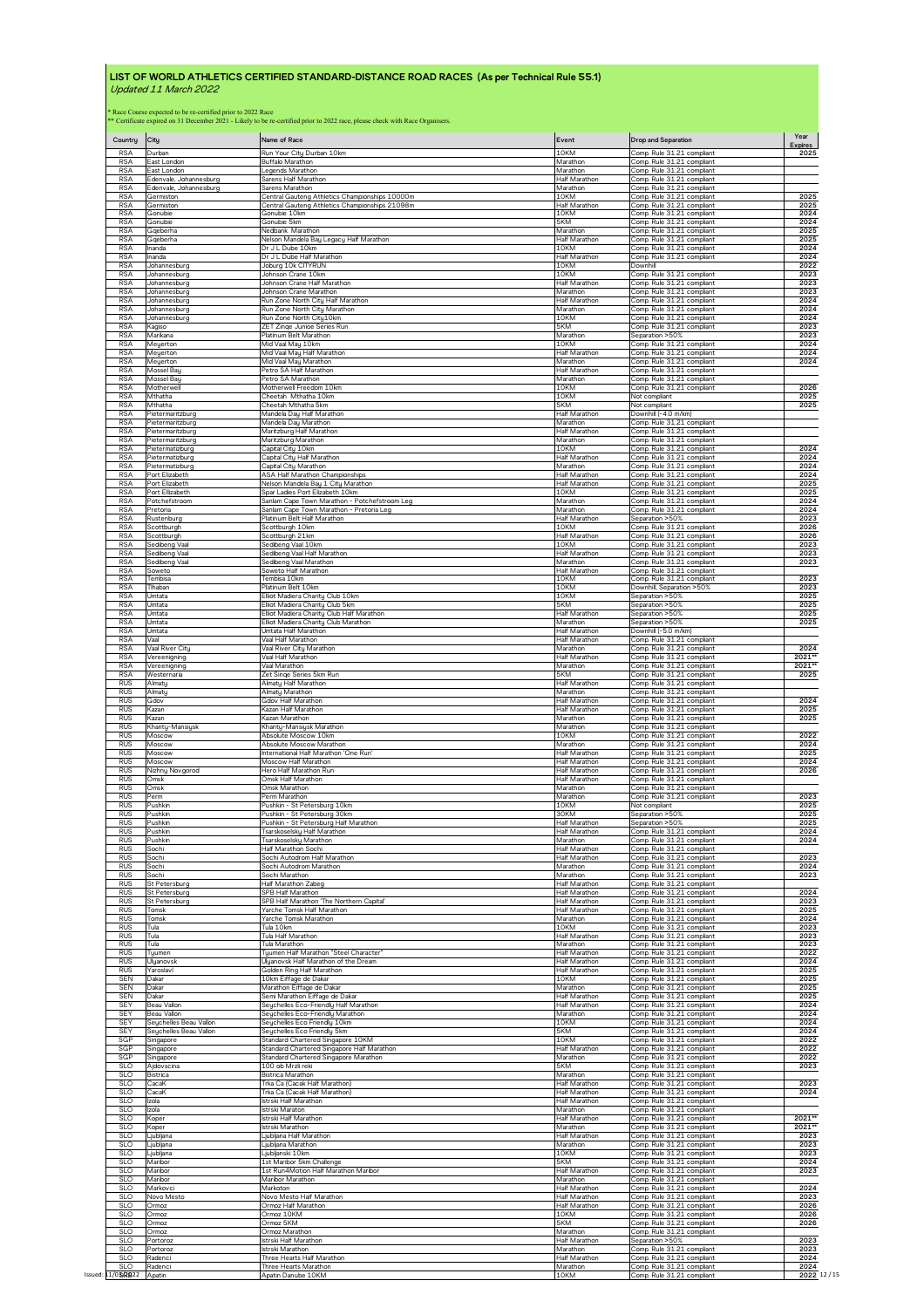| Country            | City                | Name of Race                                          | Event                | Drop and Separation        | Year<br>Expires |
|--------------------|---------------------|-------------------------------------------------------|----------------------|----------------------------|-----------------|
| SRB                | Apatin              | Apatin Danube Half Marathon                           | Half Marathon        | Comp. Rule 31.21 compliant | 2022            |
| SRB                | Belgrade            | Belgrade Half Marathon                                | Half Marathon        | Comp. Rule 31.21 compliant | 2021**          |
| SRB                | Belgrade            | Belgrade Marathon                                     | Marathon             | Comp. Rule 31.21 compliant | $2021$ **       |
| SRB                | Belgrade            | Serbia 5km                                            | 5KM                  | Comp. Rule 31.21 compliant | 2023            |
| SRB                | Belgrade            | Serbian City Half Marathon                            | Half Marathon        | Comp. Rule 31.21 compliant | 2023            |
| SRB                | Belgrade            | Serbian City Marathon                                 | Marathon             | Comp. Rule 31.21 compliant | 2023            |
| <b>SRB</b>         | Boljevac            | Rtanjski 5km                                          | 5KM                  | Comp. Rule 31.21 compliant | 2023            |
| <b>SRB</b>         | Bor                 | Zimski Borski Polumaraton                             | Half Marathon        | Comp. Rule 31.21 compliant | 2025            |
| <b>SRB</b>         | Cacak               | Cacak 10km                                            | 10KM                 | Comp. Rule 31.21 compliant | 2024            |
| SRB                | Cacak               | Cacak 5km                                             | 5KM                  | Comp. Rule 31.21 compliant | 2024            |
| <b>SRB</b>         | Cacak               | Night Race Grand Prix Cacak 10km                      | 10KM                 | Comp. Rule 31.21 compliant | 2023            |
| <b>SRB</b>         | Cacak               | Night Race Grand Prix Cacak 5km                       | 5KM                  | Comp. Rule 31.21 compliant | 2023            |
| <b>SRB</b>         | Ecka                | Road Race Ecka 10km                                   | 10KM                 | Comp. Rule 31.21 compliant | 2026            |
| SRB                | Ecka                | Road Race Ecka 5km                                    | 5KM                  | Comp. Rule 31.21 compliant | 2026            |
| <b>SRB</b>         | Jagodina            | Jagodina Half Marathon                                | Half Marathon        | Comp. Rule 31.21 compliant |                 |
| <b>SRB</b>         | Jagodina            | Jagodina Marathon                                     | Marathon             | Comp. Rule 31.21 compliant | 2023            |
| SRB                | Kostolac            | Kostolac Viminacijum                                  | <b>Half Marathon</b> | Comp. Rule 31.21 compliant |                 |
| SRB                | Kovacica            | Kovacica Half Marathon                                | Half Marathon        | Comp. Rule 31.21 compliant | 2023            |
| SRB                | Kragujevac          | Kragujevac Half Marathon                              | Half Marathon        | Comp. Rule 31.21 compliant |                 |
| SRB                | Krusevac            | Krusevac Half Marathon                                | Half Marathon        | Comp. Rule 31.21 compliant | 2026            |
| SRB                | Krusevac            | Krusevac 10KM                                         | 10KM                 | Comp. Rule 31.21 compliant | 2026            |
| <b>SRB</b>         | Nis                 | Niski Polumarator                                     | Half Marathon        | Comp. Rule 31.21 compliant | 2025            |
| <b>SRB</b>         | Novi Pazar          | Pazarski Polumarathor                                 | Half Marathon        | Comp. Rule 31.21 compliant | 2023            |
| <b>SRB</b>         | Novi Sad            | Novi Sad Half Marathor                                | <b>Half Marathon</b> | Comp. Rule 31.21 compliant | 2023            |
| SRB                | Svilajnac           | Svilajnac Half Marathon                               | Half Marathon        | Comp. Rule 31.21 compliant |                 |
| <b>SRB</b>         | Vranje              | Vranje Half Marathon                                  | Half Marathon        | Comp. Rule 31.21 compliant |                 |
| <b>SRB</b>         | Vranie              | Vranie Marathon                                       | Marathon             | Comp. Rule 31.21 compliant |                 |
| SRB                | Vrbas               | Vrbaska trka 10km                                     | 10KM                 | Comp. Rule 31.21 compliant | 2025            |
| SRB                | Vrbas               | 1 Vrbaska trka 5km                                    | 5KM                  | Comp. Rule 31.21 compliant | 2025            |
| <b>SRB</b>         | Zrenjanin           | Zrenjanin Half Marathon                               | Half Marathon        | Comp. Rule 31.21 compliant |                 |
| <b>SRB</b>         | Zrenianin           | Zrenianin Marathon                                    | Marathon             | Comp. Rule 31.21 compliant | 2025            |
| SRI                | Colombo             | Colombo Half Marathon                                 | Half Marathon        | Comp. Rule 31.21 compliant | 2021**          |
| SRI                | Colombo             | Colombo Marathon                                      | Marathon             | Comp. Rule 31.21 compliant | $2021**$        |
| SUI                | Belp                | Swiss Athletics 10km race                             | 10KM                 | Comp. Rule 31.21 compliant | 2025            |
| SUI                | Belo                | Swiss Athletics Marathon race                         | Marathon             | Comp. Rule 31.21 compliant | 2025            |
| SUI                | Geneva              | The Giants Geneva                                     | 10KM                 | Comp. Rule 31.21 compliant | 2025            |
| SUI                | Geneve              | Harmony Geneva Marathon for Unicef                    | Marathon             | Comp. Rule 31.21 compliant | 2025            |
| SUI                | Greifenseelauf      | Greifenseelauf Half Marathon                          | Half Marathon        | Comp. Rule 31.21 compliant |                 |
| SUI                | Lausanne            | Lausanne Marathon                                     | Marathon             | Comp. Rule 31.21 compliant | 2022            |
| SUI                | Lucerne             | SwissCityMarathon-Lucerne                             | Marathon             | Comp. Rule 31.21 compliant | 2023            |
| SUI                | Lucerne             | SwissCityMarathon-Lucerne - Half Marathon             | Half Marathon        | Comp. Rule 31.21 compliant | 2023            |
| SUI                | Lugano              | Stralugano 10 km City Run                             | 10KM                 | Comp Rule 31.21 compliant  | 2025            |
| SUI                | Uster               | LOkm Swiss Championship 2019                          | 10KM                 | Comp. Rule 31.21 compliant | 2023            |
| SUI                | Zurich              | Neujahrsmarathon Zurich                               | Marathon             | Comp. Rule 31.21 compliant | 2024            |
| SUI                | Zurich              | Neujahrsmarathon Zurich Half Marathon                 | Half Marathon        | Comp. Rule 31.21 compliant | 2024            |
| SUI                | Zurich              | Zurich Citu Run 10km                                  | 10KM                 | Comp. Rule 31.21 compliant | 2026            |
| SUI                | Zurich              | Zurich Half Marathon                                  | <b>Half Marathon</b> | Comp. Rule 31.21 compliant | 2026            |
| SUI                | Zurich              | Zurich Marathon                                       | Marathon             | Comp. Rule 31.21 compliant | 2026            |
| <b>SUR</b>         | Paramaribo          | South America Half Marathon Championships             | Half Marathon        | Comp. Rule 31.21 compliant | 2022            |
| SVK                | Banska Bystrica     | Banskobystricky chodecky miting 10km                  | 10KM                 | n/a (race walk loop)       | 2025            |
| SVK                | Brastislava         | CSOB Bratislava Marathon                              | Marathon             | Comp. Rule 31.21 compliant | 2023            |
| <b>SVK</b>         | Kosice              | Kosice Peace Half Marathon                            | Half Marathon        | Comp. Rule 31.21 compliant | 2022            |
| SVK                | Kosice              | Kosice Peace Marathon                                 | Marathon             | Comp. Rule 31.21 compliant | 2022            |
| SWE                | Goteborg            | Goteborgs Varvet                                      | Half Marathon        | Comp. Rule 31.21 compliant | 2024            |
| SWE                | Stockholm           | ASICS Stockholm Marathon                              | Marathon             | Comp. Rule 31.21 compliant |                 |
| <b>SWE</b>         | Stockholm           | Swedish Marathon Championship                         | Marathon             | Comp. Rule 31.21 compliant | 2024            |
| TAN                | Dar es Salaam       | CRDB Bank Dar es Salaam 10km                          | 10KM                 | Comp. Rule 31.21 compliant | 2025            |
| TAN                | Dar Es Salaam       | CRDB Bank Dar es Salaam 5km                           | 5KM                  | Comp. Rule 31.21 compliant | 2025            |
| TAN                | Dar es Salaam       | CRDB Bank Dar es Salaam Half Marathon                 | Half Marathon        | Comp. Rule 31.21 compliant | 2025            |
| TAN                | Dar es Salaam       | CRDB Bank Dar es Salaam Marathon                      | Marathon             | Comp. Rule 31.21 compliant | 2025            |
| <b>TAN</b>         | Dar Es Salaam       | New Year 10km                                         | 10KM                 | Comp. Rule 31.21 compliant | 2024            |
| <b>TAN</b>         | Dar Es Salaam       | New Year 5km                                          | 5KM                  | Comp. Rule 31.21 compliant | 2024            |
| TAN                | Dar Es Salaam       | New Year Half Marathon                                | Half Marathon        | Comp. Rule 31.21 compliant | 2024            |
| TAN                | Dar Es Salaam       | New Year Marathon                                     | Marathon             | Comp. Rule 31.21 compliant | 2024            |
| TAN                | Dodoma              | NBC Dodoma 10km                                       | 10KM                 | Comp. Rule 31.21 compliant | 2024            |
| TAN                | Dodoma              | NBC Dodoma Half Marathon                              | Half Marathon        | Comp. Rule 31.21 compliant | 2024            |
| TAN                | Dodoma              | NBC Dodoma Marathon                                   | Marathon             | Comp. Rule 31.21 compliant | 2024            |
| TAN                | Moshi               | Kilimanjaro Premium Lager Marathon                    | Marathon             | Comp. Rule 31.21 compliant | 2023            |
| TAN                | Stone Town          | Stone Town Half Marathon                              | Half Marathon        | Comp. Rule 31.21 compliant |                 |
| TAN                | Stone Town          | Stone Town Marathon                                   | Marathon             | Comp. Rule 31.21 compliant |                 |
| THA                | Bang Plat, Bangkok  | Bangkok Women's Run                                   | Half Marathon        | Comp. Rule 31.21 compliant | 2021**          |
| THA                | Bangkok             | Amazing Bangkok Marathon                              | Marathon             | Comp. Rule 31.21 compliant | 2024            |
| THA                | Bangkok             | Amazing Bangkok Half Marathon                         | Half Marathon        | Comp. Rule 31.21 compliant | 2024            |
| THA                | Bangkok             | Bangkok Midnight 10km                                 | 10KM                 | Comp. Rule 31.21 compliant | 2024            |
| THA                | Bangkok             | Bangkok Midnight Half Marathon                        | Half Marathon        | Comp. Rule 31.21 compliant | 2024            |
| THA                | Bangkok             | Bangkok Midnight Marathon                             | Marathon             | Comp. Rule 31.21 compliant | 2024            |
| THA                | Bangkok             | <b>BDMS Bangkok Half Marathon</b>                     | <b>Half Marathon</b> | Comp. Rule 31.21 compliant | 2022            |
| THA                | Bangkok             | <b>BDMS Bangkok Marathon</b>                          | Marathon             | Comp. Rule 31.21 compliant | 2022            |
| THA                | Bangkok             | KOP Run Bangkok 10km                                  | 10KM                 | Comp. Rule 31.21 compliant | 2024            |
| THA                | Bangkok             | KOP Run Bangkok 5km                                   | 5KM                  | Comp. Rule 31.21 compliant | 2024            |
| THA                | Bangkok             | Thai Sikh Run 10km                                    | 10KM                 | Comp. Rule 31.21 compliant | 2024            |
| THA                | Bangkok             | Thai Sikh Run Half Marathon                           | Marathon             | Comp. Rule 31.21 compliant | 2024            |
| THA                | Bangsaen            | Bangsaen21                                            | Half Marathon        | Comp. Rule 31.21 compliant | 2023            |
| THA                | Buriram             | Buriram 10km                                          | 10KM                 | Comp. Rule 31.21 compliant | 2024            |
| THA                | Buriram             | Buriram Half                                          | Marathon             | Comp. Rule 31.21 compliant | 2024            |
| THA                | Buriram             | Buriram Marathon                                      | Marathon             | Comp. Rule 31.21 compliant | 2024            |
| THA                | Chanthaburi         | Chanthaburi Scenic Half Marathon                      | Half Marathon        | Comp. Rule 31.21 compliant | 2021**          |
| THA                | Chanthaburi         | Chanthaburi Scenic Marathon                           | Marathon             | Comp. Rule 31.21 compliant | 2021**          |
| THA                | Chiang Rai          | Chiang Rai 10KM                                       | 10KM                 | Comp. Rule 31.21 compliant | 2024            |
| THA                | Chonburi            | Bangsaen 10KM                                         | 10KM                 | Comp. Rule 31.21 compliant | 2024            |
| THA                | Chonburi            | Bangsaen 5KM                                          | 5KM                  | Comp. Rule 31.21 compliant | 2024            |
| THA                | Chonburi            | Bangsaen42                                            | Marathon             | Comp. Rule 31.21 compliant | 2023            |
| THA                | Kanchanaburi        | River Kwai Half Marathon                              | Half Marathon        | Comp. Rule 31.21 compliant | 2022            |
| THA                | Khon Kaen           | Khon Kaen International Marathon                      | Marathon             | Comp. Rule 31.21 compliant | 2024            |
| THA                | Korat               | Korat Powdurance 10km                                 | 10KM                 | Comp. Rule 31.21 compliant | 2024            |
| THA                | Korat               | Korat Powdurance Half Marathon                        | Half Marathon        | Comp. Rule 31.21 compliant | 2024            |
| THA                | Korat               | Korat Powdurance Half Marathon                        | Half Marathon        | Comp. Rule 31.21 compliant |                 |
| THA                | Korat               | Korat Powdurance Marathon                             | Marathon             | Comp. Rule 31.21 compliant | 2024            |
| THA                | Korat               | Korat Powdurance Marathon                             | Marathon             | Comp. Rule 31.21 compliant | 2023            |
| THA                | Krabi               | Krabi 10km                                            | 10KM                 | Comp. Rule 31.21 compliant |                 |
| THA                | Krabi               | Krabi 5km                                             | 5KM                  | Comp. Rule 31.21 compliant | 2023            |
| THA                | Krabi               | Krabi Half Marathon                                   | Half Marathon        | Comp. Rule 31.21 compliant | 2023            |
| THA                | Krabi               | Crabi Marathon                                        | Marathon             | Comp. Rule 31.21 compliant | 2023            |
| THA                | aem Sadet           | Khung Wiman Half Marathon                             | Half Marathon        | Comp. Rule 31.21 compliant | 2022            |
| THA                | Mueang Kanchanaburi | River Kwai Half Marathon / Thailand Championships     | Half Marathon        | Comp. Rule 31.21 compliant | 2023            |
| THA                | Nong Khai           | Nong Khai Asean 10km                                  | 10KM                 | Comp. Rule 31.21 compliant | 2023            |
| THA                | Nong Khai           | Nong Khai Asean Half Marathon                         | Half Marathon        | Comp. Rule 31.21 compliant | 2023            |
| THA                | Nong Khai           | Nong Khai Asean Marathon                              | Marathon             | Comp. Rule 31.21 compliant | 2023            |
| THA                | Phuket              | Laguna Phuket Half Marathon                           | Half Marathon        | Comp. Rule 31.21 compliant | 2022            |
| THA                | Phuket              | Laguna Phuket Marathon                                | Marathon             | Comp. Rule 31.21 compliant | 2022            |
| THA                | Phuket              | Phuket International 10.5KM                           | 10KM                 | Comp. Rule 31.21 compliant | 2022            |
| THA                | Phuket              | Phukethon                                             | Marathon             | Comp. Rule 31.21 compliant | 2022            |
| THA                | Trang               | Trang 10km                                            | 10KM                 | Comp. Rule 31.21 compliant | 2024            |
| THA                | Trang               | Trang Half Marathon                                   | Half Marathon        | Comp. Rule 31.21 compliant | 2024            |
| THA                | Trang               | Trang Marathon                                        | Marathon             | Comp. Rule 31.21 compliant | 2024            |
| <b>TJK</b>         | Dushanbe            | Dushanbe International Race Half Marathon             | Half Marathon        | Comp. Rule 31.21 compliant | 2023            |
| <b>TKS</b>         | Providenciales      | Move-A-Thon 10k                                       | 10KM                 | Comp. Rule 31.21 compliant |                 |
| <b>TKS</b>         | Providenciales      | Move-A-Thon 5k                                        | 5KM                  | Comp. Rule 31.21 compliant | 2023            |
| <b>TKS</b>         | Providenciales      | Move-A-Thon Half Marathon                             | Half Marathon        | Comp. Rule 31.21 compliant | 2023            |
| <b>TKS</b>         | Providenciales      | Move-A-Thon Marathon                                  | Marathon             | Comp. Rule 31.21 compliant | 2023            |
| TPE                | Fanlu Township      | Chiaui Alishan Half Marathon                          | Half Marathon        | Comp. Rule 31.21 compliant | 2023            |
| <b>TPE</b>         | Fanlu Township      | Taiwan Alishan Divine Tree Marathon                   | Marathon             | Comp. Rule 31.21 compliant | 2024            |
| TPE                | Hsinchu             | Hsincho Ocean International Marathon                  | Marathon             | Comp. Rule 31.21 compliant | 2025            |
| TPE                | Kaohsiung           | Kaohsiung Fubon Marathon                              | Half Marathon        | Comp. Rule 31.21 compliant | 2025            |
| TPE                | Kaohsiung           | Kaohsiung Fubon Marathon                              | Marathon             | Comp. Rule 31.21 compliant | 2025            |
| TPE                | Nangan Township     | Matsu Marathon                                        | Marathon             | Comp. Rule 31.21 compliant | 2024            |
| TPE                | New Taipei City     | Wan-Jin-Shi International 10km                        | 10KM                 | Comp. Rule 31.21 compliant | 2025            |
| <b>TPE</b>         | New Taipei City     | Wan-Jin-Shi International Marathon                    | Marathon             | Comp. Rule 31.21 compliant | 2024            |
| TPF                | Taichung City       | Olympic Day Run - Half Marathon                       | Half Marathon        | Comp. Rule 31.21 compliant | 2023            |
| Issued: 11/03/2022 | Tainan City         | Tainan Historical Capital International Half Marathon | Half Marathon        | Comp. Rule 31.21 compliant | 2023 13/15      |
|                    |                     |                                                       |                      |                            |                 |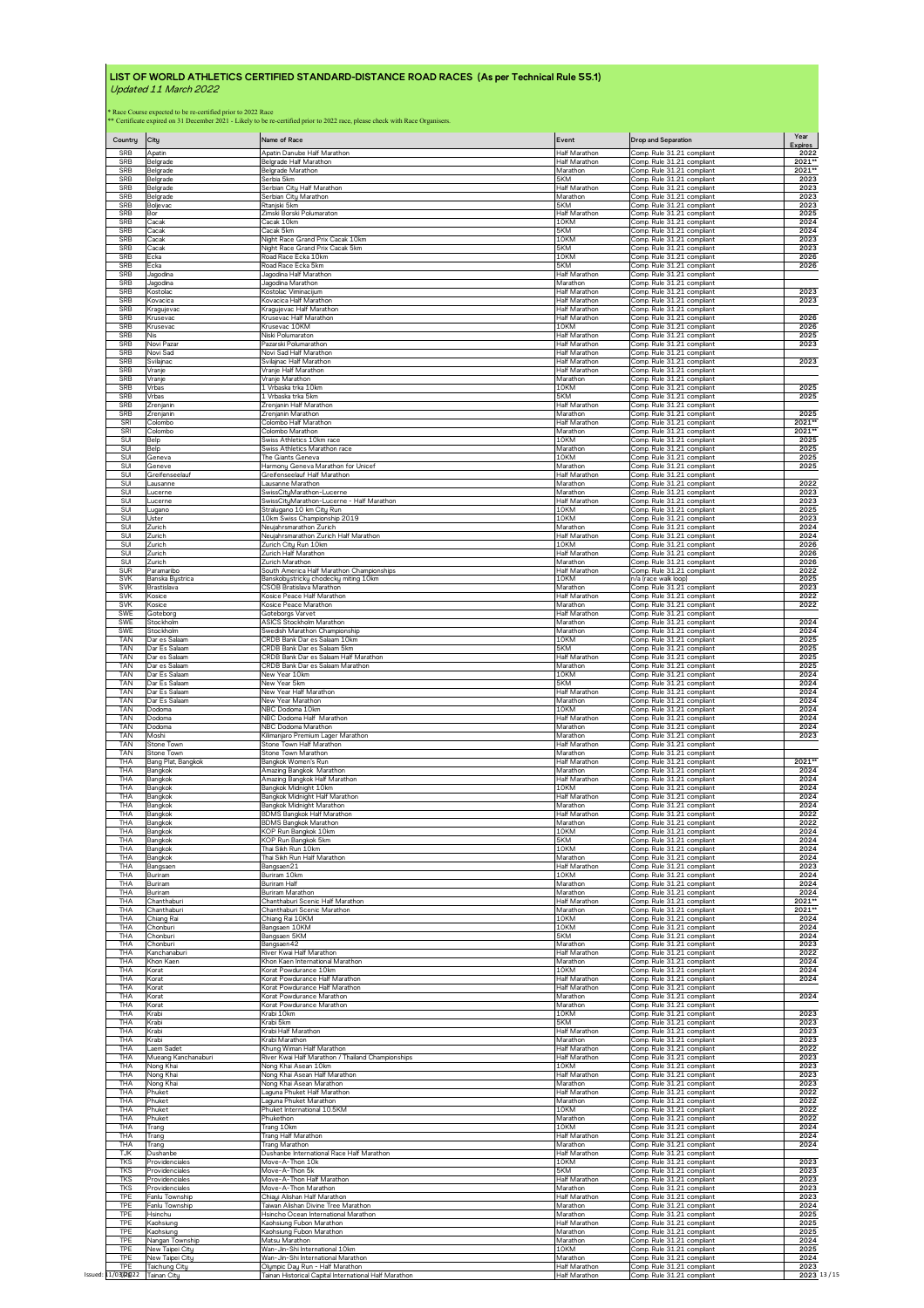| Country<br>TPE           | City                                                                                                                                        | Name of Race<br>Tainan Historical Capital International Marathon                      | Event                     | Drop and Separation                                      | Year<br><b>Expires</b> |
|--------------------------|---------------------------------------------------------------------------------------------------------------------------------------------|---------------------------------------------------------------------------------------|---------------------------|----------------------------------------------------------|------------------------|
| TPF                      | Tainan City<br>Tainan Citu                                                                                                                  | Zengwen Reservoir Marathon                                                            | Marathon<br>Marathon      | Comp. Rule 31.21 compliant<br>Comp. Rule 31.21 compliant | 2023<br>2024           |
| TPE                      | Taipei                                                                                                                                      | New Taipei City The National Games Marathon                                           | Marathon                  | Comp. Rule 31.21 compliant                               | 2025                   |
| TPE                      | Taipei                                                                                                                                      | Puma Ignite Taiwan Night Run 10km                                                     | 10KM                      | Comp. Rule 31.21 compliant                               | 2022                   |
| TPE                      | Taipei                                                                                                                                      | Taishin Women Run TPE - 10km                                                          | 10KM                      | Comp. Rule 31.21 compliant                               | 2025                   |
| TPE                      | Taipei                                                                                                                                      | Taishin Women Run TPE - Half Marathon                                                 | Half Marathon             | Comp. Rule 31.21 compliant                               | 2025                   |
| TPE                      | Taipei Citu                                                                                                                                 | Eva Air 10KM                                                                          | 10KM                      | Comp. Rule 31.21 compliant                               | 2022                   |
| TPE                      | Taipei City                                                                                                                                 | Eva Air Half Marathon Taipei                                                          | Half Marathon             | Comp. Rule 31.21 compliant                               | 2022                   |
| TPE                      | Taipei Citu                                                                                                                                 | IAU World 50km Championships - 10km lap                                               | 10KM                      | n/a (race walk loop)                                     | 2025                   |
| <b>TPE</b>               | Taipei Citu                                                                                                                                 | IAU World 50km Championships - 5km lap                                                | 5KM                       | n/a (race walk loop)                                     | 2025                   |
| <b>TPE</b>               | Taipei City                                                                                                                                 | Standard Chartered Taipei Half Marathon                                               | Half Marathon             | Comp. Rule 31.21 compliant                               | 2026                   |
| TPE                      | Taipei City                                                                                                                                 | Standard Chartered Taipei Marathon                                                    | Marathon                  | Comp. Rule 31.21 compliant                               | 2026                   |
| TPE                      | Taipei City                                                                                                                                 | Taipei Half Marathon                                                                  | Half Marathon             | Comp. Rule 31.21 compliant                               | 2024                   |
| TPE                      | Taipei City                                                                                                                                 | Taipei Marathon                                                                       | Marathon                  | Comp. Rule 31.21 compliant                               | 2024                   |
| TPE                      | Taipei Citu                                                                                                                                 | Taiwan's Rice Heaven Tianzhong Marathon                                               | Marathon                  | Comp. Rule 31.21 compliant                               | 2024                   |
| TPE                      | Taoyuan                                                                                                                                     | Taoyuan National Games Marathon                                                       | Marathon                  | Comp. Rule 31.21 compliant                               | 2023                   |
| TPE                      | Yuchi Township                                                                                                                              | Sun Moon Lake Marathon                                                                | Marathon                  | Comp. Rule 31.21 compliant                               | 2026                   |
| <b>TTO</b>               | Chaguanas                                                                                                                                   | Bankers Insurance Half Marathon                                                       | Half Marathon             | Separation >50%                                          |                        |
| TTO                      | Lambeau                                                                                                                                     | Sea to Sea Marathon                                                                   | Marathon                  | Downhill (-11.8 m/km), Separation >50%                   |                        |
| <b>TTO</b>               | Lambeau                                                                                                                                     | Sea to Sea Marathon Half Marathon                                                     | Half Marathon             | Downhill (-2.2 m/km), Separation >50%                    |                        |
| <b>TTO</b>               | St. Augustine                                                                                                                               | UWI-SPEC Half Marathon                                                                | Half Marathon             | Comp. Rule 31.21 compliant                               | 2022                   |
| TΤO                      | Tobago Main Ridge Forest Reserve                                                                                                            | Sea to Sea Rainforest Run 10k                                                         | 10KM                      | Comp. Rule 31.21 compliant                               | 2022                   |
| TTO                      | Tobago Main Ridge Forest Reserve                                                                                                            | Sea to Sea Rainforest Run 5k                                                          | 5KM                       | Comp. Rule 31.21 compliant                               | 2022                   |
| TUN                      | Carthage                                                                                                                                    | The Carthage Race / Half marathon                                                     | Half Marathon             | Comp. Rule 31.21 compliant                               | 2023                   |
| TUN                      | Carthage                                                                                                                                    | The Carthage Race / Marathon                                                          | Marathon<br>10KM          | Comp. Rule 31.21 compliant                               | 2023                   |
| TUN                      | Carthage                                                                                                                                    | The Carthage race 10km                                                                | 5KM                       | Comp. Rule 31.21 compliant                               | 2023                   |
| TUN                      | Carthage                                                                                                                                    | The Carthage race 5km                                                                 |                           | Comp. Rule 31.21 compliant                               | 2023                   |
| TUN                      | Sfax                                                                                                                                        | Semi Marathon International Sfax Ville                                                | Half Marathon             | Comp. Rule 31.21 compliant                               | 2022                   |
| TUN                      | Sfax                                                                                                                                        | SOPAL Sfax Marathon international des oliviers                                        | Marathon                  | Comp. Rule 31.21 compliant                               |                        |
| TUN                      | Sfax                                                                                                                                        | SOPAL Sfax Semi Marathon international des oliviers                                   | Half Marathon             | Comp. Rule 31.21 compliant                               | 2023                   |
| TUN                      | Sousse                                                                                                                                      | 10 km Tunisia Women s Run International                                               | 10KM                      | Comp. Rule 31.21 compliant                               | 2022                   |
| TUN                      | Sousse                                                                                                                                      | Semi marathon inernational Tunisia Women s Run                                        | Half Marathon             | Comp. Rule 31.21 compliant                               | 2022                   |
| <b>TUN</b>               | Tunis                                                                                                                                       | Marathon Comar                                                                        | Marathon                  | Comp. Rule 31.21 compliant                               |                        |
| TUN                      | Tunis                                                                                                                                       | Semi Marathon Comar                                                                   | Half Marathon             | Comp. Rule 31.21 compliant                               |                        |
| <b>TUR</b>               | Adana                                                                                                                                       | International Adana Kurtulus Half Marathon                                            | Half Marathon             | Comp. Rule 31.21 compliant                               | 2025                   |
| TUR                      | Ankara                                                                                                                                      | International Ankara Democracu Marathon                                               | Marathon                  | Comp. Rule 31.21 compliant                               | 2022                   |
| TUR                      | Antalya                                                                                                                                     | Runatolia International 10 km                                                         | 10KM                      | Comp. Rule 31.21 compliant                               | 2022                   |
| TUR                      | Antalya                                                                                                                                     | Runtalya Half Marathon                                                                | Half Marathon             | Comp. Rule 31.21 compliant                               | 2026                   |
| TUR                      | Antalua                                                                                                                                     | Runtalya International Marathon                                                       | Marathon                  | Comp. Rule 31.21 compliant                               | 2026                   |
| <b>TUR</b>               | Avsa                                                                                                                                        | International Avsa 10.000m                                                            | 10KM                      | Comp. Rule 31.21 compliant                               | 2024                   |
| TUR                      | Batman                                                                                                                                      | Batman Half Marathon                                                                  | Half Marathon             | Comp. Rule 31.21 compliant                               | 2023                   |
| TUR                      | Bodrum                                                                                                                                      | Bodrum Global Run 10 km                                                               | 10KM                      | Comp. Rule 31.21 compliant                               | 2022                   |
| TUR                      | Bodrum                                                                                                                                      | Global Run Bodrum Half Marathon                                                       | Half Marathon             | Comp. Rule 31.21 compliant                               | 2023                   |
| TUR                      | Bursa                                                                                                                                       | Eker I Run 5KM                                                                        | 5KM                       | Comp. Rule 31.21 compliant                               | 2023                   |
| TUR                      | Bursa                                                                                                                                       | Eker I Run Marathon                                                                   | Marathon                  | Downhill (-41.5 m/km), Separation >50%                   | 2023                   |
| TUR                      | Canakkale                                                                                                                                   | I run 4 peace half marathon                                                           | <b>Half Marathon</b>      | Separation >50%                                          |                        |
| TUR                      | Darica                                                                                                                                      | Darica Half Marathon                                                                  | Half Marathon             | Comp. Rule 31.21 compliant                               | 2022                   |
| <b>TUR</b>               | Datca                                                                                                                                       | Run Datca 10K                                                                         | 10KM                      | Comp. Rule 31.21 compliant                               |                        |
| TUR                      | Datca                                                                                                                                       | Run Datca 5K                                                                          | 5KM                       | Comp. Rule 31.21 compliant                               | 2022                   |
| TUR                      | <b>Didim</b>                                                                                                                                | Didim 10K                                                                             | 10KM                      | Comp. Rule 31.21 compliant                               | 2022                   |
| TUR                      | Didim                                                                                                                                       | Didim Half Marathon                                                                   | Half Marathon             | Comp. Rule 31.21 compliant                               | 2022                   |
| TUR                      | Diyarbakir                                                                                                                                  | Diyarbakir Sur Half marathon                                                          | Half Marathon             | Comp. Rule 31.21 compliant                               | 2024                   |
| TUR                      | Erzurum                                                                                                                                     | 100 Yil Erzurum Kongresi 10 K Kosusu                                                  | 10KM                      | Comp. Rule 31.21 compliant                               | 2023                   |
| TUR<br><b>TUR</b>        | Eskisehir                                                                                                                                   | Eskisehir Half Marathon                                                               | Half Marathon             | Comp. Rule 31.21 compliant<br>Comp. Rule 31.21 compliant | 2025<br>2023           |
| <b>TUR</b>               | Gaziantep<br>Giresun                                                                                                                        | Gazi Half Marathon<br>Giresun 10 km                                                   | Half Marathon<br>10KM     | Comp. Rule 31.21 compliant                               | 2022                   |
| TUR                      | Giresun                                                                                                                                     | Giresun half marathon                                                                 | Half Marathon             | Comp. Rule 31.21 compliant                               | 2022                   |
| TUR                      | Istanbul                                                                                                                                    | N Kolay Istanbul Half Marathon                                                        | Half Marathon             | Comp. Rule 31.21 compliant                               | 2025                   |
| TUR                      | Istanbul                                                                                                                                    | N Kolay Istanbul Marathon                                                             | Marathon                  | Comp. Rule 31.21 compliant                               | 2025                   |
| TUR                      | Istanbul                                                                                                                                    | Tuzia Bahar Kosusu 10km                                                               | 10KM                      | Comp. Rule 31.21 compliant                               | 2023                   |
| TUR                      | Istanbul                                                                                                                                    | Vodafone Istanbul 10 km                                                               | 10KM                      | Comp. Rule 31.21 compliant                               | 2022                   |
| TUR                      | Izmir                                                                                                                                       | International Izmir 10km road race                                                    | 10KM                      | Comp. Rule 31.21 compliant                               | 2025                   |
| <b>TUR</b>               | Izmir                                                                                                                                       | Izmir Half marathon                                                                   | <b>Half Marathon</b>      | Comp. Rule 31.21 compliant                               | 2023                   |
| TUR                      | Izmir                                                                                                                                       | Izmir International Marathon                                                          | Marathon                  | Comp. Rule 31.21 compliant                               | 2025                   |
| TUR                      | Kayseri                                                                                                                                     | Kayseri Kultepe Half Marathon                                                         | Half Marathon             | Separation >50%                                          | 2025                   |
| TUR                      | Krenia                                                                                                                                      | International Krenia 10km road race                                                   | 10KM                      | Comp. Rule 31.21 compliant                               | 2024                   |
| TUR                      | <yrenia< td=""><td>International Kyrenia Half Marathon</td><td>Half Marathon</td><td>Comp. Rule 31.21 compliant</td><td>2023</td></yrenia<> | International Kyrenia Half Marathon                                                   | Half Marathon             | Comp. Rule 31.21 compliant                               | 2023                   |
| TUR                      | Kyrenia                                                                                                                                     | International Kyrenia Marathon                                                        | Marathon                  | Comp. Rule 31.21 compliant                               | 2024                   |
| <b>TUR</b>               | Malataya                                                                                                                                    | Arslantepe Half Marathon                                                              | Half Marathon             | Comp. Rule 31.21 compliant                               | 2025                   |
| TUR                      | Manisa                                                                                                                                      | International Vestel Manisa Half Marathon                                             | <b>Half Marathon</b>      | Comp. Rule 31.21 compliant                               | 2026                   |
| <b>TUR</b>               | Maris                                                                                                                                       | Run Maris Run half Marathon                                                           | Half Marathon<br>10KM     | Comp. Rule 31.21 compliant                               | 2021**<br>2025         |
| TUR<br>TUR               | Menemen Izmir<br>Mersin                                                                                                                     | National Martys sublieutenant Mustafa Fehmi Kubilay 10 k road race<br>Mersin Marathon | Marathon                  | Separation >50%<br>Comp. Rule 31.21 compliant            | 2024                   |
| TUR                      | Nicosia                                                                                                                                     | International Nicosia 10k                                                             | 10KM                      | Comp. Rule 31.21 compliant                               | 2023                   |
| TUR                      | Pamukkale                                                                                                                                   | Pamukkale Half Marathon                                                               | <b>Half Marathon</b>      | Comp. Rule 31.21 compliant                               | 2022                   |
| TUR                      | Patras                                                                                                                                      | Achaia Half Marathon                                                                  | Half Marathon             | Separation >50%                                          | 2022                   |
| TUR                      | Polatli                                                                                                                                     | Gordion Half Marathon                                                                 | Half Marathon             | Comp. Rule 31.21 compliant                               | 2022                   |
| TUR                      | Selcu                                                                                                                                       | International Ancient Citu Ephesus 10KN                                               | 10KM                      | Comp. Rule 31.21 complian                                | 2022                   |
| TUR                      | Selcuk                                                                                                                                      | International Ancient City Ephesus Half Marathon                                      | Half Marathon             | Comp. Rule 31.21 compliant                               | 2022                   |
| TUR                      | Tarsus                                                                                                                                      | Tarsus Half Marathon                                                                  | <b>Half Marathon</b>      | Comp. Rule 31.21 compliant                               | 2024                   |
| TUR                      | Trabzon                                                                                                                                     | International Trabzon Half Marathon                                                   | Half Marathon             | Comp. Rule 31.21 compliant                               | 2025                   |
| TUR                      | Trabzon                                                                                                                                     | International Trabzon Marathon                                                        | Marathon                  | Comp. Rule 31.21 compliant                               | 2025                   |
| TUR                      | Zonguldak Devrek                                                                                                                            | Devrek Half Marathon                                                                  | Half Marathon             | Comp. Rule 31.21 compliant                               | 2026                   |
| UAF                      | Abu Dhabi                                                                                                                                   | Abu Dhabi 'Yesl Can' 10km                                                             | 10KM                      | Comp. Rule 31.21 compliant                               | 2022                   |
| UAE                      | Abu Dhabi                                                                                                                                   | Abu Dhabi Half Marathon - Corniche                                                    | Half Marathon             | Comp. Rule 31.21 compliant                               | 2021**                 |
| <b>UAE</b>               | Abu Dhabi                                                                                                                                   | ADNOC Abu Dhabi 10km                                                                  | 10KM                      | Comp. Rule 31.21 compliant                               | 2023                   |
| <b>UAE</b>               | Abu Dhabi                                                                                                                                   | ADNOC Abu Dhabi Marathon                                                              | Marathon                  | Comp. Rule 31.21 compliant                               | 2023                   |
| <b>UAE</b>               | Abu Dhabi                                                                                                                                   | Al Hundayriat Island Half Marathon                                                    | Half Marathon             | Comp. Rule 31.21 compliant                               | 2023                   |
| UAE                      | Dubai                                                                                                                                       | Dubai 10km                                                                            | 10KM                      | Comp. Rule 31.21 compliant                               | 2024                   |
| UAE                      | Dubai                                                                                                                                       | Dubai Marathon                                                                        | Marathon                  | Comp. Rule 31.21 compliant                               | 2022                   |
| <b>UAE</b>               | Ras Al Khaimah                                                                                                                              | Ras Al Khaimah Half Marathon                                                          | Half Marathon             | Comp. Rule 31.21 compliant                               | 2026                   |
| <b>UAE</b>               | Shariah                                                                                                                                     | Shariah Half Marathon                                                                 | Half Marathon             | Comp. Rule 31.21 compliant                               | 2021**                 |
| UAE                      | Yas Island                                                                                                                                  | Abu Dhabi Striders 10km                                                               | 10KM                      | Comp. Rule 31.21 compliant                               | 2023                   |
| UAE                      | Yas Island                                                                                                                                  | Abu Dhabi Striders Half Marathon                                                      | <b>Half Marathon</b>      | Comp. Rule 31.21 compliant                               | 2023                   |
| <b>UKR</b>               | <b>Bila Tservka</b>                                                                                                                         | Bila Tserkva Half Marathon                                                            | Half Marathon             | Comp. Rule 31.21 compliant                               | 2025                   |
| <b>UKR</b>               | Bila Tservka                                                                                                                                | Bila Tserkva Marathon                                                                 | Marathon                  | Comp. Rule 31.21 compliant                               | 2025                   |
| <b>UKR</b>               | Dnipro                                                                                                                                      | Dnipro Half Marathon                                                                  | Half Marathon             | Comp. Rule 31.21 compliant                               | 2021**                 |
| <b>UKR</b><br><b>UKR</b> | Dnipro                                                                                                                                      | Dnipro Marathon<br>Nova Poshta Kharkiv Half Marathon                                  | Marathon                  | Comp. Rule 31.21 compliant                               | 2023                   |
| <b>UKR</b>               | Kharkiv<br>Kharkiv                                                                                                                          | Nova Poshta Kharkiv Marathon                                                          | Half Marathon<br>Marathon | Comp. Rule 31.21 compliant<br>Comp. Rule 31.21 compliant | 2025<br>2025           |
| <b>UKR</b>               | Kovel                                                                                                                                       | Kovel Half Marathon                                                                   | <b>Half Marathon</b>      | Comp. Rule 31.21 compliant                               | 2022                   |
| <b>UKR</b>               | Kyiv                                                                                                                                        | Bila Tserkva Half Marathon                                                            | Half Marathon             | Comp. Rule 31.21 compliant                               | 2025                   |
| <b>UKR</b>               | Kyiv                                                                                                                                        | Bila Tserkva Marathon                                                                 | Marathon                  | Comp. Rule 31.21 compliant                               | 2025                   |
| UKR                      | Kyiv                                                                                                                                        | Kyiv City Half Marathon                                                               | Half Marathon             | Comp. Rule 31.21 compliant                               | 2021**                 |
| <b>UKR</b>               | <uiv< td=""><td>Kyiv Euro 10km</td><td>10KM</td><td>Comp. Rule 31.21 compliant</td><td>2025</td></uiv<>                                     | Kyiv Euro 10km                                                                        | 10KM                      | Comp. Rule 31.21 compliant                               | 2025                   |
| <b>UKR</b>               | Kyiv                                                                                                                                        | Kyiv Euro Marathon                                                                    | Marathon                  | Comp. Rule 31.21 compliant                               | 2023                   |
| <b>UKR</b>               | Kyiv                                                                                                                                        | Kyiv Nova Poshta Half Marathon                                                        | Half Marathon             | Comp. Rule 31.21 compliant                               | 2025                   |
| <b>UKR</b>               | Kyiv                                                                                                                                        | Wizz Air Kyiv City Marathon                                                           | Marathon                  | Comp. Rule 31.21 compliant                               | 2025                   |
| <b>UKR</b>               | Lviv                                                                                                                                        | Nova Poshta Lviv Half Marathon                                                        | Half Marathon             | Comp. Rule 31.21 compliant                               |                        |
| <b>UKR</b>               | Lviv                                                                                                                                        | Nova Poshta Lviv Marathon                                                             | Marathon                  | Comp. Rule 31.21 compliant                               | 2025                   |
| <b>UKR</b>               | Odessa                                                                                                                                      | Nova Poshta Odessa Half Marathon                                                      | Half Marathon             | Comp. Rule 31.21 compliant                               | 2025                   |
| <b>UKR</b>               | <sup>b</sup> oltava                                                                                                                         | NewRun Corpus Park Poltava                                                            | Half Marathon             | Comp. Rule 31.21 compliant                               | 2025                   |
| <b>UKR</b>               | Poltava                                                                                                                                     | Nova Poshta Poltava Half Marathon                                                     | Half Marathon             | Comp. Rule 31.21 compliant                               | 2025                   |
| <b>URU</b>               | Ciudad de la Costa                                                                                                                          | 10K Ciudad de la Costa                                                                | 10KM                      | Comp. Rule 31.21 compliant                               | 2026                   |
| <b>URU</b>               | Montevideo                                                                                                                                  | Aguada 10KM                                                                           | 10KM                      | Comp. Rule 31.21 compliant                               | 2026                   |
| <b>URU</b>               | Montevideo                                                                                                                                  | Peluffo Giguens 10KM                                                                  | 10KM                      | Separation >50%                                          | 2026                   |
| <b>URU</b>               | Montevideo                                                                                                                                  | Corre Mercedes 10km                                                                   | 10KM                      | Comp. Rule 31.21 compliant                               | 2024                   |
| <b>URU</b>               | Montevideo                                                                                                                                  | Maturana 10KM                                                                         | 10KM                      | Comp. Rule 31.21 compliant                               | 2023                   |
| URU                      | Montevideo                                                                                                                                  | OLIMPIA 10km                                                                          | 10KM                      | Comp. Rule 31.21 compliant                               | 2023                   |
| <b>URU</b>               | Montevideo                                                                                                                                  | Peñarol 5KM                                                                           | 5KM                       | Comp. Rule 31.21 compliant                               | 2023                   |
| <b>URU</b>               | Montevideo                                                                                                                                  | Stockolmo 10KM                                                                        | 10KM                      | Comp. Rule 31.21 compliant                               | 2023                   |
| <b>URU</b>               | Montevideo                                                                                                                                  | Villa Española 10 km                                                                  | 10KM                      | Comp. Rule 31.21 compliant                               | 2025                   |
| <b>USA</b>               | Atlanta, GA                                                                                                                                 | U.S. Olympic Team Trials Marathon                                                     | Marathon                  | Comp. Rule 31.21 compliant                               | 2024                   |
| <b>USA</b>               | Baltimore, MD                                                                                                                               | Baltimore Marathon                                                                    | Marathon                  | Comp. Rule 31.21 compliant                               | 2022                   |
| <b>USA</b>               | Baltimore, MD                                                                                                                               | Baltimore Running Festival Half Marathon                                              | Half Marathon             | Comp. Rule 31.21 compliant                               | $2021$ **              |
| <b>USA</b>               | Bia Sur, CA                                                                                                                                 | Big Sur International Marathon                                                        | Marathon                  | Downhill (-2.2 m/km), Separation >50%                    |                        |
| <b>USA</b>               | Boston, MA                                                                                                                                  | B.A.A. Boston Marathon                                                                | Marathon                  | Downhill (-3.27 m/km), Separation >50%                   | 2025                   |
| <b>USA</b>               | Boston, MA                                                                                                                                  | B.A.A. Half Marathon                                                                  | Half Marathon             | Comp. Rule 31.21 compliant                               | 2021**                 |
| USA                      | Chandler                                                                                                                                    | The Marathon Project                                                                  | Marathon                  | Comp. Rule 31.21 compliant                               | 2024                   |
| Issued: 11/08/9022       | Chicago                                                                                                                                     | AHC IC5K                                                                              | 5KM                       | Comp. Rule 31.21 compliant                               | $2022$ 14/15           |